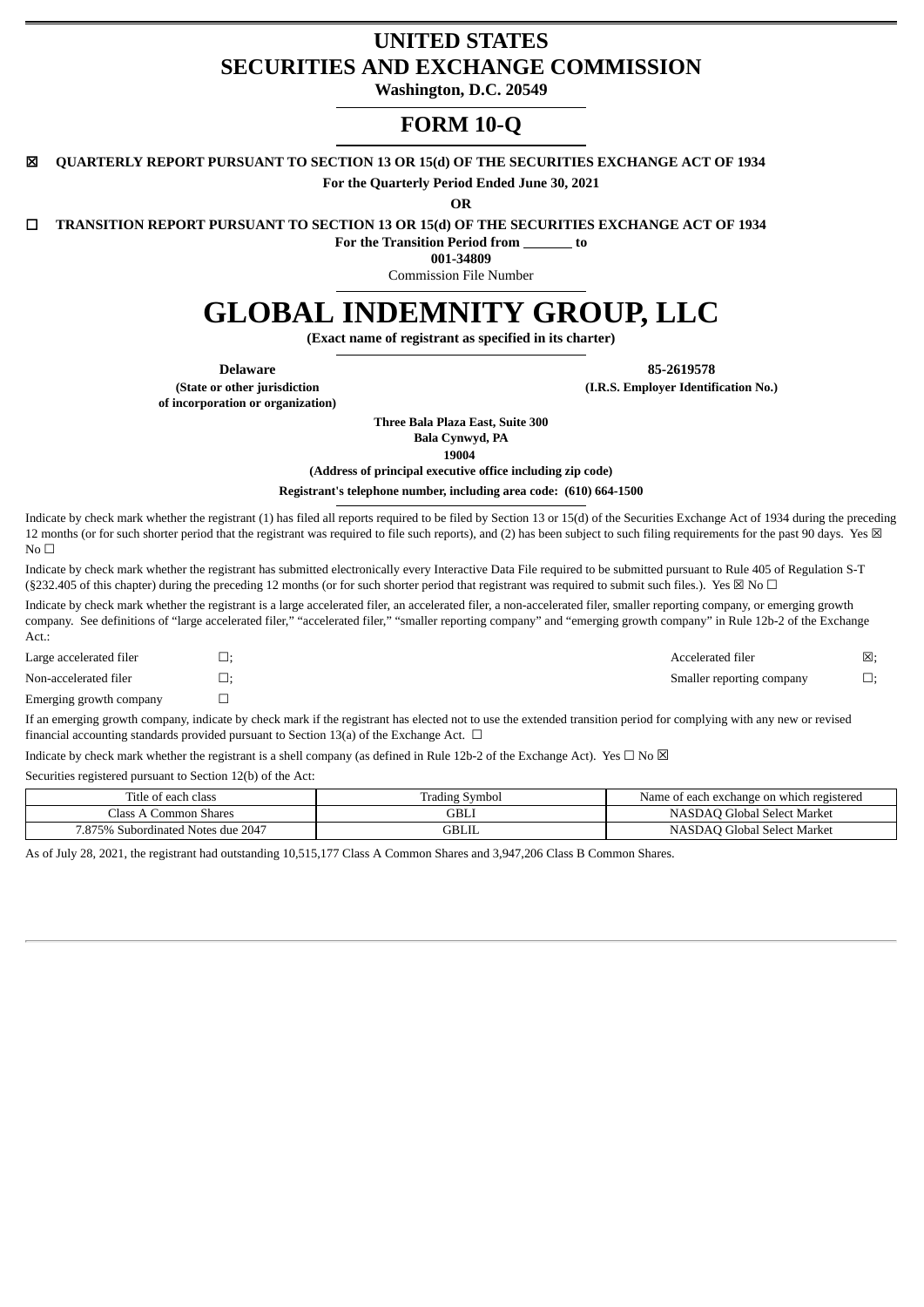## **TABLE OF CONTENTS**

| <b>PART I – FINANCIAL INFORMATION</b> |  |
|---------------------------------------|--|
|---------------------------------------|--|

**Page**

| Item 1.          | <b>Financial Statements:</b>                                                                                                                               | 3              |
|------------------|------------------------------------------------------------------------------------------------------------------------------------------------------------|----------------|
|                  | <b>Consolidated Balance Sheets</b><br>As of June 30, 2021 (Unaudited) and December 31, 2020                                                                | 3              |
|                  | <b>Consolidated Statements of Operations</b><br>Quarters and Six Months Ended June 30, 2021 (Unaudited) and June 30, 2020 (Unaudited)                      | $\overline{4}$ |
|                  | <b>Consolidated Statements of Comprehensive Income (Loss)</b><br>Quarters and Six Months Ended June 30, 2021 (Unaudited) and June 30, 2020 (Unaudited)     | 5              |
|                  | <b>Consolidated Statements of Changes in Shareholders' Equity</b><br>Quarters and Six Months Ended June 30, 2021 (Unaudited) and June 30, 2020 (Unaudited) | 6              |
|                  | <b>Consolidated Statements of Cash Flows</b><br>Six Months Ended June 30, 2021 (Unaudited) and June 30, 2020 (Unaudited)                                   | 7              |
|                  | <b>Notes to Consolidated Financial Statements (Unaudited)</b>                                                                                              | 8              |
| Item 2.          | <b>Management's Discussion and Analysis of Financial Condition and Results of Operations</b>                                                               | 43             |
| Item 3.          | <b>Quantitative and Qualitative Disclosures about Market Risk</b>                                                                                          | 66             |
| Item 4.          | <b>Controls and Procedures</b>                                                                                                                             | 66             |
|                  | <b>PART II - OTHER INFORMATION</b>                                                                                                                         |                |
| Item 1.          | <b>Legal Proceedings</b>                                                                                                                                   | 67             |
| Item 1A.         | <b>Risk Factors</b>                                                                                                                                        | 67             |
| Item 2.          | <b>Unregistered Sales of Equity Securities and Use of Proceeds</b>                                                                                         | 67             |
| Item 3.          | <b>Defaults Upon Senior Securities</b>                                                                                                                     | 67             |
| Item 4.          | <b>Mine Safety Disclosures</b>                                                                                                                             | 67             |
| Item 5.          | <b>Other Information</b>                                                                                                                                   | 67             |
| Item 6.          | <b>Exhibits</b>                                                                                                                                            | 68             |
| <b>Signature</b> |                                                                                                                                                            | 69             |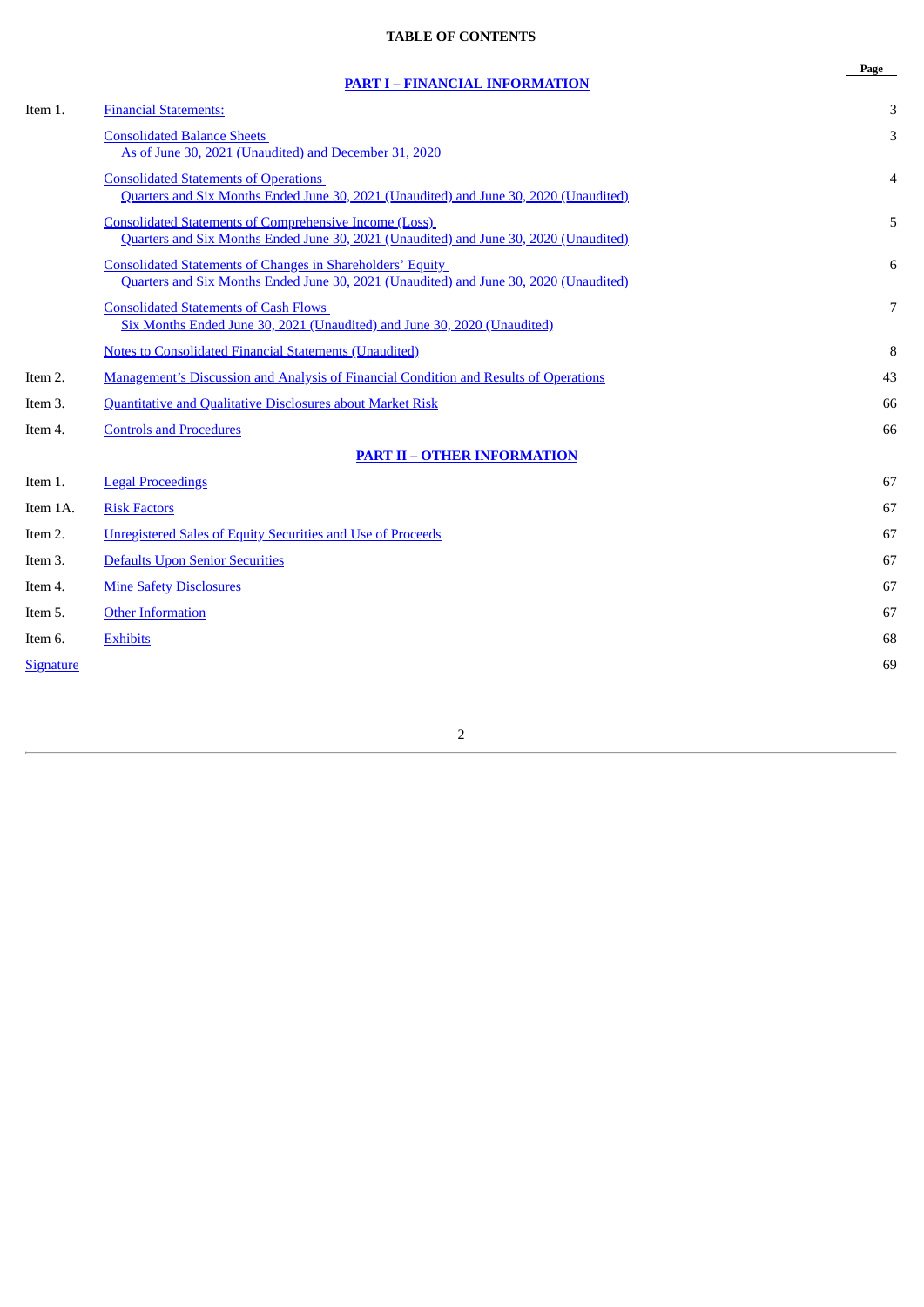## **PART I – FINANCIAL INFORMATION**

## **GLOBAL INDEMNITY GROUP, LLC**

## **Consolidated Balance Sheets**

(In thousands, except share amounts)

<span id="page-2-2"></span><span id="page-2-1"></span><span id="page-2-0"></span>

|                                                                                                                                                                                                                                                                                                                | (Unaudited)<br><b>June 30, 2021</b> |              | <b>December 31, 2020</b> |
|----------------------------------------------------------------------------------------------------------------------------------------------------------------------------------------------------------------------------------------------------------------------------------------------------------------|-------------------------------------|--------------|--------------------------|
| <b>ASSETS</b>                                                                                                                                                                                                                                                                                                  |                                     |              |                          |
| Fixed maturities:                                                                                                                                                                                                                                                                                              |                                     |              |                          |
| Available for sale, at fair value (amortized cost: \$1,150,603 and \$1,149,009; net of allowance for expected credit losses of \$0<br>at June 30, 2021 and December 31, 2020)                                                                                                                                  | \$<br>1,174,097                     | \$           | 1.191.186                |
| Equity securities, at fair value                                                                                                                                                                                                                                                                               | 90,669                              |              | 98,990                   |
| Other invested assets                                                                                                                                                                                                                                                                                          | 166,003                             |              | 97,018                   |
| <b>Total investments</b>                                                                                                                                                                                                                                                                                       | 1,430,769                           |              | 1,387,194                |
| Cash and cash equivalents                                                                                                                                                                                                                                                                                      | 49.105                              |              | 67.359                   |
| Premium receivables, net of allowance for expected credit losses of \$2,822 at June 30, 2021 and \$2,900 at December 31, 2020                                                                                                                                                                                  | 123,932                             |              | 109,431                  |
| Reinsurance receivables, net of allowance for expected credit losses of \$8,992 at June 30, 2021 and December 31, 2020                                                                                                                                                                                         | 90.247                              |              | 88,708                   |
| Funds held by ceding insurers                                                                                                                                                                                                                                                                                  | 33,793                              |              | 45,480                   |
| Deferred federal income taxes                                                                                                                                                                                                                                                                                  | 37,169                              |              | 34,265                   |
| Deferred acquisition costs                                                                                                                                                                                                                                                                                     | 69.061                              |              | 65.195                   |
| Intangible assets                                                                                                                                                                                                                                                                                              | 20,698                              |              | 20,962                   |
| Goodwill                                                                                                                                                                                                                                                                                                       | 6.521                               |              | 6,521                    |
| Prepaid reinsurance premiums                                                                                                                                                                                                                                                                                   | 15.141                              |              | 12,881                   |
| Lease right of use assets                                                                                                                                                                                                                                                                                      | 19.979                              |              | 21,077                   |
| Other assets                                                                                                                                                                                                                                                                                                   | 40,902                              |              | 45,835                   |
| <b>Total assets</b>                                                                                                                                                                                                                                                                                            | \$<br>1,937,317                     | $\mathbb{S}$ | 1,904,908                |
|                                                                                                                                                                                                                                                                                                                |                                     |              |                          |
| <b>LIABILITIES AND SHAREHOLDERS' EQUITY</b>                                                                                                                                                                                                                                                                    |                                     |              |                          |
| <b>Liabilities:</b>                                                                                                                                                                                                                                                                                            |                                     |              |                          |
| Unpaid losses and loss adjustment expenses                                                                                                                                                                                                                                                                     | \$<br>697.618                       | \$           | 662.811                  |
| Unearned premiums                                                                                                                                                                                                                                                                                              | 308,984                             |              | 291.495                  |
| Ceded balances payable                                                                                                                                                                                                                                                                                         | 14,339                              |              | 8,943                    |
| Payable for securities purchased                                                                                                                                                                                                                                                                               | 3,707                               |              | 4.667                    |
| Contingent commissions                                                                                                                                                                                                                                                                                         | 6,420                               |              | 10,832                   |
| Debt                                                                                                                                                                                                                                                                                                           | 126,359                             |              | 126,288                  |
| <b>Lease liabilities</b>                                                                                                                                                                                                                                                                                       | 21,566                              |              | 22,950                   |
| Other liabilities                                                                                                                                                                                                                                                                                              | 48,759                              |              | 58,598                   |
| <b>Total liabilities</b>                                                                                                                                                                                                                                                                                       | 1,227,752                           | \$           | 1,186,584                |
|                                                                                                                                                                                                                                                                                                                |                                     |              |                          |
| Commitments and contingencies (Note 12)                                                                                                                                                                                                                                                                        |                                     |              |                          |
|                                                                                                                                                                                                                                                                                                                |                                     |              |                          |
| <b>Shareholders' equity:</b>                                                                                                                                                                                                                                                                                   |                                     |              |                          |
| Series A cumulative fixed rate preferred shares, \$1,000 par value; 100,000,000 shares authorized, shares issued and outstanding:<br>4,000 and 4,000 shares, respectively, liquidation preference: \$1,000 per share and \$1,000 per share, respectively                                                       | 4,000                               |              | 4,000                    |
| Common shares: no par value; 900,000,000 common shares authorized; class A common shares issued: 10,532,270 and<br>10,263,722 respectively; class A common shares outstanding: 10,515,177 and 10,263,722, respectively; class B common shares<br>issued and outstanding: 3,947,206 and 4,133,366, respectively |                                     |              |                          |
| Additional paid-in capital                                                                                                                                                                                                                                                                                     | 447,804                             |              | 445.051                  |
| Accumulated other comprehensive income, net of tax                                                                                                                                                                                                                                                             | 18,968                              |              | 34,308                   |
| Retained earnings                                                                                                                                                                                                                                                                                              | 239,272                             |              | 234,965                  |
| Class A common shares in treasury, at cost: 17,093 and 0 shares, respectively                                                                                                                                                                                                                                  | (479)                               |              |                          |
| Total shareholders' equity                                                                                                                                                                                                                                                                                     | 709,565                             |              | 718.324                  |
| Total liabilities and shareholders' equity                                                                                                                                                                                                                                                                     | \$<br>1,937,317                     | \$           | 1.904.908                |
|                                                                                                                                                                                                                                                                                                                |                                     |              |                          |

See accompanying notes to consolidated financial statements.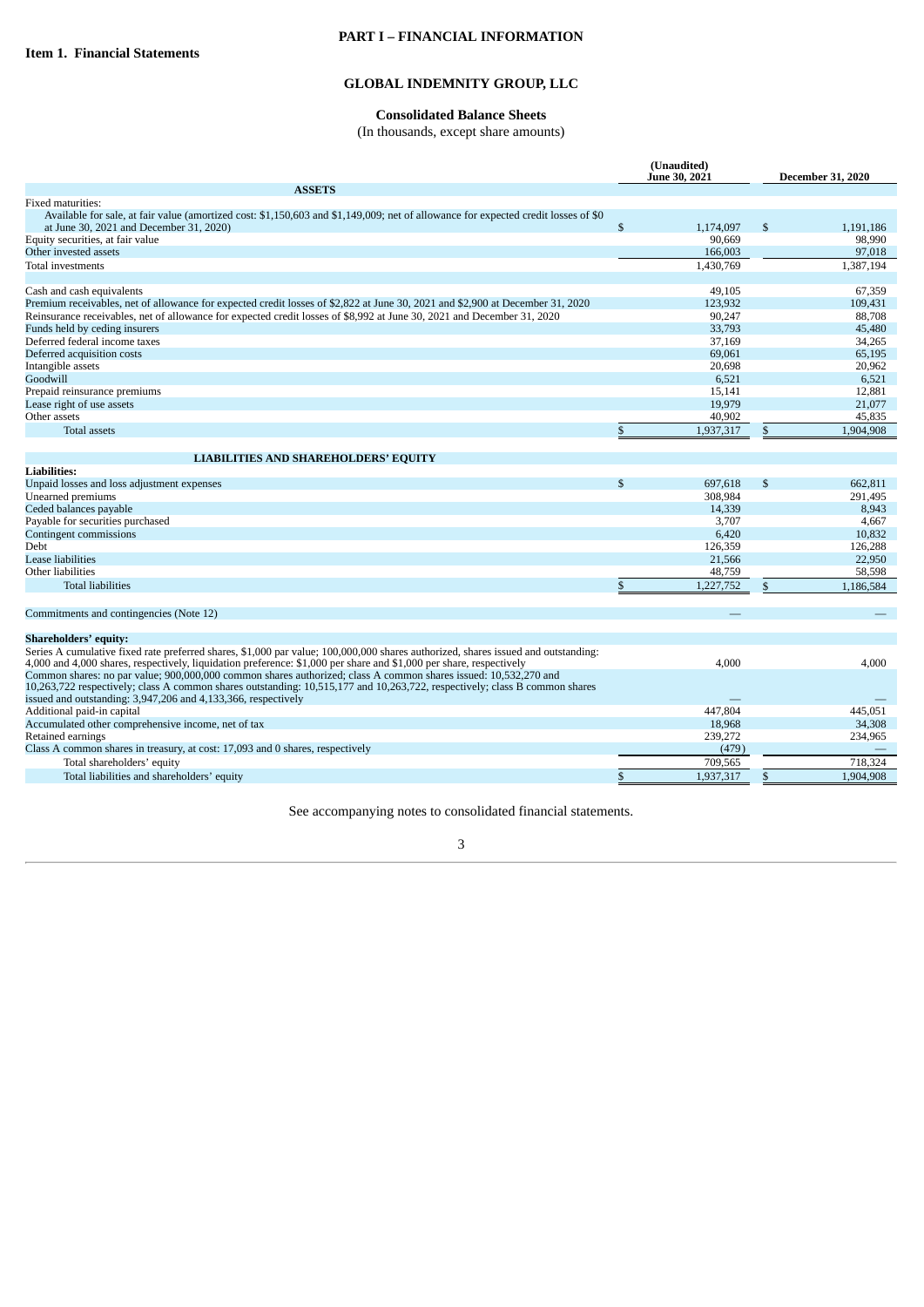## **Consolidated Statements of Operations**

(In thousands, except shares and per share data)

<span id="page-3-0"></span>

|                                                        |              | Quarters Ended June 30, | (Unaudited) |            | (Unaudited)<br>Six Months Ended June 30, |               |
|--------------------------------------------------------|--------------|-------------------------|-------------|------------|------------------------------------------|---------------|
|                                                        |              | 2021                    |             | 2020       | 2021                                     | 2020          |
| <b>Revenues:</b>                                       |              |                         |             |            |                                          |               |
| Gross written premiums                                 | \$           | 175,236                 | \$          | 164,549    | \$<br>338,794                            | \$<br>320,273 |
|                                                        |              |                         |             |            |                                          |               |
| Net written premiums                                   | \$           | 160,653                 | \$          | 147,264    | \$<br>308,336                            | \$<br>286,376 |
| Net earned premiums                                    | \$           | 149,408                 | \$          | 141,847    | \$<br>293,108                            | \$<br>286,315 |
| Net investment income (loss)                           |              | 10,633                  |             | (2,359)    | 20,469                                   | 7,770         |
| Net realized investment gains (losses)                 |              | 3,833                   |             | 38,507     | 7,652                                    | (29, 655)     |
| Other income                                           |              | 521                     |             | 766        | 898                                      | 931           |
| Total revenues                                         |              | 164,395                 |             | 178,761    | 322,127                                  | 265,361       |
|                                                        |              |                         |             |            |                                          |               |
| <b>Losses and Expenses:</b>                            |              |                         |             |            |                                          |               |
| Net losses and loss adjustment expenses                |              | 90,938                  |             | 67,297     | 181,721                                  | 144,944       |
| Acquisition costs and other underwriting expenses      |              | 57,213                  |             | 53,578     | 111,977                                  | 109,990       |
| Corporate and other operating expenses                 |              | 6,329                   |             | 8,618      | 10,605                                   | 12,841        |
| Interest expense                                       |              | 2,696                   |             | 4,712      | 5,291                                    | 9,577         |
| Income (loss) before income taxes                      |              | 7,219                   |             | 44,556     | 12,533                                   | (11, 991)     |
| Income tax expense (benefit)                           |              | 844                     |             | 7,005      | 641                                      | (4,964)       |
| Net income (loss)                                      | $\mathbb{S}$ | 6,375                   | \$          | 37,551     | \$<br>11,892                             | \$<br>(7,027) |
| Less: preferred stock distributions                    |              | 110                     |             |            | 220                                      |               |
| Net income (loss) available to common shareholders     | \$           | 6,265                   | \$          | 37,551     | \$<br>11,672                             | \$<br>(7,027) |
| Per share data:                                        |              |                         |             |            |                                          |               |
|                                                        |              |                         |             |            |                                          |               |
| Net income (loss) available to common shareholders (1) |              |                         |             |            |                                          |               |
| <b>Basic</b>                                           | \$           | 0.43                    | \$          | 2.63       | \$<br>0.81                               | \$<br>(0.49)  |
| Diluted                                                | \$           | 0.43                    | \$          | 2.61       | \$<br>0.80                               | \$<br>(0.49)  |
| Weighted-average number of shares outstanding          |              |                         |             |            |                                          |               |
| <b>Basic</b>                                           |              | 14,412,446              |             | 14,275,500 | 14,396,523                               | 14,262,525    |
| <b>Diluted</b>                                         |              | 14,681,731              |             | 14,389,400 | 14,651,124                               | 14,262,525    |
| Cash dividends/distributions declared per common share | \$           | 0.25                    | \$          | 0.25       | \$<br>0.50                               | \$<br>0.50    |
|                                                        |              |                         |             |            |                                          |               |

**(1)** For the six months ended June 30, 2020, weighted average shares outstanding – basic was used to calculate diluted earnings per share due to a net loss for the period.

See accompanying notes to consolidated financial statements.

| I |  |
|---|--|
|   |  |
|   |  |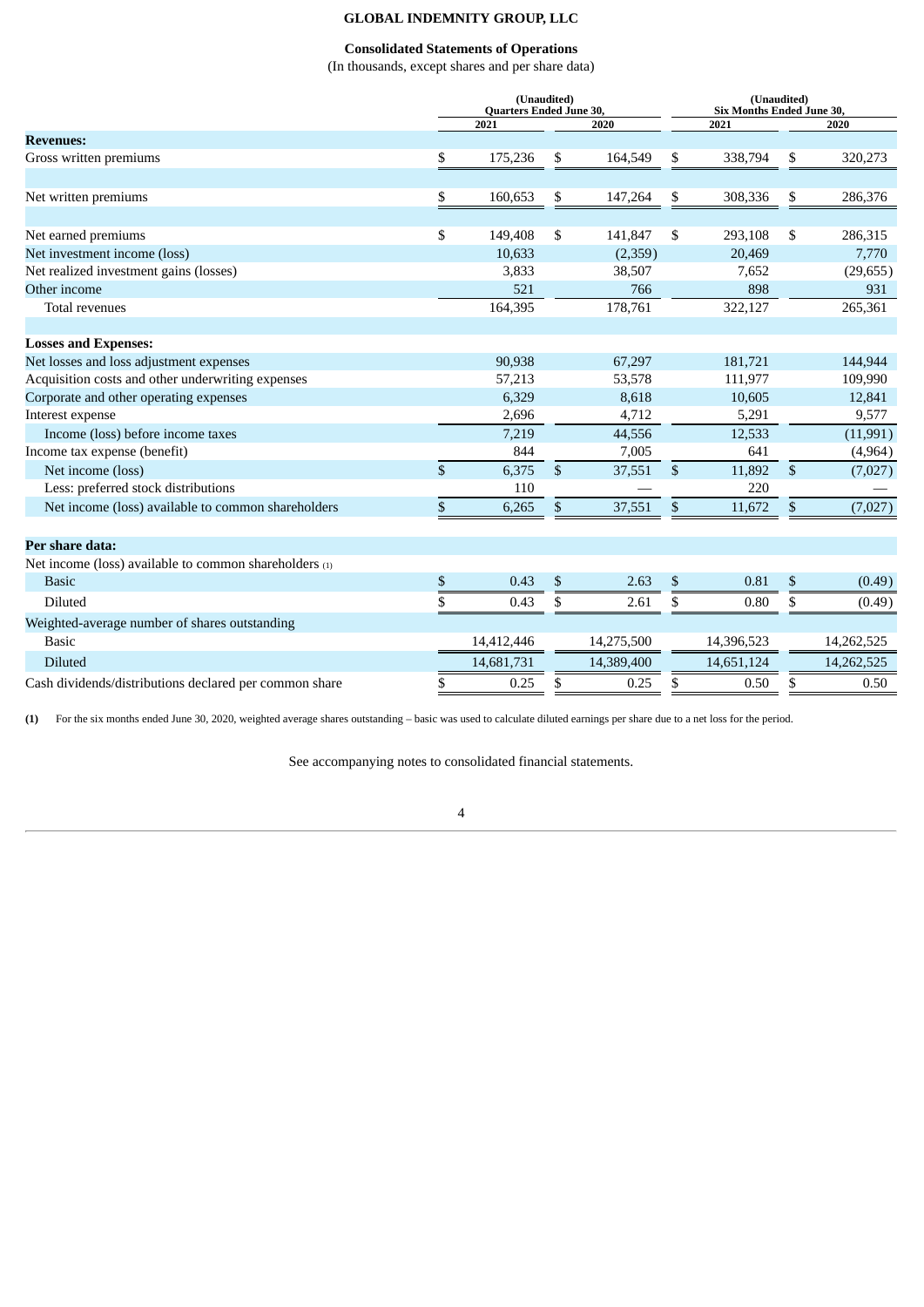#### **Consolidated Statements of Comprehensive Income (Loss)**

(In thousands)

<span id="page-4-0"></span>

|                                                                       | (Unaudited)<br><b>Ouarters Ended June 30.</b> |      |         |      | (Unaudited)<br><b>Six Months Ended June 30.</b> |    |           |
|-----------------------------------------------------------------------|-----------------------------------------------|------|---------|------|-------------------------------------------------|----|-----------|
|                                                                       | 2021                                          | 2020 |         | 2021 |                                                 |    | 2020      |
| Net income (loss)                                                     | 6,375                                         |      | 37,551  |      | 11,892                                          | \$ | (7,027)   |
| Other comprehensive income (loss), net of tax:                        |                                               |      |         |      |                                                 |    |           |
| Unrealized holding gains (losses)                                     | 9.477                                         |      | 33,229  |      | (15,701)                                        |    | 31,196    |
| Reclassification adjustment for (gains) losses included in net income |                                               |      |         |      |                                                 |    |           |
| $(\text{loss})$                                                       | (295)                                         |      | (9,388) |      | 521                                             |    | (11, 101) |
| Unrealized foreign currency translation gains (losses)                | (67)                                          |      | 1,292   |      | (160)                                           |    | (11)      |
| Other comprehensive income (loss), net of tax                         | 9,115                                         |      | 25,133  |      | (15,340)                                        |    | 20,084    |
|                                                                       |                                               |      |         |      |                                                 |    |           |
| Comprehensive income (loss), net of tax                               | 15,490                                        |      | 62.684  |      | (3, 448)                                        | £. | 13,057    |

See accompanying notes to consolidated financial statements.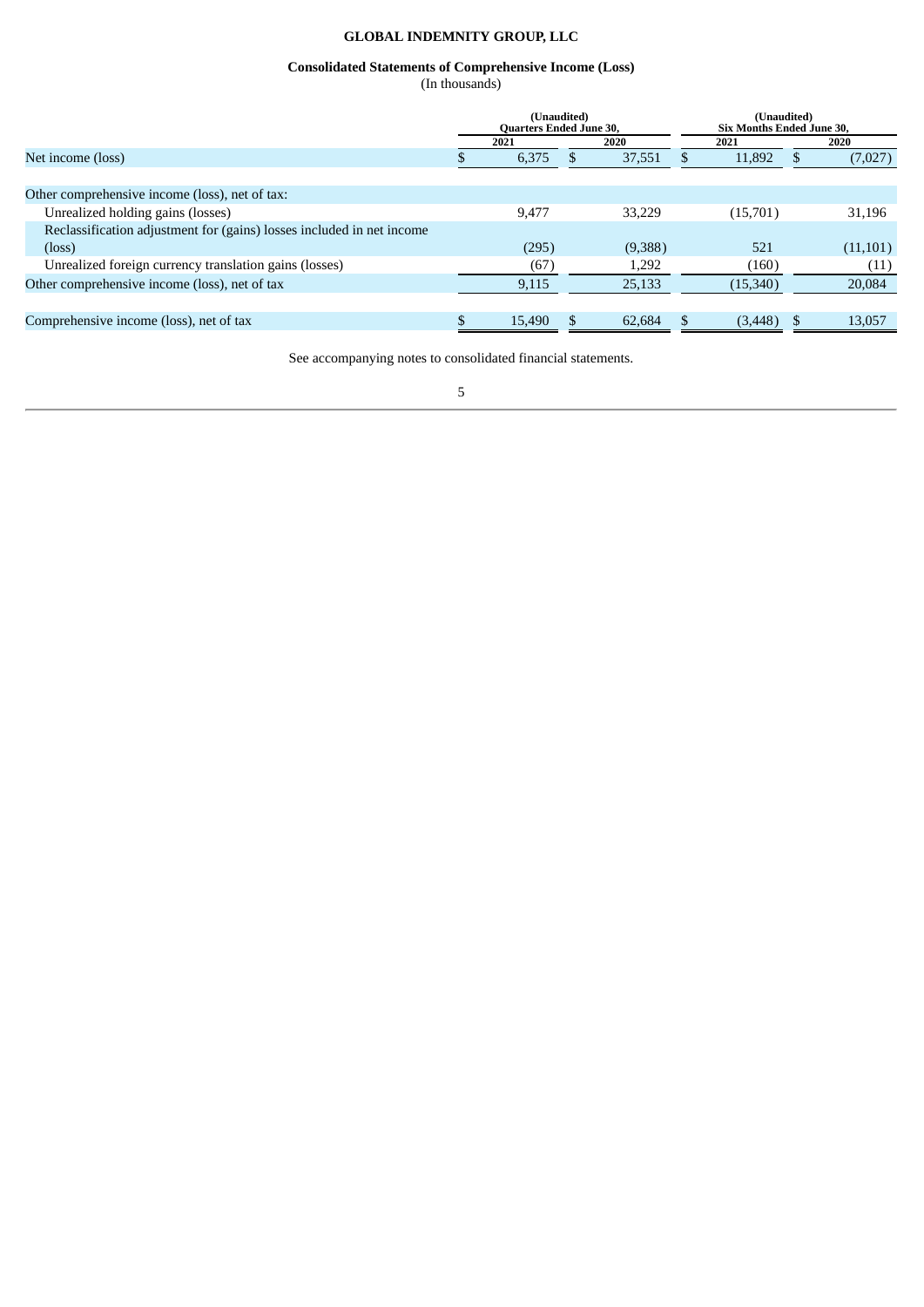#### **Consolidated Statements of Changes in Shareholders' Equity**

(In thousands, except share amounts)

<span id="page-5-0"></span>

| <b>Six Months Ended June 30,</b><br><b>Quarters Ended June 30,</b><br>2021<br>2020<br>2021<br>2020<br><b>Number of Series A Cumulative Fixed Rate Preferred Shares</b><br>4,000<br>Number at beginning and end of period<br>4,000<br>Number of class A common shares issued:<br>10.305.404<br>10.263.722<br>10.282.277<br>Number at beginning of period<br>10.303.832<br>Common shares issued under share incentive plans, net of forfeitures<br>22,540<br>42,644<br>(346)<br>(346)<br>19,738<br>39,744<br>Common shares issued to directors<br>28,482<br>51,609<br>Share conversion<br>186,160<br>186,160<br>10,532,270<br>10,532,270<br>10,333,540<br>10,333,540<br>Number at end of period<br>Number of class B common shares issued:<br>4,133,366<br>4,133,366<br>Number at beginning of period<br>4,133,366<br>4,133,366<br>Share conversion<br>(186, 160)<br>(186, 160)<br>3,947,206<br>4,133,366<br>3,947,206<br>4,133,366<br>Number at end of period<br>Par value of Series A Cumulative Fixed Rate Preferred Shares<br>Balance at beginning and end of period<br>4,000<br>4,000<br>\$<br>\$<br>\$<br>\$<br>Par value of class A common shares:<br>Balance at beginning and end of period<br>$\mathbf{1}$<br>\$<br>\$<br>\$.<br>\$<br>$\mathbf{1}$<br>Par value of class B common shares:<br>Balance at beginning and end of period<br>$\mathfrak{s}$<br>\$<br>\$<br>$\mathbf{1}$<br>\$<br>$\mathbf{1}$<br>Additional paid-in capital:<br>Balance at beginning of period<br>\$<br>446,199<br>$\mathbb{S}$<br>443,641<br>$\mathbb{S}$<br>445,051<br>$\mathbb{S}$<br>442,403<br>Share compensation plans<br>1,605<br>1,532<br>2,753<br>2,770<br>\$<br>$\mathbb{S}$<br>$\mathcal{S}$<br>447,804<br>\$<br>445,173<br>Balance at end of period<br>447,804<br>445,173<br>Accumulated other comprehensive income, net of deferred income tax:<br>Balance at beginning of period<br>$\mathcal{S}$<br>9,853<br>\$<br>12,560<br>\$<br>34,308<br>\$<br>17,609<br>Other comprehensive income (loss):<br>Change in unrealized holding gains (losses)<br>9,182<br>23,841<br>(15, 180)<br>20,095<br>Unrealized foreign currency translation gains (losses)<br>1,292<br>(67)<br>(160)<br>(11)<br>25,133<br>Other comprehensive income (loss)<br>9,115<br>(15, 340)<br>20,084<br>\$<br>37,693<br>\$<br>18,968<br>\$<br>Balance at end of period<br>\$<br>18,968<br>37,693<br><b>Retained earnings:</b><br>\$<br>236,688<br>$\mathbb{S}$<br>Balance at beginning of period<br>\$<br>222,549<br>\$<br>234,965<br>270,768<br>Net income (loss)<br>6,375<br>37,551<br>11,892<br>(7,027)<br>(220)<br>Preferred share distributions<br>(110)<br><u>in a</u><br>Dividends / distributions to shareholders (\$0.25 per share per quarter in 2021 and 2020)<br>(3,681)<br>(3,658)<br>(7,365)<br>(7,299)<br>\$<br>\$<br>\$<br>\$<br>239,272<br>256,442<br>239.272<br>256.442<br>Balance at end of period<br><b>Number of treasury shares:</b><br>Number at beginning of period<br>9,993<br>119,945<br>115,221<br>Class A common shares purchased<br>16,915<br>4,724<br>7,100<br>159<br>Retirement of shares<br>159<br>178<br>Forfeited shares<br>17,093<br>120,104<br>17,093<br>120.104<br>Number at end of period<br>Treasury shares, at cost:<br>Balance at beginning of period<br>\$<br>(283)<br>\$<br>-\$<br>(4, 116)<br>- \$<br>(3,973)<br>$\overline{\phantom{0}}$<br>Class A common shares purchased, at cost<br>(479)<br>(196)<br>(143)<br>\$<br>\$<br>\$<br>(4, 116)<br>\$<br>(479)<br>(4, 116)<br>Balance at end of period<br>(479)<br>\$<br>$\mathbb{S}$<br>$\mathbb{S}$<br>$\mathbb{S}$<br>709,565<br>735,194<br>709,565<br>735,194<br>Total shareholders' equity |  | (Unaudited) |  | (Unaudited) |  |
|------------------------------------------------------------------------------------------------------------------------------------------------------------------------------------------------------------------------------------------------------------------------------------------------------------------------------------------------------------------------------------------------------------------------------------------------------------------------------------------------------------------------------------------------------------------------------------------------------------------------------------------------------------------------------------------------------------------------------------------------------------------------------------------------------------------------------------------------------------------------------------------------------------------------------------------------------------------------------------------------------------------------------------------------------------------------------------------------------------------------------------------------------------------------------------------------------------------------------------------------------------------------------------------------------------------------------------------------------------------------------------------------------------------------------------------------------------------------------------------------------------------------------------------------------------------------------------------------------------------------------------------------------------------------------------------------------------------------------------------------------------------------------------------------------------------------------------------------------------------------------------------------------------------------------------------------------------------------------------------------------------------------------------------------------------------------------------------------------------------------------------------------------------------------------------------------------------------------------------------------------------------------------------------------------------------------------------------------------------------------------------------------------------------------------------------------------------------------------------------------------------------------------------------------------------------------------------------------------------------------------------------------------------------------------------------------------------------------------------------------------------------------------------------------------------------------------------------------------------------------------------------------------------------------------------------------------------------------------------------------------------------------------------------------------------------------------------------------------------------------------------------------------------------------------------------------------------------------------------------------------------------------------------------------------------------------------------------------------------------------------------------------------------------------------------------------------------------------------------------------------------------------------------------------------------------------------------------------------------------------------------------------------------|--|-------------|--|-------------|--|
|                                                                                                                                                                                                                                                                                                                                                                                                                                                                                                                                                                                                                                                                                                                                                                                                                                                                                                                                                                                                                                                                                                                                                                                                                                                                                                                                                                                                                                                                                                                                                                                                                                                                                                                                                                                                                                                                                                                                                                                                                                                                                                                                                                                                                                                                                                                                                                                                                                                                                                                                                                                                                                                                                                                                                                                                                                                                                                                                                                                                                                                                                                                                                                                                                                                                                                                                                                                                                                                                                                                                                                                                                                                            |  |             |  |             |  |
|                                                                                                                                                                                                                                                                                                                                                                                                                                                                                                                                                                                                                                                                                                                                                                                                                                                                                                                                                                                                                                                                                                                                                                                                                                                                                                                                                                                                                                                                                                                                                                                                                                                                                                                                                                                                                                                                                                                                                                                                                                                                                                                                                                                                                                                                                                                                                                                                                                                                                                                                                                                                                                                                                                                                                                                                                                                                                                                                                                                                                                                                                                                                                                                                                                                                                                                                                                                                                                                                                                                                                                                                                                                            |  |             |  |             |  |
|                                                                                                                                                                                                                                                                                                                                                                                                                                                                                                                                                                                                                                                                                                                                                                                                                                                                                                                                                                                                                                                                                                                                                                                                                                                                                                                                                                                                                                                                                                                                                                                                                                                                                                                                                                                                                                                                                                                                                                                                                                                                                                                                                                                                                                                                                                                                                                                                                                                                                                                                                                                                                                                                                                                                                                                                                                                                                                                                                                                                                                                                                                                                                                                                                                                                                                                                                                                                                                                                                                                                                                                                                                                            |  |             |  |             |  |
|                                                                                                                                                                                                                                                                                                                                                                                                                                                                                                                                                                                                                                                                                                                                                                                                                                                                                                                                                                                                                                                                                                                                                                                                                                                                                                                                                                                                                                                                                                                                                                                                                                                                                                                                                                                                                                                                                                                                                                                                                                                                                                                                                                                                                                                                                                                                                                                                                                                                                                                                                                                                                                                                                                                                                                                                                                                                                                                                                                                                                                                                                                                                                                                                                                                                                                                                                                                                                                                                                                                                                                                                                                                            |  |             |  |             |  |
|                                                                                                                                                                                                                                                                                                                                                                                                                                                                                                                                                                                                                                                                                                                                                                                                                                                                                                                                                                                                                                                                                                                                                                                                                                                                                                                                                                                                                                                                                                                                                                                                                                                                                                                                                                                                                                                                                                                                                                                                                                                                                                                                                                                                                                                                                                                                                                                                                                                                                                                                                                                                                                                                                                                                                                                                                                                                                                                                                                                                                                                                                                                                                                                                                                                                                                                                                                                                                                                                                                                                                                                                                                                            |  |             |  |             |  |
|                                                                                                                                                                                                                                                                                                                                                                                                                                                                                                                                                                                                                                                                                                                                                                                                                                                                                                                                                                                                                                                                                                                                                                                                                                                                                                                                                                                                                                                                                                                                                                                                                                                                                                                                                                                                                                                                                                                                                                                                                                                                                                                                                                                                                                                                                                                                                                                                                                                                                                                                                                                                                                                                                                                                                                                                                                                                                                                                                                                                                                                                                                                                                                                                                                                                                                                                                                                                                                                                                                                                                                                                                                                            |  |             |  |             |  |
|                                                                                                                                                                                                                                                                                                                                                                                                                                                                                                                                                                                                                                                                                                                                                                                                                                                                                                                                                                                                                                                                                                                                                                                                                                                                                                                                                                                                                                                                                                                                                                                                                                                                                                                                                                                                                                                                                                                                                                                                                                                                                                                                                                                                                                                                                                                                                                                                                                                                                                                                                                                                                                                                                                                                                                                                                                                                                                                                                                                                                                                                                                                                                                                                                                                                                                                                                                                                                                                                                                                                                                                                                                                            |  |             |  |             |  |
|                                                                                                                                                                                                                                                                                                                                                                                                                                                                                                                                                                                                                                                                                                                                                                                                                                                                                                                                                                                                                                                                                                                                                                                                                                                                                                                                                                                                                                                                                                                                                                                                                                                                                                                                                                                                                                                                                                                                                                                                                                                                                                                                                                                                                                                                                                                                                                                                                                                                                                                                                                                                                                                                                                                                                                                                                                                                                                                                                                                                                                                                                                                                                                                                                                                                                                                                                                                                                                                                                                                                                                                                                                                            |  |             |  |             |  |
|                                                                                                                                                                                                                                                                                                                                                                                                                                                                                                                                                                                                                                                                                                                                                                                                                                                                                                                                                                                                                                                                                                                                                                                                                                                                                                                                                                                                                                                                                                                                                                                                                                                                                                                                                                                                                                                                                                                                                                                                                                                                                                                                                                                                                                                                                                                                                                                                                                                                                                                                                                                                                                                                                                                                                                                                                                                                                                                                                                                                                                                                                                                                                                                                                                                                                                                                                                                                                                                                                                                                                                                                                                                            |  |             |  |             |  |
|                                                                                                                                                                                                                                                                                                                                                                                                                                                                                                                                                                                                                                                                                                                                                                                                                                                                                                                                                                                                                                                                                                                                                                                                                                                                                                                                                                                                                                                                                                                                                                                                                                                                                                                                                                                                                                                                                                                                                                                                                                                                                                                                                                                                                                                                                                                                                                                                                                                                                                                                                                                                                                                                                                                                                                                                                                                                                                                                                                                                                                                                                                                                                                                                                                                                                                                                                                                                                                                                                                                                                                                                                                                            |  |             |  |             |  |
|                                                                                                                                                                                                                                                                                                                                                                                                                                                                                                                                                                                                                                                                                                                                                                                                                                                                                                                                                                                                                                                                                                                                                                                                                                                                                                                                                                                                                                                                                                                                                                                                                                                                                                                                                                                                                                                                                                                                                                                                                                                                                                                                                                                                                                                                                                                                                                                                                                                                                                                                                                                                                                                                                                                                                                                                                                                                                                                                                                                                                                                                                                                                                                                                                                                                                                                                                                                                                                                                                                                                                                                                                                                            |  |             |  |             |  |
|                                                                                                                                                                                                                                                                                                                                                                                                                                                                                                                                                                                                                                                                                                                                                                                                                                                                                                                                                                                                                                                                                                                                                                                                                                                                                                                                                                                                                                                                                                                                                                                                                                                                                                                                                                                                                                                                                                                                                                                                                                                                                                                                                                                                                                                                                                                                                                                                                                                                                                                                                                                                                                                                                                                                                                                                                                                                                                                                                                                                                                                                                                                                                                                                                                                                                                                                                                                                                                                                                                                                                                                                                                                            |  |             |  |             |  |
|                                                                                                                                                                                                                                                                                                                                                                                                                                                                                                                                                                                                                                                                                                                                                                                                                                                                                                                                                                                                                                                                                                                                                                                                                                                                                                                                                                                                                                                                                                                                                                                                                                                                                                                                                                                                                                                                                                                                                                                                                                                                                                                                                                                                                                                                                                                                                                                                                                                                                                                                                                                                                                                                                                                                                                                                                                                                                                                                                                                                                                                                                                                                                                                                                                                                                                                                                                                                                                                                                                                                                                                                                                                            |  |             |  |             |  |
|                                                                                                                                                                                                                                                                                                                                                                                                                                                                                                                                                                                                                                                                                                                                                                                                                                                                                                                                                                                                                                                                                                                                                                                                                                                                                                                                                                                                                                                                                                                                                                                                                                                                                                                                                                                                                                                                                                                                                                                                                                                                                                                                                                                                                                                                                                                                                                                                                                                                                                                                                                                                                                                                                                                                                                                                                                                                                                                                                                                                                                                                                                                                                                                                                                                                                                                                                                                                                                                                                                                                                                                                                                                            |  |             |  |             |  |
|                                                                                                                                                                                                                                                                                                                                                                                                                                                                                                                                                                                                                                                                                                                                                                                                                                                                                                                                                                                                                                                                                                                                                                                                                                                                                                                                                                                                                                                                                                                                                                                                                                                                                                                                                                                                                                                                                                                                                                                                                                                                                                                                                                                                                                                                                                                                                                                                                                                                                                                                                                                                                                                                                                                                                                                                                                                                                                                                                                                                                                                                                                                                                                                                                                                                                                                                                                                                                                                                                                                                                                                                                                                            |  |             |  |             |  |
|                                                                                                                                                                                                                                                                                                                                                                                                                                                                                                                                                                                                                                                                                                                                                                                                                                                                                                                                                                                                                                                                                                                                                                                                                                                                                                                                                                                                                                                                                                                                                                                                                                                                                                                                                                                                                                                                                                                                                                                                                                                                                                                                                                                                                                                                                                                                                                                                                                                                                                                                                                                                                                                                                                                                                                                                                                                                                                                                                                                                                                                                                                                                                                                                                                                                                                                                                                                                                                                                                                                                                                                                                                                            |  |             |  |             |  |
|                                                                                                                                                                                                                                                                                                                                                                                                                                                                                                                                                                                                                                                                                                                                                                                                                                                                                                                                                                                                                                                                                                                                                                                                                                                                                                                                                                                                                                                                                                                                                                                                                                                                                                                                                                                                                                                                                                                                                                                                                                                                                                                                                                                                                                                                                                                                                                                                                                                                                                                                                                                                                                                                                                                                                                                                                                                                                                                                                                                                                                                                                                                                                                                                                                                                                                                                                                                                                                                                                                                                                                                                                                                            |  |             |  |             |  |
|                                                                                                                                                                                                                                                                                                                                                                                                                                                                                                                                                                                                                                                                                                                                                                                                                                                                                                                                                                                                                                                                                                                                                                                                                                                                                                                                                                                                                                                                                                                                                                                                                                                                                                                                                                                                                                                                                                                                                                                                                                                                                                                                                                                                                                                                                                                                                                                                                                                                                                                                                                                                                                                                                                                                                                                                                                                                                                                                                                                                                                                                                                                                                                                                                                                                                                                                                                                                                                                                                                                                                                                                                                                            |  |             |  |             |  |
|                                                                                                                                                                                                                                                                                                                                                                                                                                                                                                                                                                                                                                                                                                                                                                                                                                                                                                                                                                                                                                                                                                                                                                                                                                                                                                                                                                                                                                                                                                                                                                                                                                                                                                                                                                                                                                                                                                                                                                                                                                                                                                                                                                                                                                                                                                                                                                                                                                                                                                                                                                                                                                                                                                                                                                                                                                                                                                                                                                                                                                                                                                                                                                                                                                                                                                                                                                                                                                                                                                                                                                                                                                                            |  |             |  |             |  |
|                                                                                                                                                                                                                                                                                                                                                                                                                                                                                                                                                                                                                                                                                                                                                                                                                                                                                                                                                                                                                                                                                                                                                                                                                                                                                                                                                                                                                                                                                                                                                                                                                                                                                                                                                                                                                                                                                                                                                                                                                                                                                                                                                                                                                                                                                                                                                                                                                                                                                                                                                                                                                                                                                                                                                                                                                                                                                                                                                                                                                                                                                                                                                                                                                                                                                                                                                                                                                                                                                                                                                                                                                                                            |  |             |  |             |  |
|                                                                                                                                                                                                                                                                                                                                                                                                                                                                                                                                                                                                                                                                                                                                                                                                                                                                                                                                                                                                                                                                                                                                                                                                                                                                                                                                                                                                                                                                                                                                                                                                                                                                                                                                                                                                                                                                                                                                                                                                                                                                                                                                                                                                                                                                                                                                                                                                                                                                                                                                                                                                                                                                                                                                                                                                                                                                                                                                                                                                                                                                                                                                                                                                                                                                                                                                                                                                                                                                                                                                                                                                                                                            |  |             |  |             |  |
|                                                                                                                                                                                                                                                                                                                                                                                                                                                                                                                                                                                                                                                                                                                                                                                                                                                                                                                                                                                                                                                                                                                                                                                                                                                                                                                                                                                                                                                                                                                                                                                                                                                                                                                                                                                                                                                                                                                                                                                                                                                                                                                                                                                                                                                                                                                                                                                                                                                                                                                                                                                                                                                                                                                                                                                                                                                                                                                                                                                                                                                                                                                                                                                                                                                                                                                                                                                                                                                                                                                                                                                                                                                            |  |             |  |             |  |
|                                                                                                                                                                                                                                                                                                                                                                                                                                                                                                                                                                                                                                                                                                                                                                                                                                                                                                                                                                                                                                                                                                                                                                                                                                                                                                                                                                                                                                                                                                                                                                                                                                                                                                                                                                                                                                                                                                                                                                                                                                                                                                                                                                                                                                                                                                                                                                                                                                                                                                                                                                                                                                                                                                                                                                                                                                                                                                                                                                                                                                                                                                                                                                                                                                                                                                                                                                                                                                                                                                                                                                                                                                                            |  |             |  |             |  |
|                                                                                                                                                                                                                                                                                                                                                                                                                                                                                                                                                                                                                                                                                                                                                                                                                                                                                                                                                                                                                                                                                                                                                                                                                                                                                                                                                                                                                                                                                                                                                                                                                                                                                                                                                                                                                                                                                                                                                                                                                                                                                                                                                                                                                                                                                                                                                                                                                                                                                                                                                                                                                                                                                                                                                                                                                                                                                                                                                                                                                                                                                                                                                                                                                                                                                                                                                                                                                                                                                                                                                                                                                                                            |  |             |  |             |  |
|                                                                                                                                                                                                                                                                                                                                                                                                                                                                                                                                                                                                                                                                                                                                                                                                                                                                                                                                                                                                                                                                                                                                                                                                                                                                                                                                                                                                                                                                                                                                                                                                                                                                                                                                                                                                                                                                                                                                                                                                                                                                                                                                                                                                                                                                                                                                                                                                                                                                                                                                                                                                                                                                                                                                                                                                                                                                                                                                                                                                                                                                                                                                                                                                                                                                                                                                                                                                                                                                                                                                                                                                                                                            |  |             |  |             |  |
|                                                                                                                                                                                                                                                                                                                                                                                                                                                                                                                                                                                                                                                                                                                                                                                                                                                                                                                                                                                                                                                                                                                                                                                                                                                                                                                                                                                                                                                                                                                                                                                                                                                                                                                                                                                                                                                                                                                                                                                                                                                                                                                                                                                                                                                                                                                                                                                                                                                                                                                                                                                                                                                                                                                                                                                                                                                                                                                                                                                                                                                                                                                                                                                                                                                                                                                                                                                                                                                                                                                                                                                                                                                            |  |             |  |             |  |
|                                                                                                                                                                                                                                                                                                                                                                                                                                                                                                                                                                                                                                                                                                                                                                                                                                                                                                                                                                                                                                                                                                                                                                                                                                                                                                                                                                                                                                                                                                                                                                                                                                                                                                                                                                                                                                                                                                                                                                                                                                                                                                                                                                                                                                                                                                                                                                                                                                                                                                                                                                                                                                                                                                                                                                                                                                                                                                                                                                                                                                                                                                                                                                                                                                                                                                                                                                                                                                                                                                                                                                                                                                                            |  |             |  |             |  |
|                                                                                                                                                                                                                                                                                                                                                                                                                                                                                                                                                                                                                                                                                                                                                                                                                                                                                                                                                                                                                                                                                                                                                                                                                                                                                                                                                                                                                                                                                                                                                                                                                                                                                                                                                                                                                                                                                                                                                                                                                                                                                                                                                                                                                                                                                                                                                                                                                                                                                                                                                                                                                                                                                                                                                                                                                                                                                                                                                                                                                                                                                                                                                                                                                                                                                                                                                                                                                                                                                                                                                                                                                                                            |  |             |  |             |  |
|                                                                                                                                                                                                                                                                                                                                                                                                                                                                                                                                                                                                                                                                                                                                                                                                                                                                                                                                                                                                                                                                                                                                                                                                                                                                                                                                                                                                                                                                                                                                                                                                                                                                                                                                                                                                                                                                                                                                                                                                                                                                                                                                                                                                                                                                                                                                                                                                                                                                                                                                                                                                                                                                                                                                                                                                                                                                                                                                                                                                                                                                                                                                                                                                                                                                                                                                                                                                                                                                                                                                                                                                                                                            |  |             |  |             |  |
|                                                                                                                                                                                                                                                                                                                                                                                                                                                                                                                                                                                                                                                                                                                                                                                                                                                                                                                                                                                                                                                                                                                                                                                                                                                                                                                                                                                                                                                                                                                                                                                                                                                                                                                                                                                                                                                                                                                                                                                                                                                                                                                                                                                                                                                                                                                                                                                                                                                                                                                                                                                                                                                                                                                                                                                                                                                                                                                                                                                                                                                                                                                                                                                                                                                                                                                                                                                                                                                                                                                                                                                                                                                            |  |             |  |             |  |
|                                                                                                                                                                                                                                                                                                                                                                                                                                                                                                                                                                                                                                                                                                                                                                                                                                                                                                                                                                                                                                                                                                                                                                                                                                                                                                                                                                                                                                                                                                                                                                                                                                                                                                                                                                                                                                                                                                                                                                                                                                                                                                                                                                                                                                                                                                                                                                                                                                                                                                                                                                                                                                                                                                                                                                                                                                                                                                                                                                                                                                                                                                                                                                                                                                                                                                                                                                                                                                                                                                                                                                                                                                                            |  |             |  |             |  |
|                                                                                                                                                                                                                                                                                                                                                                                                                                                                                                                                                                                                                                                                                                                                                                                                                                                                                                                                                                                                                                                                                                                                                                                                                                                                                                                                                                                                                                                                                                                                                                                                                                                                                                                                                                                                                                                                                                                                                                                                                                                                                                                                                                                                                                                                                                                                                                                                                                                                                                                                                                                                                                                                                                                                                                                                                                                                                                                                                                                                                                                                                                                                                                                                                                                                                                                                                                                                                                                                                                                                                                                                                                                            |  |             |  |             |  |
|                                                                                                                                                                                                                                                                                                                                                                                                                                                                                                                                                                                                                                                                                                                                                                                                                                                                                                                                                                                                                                                                                                                                                                                                                                                                                                                                                                                                                                                                                                                                                                                                                                                                                                                                                                                                                                                                                                                                                                                                                                                                                                                                                                                                                                                                                                                                                                                                                                                                                                                                                                                                                                                                                                                                                                                                                                                                                                                                                                                                                                                                                                                                                                                                                                                                                                                                                                                                                                                                                                                                                                                                                                                            |  |             |  |             |  |
|                                                                                                                                                                                                                                                                                                                                                                                                                                                                                                                                                                                                                                                                                                                                                                                                                                                                                                                                                                                                                                                                                                                                                                                                                                                                                                                                                                                                                                                                                                                                                                                                                                                                                                                                                                                                                                                                                                                                                                                                                                                                                                                                                                                                                                                                                                                                                                                                                                                                                                                                                                                                                                                                                                                                                                                                                                                                                                                                                                                                                                                                                                                                                                                                                                                                                                                                                                                                                                                                                                                                                                                                                                                            |  |             |  |             |  |
|                                                                                                                                                                                                                                                                                                                                                                                                                                                                                                                                                                                                                                                                                                                                                                                                                                                                                                                                                                                                                                                                                                                                                                                                                                                                                                                                                                                                                                                                                                                                                                                                                                                                                                                                                                                                                                                                                                                                                                                                                                                                                                                                                                                                                                                                                                                                                                                                                                                                                                                                                                                                                                                                                                                                                                                                                                                                                                                                                                                                                                                                                                                                                                                                                                                                                                                                                                                                                                                                                                                                                                                                                                                            |  |             |  |             |  |
|                                                                                                                                                                                                                                                                                                                                                                                                                                                                                                                                                                                                                                                                                                                                                                                                                                                                                                                                                                                                                                                                                                                                                                                                                                                                                                                                                                                                                                                                                                                                                                                                                                                                                                                                                                                                                                                                                                                                                                                                                                                                                                                                                                                                                                                                                                                                                                                                                                                                                                                                                                                                                                                                                                                                                                                                                                                                                                                                                                                                                                                                                                                                                                                                                                                                                                                                                                                                                                                                                                                                                                                                                                                            |  |             |  |             |  |
|                                                                                                                                                                                                                                                                                                                                                                                                                                                                                                                                                                                                                                                                                                                                                                                                                                                                                                                                                                                                                                                                                                                                                                                                                                                                                                                                                                                                                                                                                                                                                                                                                                                                                                                                                                                                                                                                                                                                                                                                                                                                                                                                                                                                                                                                                                                                                                                                                                                                                                                                                                                                                                                                                                                                                                                                                                                                                                                                                                                                                                                                                                                                                                                                                                                                                                                                                                                                                                                                                                                                                                                                                                                            |  |             |  |             |  |
|                                                                                                                                                                                                                                                                                                                                                                                                                                                                                                                                                                                                                                                                                                                                                                                                                                                                                                                                                                                                                                                                                                                                                                                                                                                                                                                                                                                                                                                                                                                                                                                                                                                                                                                                                                                                                                                                                                                                                                                                                                                                                                                                                                                                                                                                                                                                                                                                                                                                                                                                                                                                                                                                                                                                                                                                                                                                                                                                                                                                                                                                                                                                                                                                                                                                                                                                                                                                                                                                                                                                                                                                                                                            |  |             |  |             |  |
|                                                                                                                                                                                                                                                                                                                                                                                                                                                                                                                                                                                                                                                                                                                                                                                                                                                                                                                                                                                                                                                                                                                                                                                                                                                                                                                                                                                                                                                                                                                                                                                                                                                                                                                                                                                                                                                                                                                                                                                                                                                                                                                                                                                                                                                                                                                                                                                                                                                                                                                                                                                                                                                                                                                                                                                                                                                                                                                                                                                                                                                                                                                                                                                                                                                                                                                                                                                                                                                                                                                                                                                                                                                            |  |             |  |             |  |
|                                                                                                                                                                                                                                                                                                                                                                                                                                                                                                                                                                                                                                                                                                                                                                                                                                                                                                                                                                                                                                                                                                                                                                                                                                                                                                                                                                                                                                                                                                                                                                                                                                                                                                                                                                                                                                                                                                                                                                                                                                                                                                                                                                                                                                                                                                                                                                                                                                                                                                                                                                                                                                                                                                                                                                                                                                                                                                                                                                                                                                                                                                                                                                                                                                                                                                                                                                                                                                                                                                                                                                                                                                                            |  |             |  |             |  |
|                                                                                                                                                                                                                                                                                                                                                                                                                                                                                                                                                                                                                                                                                                                                                                                                                                                                                                                                                                                                                                                                                                                                                                                                                                                                                                                                                                                                                                                                                                                                                                                                                                                                                                                                                                                                                                                                                                                                                                                                                                                                                                                                                                                                                                                                                                                                                                                                                                                                                                                                                                                                                                                                                                                                                                                                                                                                                                                                                                                                                                                                                                                                                                                                                                                                                                                                                                                                                                                                                                                                                                                                                                                            |  |             |  |             |  |
|                                                                                                                                                                                                                                                                                                                                                                                                                                                                                                                                                                                                                                                                                                                                                                                                                                                                                                                                                                                                                                                                                                                                                                                                                                                                                                                                                                                                                                                                                                                                                                                                                                                                                                                                                                                                                                                                                                                                                                                                                                                                                                                                                                                                                                                                                                                                                                                                                                                                                                                                                                                                                                                                                                                                                                                                                                                                                                                                                                                                                                                                                                                                                                                                                                                                                                                                                                                                                                                                                                                                                                                                                                                            |  |             |  |             |  |
|                                                                                                                                                                                                                                                                                                                                                                                                                                                                                                                                                                                                                                                                                                                                                                                                                                                                                                                                                                                                                                                                                                                                                                                                                                                                                                                                                                                                                                                                                                                                                                                                                                                                                                                                                                                                                                                                                                                                                                                                                                                                                                                                                                                                                                                                                                                                                                                                                                                                                                                                                                                                                                                                                                                                                                                                                                                                                                                                                                                                                                                                                                                                                                                                                                                                                                                                                                                                                                                                                                                                                                                                                                                            |  |             |  |             |  |
|                                                                                                                                                                                                                                                                                                                                                                                                                                                                                                                                                                                                                                                                                                                                                                                                                                                                                                                                                                                                                                                                                                                                                                                                                                                                                                                                                                                                                                                                                                                                                                                                                                                                                                                                                                                                                                                                                                                                                                                                                                                                                                                                                                                                                                                                                                                                                                                                                                                                                                                                                                                                                                                                                                                                                                                                                                                                                                                                                                                                                                                                                                                                                                                                                                                                                                                                                                                                                                                                                                                                                                                                                                                            |  |             |  |             |  |
|                                                                                                                                                                                                                                                                                                                                                                                                                                                                                                                                                                                                                                                                                                                                                                                                                                                                                                                                                                                                                                                                                                                                                                                                                                                                                                                                                                                                                                                                                                                                                                                                                                                                                                                                                                                                                                                                                                                                                                                                                                                                                                                                                                                                                                                                                                                                                                                                                                                                                                                                                                                                                                                                                                                                                                                                                                                                                                                                                                                                                                                                                                                                                                                                                                                                                                                                                                                                                                                                                                                                                                                                                                                            |  |             |  |             |  |
|                                                                                                                                                                                                                                                                                                                                                                                                                                                                                                                                                                                                                                                                                                                                                                                                                                                                                                                                                                                                                                                                                                                                                                                                                                                                                                                                                                                                                                                                                                                                                                                                                                                                                                                                                                                                                                                                                                                                                                                                                                                                                                                                                                                                                                                                                                                                                                                                                                                                                                                                                                                                                                                                                                                                                                                                                                                                                                                                                                                                                                                                                                                                                                                                                                                                                                                                                                                                                                                                                                                                                                                                                                                            |  |             |  |             |  |
|                                                                                                                                                                                                                                                                                                                                                                                                                                                                                                                                                                                                                                                                                                                                                                                                                                                                                                                                                                                                                                                                                                                                                                                                                                                                                                                                                                                                                                                                                                                                                                                                                                                                                                                                                                                                                                                                                                                                                                                                                                                                                                                                                                                                                                                                                                                                                                                                                                                                                                                                                                                                                                                                                                                                                                                                                                                                                                                                                                                                                                                                                                                                                                                                                                                                                                                                                                                                                                                                                                                                                                                                                                                            |  |             |  |             |  |
|                                                                                                                                                                                                                                                                                                                                                                                                                                                                                                                                                                                                                                                                                                                                                                                                                                                                                                                                                                                                                                                                                                                                                                                                                                                                                                                                                                                                                                                                                                                                                                                                                                                                                                                                                                                                                                                                                                                                                                                                                                                                                                                                                                                                                                                                                                                                                                                                                                                                                                                                                                                                                                                                                                                                                                                                                                                                                                                                                                                                                                                                                                                                                                                                                                                                                                                                                                                                                                                                                                                                                                                                                                                            |  |             |  |             |  |

See accompanying notes to consolidated financial statements.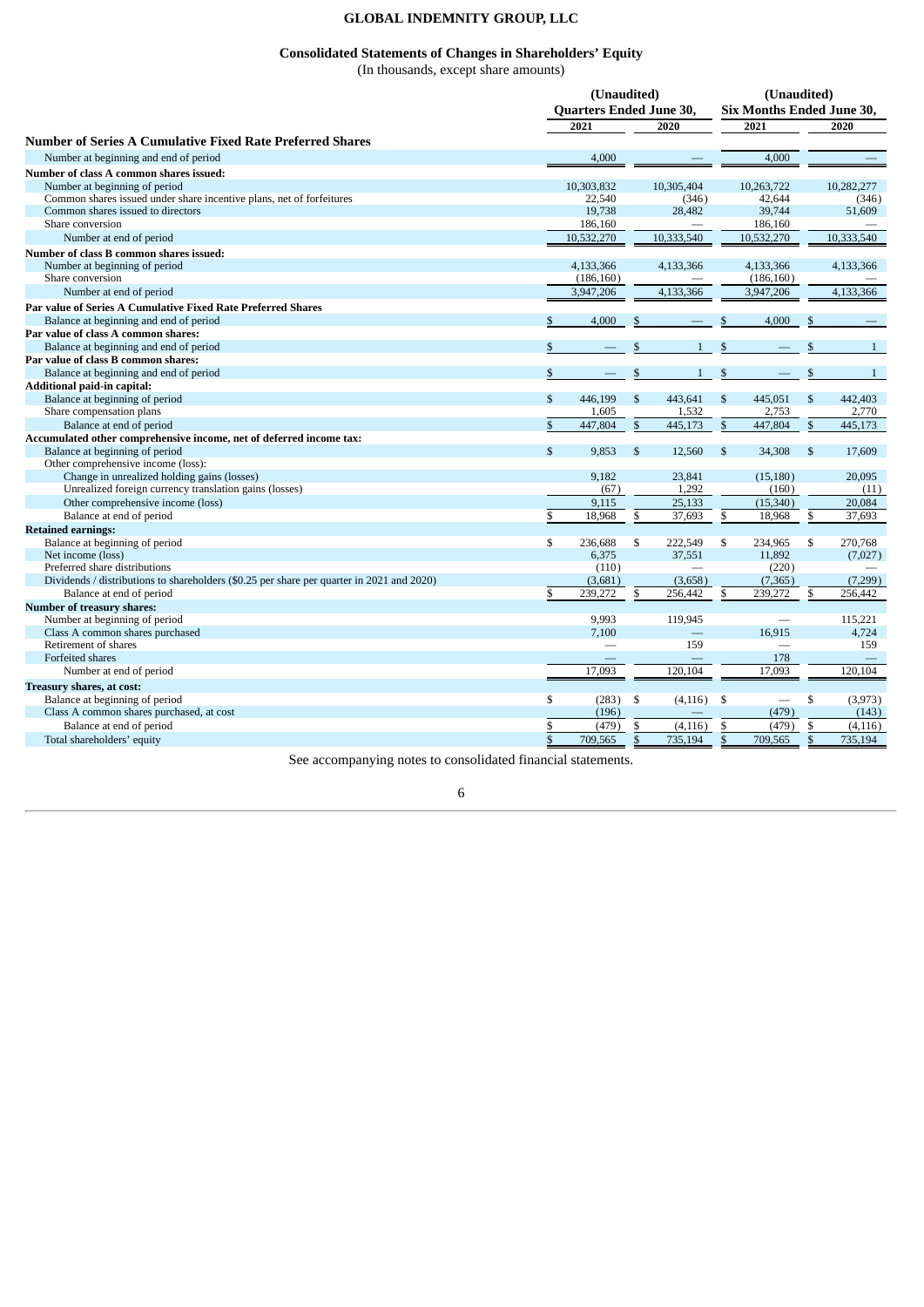## **Consolidated Statements of Cash Flows**

(In thousands)

<span id="page-6-0"></span>

|                                                                                          | (Unaudited)<br><b>Six Months Ended June 30,</b> |               |
|------------------------------------------------------------------------------------------|-------------------------------------------------|---------------|
|                                                                                          | 2021                                            | 2020          |
| <b>Cash flows from operating activities:</b>                                             |                                                 |               |
| Net income (loss)                                                                        | \$<br>11,892                                    | \$<br>(7,027) |
| Adjustments to reconcile net income (loss) to net cash provided by operating activities: |                                                 |               |
| Amortization and depreciation                                                            | 4,176                                           | 3,463         |
| Amortization of debt issuance costs                                                      | 71                                              | 132           |
| Restricted stock and stock option expense                                                | 2,753                                           | 2,769         |
| Deferred federal income taxes                                                            | 641                                             | (4,964)       |
| Amortization of bond premium and discount, net                                           | 3,043                                           | 2,941         |
| Net realized investment (gains) losses                                                   | (7,652)                                         | 29,655        |
| (Income) loss from equity method investments, net of distributions                       | (1,658)                                         | 11,489        |
| Changes in:                                                                              |                                                 |               |
| Premium receivables, net                                                                 | (14,501)                                        | (7,265)       |
| Reinsurance receivables, net                                                             | (1,539)                                         | (7, 151)      |
| Funds held by ceding insurers                                                            | 11,485                                          | 749           |
| Unpaid losses and loss adjustment expenses                                               | 34,807                                          | 20,892        |
| Unearned premiums                                                                        | 17,489                                          | (800)         |
| Ceded balances payable                                                                   | 5,396                                           | 3,256         |
| Other assets and liabilities                                                             | (8, 377)                                        | 625           |
| Contingent commissions                                                                   | (4, 412)                                        | (3,252)       |
| Federal income tax receivable/payable                                                    |                                                 | 5,478         |
| Deferred acquisition costs                                                               | (3,866)                                         | 558           |
| Prepaid reinsurance premiums                                                             | (2,260)                                         | 862           |
| Net cash provided by operating activities                                                | 47,488                                          | 52.410        |
| <b>Cash flows from investing activities:</b>                                             |                                                 |               |
| Proceeds from sale of fixed maturities                                                   | 636,040                                         | 427,111       |
| Proceeds from sale of equity securities                                                  | 42,821                                          | 378,915       |
| Proceeds from maturity of fixed maturities                                               | 38,459                                          | 15,651        |
| Proceeds from maturity of preferred stock                                                | 666                                             |               |
| Proceeds from other invested assets                                                      | 2,673                                           | 623           |
| Amounts paid in connection with derivatives                                              | (276)                                           | (20,060)      |
| Purchases of fixed maturities                                                            | (680, 805)                                      | (457, 841)    |
| Purchases of equity securities                                                           | (27, 402)                                       | (358,085)     |
| Purchases of other invested assets                                                       | (70,000)                                        | (297)         |
| Net cash used for investing activities                                                   | (57, 824)                                       | (13,983)      |
| <b>Cash flows from financing activities:</b>                                             |                                                 |               |
| Net borrowings under margin borrowing facility                                           |                                                 | 958           |
| Dividends / distributions paid to common shareholders                                    | (7,219)                                         | (7, 120)      |
| Distributions paid to preferred shareholders                                             | (220)                                           |               |
| Purchases of class A common shares                                                       | (479)                                           | (143)         |
| Net cash used for financing activities                                                   | (7, 918)                                        | (6,305)       |
| Net change in cash and cash equivalents                                                  | (18, 254)                                       | 32,122        |
| Cash and cash equivalents at beginning of period                                         | 67,359                                          | 44,271        |
| Cash and cash equivalents at end of period                                               | \$<br>49,105                                    | \$<br>76,393  |

See accompanying notes to consolidated financial statements.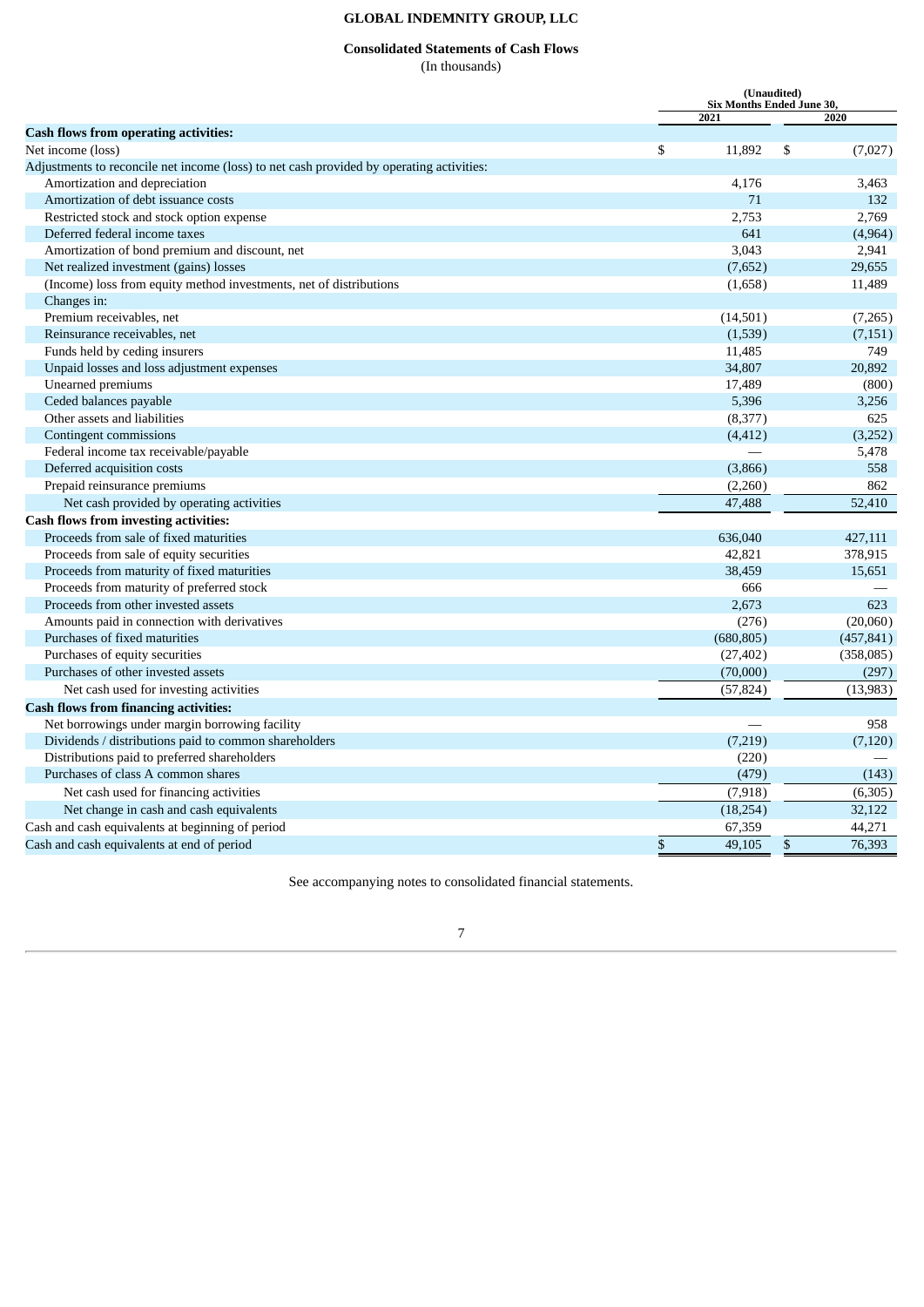## <span id="page-7-0"></span>**1. Principles of Consolidation and Basis of Presentation**

References to "the Company" refer to Global Indemnity Group, LLC and its subsidiaries. If prior to August 28, 2020, references to the Company refer to Global Indemnity Limited and its subsidiaries.

Global Indemnity Group, LLC, a Delaware limited liability company formed on June 23, 2020, replaced Global Indemnity Limited, incorporated in the Cayman Islands as an exempted company with limited liability, as the ultimate parent company of the Global Indemnity group of companies as a result of a redomestication transaction completed on August 28, 2020. Global Indemnity Group, LLC's class A common shares are publicly traded on the NASDAQ Global Select Market under the ticker symbol GBLI. Global Indemnity Group, LLC's predecessors have been publicly traded since 2003. See Note 2 of the notes to the consolidated financial statements in Item 8 Part II of the Company's 2020 Annual Report on Form 10-K for additional information regarding the redomestication.

Global Indemnity Group, LLC is a holding company that is classified as a publicly traded partnership for U.S. federal income tax purposes and meets the qualifying income exception to maintain partnership status.

Global Indemnity Group, LLC owns all shares of its direct and indirect subsidiaries, including those of its insurance companies: United National Insurance Company, Diamond State Insurance Company, Penn-America Insurance Company, Penn-Star Insurance Company, Penn-Patriot Insurance Company, and American Reliable Insurance Company.

The insurance companies' primary activity is providing insurance products across a distribution network that includes binding authority, program, brokerage and reinsurance. The insurance companies are managed through four business segments: Commercial Specialty, Specialty Property, Farm, Ranch & Stable, and Reinsurance Operations. The Company's Commercial Specialty segment offers specialty property and casualty insurance products in the excess and surplus lines marketplace. The Company manages Commercial Specialty by differentiating them into four product classifications: 1) Penn-America, which markets property and general liability products to small commercial businesses through a select network of wholesale general agents with specific binding authority; 2) United National, which markets insurance products for targeted insured segments, including specialty products, such as property, general liability, and professional lines through program administrators with specific binding authority; 3) Diamond State, which markets property, casualty, and professional lines products, which are developed by the Company's underwriting department by individuals with expertise in those lines of business, through wholesale brokers and also markets through program administrators having specific binding authority; and 4) Vacant Express, which primarily insures dwellings which are currently vacant, undergoing renovation, or are under construction and is marketed through aggregators, brokers, and retail agents. These product classifications comprise the Company's Commercial Specialty business segment and are not considered individual business segments because each product has similar economic characteristics, distribution, and coverage. The Company's Specialty Property segment offers specialty personal lines property and casualty insurance products through general and specialty agents with specific binding authority. The Company's Farm, Ranch & Stable segment provides specialized property and casualty coverage including Commercial Farm Auto and Excess/Umbrella Coverage for the agriculture industry as well as specialized insurance products for the equine mortality and equine major medical industry. These insurance products are sold through wholesalers and retail agents, with a selected number having specific binding authority. Collectively, the Company's insurance subsidiaries are licensed in all 50 states, the District of Columbia, Puerto Rico, and the U.S. Virgin Islands. The Company's Reinsurance Operations segment provides reinsurance solutions through brokers and primary writers including insurance and reinsurance companies. Prior to the redomestication transactions, the Company's Reinsurance Operations consisted solely of the operations of its Bermuda-based wholly-owned subsidiary, Global Indemnity Reinsurance Company, Ltd. ("Global Indemnity Reinsurance"). As part of the redomestication transactions, Global Indemnity Reinsurance was merged with and into Penn-Patriot Insurance Company ("Penn-Patriot"), with Penn-Patriot surviving, resulting in the assumption of Global Indemnity Reinsurance's business by the Global Indemnity group of companies' existing U.S. insurance company subsidiaries. The Commercial Specialty, Specialty Property, Farm, Ranch & Stable, and Reinsurance Operations segments comprise the Company's insurance operations.

The interim consolidated financial statements are unaudited, but have been prepared in conformity with United States of America generally accepted accounting principles ("GAAP"), which differs in certain respects from those principles followed in reports to insurance regulatory authorities. The preparation of consolidated financial statements in conformity with GAAP requires management to make estimates and assumptions that affect the reported amounts of assets and liabilities and disclosure of contingent assets and liabilities at the date of the consolidated financial statements and the reported amounts of revenues and expenses during the reporting period. Actual results could differ from those estimates.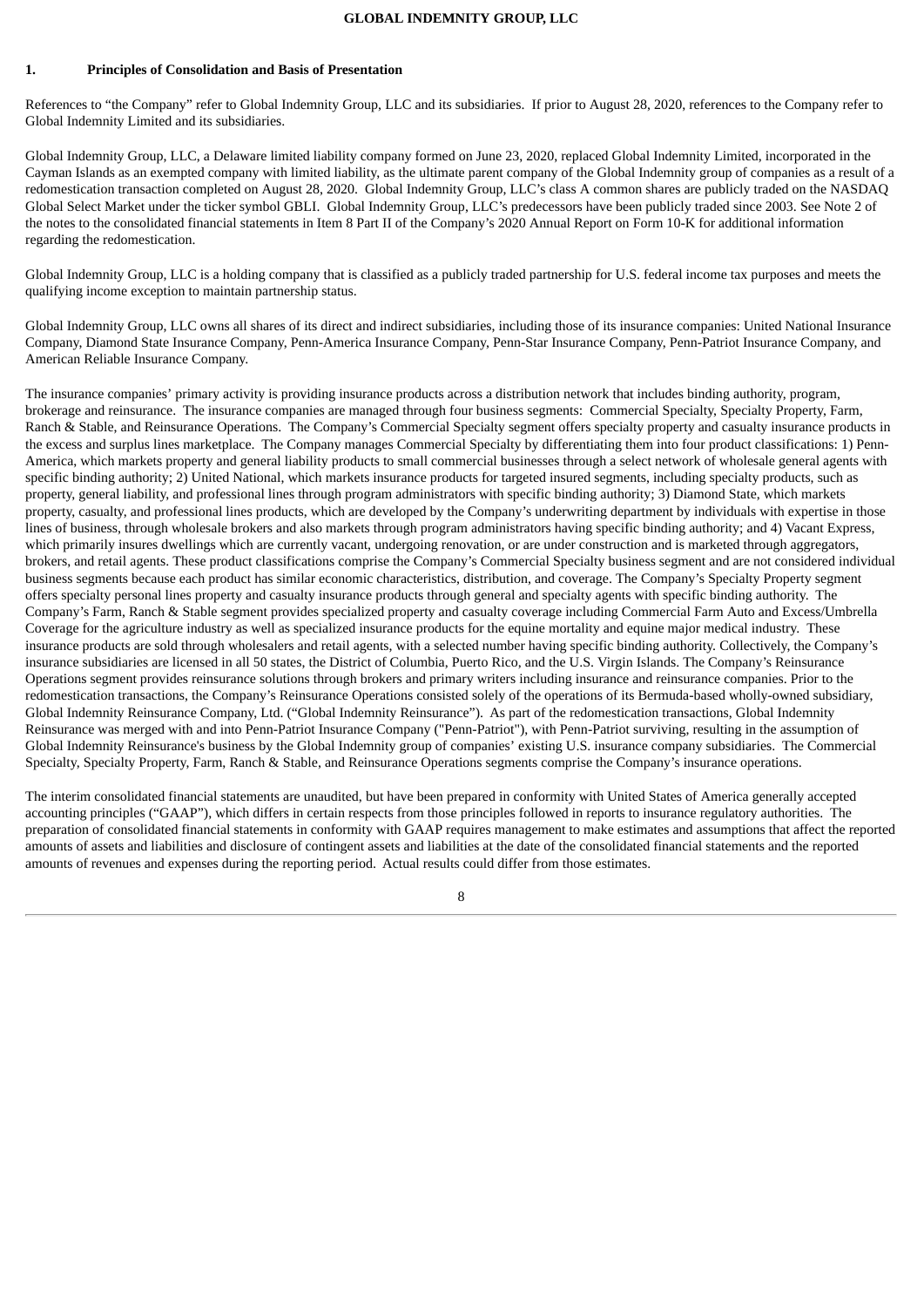The unaudited consolidated financial statements include all adjustments that are, in the opinion of management, of a normal recurring nature and are necessary for a fair statement of results for the interim periods. Results of operations for the quarters and six months ended June 30, 2021 and 2020 are not necessarily indicative of the results of a full year. The accompanying notes to the unaudited consolidated financial statements should be read in conjunction with the notes to the consolidated financial statements contained in the Company's 2020 Annual Report on Form 10-K.

The consolidated financial statements include the accounts of Global Indemnity Group, LLC and its wholly owned subsidiaries. All intercompany balances and transactions have been eliminated in consolidation.

Certain prior year amounts have been reclassified for consistency with the current year presentation. These reclassifications had no effect on the reported results of operations. An adjustment has been made to the Consolidated Balance Sheets for the fiscal year ended December 31, 2020 to present the lease right of use assets and lease liabilities separately from other assets and other liabilities, respectively. This change in classification does not affect previously reported Assets or Liabilities in the Consolidated Balance Sheet.

#### **2. Summary of Significant Accounting Policies**

There have been no significant changes to the Company's accounting policies during the current year except for the following:

The receipt of results for investments in limited partnerships and limited liability companies may vary. If results are received on a timely basis, they are included in current results. If they are not received on a timely basis, they are recorded on a one quarter lag. The recording of such results are applied consistently for each investment once the timing of receiving the results has been established.

Please see Note 3 of the notes to the consolidated financial statements in Item 8 Part II of the Company's 2020 Annual Report on Form 10-K for more information on the Company's summary of significant accounting policies.

#### **3. Investments**

The amortized cost and estimated fair value of the Company's fixed maturities securities were as follows as of June 30, 2021 and December 31, 2020:

| (Dollars in thousands)                           | Amortized<br>Cost |               | Allowance for<br><b>Expected Credit</b><br>Losses | <b>Gross</b><br><b>Unrealized</b><br>Gains |        | <b>Gross</b><br><b>Unrealized</b><br>Losses |              |     | Estimated<br><b>Fair Value</b> |
|--------------------------------------------------|-------------------|---------------|---------------------------------------------------|--------------------------------------------|--------|---------------------------------------------|--------------|-----|--------------------------------|
| As of June 30, 2021                              |                   |               |                                                   |                                            |        |                                             |              |     |                                |
| Fixed maturities:                                |                   |               |                                                   |                                            |        |                                             |              |     |                                |
| U.S. treasuries                                  | \$<br>148.611     | <sup>\$</sup> |                                                   | \$.                                        | 1,278  | <sup>\$</sup>                               | $(2,840)$ \$ |     | 147,049                        |
| Agency obligations                               | 10,628            |               |                                                   |                                            | 5      |                                             | (56)         |     | 10,577                         |
| Obligations of states and political subdivisions | 62.666            |               |                                                   |                                            | 2,829  |                                             | (9)          |     | 65,486                         |
| Mortgage-backed securities                       | 306,158           |               |                                                   |                                            | 4,190  |                                             | (2,151)      |     | 308,197                        |
| Asset-backed securities                          | 131,543           |               |                                                   |                                            | 1,301  |                                             | (229)        |     | 132,615                        |
| Commercial mortgage-backed securities            | 106.120           |               |                                                   |                                            | 4.160  |                                             | (247)        |     | 110,033                        |
| Corporate bonds                                  | 265,316           |               |                                                   |                                            | 12.097 |                                             | (973)        |     | 276,440                        |
| Foreign corporate bonds                          | 119,561           |               |                                                   |                                            | 4,374  |                                             | (235)        |     | 123,700                        |
| Total fixed maturities                           | 1.150.603         | \$            |                                                   |                                            | 30.234 |                                             | (6,740)      | \$. | 1,174,097                      |

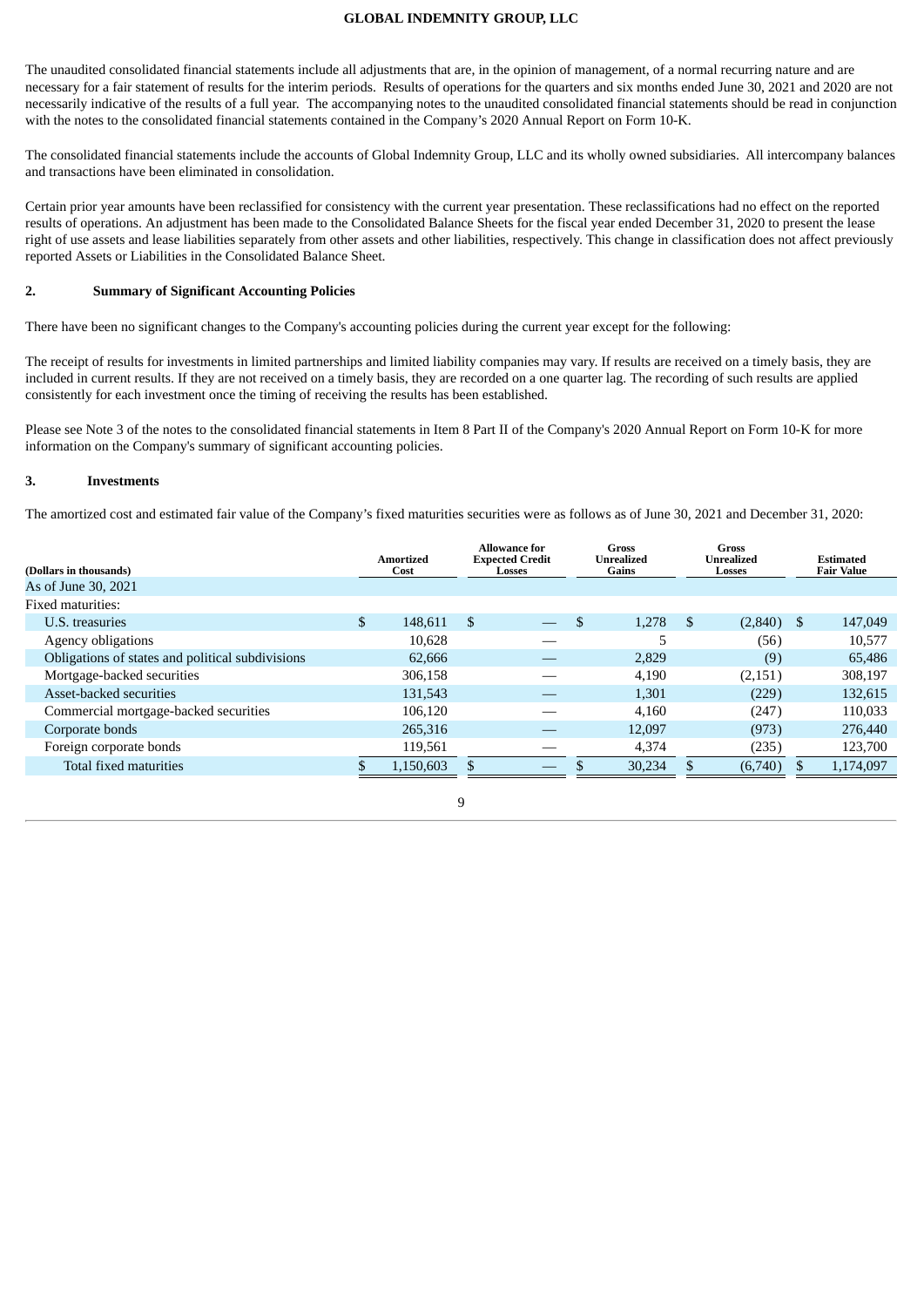| (Dollars in thousands)                           | Amortized<br>Cost |           | <b>Allowance for</b><br><b>Expected Credit</b><br>Losses |  | Gross<br><b>Unrealized</b><br>Gains |        |    | Gross<br><b>Unrealized</b><br>Losses |      | <b>Estimated</b><br><b>Fair Value</b> |
|--------------------------------------------------|-------------------|-----------|----------------------------------------------------------|--|-------------------------------------|--------|----|--------------------------------------|------|---------------------------------------|
| As of December 31, 2020                          |                   |           |                                                          |  |                                     |        |    |                                      |      |                                       |
| Fixed maturities:                                |                   |           |                                                          |  |                                     |        |    |                                      |      |                                       |
| U.S. treasuries                                  | \$                | 195,444   | -S                                                       |  | S                                   | 3,125  | -S | (1,089)                              | - \$ | 197,480                               |
| Obligations of states and political subdivisions |                   | 58,140    |                                                          |  |                                     | 3.170  |    | (67)                                 |      | 61.243                                |
| Mortgage-backed securities                       |                   | 351,453   |                                                          |  |                                     | 7.876  |    | (551)                                |      | 358,778                               |
| Asset-backed securities                          |                   | 116,349   |                                                          |  |                                     | 1,890  |    | (646)                                |      | 117,593                               |
| Commercial mortgage-backed securities            |                   | 105,509   |                                                          |  |                                     | 6.094  |    | (644)                                |      | 110,959                               |
| Corporate bonds                                  |                   | 223,387   |                                                          |  |                                     | 17,703 |    | (373)                                |      | 240,717                               |
| Foreign corporate bonds                          |                   | 98,727    |                                                          |  |                                     | 5,716  |    | (27)                                 |      | 104,416                               |
| Total fixed maturities                           |                   | 1,149,009 |                                                          |  |                                     | 45,574 |    | (3,397)                              |      | 1,191,186                             |

As of June 30, 2021 and December 31, 2020, the Company's investments in equity securities consist of the following:

| (Dollars in thousands)                      | <b>June 30, 2021</b> |        | <b>December 31, 2020</b> |
|---------------------------------------------|----------------------|--------|--------------------------|
| Common stock                                |                      | 68,261 | 60,379                   |
| Preferred stock                             |                      | 22,408 | 11,683                   |
| Index funds that invest in fixed maturities |                      |        | 26,928                   |
| Total                                       |                      | 90.669 | 98,990                   |

As of June 30, 2021 and December 31, 2020, the Company held Fannie Mae mortgage pools that totaled 2.6% and 3.9% of shareholders' equity, respectively. Excluding the Fannie Mae pools, U.S. treasuries, agency bonds, index funds, limited liability companies, and limited partnerships, the Company did not hold any debt or equity investments in a single issuer in excess of 2.2% and 1.9% of shareholders' equity at June 30, 2021 and December 31, 2020, respectively.

The amortized cost and estimated fair value of the Company's fixed maturities portfolio classified as available for sale at June 30, 2021, by contractual maturity, are shown below. Actual maturities may differ from contractual maturities because borrowers may have the right to call or prepay obligations with or without call or prepayment penalties.

| (Dollars in thousands)                 |    | <b>Amortized</b><br>Cost |   | <b>Estimated</b><br><b>Fair Value</b> |
|----------------------------------------|----|--------------------------|---|---------------------------------------|
| Due in one year or less                | \$ | 39,545                   | S | 39,976                                |
| Due in one year through five years     |    | 181,497                  |   | 189,605                               |
| Due in five years through ten years    |    | 294,129                  |   | 298,071                               |
| Due in ten years through fifteen years |    | 31,684                   |   | 32,641                                |
| Due after fifteen years                |    | 59,927                   |   | 62,959                                |
| Mortgage-backed securities             |    | 306,158                  |   | 308,197                               |
| Asset-backed securities                |    | 131,543                  |   | 132,615                               |
| Commercial mortgage-backed securities  |    | 106,120                  |   | 110,033                               |
| <b>Total</b>                           | Я  | 1,150,603                | S | 1,174,097                             |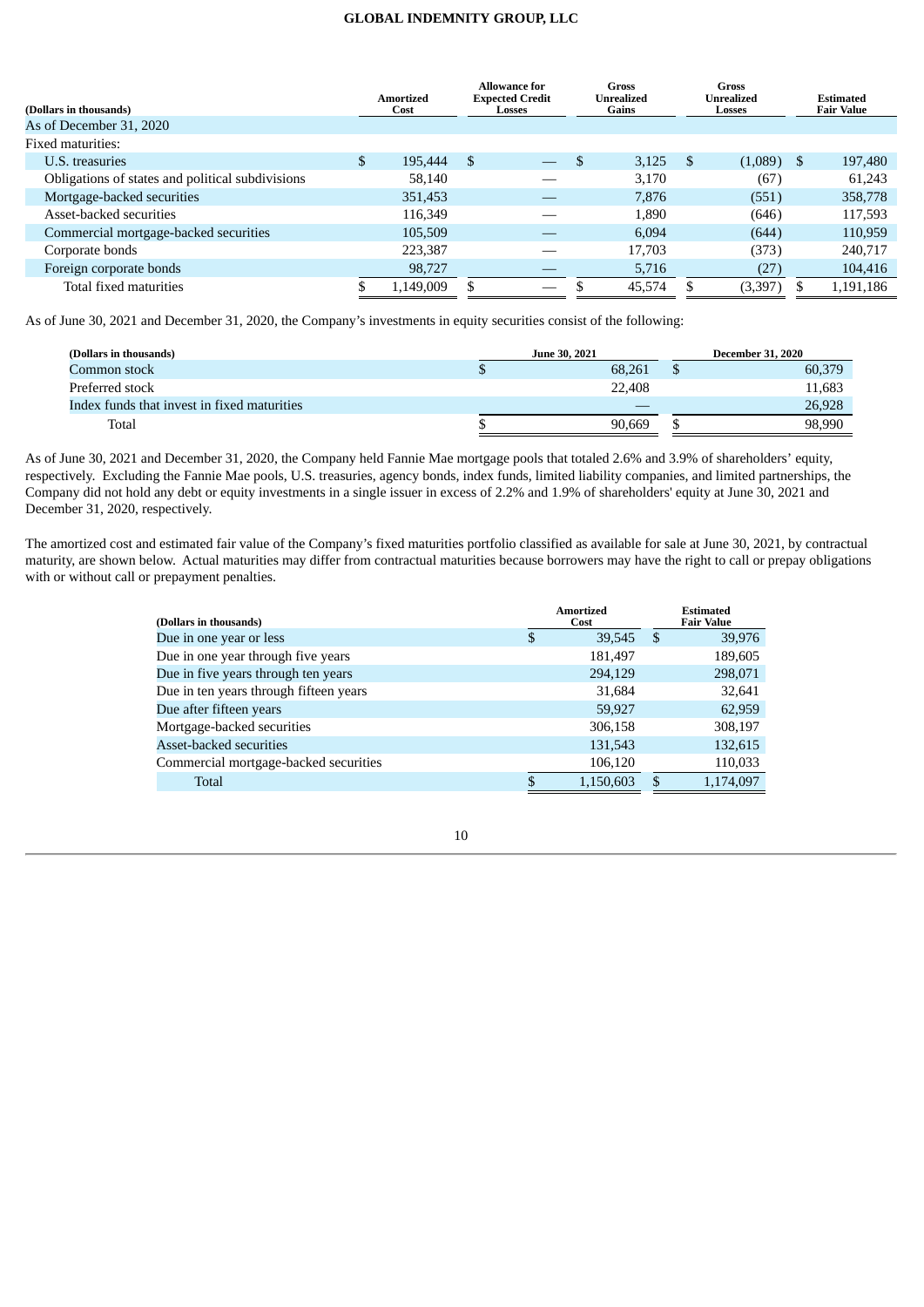The following table contains an analysis of the Company's fixed income securities with gross unrealized losses that are not deemed to have credit losses, categorized by the period that the securities were in a continuous loss position as of June 30, 2021. The fair value amounts reported in the table are estimates that are prepared using the process described in Note 5.

|                                                     | Less than 12 months |                               | 12 months or longer      |    |                               | <b>Total</b> |                   |     |                                      |
|-----------------------------------------------------|---------------------|-------------------------------|--------------------------|----|-------------------------------|--------------|-------------------|-----|--------------------------------------|
| (Dollars in thousands)                              | Fair Value          | Gross<br>Unrealized<br>Losses | Fair Value               |    | Gross<br>Unrealized<br>Losses |              | <b>Fair Value</b> |     | Gross<br><b>Unrealized</b><br>Losses |
| <b>Fixed maturities:</b>                            |                     |                               |                          |    |                               |              |                   |     |                                      |
| U.S. treasuries                                     | \$<br>92,627        | \$<br>$(2,840)$ \$            | $\overline{\phantom{0}}$ | \$ |                               | \$           | 92,627            | \$. | (2,840)                              |
| Agency obligations                                  | 4,962               | (56)                          |                          |    |                               |              | 4,962             |     | (56)                                 |
| Obligations of states and political<br>subdivisions | 951                 | (9)                           |                          |    |                               |              | 951               |     | (9)                                  |
| Mortgage-backed securities                          | 124,366             | (2, 142)                      | 1,236                    |    | (9)                           |              | 125,602           |     | (2,151)                              |
| Asset-backed securities                             | 38,554              | (90)                          | 10,923                   |    | (139)                         |              | 49,477            |     | (229)                                |
| Commercial mortgage-backed                          |                     |                               |                          |    |                               |              |                   |     |                                      |
| securities                                          | 17,787              | (104)                         | 1,391                    |    | (143)                         |              | 19,178            |     | (247)                                |
| Corporate bonds                                     | 50,347              | (885)                         | 2,666                    |    | (88)                          |              | 53,013            |     | (973)                                |
| Foreign corporate bonds                             | 17,720              | (227)                         | 379                      |    | (8)                           |              | 18,099            |     | (235)                                |
| Total fixed maturities                              | 347,314             | (6,353)                       | 16,595                   |    | (387)                         |              | 363,909           |     | (6,740)                              |

The following table contains an analysis of the Company's fixed income securities with gross unrealized losses that are not deemed to have credit losses, categorized by the period that the securities were in a continuous loss position as of December 31, 2020. The fair value amounts reported in the table are estimates that are prepared using the process described in Note 5.

|                                     | Less than 12 months |                                      | 12 months or longer |                          |    | <b>Total</b>                         |    |                   |   |                                      |
|-------------------------------------|---------------------|--------------------------------------|---------------------|--------------------------|----|--------------------------------------|----|-------------------|---|--------------------------------------|
| (Dollars in thousands)              | <b>Fair Value</b>   | Gross<br><b>Unrealized</b><br>Losses |                     | <b>Fair Value</b>        |    | Gross<br><b>Unrealized</b><br>Losses |    | <b>Fair Value</b> |   | Gross<br><b>Unrealized</b><br>Losses |
| <b>Fixed maturities:</b>            |                     |                                      |                     |                          |    |                                      |    |                   |   |                                      |
| U.S. treasuries                     | \$<br>81,999        | \$<br>$(1,089)$ \$                   |                     | $\overline{\phantom{0}}$ | \$ |                                      | \$ | 81,999            | S | (1,089)                              |
| Obligations of states and political |                     |                                      |                     |                          |    |                                      |    |                   |   |                                      |
| subdivisions                        | 2,588               | (67)                                 |                     |                          |    |                                      |    | 2,588             |   | (67)                                 |
| Mortgage-backed securities          | 57,350              | (551)                                |                     | 4                        |    |                                      |    | 57,354            |   | (551)                                |
| Asset-backed securities             | 22,268              | (389)                                |                     | 13,354                   |    | (257)                                |    | 35,622            |   | (646)                                |
| Commercial mortgage-backed          |                     |                                      |                     |                          |    |                                      |    |                   |   |                                      |
| securities                          | 10.294              | (526)                                |                     | 1,154                    |    | (118)                                |    | 11,448            |   | (644)                                |
| Corporate bonds                     | 7.783               | (373)                                |                     |                          |    |                                      |    | 7,783             |   | (373)                                |
| Foreign corporate bonds             | 885                 | (27)                                 |                     |                          |    |                                      |    | 885               |   | (27)                                 |
| Total fixed maturities              | 183,167             | (3,022)                              |                     | 14,512                   |    | (375)                                |    | 197,679           |   | (3,397)                              |

The Company regularly performs various analytical valuation procedures with respect to its investments, including reviewing each available for sale debt security in an unrealized loss position to assess whether the decline in fair value below amortized cost basis has resulted from a credit loss or other factors. In assessing whether a credit loss exists, the Company compares the present value of the cash flows expected to be collected from the security to the amortized cost basis of the security. If the present value of the cash flows expected to be collected is less than the amortized cost basis of the security, a credit loss exists and an allowance for expected credit losses is recorded. Subsequent changes in the allowances are recorded in the period of change as either credit loss expense or reversal of credit loss expense. Any impairments related to factors other than credit losses and the intent to sell are recorded through other comprehensive income, net of taxes.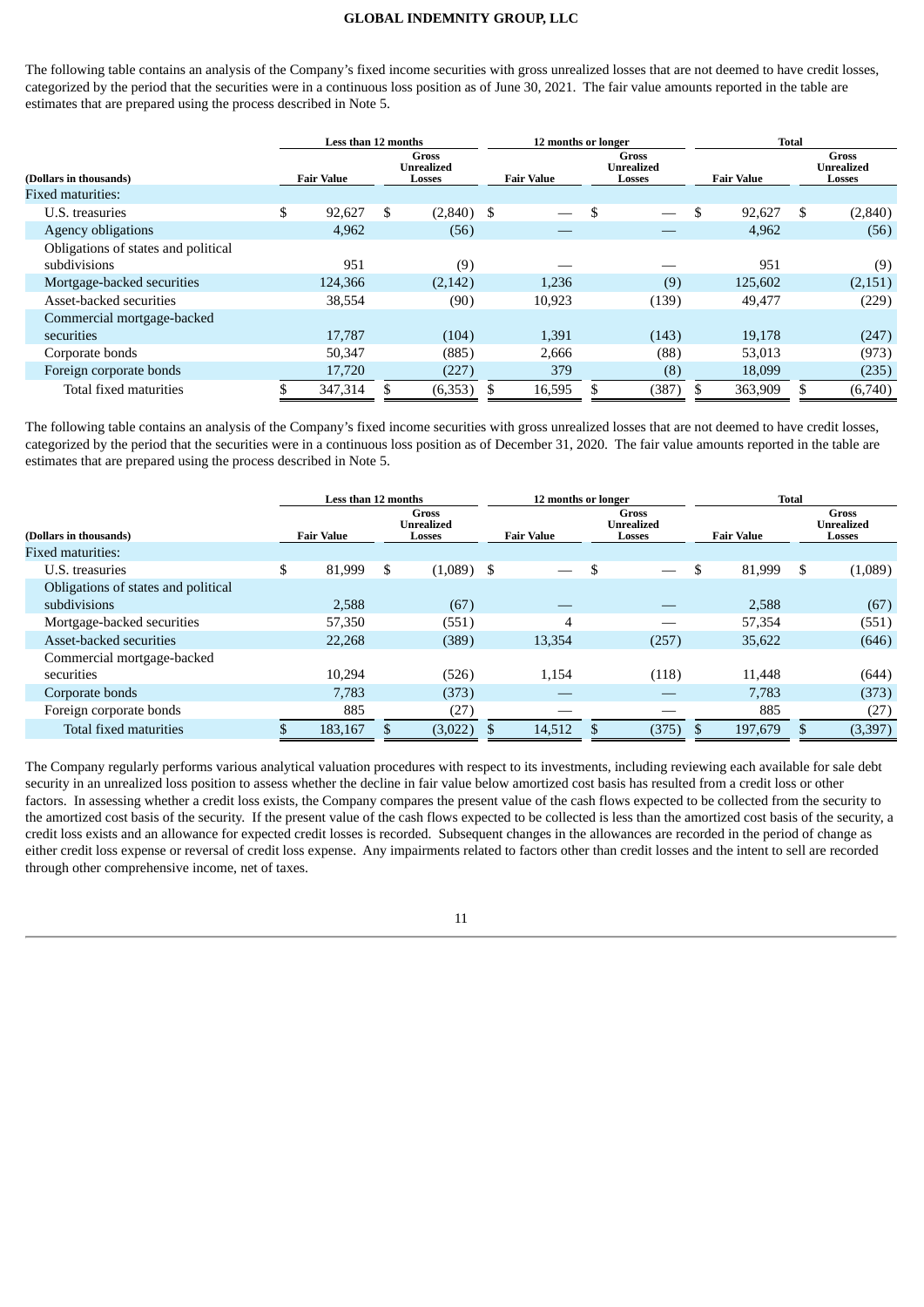For fixed maturities, the factors considered in reaching the conclusion that a credit loss exists include, among others, whether:

- (1) the extent to which the fair value is less than the amortized cost basis;
- (2) the issuer is in financial distress;
- (3) the investment is secured;
- (4) a significant credit rating action occurred;
- (5) scheduled interest payments were delayed or missed;
- (6) changes in laws or regulations have affected an issuer or industry;
- (7) the investment has an unrealized loss and was identified by the Company's investment manager as an investment to be sold before recovery or maturity;
- (8) the investment failed cash flow projection testing to determine if anticipated principal and interest payments will be realized; and
- (9) changes in US Treasury rates and/or credit spreads since original purchase to identify whether the unrealized loss is simply due to interest rate movement.

According to accounting guidance for debt securities in an unrealized loss position, the Company is required to assess whether it has the intent to sell the debt security or more likely than not will be required to sell the debt security before the anticipated recovery. If either of these conditions is met, any allowance for expected credit losses is written off and the amortized cost basis is written down to the fair value of the fixed maturity security with any incremental impairment reported in earnings. That new amortized cost basis shall not be adjusted for subsequent recoveries in fair value.

The Company elected the practical expedient to exclude accrued interest from both the fair value and the amortized cost basis of the available for sale debt securities for the purposes of identifying and measuring an impairment and to not measure an allowance for expected credit losses for accrued interest receivables. Accrued interest receivable is written off through net realized investment gains (losses) at the time the issuer of the bond defaults or is expected to default on payment. The Company made an accounting policy election to present the accrued interest receivable balance with other assets on the Company's consolidated statements of financial position. Accrued interest receivable was \$5.6 million and \$5.7 million as of June 30, 2021 and December 31, 2020, respectively.

The following is a description, by asset type, of the methodology and significant inputs that the Company used to measure the amount of credit loss recognized in earnings, if any:

**U.S. treasuries** – As of June 30, 2021, gross unrealized losses related to U.S. treasuries were \$2.840 million. To assess whether the decline in fair value below amortized cost has resulted from a credit loss or other factors, macroeconomic and market analysis is conducted in evaluating these securities. Consideration is given to the interest rate environment, duration and yield curve management of the portfolio, sector allocation and security selection. Based on the analysis performed, the Company did not recognize a credit loss on U.S. treasuries during the period.

**Agency obligations** – As of June 30, 2021, gross unrealized losses related to agency obligations were \$0.056 million. To assess whether the decline in fair value below amortized cost has resulted from a credit loss or other factors, macroeconomic and market analysis is conducted in evaluating these securities. Consideration is given to the interest rate environment, duration and yield curve management of the portfolio, sector allocation and security selection. Based on the analysis performed, the Company did not recognize a credit loss on agency obligations during the period.

**Obligations of states and political subdivisions –** As of June 30, 2021, gross unrealized losses related to obligations of states and political subdivisions were \$0.009 million. To assess whether the decline in fair value below amortized cost has resulted from a credit loss or other factors, elements that may influence the performance of the municipal bond market are considered in evaluating these securities such as investor expectations, supply and demand patterns, and current versus historical yield and spread relationships. The analysis relies on the output of fixed income credit analysts, as well as dedicated municipal bond analysts who perform extensive in-house fundamental analysis on each issuer, regardless of their rating by the major agencies. Based on the analysis performed, the Company did not recognize a credit loss on obligations of states and political subdivisions during the period.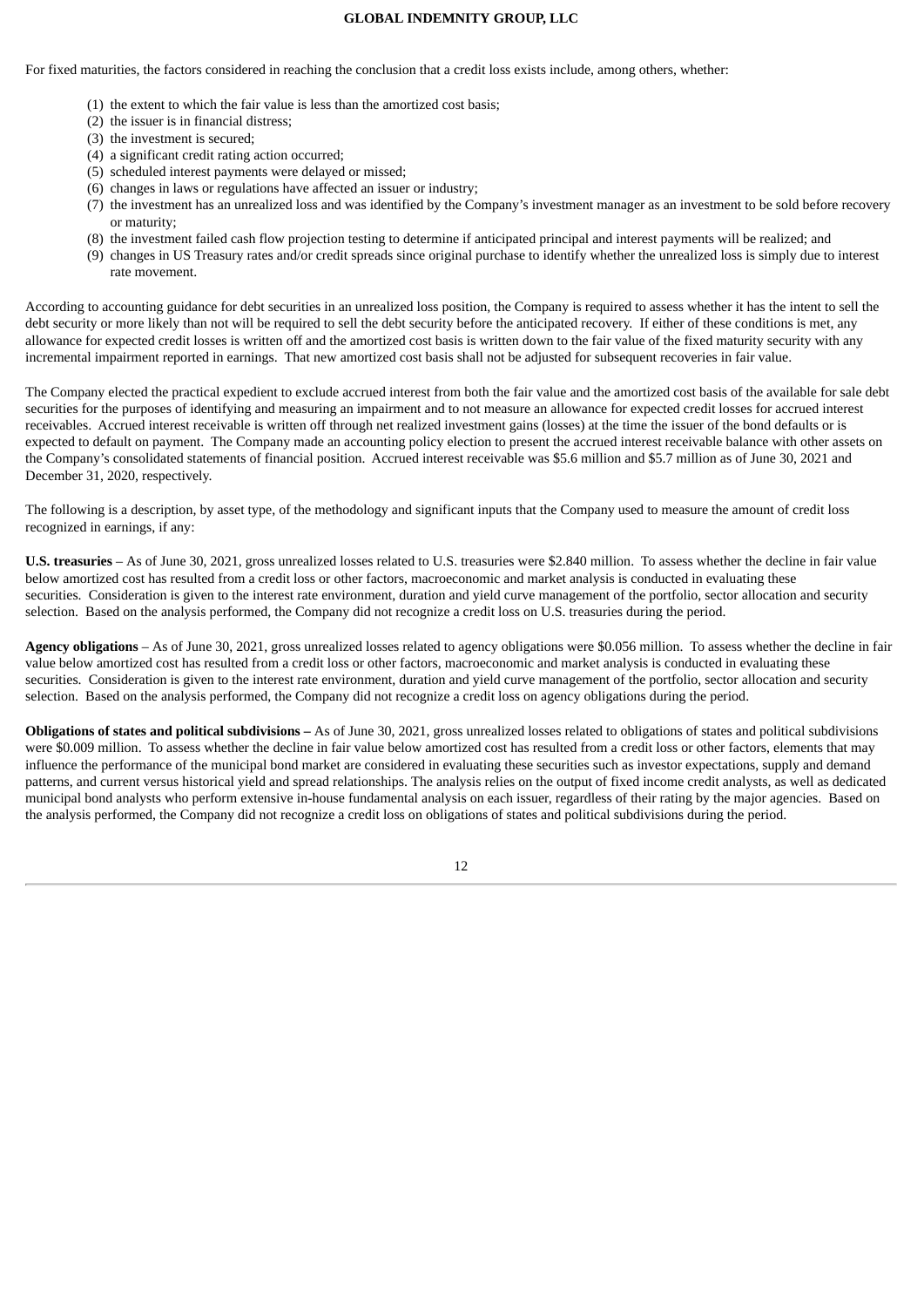**Mortgage-backed securities ("MBS") –** As of June 30, 2021, gross unrealized losses related to mortgage-backed securities were \$2.151 million. To assess whether the decline in fair value below amortized cost has resulted from a credit loss or other factors, mortgage-backed securities are modeled to project principal losses under downside, base, and upside scenarios for the economy and home prices. The primary assumption that drives the security and loan level modeling is the Home Price Index ("HPI") projection. These forecasts incorporate not just national macro-economic trends, but also regional impacts to arrive at the most granular and accurate projections. These assumptions are incorporated into the model as a basis to generate delinquency probabilities, default curves, loss severity curves, and voluntary prepayment curves at the loan level within each deal. The model utilizes HPI-adjusted current loan to value, payment history, loan terms, loan modification history, and borrower characteristics as inputs to generate expected cash flows and principal loss for each bond under various scenarios. Based on the analysis performed, the Company did not recognize a credit loss on mortgage-backed securities during the period.

**Asset backed securities ("ABS") -** As of June 30, 2021, gross unrealized losses related to asset backed securities were \$0.229 million. The weighted average credit enhancement for the Company's asset backed portfolio is 32.1. This represents the percentage of pool losses that can occur before an asset backed security will incur its first dollar of principal losses. To assess whether the decline in fair value below amortized cost has resulted from a credit loss or other factors, every ABS transaction is analyzed on a stand-alone basis. This analysis involves a thorough review of the collateral, prepayment, and structural risk in each transaction. Additionally, the analysis includes an in-depth credit analysis of the originator and servicer of the collateral. The analysis projects an expected loss for a deal given a set of assumptions specific to the asset type. These assumptions are used to calculate at what level of losses the deal will incur its first dollar of principal loss. The major assumptions used to calculate this ratio are loss severities, recovery lags, and no advances on principal and interest. Based on the analysis performed, the Company did not recognize a credit loss on asset backed securities during the period.

**Commercial mortgage-backed securities ("CMBS") -** As of June 30, 2021, gross unrealized losses related to the CMBS portfolio were \$0.247 million. The weighted average credit enhancement for the Company's CMBS portfolio is 34.5. This represents the percentage of pool losses that can occur before a commercial mortgage-backed security will incur its first dollar of principal loss. To assess whether the decline in fair value below amortized cost has resulted from a credit loss or other factors, a loan level analysis is utilized where every underlying CMBS loan is re-underwritten based on a set of assumptions reflecting expectations for the future path of the economy. Each loan is analyzed over time using a series of tests to determine if a credit event will occur during the life of the loan. Inherent in this process are several economic scenarios and their corresponding rent/vacancy and capital market states. The five primary credit events that frame the analysis include loan modifications, term default, balloon default, extension, and ability to pay off at balloon. The resulting output is the expected loss adjusted cash flows for each bond under the base case and distressed scenarios. Based on the analysis performed, the Company did not recognize a credit loss on commercial mortgage-backed securities during the period.

**Corporate bonds -** As of June 30, 2021, gross unrealized losses related to corporate bonds were \$0.973 million. To assess whether the decline in fair value below amortized cost has resulted from a credit loss or other factors, analysis for this asset class includes maintaining detailed financial models that include a projection of each issuer's future financial performance, including prospective debt servicing capabilities, capital structure composition, and the value of the collateral. The analysis incorporates the macroeconomic environment, industry conditions in which the issuer operates, the issuer's current competitive position, its vulnerability to changes in the competitive and regulatory environment, issuer liquidity, issuer commitment to bondholders, issuer creditworthiness, and asset protection. Part of the process also includes running downside scenarios to evaluate the expected likelihood of default as well as potential losses in the event of default. Based on the analysis performed, the Company did not recognize a credit loss on corporate bonds during the period.

**Foreign bonds –** As of June 30, 2021, gross unrealized losses related to foreign bonds were \$0.235 million. To assess whether the decline in fair value below amortized cost has resulted from a credit loss or other factors, detailed financial models are maintained that include a projection of each issuer's future financial performance, including prospective debt servicing capabilities, capital structure composition, and the value of the collateral. The analysis incorporates the macroeconomic environment, industry conditions in which the issuer operates, the issuer's current competitive position, its vulnerability to changes in the competitive and regulatory environment, issuer liquidity, issuer commitment to bondholders, issuer creditworthiness, and asset protection. Part of the process also includes running downside scenarios to evaluate the expected likelihood of default as well as potential losses in the event of default. Based on the analysis performed, the Company did not recognize a credit loss on foreign bonds during the period.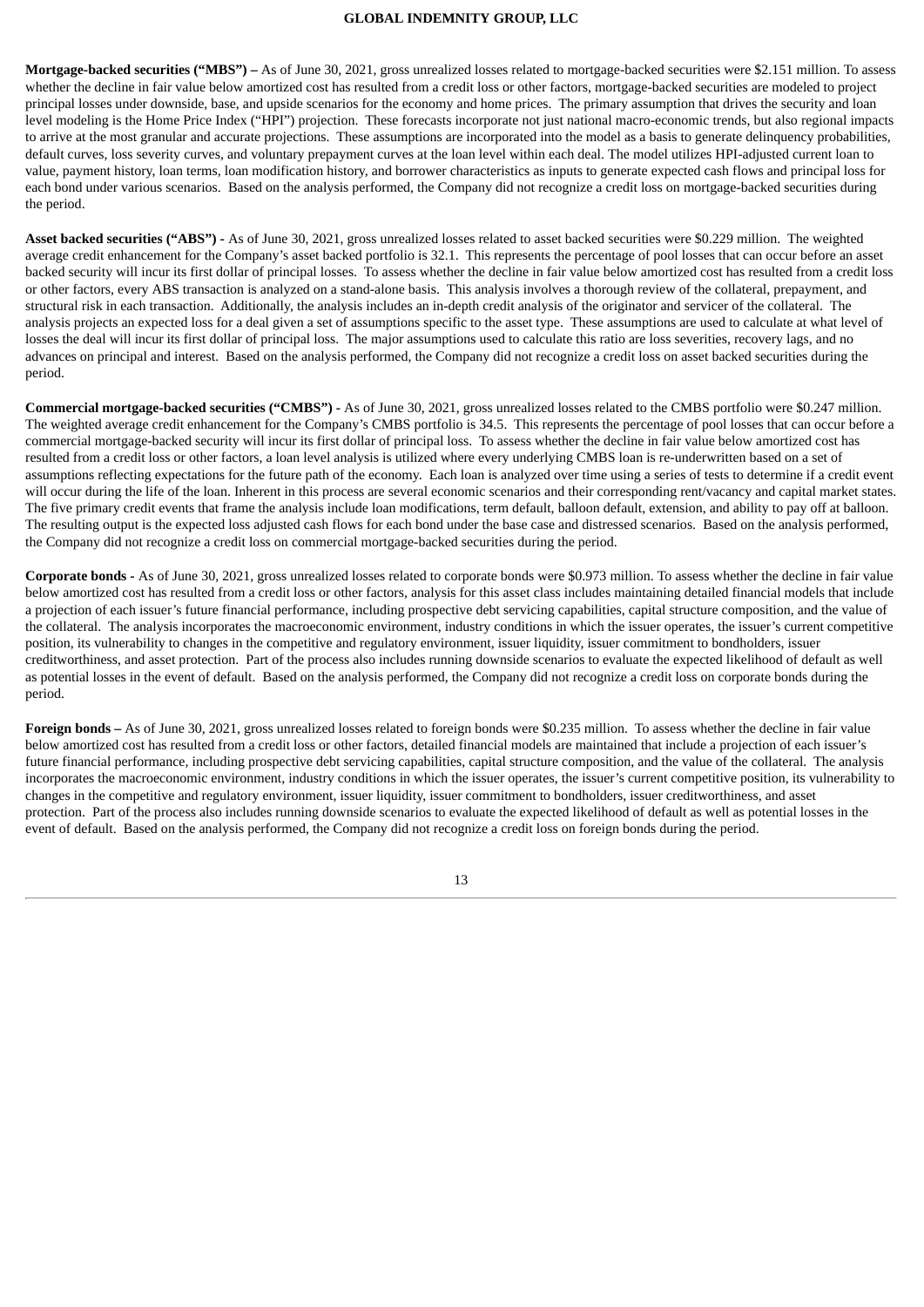The Company has evaluated its investment portfolio and has determined that an allowance for expected credit losses on its investments is not required.

## *Accumulated Other Comprehensive Income, Net of Tax*

Accumulated other comprehensive income, net of tax, as of June 30, 2021 and December 31, 2020 was as follows:

| (Dollars in thousands)                             | <b>June 30, 2021</b> | <b>December 31, 2020</b> |
|----------------------------------------------------|----------------------|--------------------------|
| Net unrealized gains (losses) from:                |                      |                          |
| <b>Fixed maturities</b>                            | 23.494               | 42,177                   |
| Foreign currency fluctuations                      | (41)                 | 161                      |
| Deferred taxes                                     | (4,485)              | (8,030)                  |
| Accumulated other comprehensive income, net of tax | 18,968               | 34,308                   |

The following tables present the changes in accumulated other comprehensive income, net of tax, by components, for the quarters and six months ended June 30, 2021 and 2020:

| Quarter Ended June 30, 2021<br>(Dollars In Thousands)                    | <b>Unrealized Gains and</b><br>Losses on Available for<br><b>Sale Securities</b> | <b>Foreign Currency Items</b> | <b>Accumulated Other</b><br><b>Comprehensive Income</b> |          |  |
|--------------------------------------------------------------------------|----------------------------------------------------------------------------------|-------------------------------|---------------------------------------------------------|----------|--|
| Beginning balance, net of tax                                            | 9,819                                                                            | 34                            |                                                         | 9,853    |  |
| Other comprehensive income before reclassification, before tax           | 11.797                                                                           | (84)                          |                                                         | 11,713   |  |
| Amounts reclassified from accumulated other comprehensive income, before |                                                                                  |                               |                                                         |          |  |
| tax                                                                      | (453)                                                                            |                               |                                                         | (453)    |  |
| Other comprehensive income, before tax                                   | 11,344                                                                           | (84)                          |                                                         | 11,260   |  |
| Income tax benefit                                                       | (2,162)                                                                          | 17                            |                                                         | (2, 145) |  |
| Ending balance, net of tax                                               | 19,001                                                                           | (33)                          |                                                         | 18,968   |  |

| Quarter Ended June 30, 2020<br>(Dollars In Thousands)                    | <b>Unrealized Gains and</b><br><b>Losses on Available for</b><br><b>Sale Securities</b> |   | <b>Foreign Currency Items</b> | <b>Accumulated Other</b><br><b>Comprehensive Income</b> |          |  |
|--------------------------------------------------------------------------|-----------------------------------------------------------------------------------------|---|-------------------------------|---------------------------------------------------------|----------|--|
| Beginning balance, net of tax                                            | 14,895                                                                                  | S | (2,335)                       |                                                         | 12,560   |  |
| Other comprehensive income before reclassification, before tax           | 37,805                                                                                  |   | 1.292                         |                                                         | 39,097   |  |
| Amounts reclassified from accumulated other comprehensive income, before |                                                                                         |   |                               |                                                         |          |  |
| tax                                                                      | (12, 820)                                                                               |   |                               |                                                         | (12,820) |  |
| Other comprehensive income, before tax                                   | 24,985                                                                                  |   | 1,292                         |                                                         | 26,277   |  |
| Income tax expense                                                       | (1,144)                                                                                 |   |                               |                                                         | (1, 144) |  |
| Ending balance, net of tax                                               | 38.736                                                                                  |   | (1,043)                       |                                                         | 37,693   |  |

| Six Months Ended June 30, 2021<br>(Dollars In Thousands)                 | <b>Unrealized Gains and</b><br>Losses on Available for<br><b>Sale Securities</b> |              | <b>Foreign Currency Items</b> | <b>Accumulated Other</b><br><b>Comprehensive Income</b> |
|--------------------------------------------------------------------------|----------------------------------------------------------------------------------|--------------|-------------------------------|---------------------------------------------------------|
| Beginning balance, net of tax                                            | 34,181                                                                           | <sup>S</sup> | 127                           | 34,308                                                  |
| Other comprehensive income before reclassification, before tax           | (19,389)                                                                         |              | (202)                         | (19, 591)                                               |
| Amounts reclassified from accumulated other comprehensive income, before |                                                                                  |              |                               |                                                         |
| tax                                                                      | 706                                                                              |              |                               | 706                                                     |
| Other comprehensive income, before tax                                   | (18, 683)                                                                        |              | (202)                         | (18, 885)                                               |
| Income tax (expense) benefit                                             | 3,503                                                                            |              | 42                            | 3,545                                                   |
| Ending balance, net of tax                                               | 19.001                                                                           |              | (33)                          | 18.968                                                  |

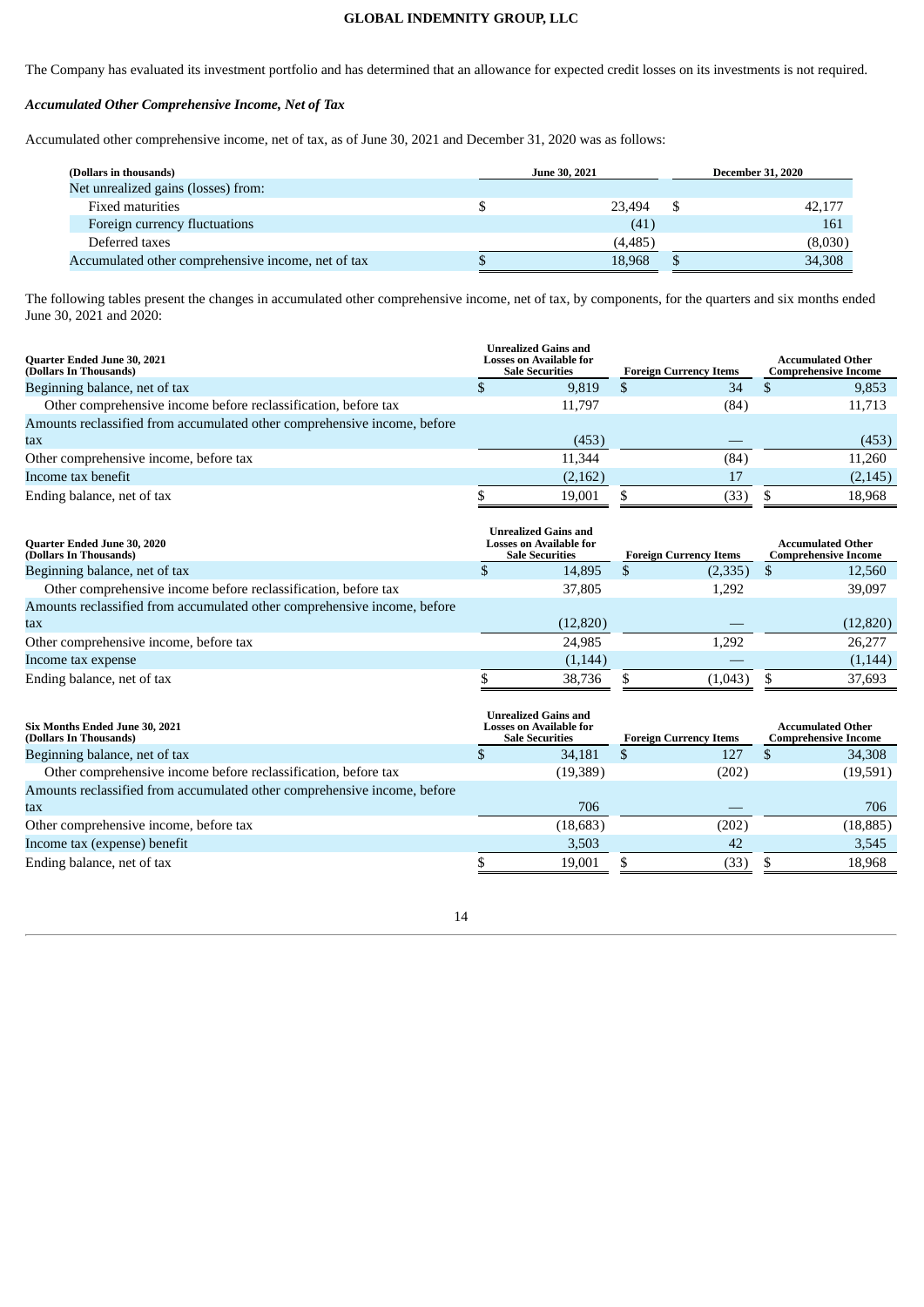| Six Months Ended June 30, 2020<br>(Dollars In Thousands)                        | <b>Unrealized Gains and</b><br>Losses on Available for<br><b>Sale Securities</b> |           |    | <b>Foreign Currency Items</b> |      | <b>Accumulated Other</b><br><b>Comprehensive Income</b> |
|---------------------------------------------------------------------------------|----------------------------------------------------------------------------------|-----------|----|-------------------------------|------|---------------------------------------------------------|
| Beginning balance, net of tax                                                   |                                                                                  | 18,641    | -S | (1,032)                       | - \$ | 17,609                                                  |
| Other comprehensive income (loss) before reclassification, before tax           |                                                                                  | 36,921    |    | (11)                          |      | 36,910                                                  |
| Amounts reclassified from accumulated other comprehensive income,<br>before tax |                                                                                  | (14, 752) |    |                               |      | (14, 752)                                               |
| Other comprehensive income (loss), before tax                                   |                                                                                  | 22,169    |    | (11)                          |      | 22,158                                                  |
| Income tax expense                                                              |                                                                                  | (2,074)   |    |                               |      | (2,074)                                                 |
| Ending balance, net of tax                                                      |                                                                                  | 38,736    |    | (1,043)                       |      | 37,693                                                  |

The reclassifications out of accumulated other comprehensive income for the quarters and six months ended June 30, 2021 and 2020 were as follows:

| (Dollars in thousands)                                                           |                                                                                  | <b>Amounts Reclassified from</b><br><b>Accumulated Other</b><br><b>Comprehensive Income</b><br><b>Quarters Ended June 30,</b>   |               |           |  |  |  |  |  |  |
|----------------------------------------------------------------------------------|----------------------------------------------------------------------------------|---------------------------------------------------------------------------------------------------------------------------------|---------------|-----------|--|--|--|--|--|--|
| <b>Details about Accumulated Other</b><br><b>Comprehensive Income Components</b> | <b>Affected Line Item in the Consolidated</b><br><b>Statements of Operations</b> | 2021                                                                                                                            | 2020          |           |  |  |  |  |  |  |
| Unrealized gains and losses on available for sale                                |                                                                                  |                                                                                                                                 |               |           |  |  |  |  |  |  |
| securities                                                                       | Other net realized investment (gains) losses                                     | \$<br>(453)                                                                                                                     | - \$          | (12,820)  |  |  |  |  |  |  |
|                                                                                  | Income tax expense (benefit)                                                     | 158                                                                                                                             |               | 3,432     |  |  |  |  |  |  |
|                                                                                  | Total reclassifications, net of tax                                              | (295)                                                                                                                           | S.            | (9,388)   |  |  |  |  |  |  |
| (Dollars in thousands)                                                           |                                                                                  | <b>Amounts Reclassified from</b><br><b>Accumulated Other</b><br><b>Comprehensive Income</b><br><b>Six Months Ended June 30,</b> |               |           |  |  |  |  |  |  |
| <b>Details about Accumulated Other</b><br><b>Comprehensive Income Components</b> | <b>Affected Line Item in the Consolidated</b><br><b>Statements of Operations</b> | 2021                                                                                                                            |               | 2020      |  |  |  |  |  |  |
| Unrealized gains and losses on available for sale                                | Other net realized investment (gains) losses                                     |                                                                                                                                 |               |           |  |  |  |  |  |  |
| securities                                                                       |                                                                                  | \$<br>706                                                                                                                       | <sup>\$</sup> | (14, 752) |  |  |  |  |  |  |
|                                                                                  | Income tax expense (benefit)                                                     | (185)                                                                                                                           |               | 3,651     |  |  |  |  |  |  |
|                                                                                  | Total reclassifications, net of tax                                              | 521                                                                                                                             |               | (11, 101) |  |  |  |  |  |  |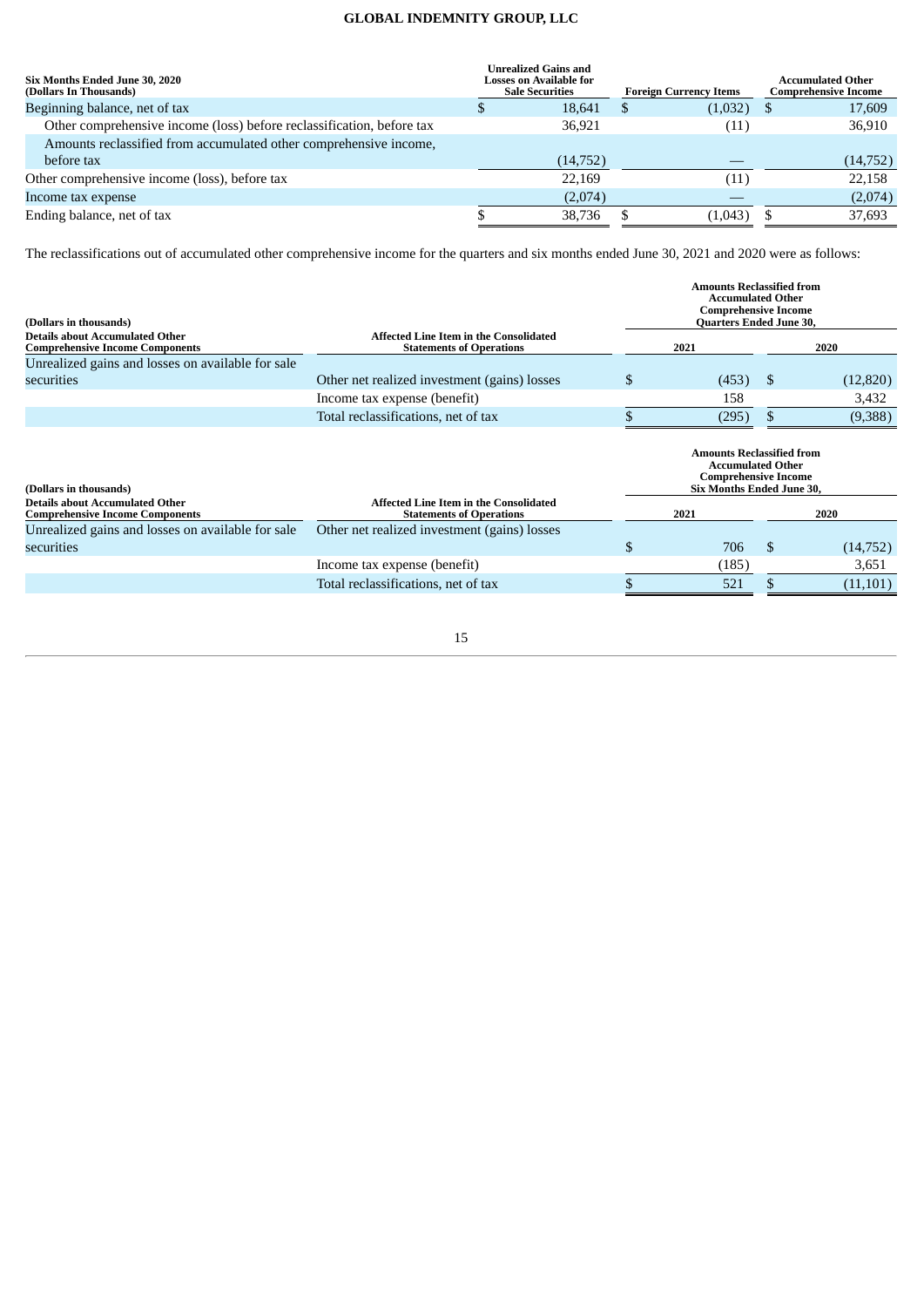#### *Net Realized Investment Gains (Losses)*

The components of net realized investment gains (losses) for the quarters and six months ended June 30, 2021 and 2020 were as follows:

|                                              | Quarters Ended June 30, |     |         | <b>Six Months Ended June 30,</b> |      |           |  |
|----------------------------------------------|-------------------------|-----|---------|----------------------------------|------|-----------|--|
| (Dollars in thousands)                       | 2021<br>2020            |     | 2021    |                                  | 2020 |           |  |
| <b>Fixed maturities:</b>                     |                         |     |         |                                  |      |           |  |
| Gross realized gains                         | \$<br>2.300             | \$. | 16.738  | \$<br>5,678                      | \$   | 18,980    |  |
| Gross realized losses                        | (1,847)                 |     | (3,918) | (6, 384)                         |      | (4,228)   |  |
| Net realized gains (losses)                  | 453                     |     | 12,820  | (706)                            |      | 14,752    |  |
| <b>Equity securities:</b>                    |                         |     |         |                                  |      |           |  |
| Gross realized gains                         | 4,338                   |     | 29,402  | 8,784                            |      | 11,507    |  |
| Gross realized losses                        | (943)                   |     | (1,508) | (1,021)                          |      | (33,595)  |  |
| Net realized gains (losses)                  | 3,395                   |     | 27,894  | 7,763                            |      | (22,088)  |  |
| Derivatives:                                 |                         |     |         |                                  |      |           |  |
| Gross realized gains                         | 1,366                   |     | 7,625   | 3.719                            |      | 19,401    |  |
| Gross realized losses                        | (1,381)                 |     | (9,832) | (3, 124)                         |      | (41, 720) |  |
| Net realized gains (losses) $(1)$            | (15)                    |     | (2,207) | 595                              |      | (22, 319) |  |
| Total net realized investment gains (losses) | 3,833                   |     | 38,507  | 7,652                            |      | (29, 655) |  |

(1) Includes periodic net interest settlements related to the derivatives of \$1.4 million and \$1.1 million for the quarters ended June 30, 2021 and 2020, respectively, and \$2.8 million and \$1.7<br>million for the six months e

The following table shows the calculation of the portion of realized gains and losses related to equity securities held as of June 30, 2021 and 2020:

|                                                                      | <b>Quarters Ended June 30,</b> |       |  |        |  | <b>Six Months Ended June 30.</b> |  |           |  |  |
|----------------------------------------------------------------------|--------------------------------|-------|--|--------|--|----------------------------------|--|-----------|--|--|
| (Dollars in thousands)                                               |                                | 2021  |  | 2020   |  | 2021                             |  | 2020      |  |  |
| Net gains (losses) recognized during the period on equity securities |                                | 3,395 |  | 27,894 |  | 7.763                            |  | (22,088)  |  |  |
| Less: net gains (losses) recognized during the period on equity      |                                |       |  |        |  |                                  |  |           |  |  |
| securities sold during the period                                    |                                | 1.429 |  | 436    |  | 2.805                            |  | (3,785)   |  |  |
| Unrealized gains (losses) recognized during the reporting period on  |                                |       |  |        |  |                                  |  |           |  |  |
| equity securities still held at the reporting date                   |                                | 1.966 |  | 27,458 |  | 4.958                            |  | (18, 303) |  |  |

The proceeds from sales and redemptions of available for sale and equity securities resulting in net realized investment gains (losses) for the six months ended June 30, 2021 and 2020 were as follows:

|                          | <b>Six Months Ended June 30.</b> |         |  |      |         |  |  |  |  |  |
|--------------------------|----------------------------------|---------|--|------|---------|--|--|--|--|--|
| (Dollars in thousands)   |                                  | 2021    |  | 2020 |         |  |  |  |  |  |
| Fixed maturities         | Œ                                | 636,040 |  |      | 427,111 |  |  |  |  |  |
| <b>Equity securities</b> |                                  | 42.821  |  |      | 378.915 |  |  |  |  |  |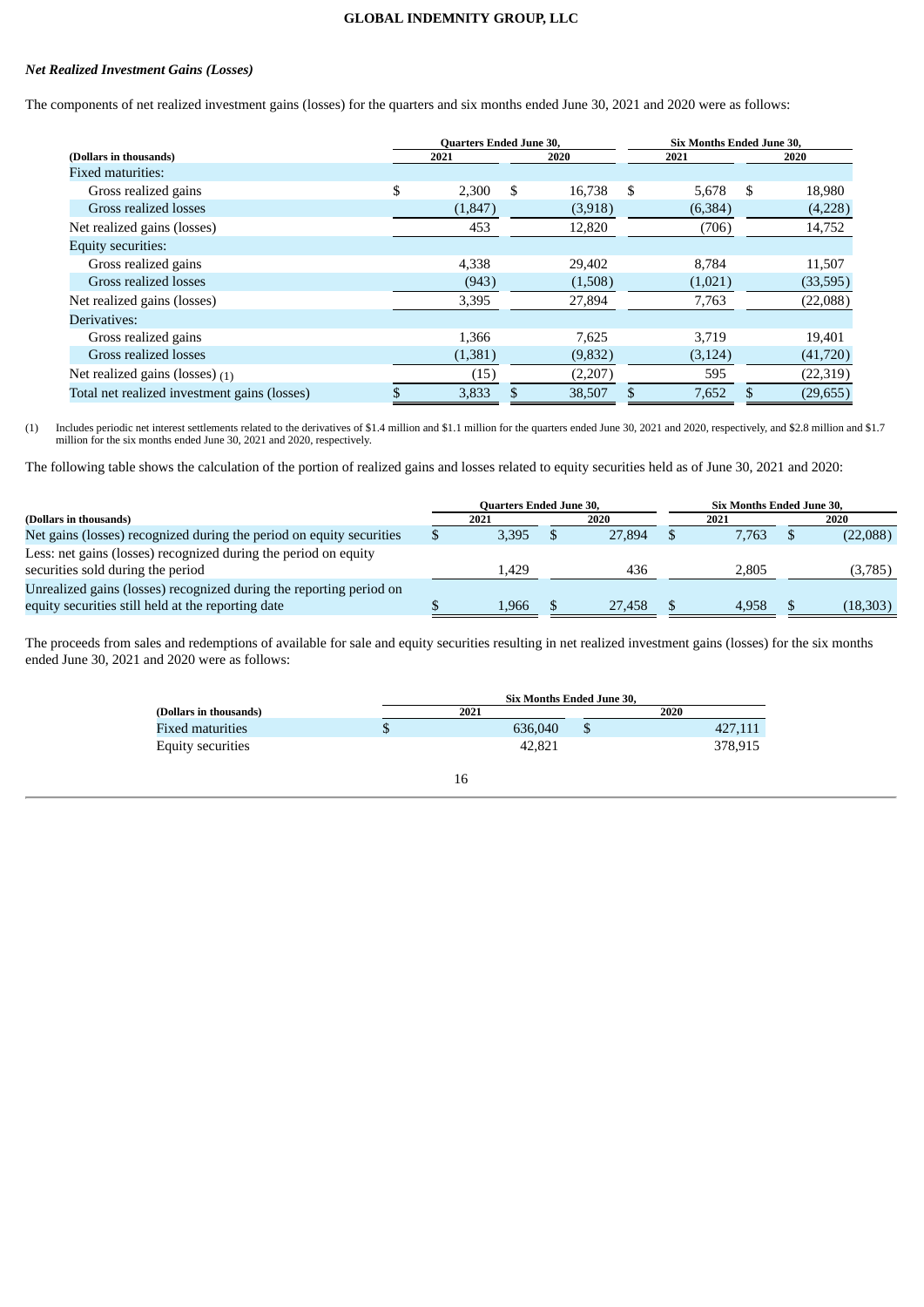#### *Net Investment Income*

The sources of net investment income for the quarters and six months ended June 30, 2021 and 2020 were as follows:

|                           |   | <b>Quarters Ended June 30,</b> |  |           |      | <b>Six Months Ended June 30.</b> |  |           |  |  |  |
|---------------------------|---|--------------------------------|--|-----------|------|----------------------------------|--|-----------|--|--|--|
| (Dollars in thousands)    |   | 2020<br>2021                   |  |           | 2021 |                                  |  |           |  |  |  |
| <b>Fixed maturities</b>   | S | 6,648                          |  | 8,551     | -S   | 13,475                           |  | 17,592    |  |  |  |
| <b>Equity securities</b>  |   | 618                            |  | 1,407     |      | 1,293                            |  | 2,771     |  |  |  |
| Cash and cash equivalents |   | 214                            |  | 52        |      | 264                              |  | 232       |  |  |  |
| Other invested assets     |   | 3,788                          |  | (12, 022) |      | 6,785                            |  | (11, 489) |  |  |  |
| Total investment income   |   | 11,268                         |  | (2,012)   |      | 21,817                           |  | 9,106     |  |  |  |
| Investment expense        |   | (635)                          |  | (347)     |      | (1,348)                          |  | (1, 336)  |  |  |  |
| Net investment income     |   | 10,633                         |  | (2,359)   | S.   | 20,469                           |  | 7,770     |  |  |  |

The Company's total investment return on a pre-tax basis for the quarters and six months ended June 30, 2021 and 2020 were as follows:

|                                                | <b>Quarters Ended June 30,</b> |           |      | <b>Six Months Ended June 30.</b> |  |           |           |
|------------------------------------------------|--------------------------------|-----------|------|----------------------------------|--|-----------|-----------|
| (Dollars in thousands)                         | 2021                           | 2020      | 2021 |                                  |  | 2020      |           |
| Net investment income                          | 10,633                         | (2,359)   |      | 20,469                           |  |           | 7,770     |
| Net realized investment gains (losses)         | 3,833                          | 38,507    |      | 7,652                            |  |           | (29, 655) |
| Change in unrealized holding gains (losses)    | 11,260                         | 26,277    |      | (18, 885)                        |  |           | 22,158    |
| Net realized and unrealized investment returns | 15,093                         | 64,784    |      | (11,233)                         |  |           | (7, 497)  |
| Total investment return                        | 25,726                         | 62,425    |      | 9.236                            |  |           | 273       |
| Total investment return $\%$ (1)               | 1.8%                           | 3.9%      |      | $0.6\%$                          |  |           | $0.0\%$   |
| Average investment portfolio $(2)$             | 1,452,754                      | 1,591,987 |      | 1,463,027                        |  | 1,620,186 |           |

**(1)** Not annualized.

**(2)** Average of total cash and invested assets, net of receivable/payable for securities purchased and sold, as of the beginning and end of the period.

As of June 30, 2021 and December 31, 2020, the Company did not own any fixed maturity securities that were non-income producing for the preceding twelve months.

#### *Insurance Enhanced Asset-Backed and Credit Securities*

As of June 30, 2021, the Company held insurance enhanced bonds with a market value of approximately \$30.3 million which represented 2.0% of the Company's total cash and invested assets, net of payable/ receivable for securities purchased and sold.

The insurance enhanced bonds are comprised of \$15.3 million of municipal bonds, \$7.2 million of commercial mortgage-backed securities, and \$7.8 million of collateralized mortgage obligations. The financial guarantors of the Company's \$30.3 million of insurance enhanced commercial-mortgagebacked, municipal securities, and collateralized mortgage obligations include Municipal Bond Insurance Association (\$2.8 million), Assured Guaranty Corporation (\$9.6 million), Federal Home Loan Mortgage Corporation (\$15.0 million), Federal National Mortgage Association (\$0.3 million), Ambac Financial Group (\$1.9 million), School Bond Guaranty Program (\$0.2 million), and Higher Education State Aid Intercept Program (\$0.5 million).

The Company had no direct investments in the entities that have provided financial guarantees or other credit support to any security held by the Company at June 30, 2021.

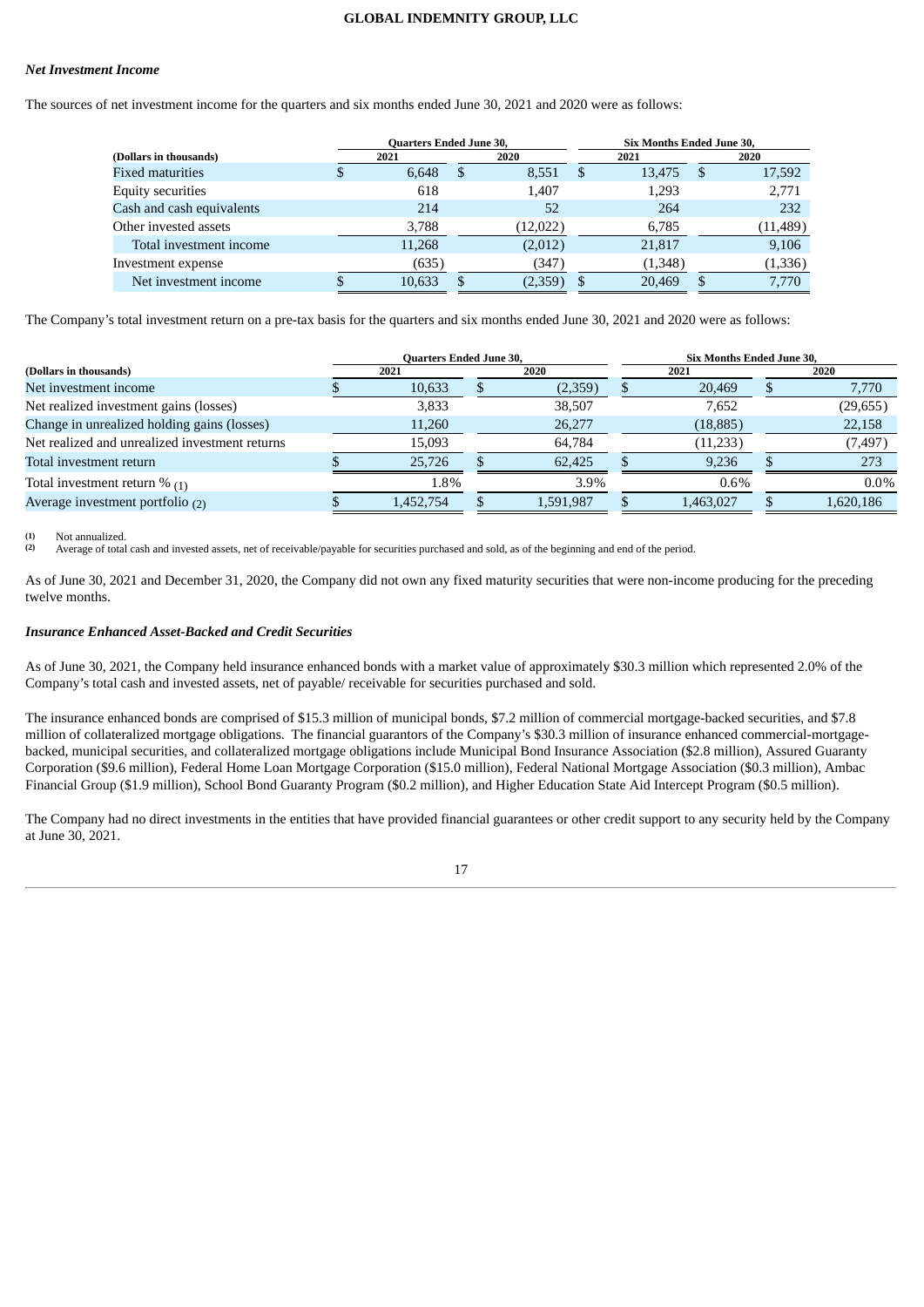#### *Bonds Held on Deposit*

Certain cash balances, cash equivalents, and bonds available for sale were deposited with various governmental authorities in accordance with statutory requirements, were held as collateral, or were held in trust. The fair values were as follows as of June 30, 2021 and December 31, 2020:

|                                                    | <b>Estimated Fair Value</b>                      |         |  |  |  |  |  |  |  |  |  |
|----------------------------------------------------|--------------------------------------------------|---------|--|--|--|--|--|--|--|--|--|
| (Dollars in thousands)                             | <b>December 31, 2020</b><br><b>June 30, 2021</b> |         |  |  |  |  |  |  |  |  |  |
| On deposit with governmental authorities           | 26,762                                           | 26,966  |  |  |  |  |  |  |  |  |  |
| Held in trust pursuant to third party requirements | 81,033                                           | 100,234 |  |  |  |  |  |  |  |  |  |
| Letter of credit held for third party requirements | 2,512                                            | 3,970   |  |  |  |  |  |  |  |  |  |
| Securities held as collateral                      |                                                  | 494     |  |  |  |  |  |  |  |  |  |
| Total                                              | 110,307                                          | 131,664 |  |  |  |  |  |  |  |  |  |

#### *Variable Interest Entities*

A Variable Interest Entity ("VIE") refers to an investment in which an investor holds a controlling interest that is not based on the majority of voting rights. Under the VIE model, the party that has the power to exercise significant management influence and maintain a controlling financial interest in the entity's economics is said to be the primary beneficiary, and is required to consolidate the entity within their results. Other entities that participate in a VIE, for which their financial interests fluctuate with changes in the fair value of the investment entity's net assets but do not have significant management influence and the ability to direct the VIE's significant economic activities are said to have a variable interest in the VIE but do not consolidate the VIE in their financial results.

The Company has variable interests in four VIE's for which it is not the primary beneficiary. These investments are accounted for under the equity method of accounting as their ownership interest exceeds 3% of their respective investments.

The carrying value of one of the Company's VIE's, which invests in distressed securities and assets, was \$9.9 million and \$10.8 million as of June 30, 2021 and December 31, 2020, respectively. The Company's maximum exposure to loss from this VIE, which factors in future funding commitments, was \$24.1 million and \$25.0 million at June 30, 2021 and December 31, 2020, respectively. The carrying value of a second VIE that also invests in distressed securities and assets was \$13.7 million and \$15.7 million at June 30, 2021 and December 31, 2020, respectively. The Company's maximum exposure to loss from this VIE, which factors in future funding commitments, was \$30.7 million and \$32.7 million at June 30, 2021 and December 31, 2020, respectively. The carrying value and maximum exposure to loss of a third VIE that invests in Real Estate Investment Trust ("REIT") qualifying assets was \$11.6 million and \$10.5 million as of June 30, 2021 and December 31, 2020, respectively. The carrying value and maximum exposure to loss of a fourth VIE, which invests in a broad portfolio of non-investment grade loans, was \$105.7 million and \$60.0 million as of June 30, 2021 and December 31, 2020, respectively. The Company's investment in VIEs is included in other invested assets on the consolidated balance sheet with changes in carrying value recorded in the consolidated statements of operations.

#### **4. Derivative Instruments**

Derivatives are used by the Company to reduce risks from changes in interest rates and limit exposure to severe equity market changes. The Company has interest rate swaps with terms to exchange, at specified intervals, the difference between fixed rate and floating rate interest amounts as calculated by reference to an agreed notional amount. The Company also utilizes exchange-traded futures contracts, which give the holder the right and obligation to participate in market movements at a future date, to allow the Company to react faster to market conditions. The Company posts collateral and settles variation margin in cash on a daily basis equal to the amount of the futures contracts' change in value scaled by a multiplier.

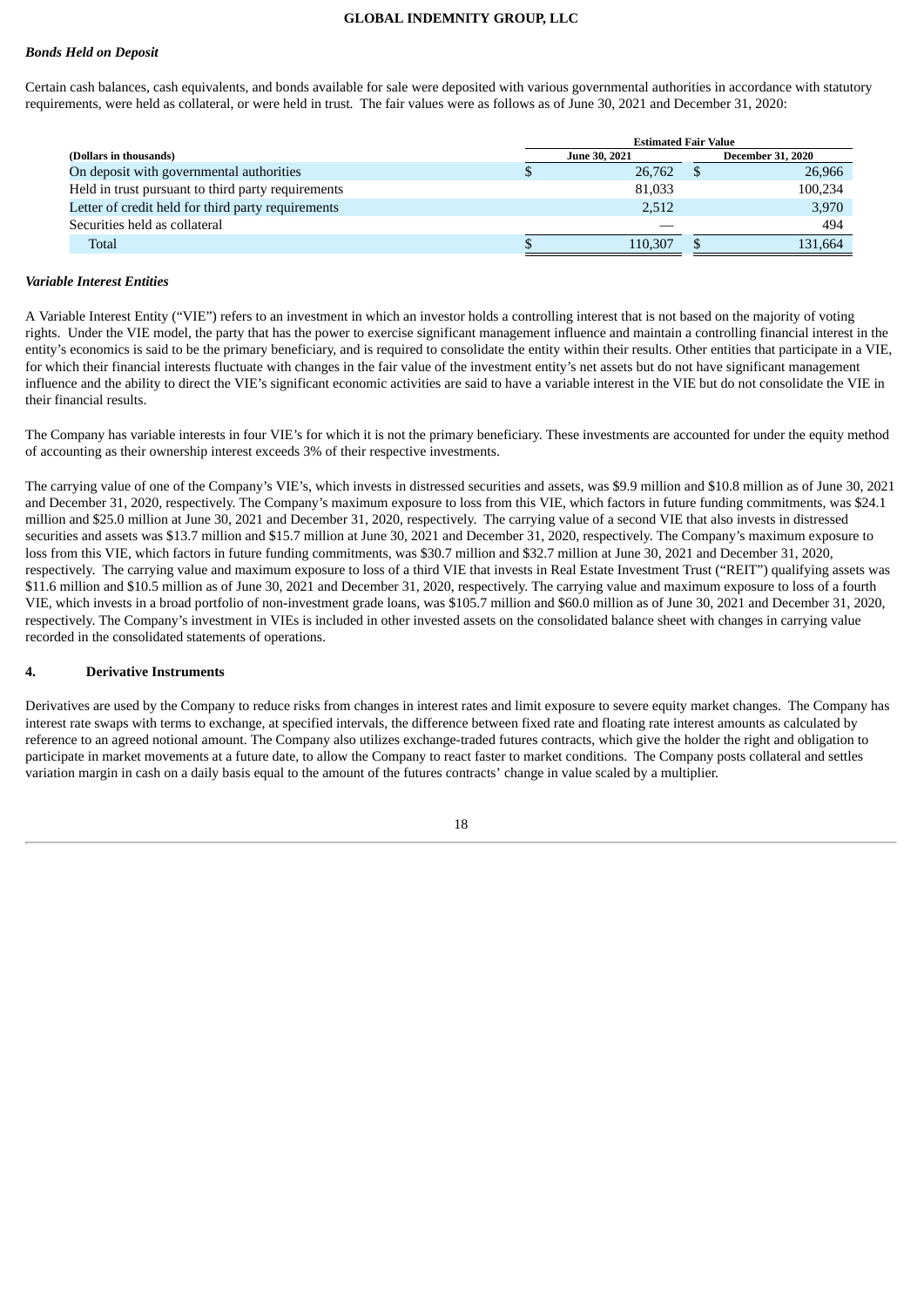The Company accounts for the interest rate swaps and futures as non-hedge instruments and recognizes the fair value of the interest rate swaps in other assets or other liabilities on the consolidated balance sheets with the changes in fair value recognized as net realized investment gains or losses in the consolidated statements of operations. The Company is ultimately responsible for the valuation of the interest rate swaps. To aid in determining the estimated fair value of the interest rate swaps, the Company relies on the forward interest rate curve and information obtained from a third party financial institution.

The following table summarizes information on the location and the gross amount of the derivatives on the consolidated balance sheets as of June 30, 2021 and December 31, 2020:

| (Dollars in thousands)                                                           | <b>June 30, 2021</b>          |                        | <b>December 31, 2020</b> |  |                        |  |                   |
|----------------------------------------------------------------------------------|-------------------------------|------------------------|--------------------------|--|------------------------|--|-------------------|
| <b>Derivatives Not Designated as</b><br><b>Hedging Instruments under ASC 815</b> | <b>Balance Sheet Location</b> | <b>Notional Amount</b> | <b>Fair Value</b>        |  | <b>Notional Amount</b> |  | <b>Fair Value</b> |
| Interest rate swap agreements                                                    | Other assets/liabilities      | 213,022                | (12,712)                 |  | 213,022                |  | (16, 430)         |
| Futures contracts on bonds $(1)$                                                 | Other assets/liabilities      |                        |                          |  | 28,996                 |  |                   |
| Total $(2)$                                                                      |                               | 213.022                | (12,712)                 |  | 242,018                |  | (16, 430)         |

**(1)** Futures are settled daily such that their fair value is not reflected in the consolidated statements of financial position

**(2)** The derivatives are held by GBLI Holdings, LLC and are guaranteed by Global Indemnity Group, LLC

The following table summarizes the net gains (losses) included in the consolidated statements of operations for changes in the fair value of the derivatives and the periodic net interest settlements under the derivatives for the quarters and six months ended June 30, 2021 and 2020:

|                               |                                                   | <b>Quarters Ended June 30,</b> |  | Six Months Ended June 30, |       |           |
|-------------------------------|---------------------------------------------------|--------------------------------|--|---------------------------|-------|-----------|
| (Dollars in thousands)        | <b>Consolidated Statements of Operations Line</b> | 2021                           |  | 2020                      | 2021  | 2020      |
| Interest rate swap agreements | Net realized investment gains (losses)            | (15)                           |  | (1,449)                   | 914   | (10, 872) |
| Futures contracts on bonds    | Net realized investment gains (losses)            |                                |  | (59)                      | (319) | (2, 458)  |
| Futures contracts on equities | Net realized investment gains (losses)            |                                |  | (699)                     |       | (8,989)   |
| Total                         |                                                   | (15)                           |  | (2.207)                   | 595   | (22,319)  |

As of June 30, 2021 and December 31, 2020, the Company is due \$2.4 million and \$2.8 million, respectively, for funds it needed to post to execute the swap transaction and \$15.0 million and \$17.5 million, respectively, for margin calls made in connection with the interest rate swaps. These amounts are included in other assets on the consolidated balance sheets.

As of June 30, 2021, the Company was not utilizing futures contracts. As of December 31, 2020, the Company posted initial margin of \$0.5 million in securities for trading futures contracts with a mark-to-market receivable of less than \$0.1 million. Variation margin is included in other assets on the consolidated balance sheets.

#### **5. Fair Value Measurements**

The accounting standards related to fair value measurements define fair value, establish a framework for measuring fair value, outline a fair value hierarchy based on inputs used to measure fair value, and enhance disclosure requirements for fair value measurements. These standards do not change existing guidance as to whether or not an instrument is carried at fair value. The Company has determined that its fair value measurements are in accordance with the requirements of these accounting standards.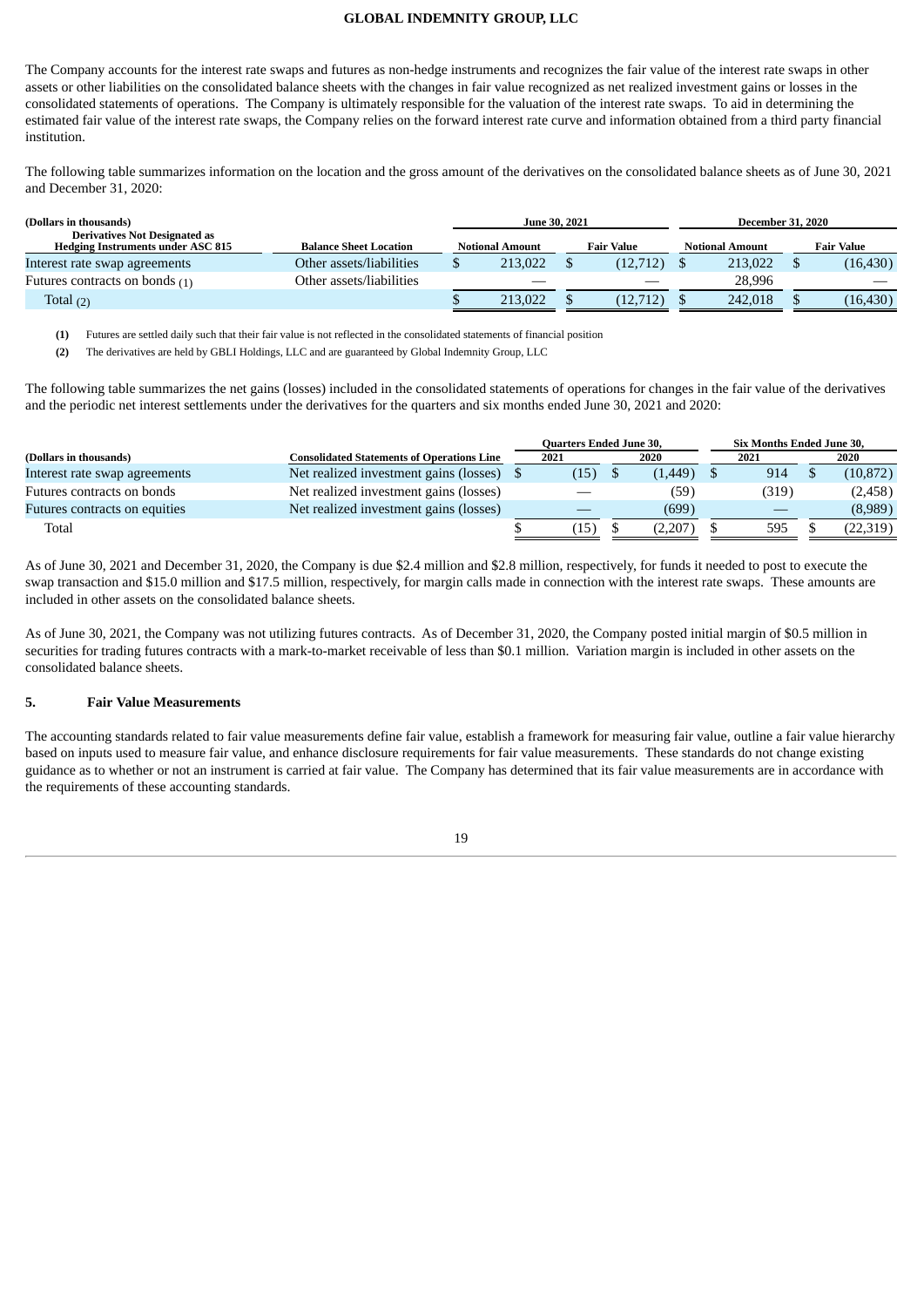The Company's invested assets and derivative instruments are carried at their fair value and are categorized based upon a fair value hierarchy:

- Level 1 inputs utilize quoted prices (unadjusted) in active markets for identical assets that the Company has the ability to access at the measurement date.
- Level 2 inputs utilize other than quoted prices included in Level 1 that are observable for similar assets, either directly or indirectly.
- Level 3 inputs are unobservable for the asset, and include situations where there is little, if any, market activity for the asset.

In certain cases, the inputs used to measure fair value may fall into different levels of the fair value hierarchy. In such cases, the level in the fair value hierarchy within which the fair value measurement falls has been determined based on the lowest level input that is significant to the fair value measurement in its entirety. The Company's assessment of the significance of a particular input to the fair value measurement in its entirety requires judgment, and considers factors specific to the asset.

The following table presents information about the Company's invested assets and derivative instruments measured at fair value on a recurring basis as of June 30, 2021 and December 31, 2020 and indicates the fair value hierarchy of the valuation techniques utilized by the Company to determine such fair value.

|                                                  | <b>Fair Value Measurements</b>       |         |              |           |     |       |              |           |  |  |
|--------------------------------------------------|--------------------------------------|---------|--------------|-----------|-----|-------|--------------|-----------|--|--|
| As of June 30, 2021<br>(Dollars in thousands)    | Level 1<br><b>Level 2</b><br>Level 3 |         |              |           |     |       | <b>Total</b> |           |  |  |
| Assets:                                          |                                      |         |              |           |     |       |              |           |  |  |
| Fixed maturities:                                |                                      |         |              |           |     |       |              |           |  |  |
| U.S. treasuries                                  | \$                                   | 147,049 | $\mathbb{S}$ |           | \$. |       | \$           | 147,049   |  |  |
| Agency obligations                               |                                      |         |              | 10,577    |     |       |              | 10,577    |  |  |
| Obligations of states and political subdivisions |                                      |         |              | 65,486    |     |       |              | 65,486    |  |  |
| Mortgage-backed securities                       |                                      |         |              | 308,197   |     |       |              | 308,197   |  |  |
| Commercial mortgage-backed securities            |                                      |         |              | 110,033   |     |       |              | 110,033   |  |  |
| Asset-backed securities                          |                                      |         |              | 131,784   |     | 831   |              | 132,615   |  |  |
| Corporate bonds                                  |                                      |         |              | 276,036   |     | 404   |              | 276,440   |  |  |
| Foreign corporate bonds                          |                                      |         |              | 123,700   |     |       |              | 123,700   |  |  |
| Total fixed maturities                           |                                      | 147,049 |              | 1,025,813 |     | 1,235 |              | 1,174,097 |  |  |
| <b>Equity securities</b>                         |                                      | 68,261  |              | 22,408    |     |       |              | 90,669    |  |  |
| Total assets measured at fair value              | \$                                   | 215,310 |              | 1,048,221 | \$  | 1,235 | \$           | 1,264,766 |  |  |
| Liabilities:                                     |                                      |         |              |           |     |       |              |           |  |  |
| Derivative instruments                           | \$                                   |         |              | 12,712    | S   |       | S            | 12,712    |  |  |
| Total liabilities measured at fair value         | \$                                   |         |              | 12,712    | S   |       |              | 12,712    |  |  |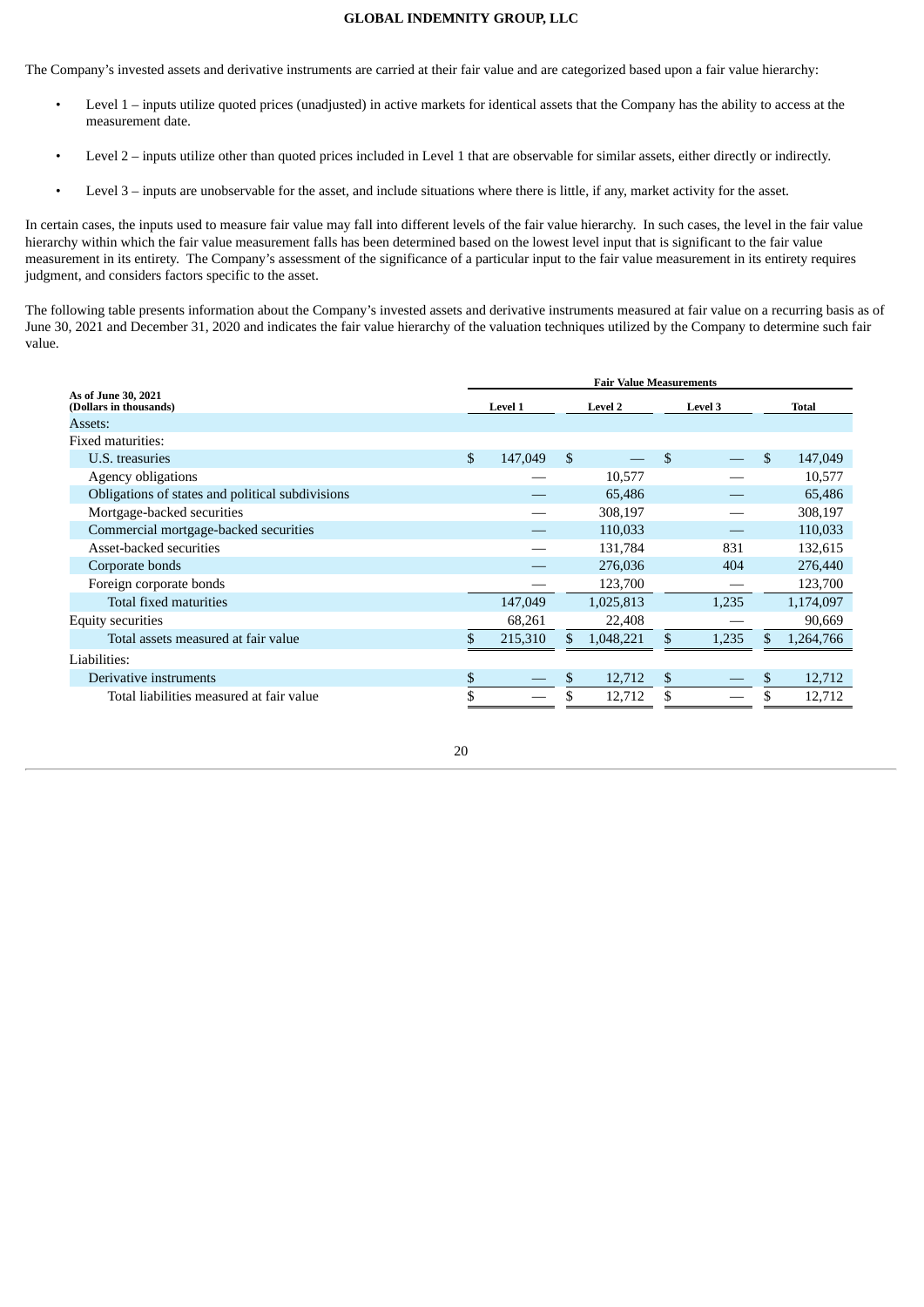|                                                   | <b>Fair Value Measurements</b> |         |              |                |    |         |     |           |  |  |
|---------------------------------------------------|--------------------------------|---------|--------------|----------------|----|---------|-----|-----------|--|--|
| As of December 31, 2020<br>(Dollars in thousands) |                                | Level 1 |              | <b>Level 2</b> |    | Level 3 |     | Total     |  |  |
| Assets:                                           |                                |         |              |                |    |         |     |           |  |  |
| <b>Fixed maturities:</b>                          |                                |         |              |                |    |         |     |           |  |  |
| U.S. treasuries                                   | \$                             | 197,480 | $\mathbb{S}$ |                | \$ |         | \$. | 197,480   |  |  |
| Obligations of states and political subdivisions  |                                |         |              | 61,243         |    |         |     | 61,243    |  |  |
| Mortgage-backed securities                        |                                |         |              | 358,778        |    |         |     | 358,778   |  |  |
| Commercial mortgage-backed securities             |                                |         |              | 110,959        |    |         |     | 110,959   |  |  |
| Asset-backed securities                           |                                |         |              | 117,593        |    |         |     | 117,593   |  |  |
| Corporate bonds                                   |                                |         |              | 240,717        |    |         |     | 240,717   |  |  |
| Foreign corporate bonds                           |                                |         |              | 104,416        |    |         |     | 104,416   |  |  |
| Total fixed maturities                            |                                | 197,480 |              | 993,706        |    |         |     | 1,191,186 |  |  |
| <b>Equity securities</b>                          |                                | 87,307  |              | 11,683         |    |         |     | 98,990    |  |  |
| Total assets measured at fair value               |                                | 284,787 | \$           | 1,005,389      | \$ |         | \$  | 1,290,176 |  |  |
| Liabilities:                                      |                                |         |              |                |    |         |     |           |  |  |
| Derivative instruments                            |                                |         | \$           | 16,430         | \$ |         | \$. | 16,430    |  |  |
| Total liabilities measured at fair value          |                                |         |              | 16,430         | \$ |         |     | 16,430    |  |  |

The securities classified as Level 1 in the above table consist of U.S. treasuries and equity securities actively traded on an exchange.

The securities classified as Level 2 in the above table consist primarily of fixed maturity securities and derivative instruments. Based on the typical trading volumes and the lack of quoted market prices for fixed maturities, security prices are derived through recent reported trades for identical or similar securities making adjustments through the reporting date based upon available market observable information. If there are no recent reported trades, matrix or model processes are used to develop a security price where future cash flow expectations are developed based upon collateral performance and discounted at an estimated market rate. Included in the pricing of asset-backed securities, collateralized mortgage obligations, and mortgage-backed securities are estimates of the rate of future prepayments of principal over the remaining life of the securities. Such estimates are derived based on the characteristics of the underlying structure and prepayment speeds previously experienced at the interest rate levels projected for the underlying collateral. The estimated fair value of the derivative instruments, consisting of interest rate swaps, is obtained from a third party financial institution that utilizes observable inputs such as the forward interest rate curve.

The investments classified as Level 3 in the above table consist of fixed maturities with unobservable inputs. The Company does not have access to daily valuations; therefore, market trades, performance of the underlying assets, and key risks are considered in order to estimate fair values of these debt instruments.

The following table presents changes in Level 3 investments measured at fair value on a recurring basis for the quarters and six months ended June 30, 2021 and 2020:

|                                                    | <b>Quarters Ended June 30,</b> |    |      | <b>For the Six Months Ended</b> |         |  |      |  |  |
|----------------------------------------------------|--------------------------------|----|------|---------------------------------|---------|--|------|--|--|
| (Dollars in thousands)                             | 2021                           |    | 2020 |                                 | 2021    |  | 2020 |  |  |
| Beginning balance                                  | 2,203                          | £. |      |                                 |         |  |      |  |  |
| Total gains (realized / unrealized):               |                                |    |      |                                 |         |  |      |  |  |
| Included in accumulated other comprehensive income |                                |    |      |                                 | $-32$   |  |      |  |  |
| Transfers into level 3                             | 702                            |    |      |                                 | 702     |  |      |  |  |
| Transfers out of level 3                           | (1,720)                        |    |      |                                 | (1,720) |  |      |  |  |
| Amortization of bond premium and discount, net     |                                |    |      |                                 |         |  |      |  |  |
| Purchases                                          | 43                             |    |      |                                 | 2,285   |  |      |  |  |
| <b>Sales</b>                                       |                                |    |      |                                 |         |  |      |  |  |
| <b>Ending balance</b>                              | 1,235                          |    | _    |                                 | 1,235   |  |      |  |  |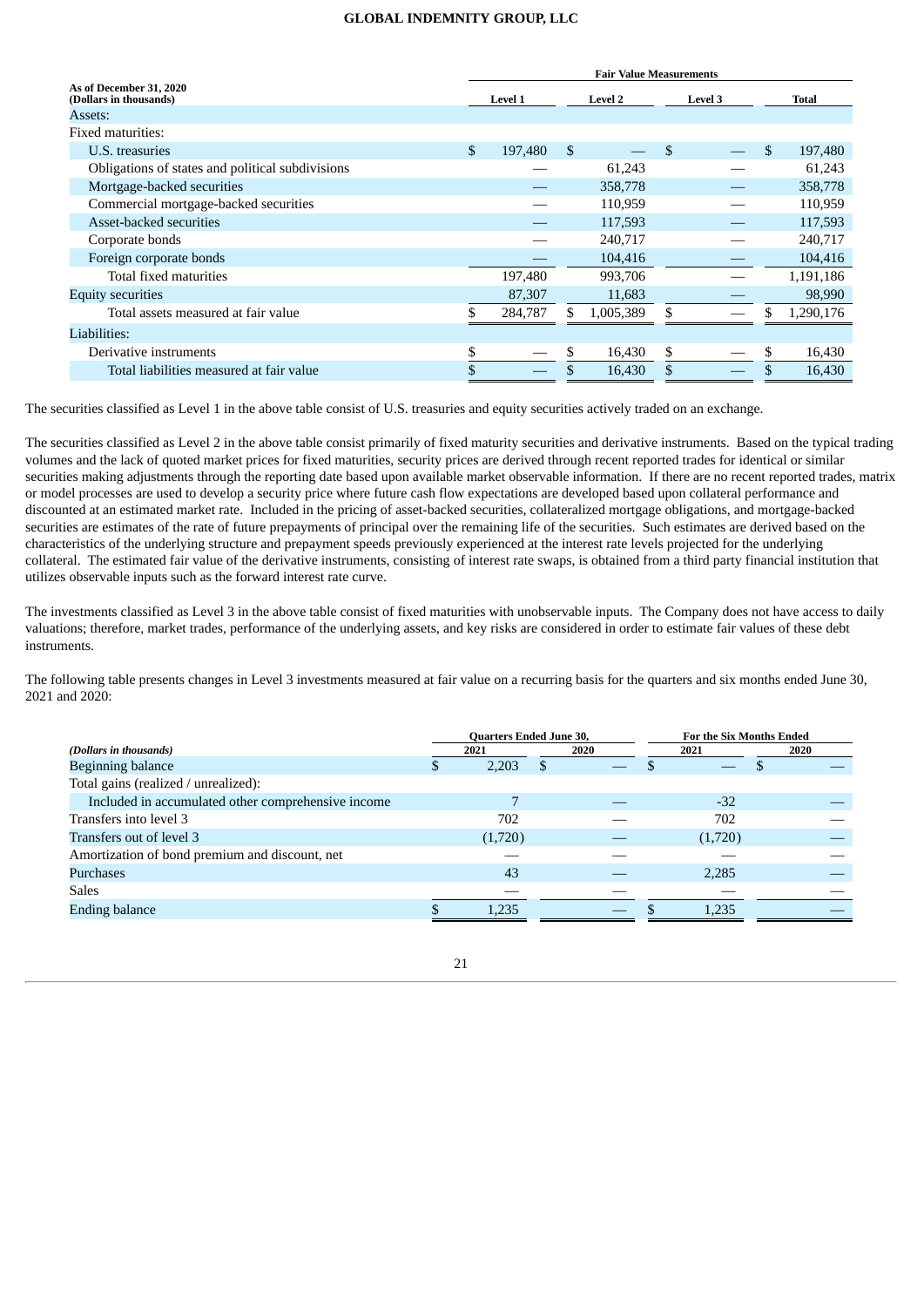For the Company's material debt arrangements, the current fair value of the Company's debt at June 30, 2021 and December 31, 2020 was as follows:

|                                          | <b>June 30, 2021</b> |                   | <b>December 31, 2020</b> |            |
|------------------------------------------|----------------------|-------------------|--------------------------|------------|
| (Dollars in thousands)                   | Carrving Value       | <b>Fair Value</b> | Carrving Value           | Fair Value |
| 7.875% Subordinated Notes due 2047 $(1)$ | 126.359              | L33.587           | 126.288                  | 132,008    |
| Total                                    | 126.359              | 133.587           | 126.288                  | 132,008    |

(1) As of June 30, 2021 and December 31, 2020, the carrying value and fair value of the 7.875% Subordinated Notes due 2047 are net of unamortized debt issuance cost of \$3.6 million and \$3.7 million, respectively.

The subordinated notes due 2047 are publicly traded instruments and are classified as Level 1 in the fair value hierarchy.

#### *Fair Value of Alternative Investments*

Other invested assets consist of limited liability companies and limited partnerships whose carrying value approximates fair value. The following table provides the fair value and future funding commitments related to these investments at June 30, 2021 and December 31, 2020.

|                                             | June 30, 2021     |                                     | <b>December 31, 2020</b> |                   |  |                                     |  |
|---------------------------------------------|-------------------|-------------------------------------|--------------------------|-------------------|--|-------------------------------------|--|
| (Dollars in thousands)                      | <b>Fair Value</b> | <b>Future Funding</b><br>Commitment |                          | <b>Fair Value</b> |  | <b>Future Funding</b><br>Commitment |  |
| European Non-Performing Loan Fund, LP $(1)$ | 9,930             | 14,214                              |                          | 10,808            |  | 14,214                              |  |
| Distressed Debt Fund, LP $(2)$              | 13,748            | 17.000                              |                          | 15,721            |  | 17,000                              |  |
| Mortgage Debt Fund, LP $(3)$                | 11,615            |                                     |                          | 10,489            |  |                                     |  |
| Credit Fund, LLC $(4)$                      | 105,710           |                                     |                          | 60,000            |  |                                     |  |
| Global Debt Fund, $LP(5)$                   | 25,000            |                                     |                          |                   |  |                                     |  |
| Total                                       | 166,003           | 31,214                              |                          | 97,018            |  | 31,214                              |  |

(1) This limited partnership invests in distressed securities and assets through senior and subordinated, secured and unsecured debt and equity, in both public and private large-cap and middlemarket companies. The Company does not have the ability to sell or transfer its limited partnership interest without consent from the general partner. The Company does not have the contractual option to redeem its limited partnership interest but receives distributions based on the liquidation of the underlying assets.

(2) This limited partnership invests in stressed and distressed securities and structured products. The Company does not have the ability to sell or transfer its limited partnership interest without consent from the genera the underlying assets.

(3) This limited partnership invests in REIT qualifying assets such as mortgage loans, investor property loans, and commercial mortgage loans. The Company does not have the ability to sell<br>or transfer its limited partnersh receives distributions based on the liquidation of the underlying assets.<br>(4) This limited liability company invests in a broad portfolio of non-investment grade loans, secured and unsecured corporate debt, credit default

synthetic indices. The Company does have the ability to sell its interest by providing notice to the fund.

(5) This limited partnership invests in performing, stressed or distressed securities and loans across the global fixed income markets. The Company does not have the ability to sell or transfer its limited partnership interest without consent from the general partner. The Company does not have the contractual option to redeem its limited partnership interest but receives distributions based on the liquidation of the underlying assets.

#### *Limited Liability Companies and Limited Partnerships with ownership interest exceeding 3%*

The Company uses the equity method to account for investments in limited liability companies and limited partnerships where its ownership interest exceeds 3%. The equity method of accounting for an investment in limited liability companies and limited partnerships requires that its cost basis be updated to account for the income or loss earned on the investment. In the Fair Value of Alternative Investments table above, all of the investments, except for the Credit Fund, LLC, are booked on a one quarter lag due to non-availability of data at the time the financial statements are prepared. Information for the Credit Fund, LLC is received on a timely basis and is included in current results. The investment income associated with these limited liability companies and limited partnerships is reflected in the consolidated statements of operations in the amounts of \$3.8 million and (\$12.0) million for the quarters ended June 30, 2021 and 2020, respectively, and \$6.8 million and (\$11.5) million for the six months ended June 30, 2021 and 2020, respectively.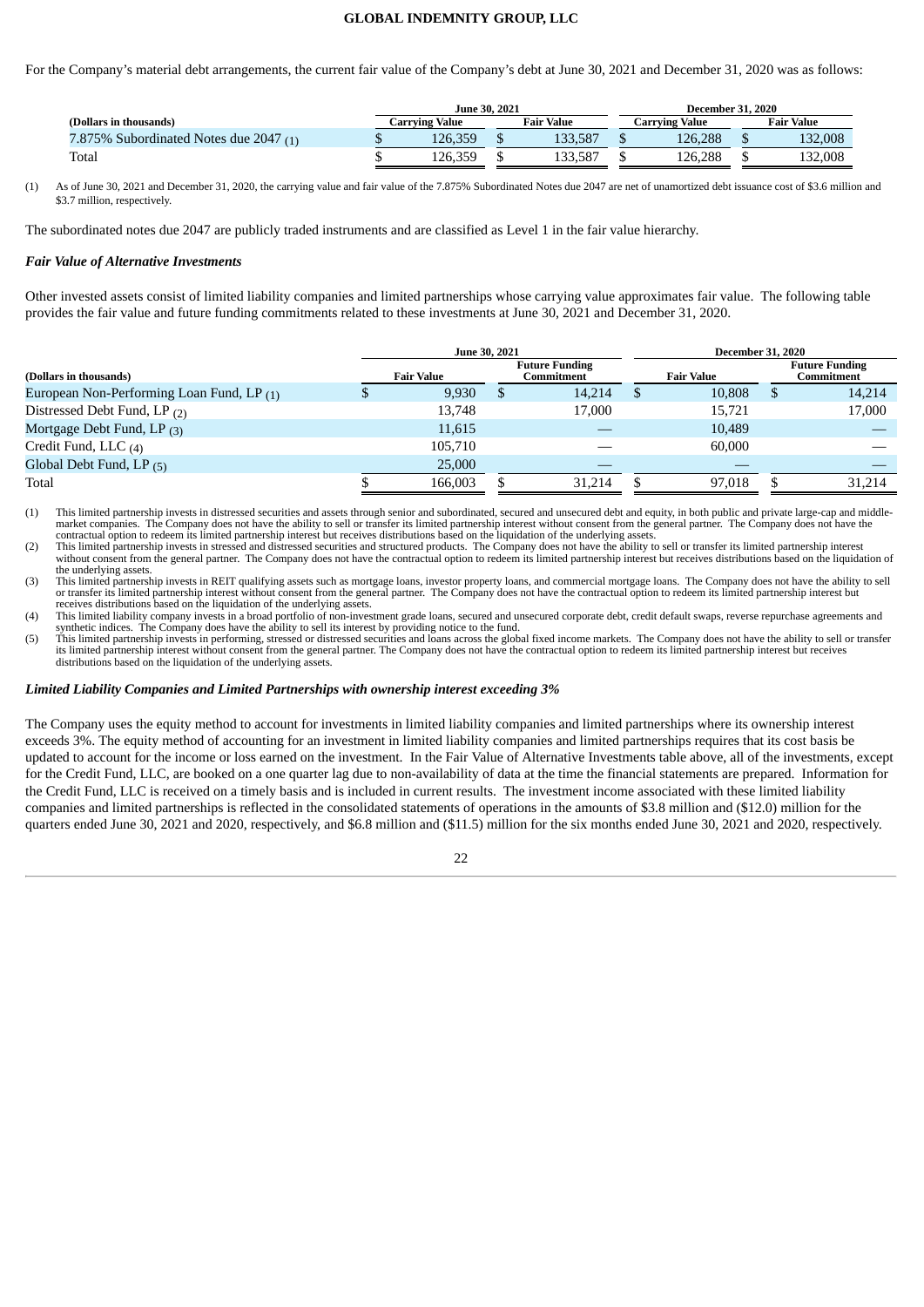### *Pricing*

The Company's pricing vendors provide prices for all investment categories except for investments in limited liability companies and limited partnerships. Two primary vendors are utilized to provide prices for equity and fixed maturity securities.

The following is a description of the valuation methodologies used by the Company's pricing vendors for investment securities carried at fair value:

- Equity security prices are received from primary and secondary exchanges.
- Corporate and agency bonds are evaluated by utilizing a spread to a benchmark curve. Bonds with similar characteristics are grouped into specific sectors. Inputs for both asset classes consist of trade prices, broker quotes, the new issue market, and prices on comparable securities.
- Data from commercial vendors is aggregated with market information, then converted into an option adjusted spread ("OAS") matrix and prepayment model used for collateralized mortgage obligations ("CMO"). CMOs are categorized with mortgage-backed securities in the tables listed above. For asset-backed securities, spread data is derived from trade prices, dealer quotations, and research reports. For both asset classes, evaluations utilize standard inputs plus new issue data, and collateral performance. The evaluated pricing models incorporate cash flows, broker quotes, market trades, historical prepayment speeds, and dealer projected speeds.
- For obligations of state and political subdivisions, an attribute-based modeling system is used. The pricing model incorporates trades, market clearing yields, market color, and fundamental credit research.
- U.S. treasuries are evaluated by obtaining feeds from a number of live data sources including primary and secondary dealers as well as interdealer brokers.
- For mortgage-backed securities, various external analytical products are utilized and purchased from commercial vendors.

The Company performs certain procedures to validate whether the pricing information received from the pricing vendors is reasonable, to ensure that the fair value determination is consistent with accounting guidance, and to ensure that its assets are properly classified in the fair value hierarchy. The Company's procedures include, but are not limited to:

- Reviewing periodic reports provided by the Investment Manager that provides information regarding rating changes and securities placed on watch. This procedure allows the Company to understand why a particular security's market value may have changed or may potentially change.
- Understanding and periodically evaluating the various pricing methods and procedures used by the Company's pricing vendors to ensure that investments are properly classified within the fair value hierarchy.
- On a quarterly basis, the Company corroborates investment security prices received from its pricing vendors by obtaining pricing from a second pricing vendor for a sample of securities.

During the quarters and six months ended June 30, 2021 and 2020, the Company has not adjusted quotes or prices obtained from the pricing vendors.

#### **6. Allowance for Expected Credit Losses - Premium Receivables and Reinsurance Receivables**

For premium receivables, the allowance is based upon the Company's ongoing review of key aspects of amounts outstanding, including but not limited to, length of collection periods, direct placement with collection agencies, solvency of insured or agent, terminated agents, and other relevant factors.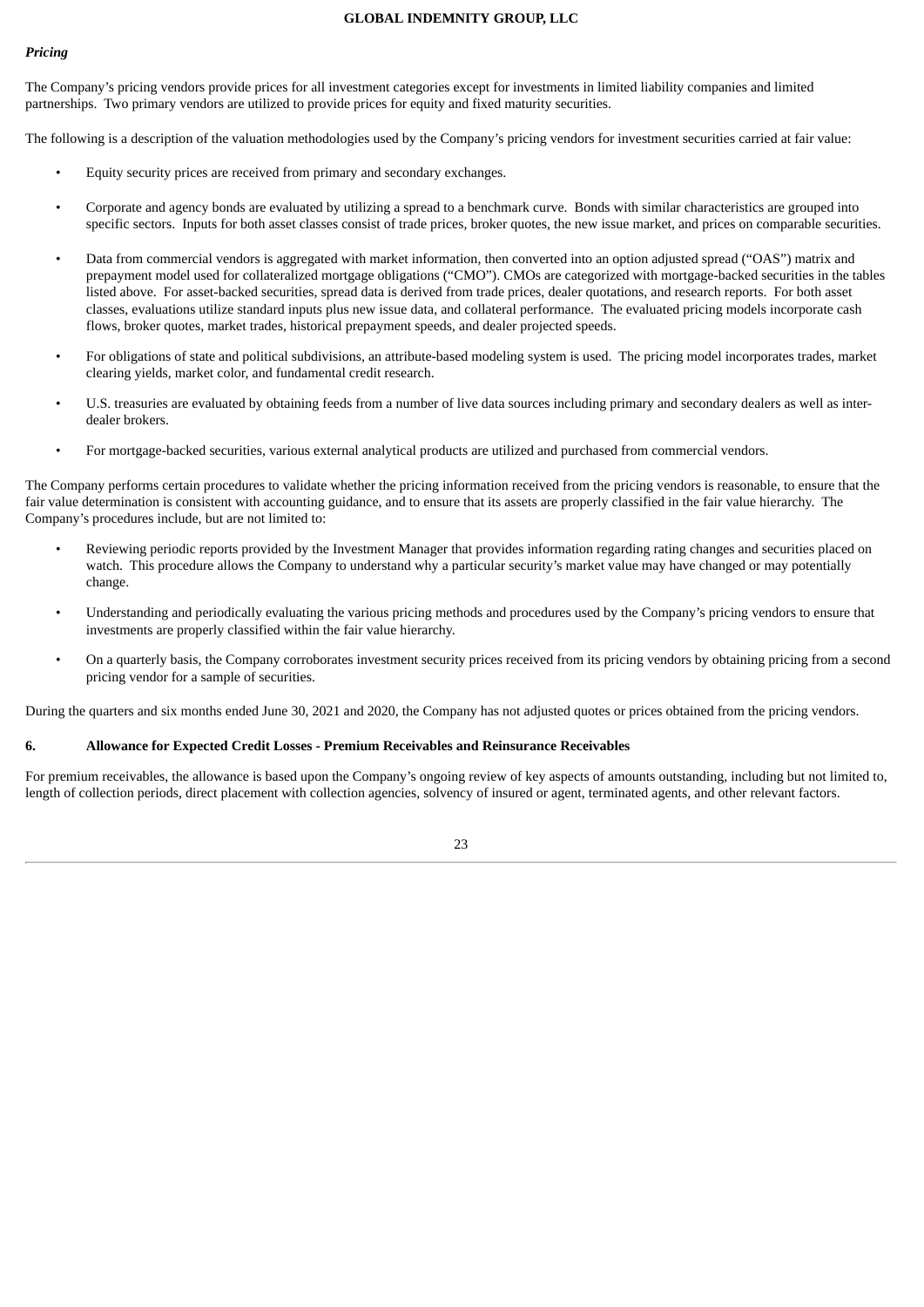The following table is an analysis of the allowance for expected credit losses related to the Company's premium receivables for the quarters and six months ended June 30, 2021 and 2020:

|                                       |  | <b>Quarters Ended June 30,</b> |  |       |  | Six Months Ended June 30, |      |       |  |  |  |  |      |
|---------------------------------------|--|--------------------------------|--|-------|--|---------------------------|------|-------|--|--|--|--|------|
| (Dollars in thousands)                |  | 2021                           |  | 2020  |  |                           | 2021 |       |  |  |  |  | 2020 |
| Beginning balance                     |  | 2.772                          |  | 2.746 |  | 2.900                     |      | 2,754 |  |  |  |  |      |
| Current period provision for expected |  |                                |  |       |  |                           |      |       |  |  |  |  |      |
| credit losses                         |  | 172                            |  | 313   |  | 260                       |      | 475   |  |  |  |  |      |
| Write-offs                            |  | (122)                          |  | (128) |  | (338)                     |      | (298) |  |  |  |  |      |
| <b>Ending balance</b>                 |  | 2,822                          |  | 2,931 |  | 2,822                     |      | 2,931 |  |  |  |  |      |

For reinsurance receivables, the allowance is based upon the Company's ongoing review of key aspects of amounts outstanding, including but not limited to, length of collection periods, disputes, applicable coverage defenses, insolvent reinsurers, financial strength of solvent reinsurers based on AM Best Ratings and other relevant factors.

The following table is an analysis of the allowance for expected credit losses related to the Company's reinsurance receivables for the quarters and six months ended June 30, 2021 and 2020:

|                                       | <b>Quarters Ended June 30,</b> |  | <b>Six Months Ended June 30.</b> |  |       |  |       |  |  |  |  |
|---------------------------------------|--------------------------------|--|----------------------------------|--|-------|--|-------|--|--|--|--|
| (Dollars in thousands)                | 2021                           |  | 2020                             |  | 2021  |  | 2020  |  |  |  |  |
| Beginning balance                     | 8.992                          |  | 8.992                            |  | 8.992 |  | 8,992 |  |  |  |  |
| Current period provision for expected |                                |  |                                  |  |       |  |       |  |  |  |  |
| credit losses                         |                                |  |                                  |  |       |  |       |  |  |  |  |
| Write-offs                            |                                |  |                                  |  |       |  |       |  |  |  |  |
| <b>Ending balance</b>                 | 8.992                          |  | 8.992                            |  | 8,992 |  | 8,992 |  |  |  |  |

## **7. Income Taxes**

Effective August 28, 2020, Global Indemnity Group, LLC became a publicly traded partnership for U.S. federal income tax purposes and meets the qualifying income exception to maintain partnership status. As a publicly traded partnership, Global Indemnity Group, LLC is generally not subject to federal income tax and most state income taxes. However, income earned by the subsidiaries of Global Indemnity Group, LLC is subject to corporate tax in the United States and certain foreign jurisdictions.

As of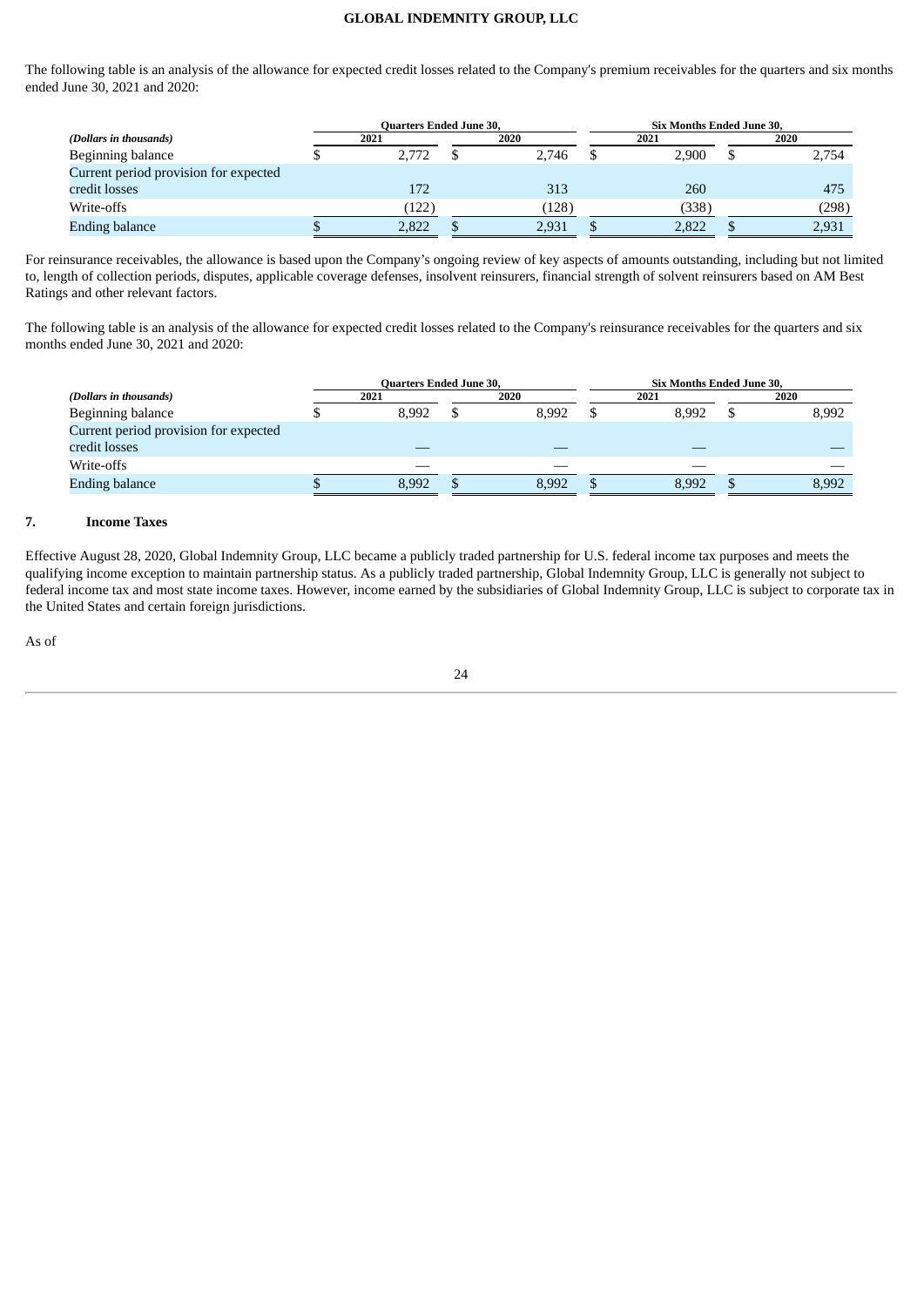June 30, 2021, the statutory income tax rates of the countries where the Company conducts or conducted business are 21% in the United States, 0% in Bermuda, 19% in the United Kingdom, and 25% on non-trading income, 33% on capital gains and 12.5% on trading income in the Republic of Ireland. The statutory income tax rate of each country is applied against the expected annual taxable income of the Company in each country to estimate the annual income tax expense.

The Company's income (loss) before income taxes from its non-U.S. subsidiaries and U.S. subsidiaries for the quarters and six months ended June 30, 2021 and 2020 were as follows:

| Quarter Ended June 30, 2021<br>(Dollars in thousands) | Non-U.S.<br><b>Subsidiaries</b> | U.S.<br><b>Subsidiaries</b> |    | <b>Eliminations</b> | Total         |
|-------------------------------------------------------|---------------------------------|-----------------------------|----|---------------------|---------------|
| <b>Revenues:</b>                                      |                                 |                             |    |                     |               |
| Gross written premiums                                | __                              | \$<br>175,236               | \$ |                     | \$<br>175,236 |
| Net written premiums                                  |                                 | 160,653                     |    |                     | 160,653       |
| Net earned premiums                                   |                                 | 149,408                     | S  |                     | 149,408       |
| Net investment income                                 |                                 | 10,633                      |    |                     | 10,633        |
| Net realized investment gains                         |                                 | 3,833                       |    |                     | 3,833         |
| Other income                                          |                                 | 521                         |    |                     | 521           |
| Total revenues                                        |                                 | 164,395                     |    |                     | 164,395       |
| <b>Losses and Expenses:</b>                           |                                 |                             |    |                     |               |
| Net losses and loss adjustment expenses               |                                 | 90,938                      |    |                     | 90,938        |
| Acquisition costs and other underwriting expenses     |                                 | 57,213                      |    |                     | 57,213        |
| Corporate and other operating expenses                |                                 | 6,329                       |    |                     | 6,329         |
| Interest expense                                      |                                 | 2,696                       |    |                     | 2,696         |
| Income before income taxes                            |                                 | 7,219                       | \$ |                     | 7,219         |

| Quarter Ended June 30, 2020<br>(Dollars in thousands) | Non-U.S.<br><b>Subsidiaries</b> |     | U.S.<br><b>Subsidiaries</b> |    | <b>Eliminations</b> |  | Total   |
|-------------------------------------------------------|---------------------------------|-----|-----------------------------|----|---------------------|--|---------|
| <b>Revenues:</b>                                      |                                 |     |                             |    |                     |  |         |
| Gross written premiums                                | 16,052                          | \$  | 148,497                     | \$ |                     |  | 164,549 |
| Net written premiums                                  | 16,052                          |     | 131,212                     |    |                     |  | 147,264 |
| Net earned premiums                                   | 19,546                          | \$. | 122,301                     | £. |                     |  | 141,847 |
| Net investment income (loss)                          | 6,906                           |     | (5,777)                     |    | (3,488)             |  | (2,359) |
| Net realized investment gains (losses)                | (1,668)                         |     | 40,175                      |    |                     |  | 38,507  |
| Other income                                          | 302                             |     | 464                         |    |                     |  | 766     |
| Total revenues                                        | 25,086                          |     | 157,163                     |    | (3,488)             |  | 178,761 |
| <b>Losses and Expenses:</b>                           |                                 |     |                             |    |                     |  |         |
| Net losses and loss adjustment expenses               | (207)                           |     | 67,504                      |    |                     |  | 67,297  |
| Acquisition costs and other underwriting expenses     | 5,695                           |     | 47,883                      |    |                     |  | 53,578  |
| Corporate and other operating expenses                | 4,947                           |     | 3,671                       |    |                     |  | 8,618   |
| Interest expense                                      | 334                             |     | 7,866                       |    | (3,488)             |  | 4,712   |
| Income before income taxes                            | 14,317                          |     | 30,239                      |    |                     |  | 44,556  |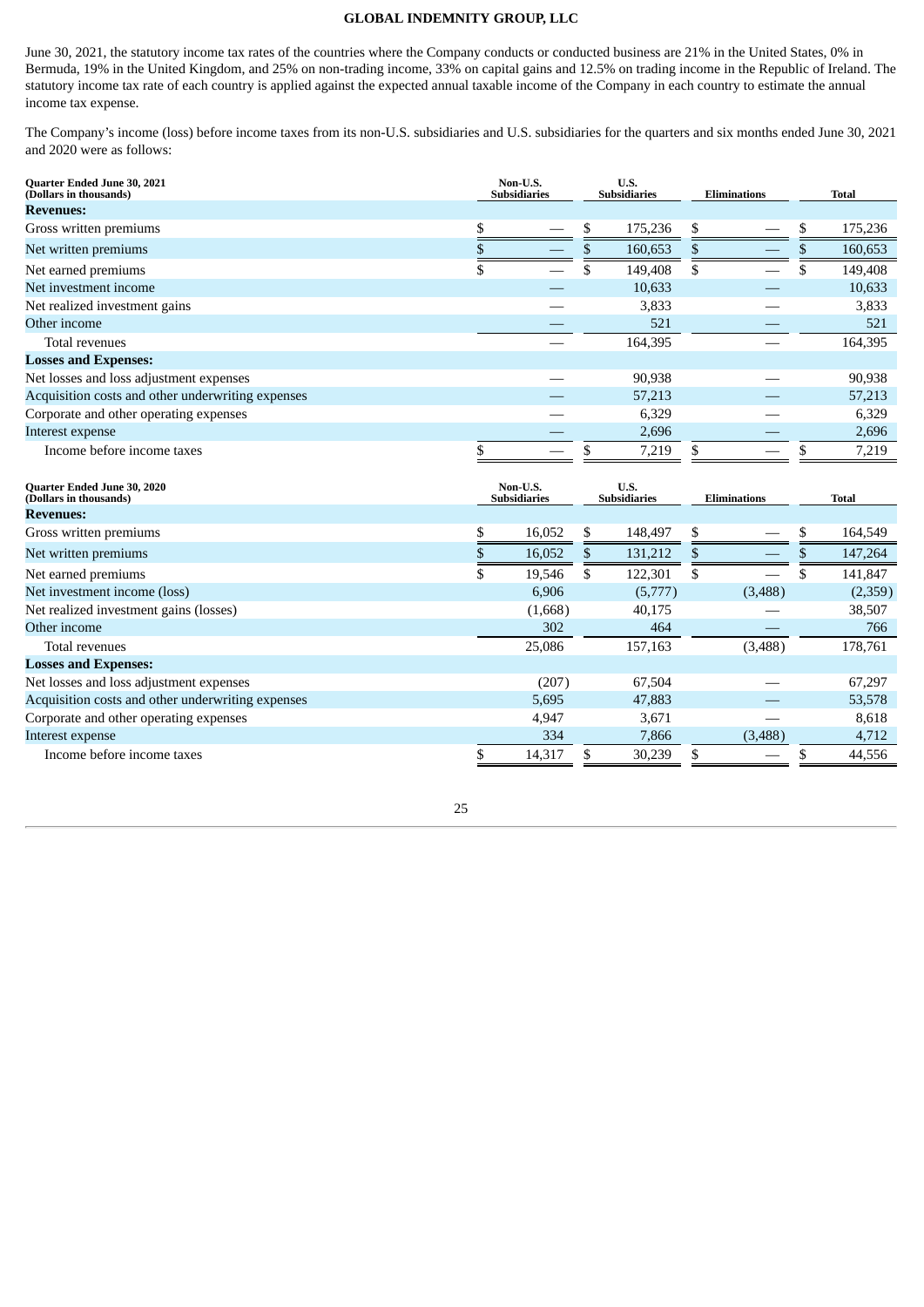|  |                                 | U.S.    |                     |                     | <b>Total</b> |
|--|---------------------------------|---------|---------------------|---------------------|--------------|
|  |                                 |         |                     |                     |              |
|  |                                 | 338,794 |                     |                     | 338,794      |
|  |                                 | 308,336 |                     |                     | 308,336      |
|  |                                 | 293,108 | \$.                 |                     | 293,108      |
|  |                                 | 20,469  |                     |                     | 20,469       |
|  |                                 | 7,652   |                     |                     | 7,652        |
|  |                                 | 898     |                     |                     | 898          |
|  |                                 | 322,127 |                     |                     | 322,127      |
|  |                                 |         |                     |                     |              |
|  |                                 | 181,721 |                     |                     | 181,721      |
|  |                                 | 111,977 |                     |                     | 111,977      |
|  |                                 | 10,605  |                     |                     | 10,605       |
|  |                                 | 5,291   |                     |                     | 5,291        |
|  |                                 | 12,533  |                     |                     | 12,533       |
|  | Non-U.S.<br><b>Subsidiaries</b> |         | <b>Subsidiaries</b> | <b>Eliminations</b> |              |

| Six Months Ended June 30, 2020<br>(Dollars in thousands) | Non-U.S.<br><b>Subsidiaries</b> |     | U.S.<br><b>Subsidiaries</b> | <b>Eliminations</b> |         | Total     |
|----------------------------------------------------------|---------------------------------|-----|-----------------------------|---------------------|---------|-----------|
| <b>Revenues:</b>                                         |                                 |     |                             |                     |         |           |
| Gross written premiums                                   | 33,569                          | \$  | 286,704                     | \$                  |         | 320,273   |
| Net written premiums                                     | 33,569                          |     | 252,807                     |                     |         | 286,376   |
| Net earned premiums                                      | 43,401                          | \$. | 242,914                     | \$.                 |         | 286,315   |
| Net investment income                                    | 13,282                          |     | 1,473                       |                     | (6,985) | 7,770     |
| Net realized investment losses                           | (5,378)                         |     | (24, 277)                   |                     |         | (29, 655) |
| Other income (loss)                                      | (16)                            |     | 947                         |                     |         | 931       |
| Total revenues                                           | 51,289                          |     | 221,057                     |                     | (6,985) | 265,361   |
| <b>Losses and Expenses:</b>                              |                                 |     |                             |                     |         |           |
| Net losses and loss adjustment expenses                  | 12,355                          |     | 132,589                     |                     |         | 144,944   |
| Acquisition costs and other underwriting expenses        | 14,244                          |     | 95,746                      |                     |         | 109,990   |
| Corporate and other operating expenses                   | 6,074                           |     | 6,767                       |                     |         | 12,841    |
| Interest expense                                         | 676                             |     | 15,886                      |                     | (6,985) | 9,577     |
| Income (loss) before income taxes                        | 17,940                          |     | (29, 931)                   |                     |         | (11, 991) |

The following table summarizes the components of income tax expense (benefit):

|                                             | Quarters Ended June 30, |      |  |       | <b>Six Months Ended June 30.</b> |         |  |
|---------------------------------------------|-------------------------|------|--|-------|----------------------------------|---------|--|
| (Dollars in thousands)                      |                         | 2021 |  | 2020  | 2021                             | 2020    |  |
| Deferred income tax expense (benefit):      |                         |      |  |       |                                  |         |  |
| <b>U.S. Federal</b>                         |                         | 844  |  | 7.005 | 641                              | (4,964) |  |
| Total deferred income tax expense (benefit) |                         | 844  |  | 7.005 | 641                              | (4,964) |  |
| Total income tax expense (benefit)          |                         | 844  |  | 7.005 | 641                              | (4,964) |  |

The weighted average expected tax provision has been calculated using income (loss) before income taxes in each jurisdiction multiplied by that jurisdiction's applicable statutory tax rate.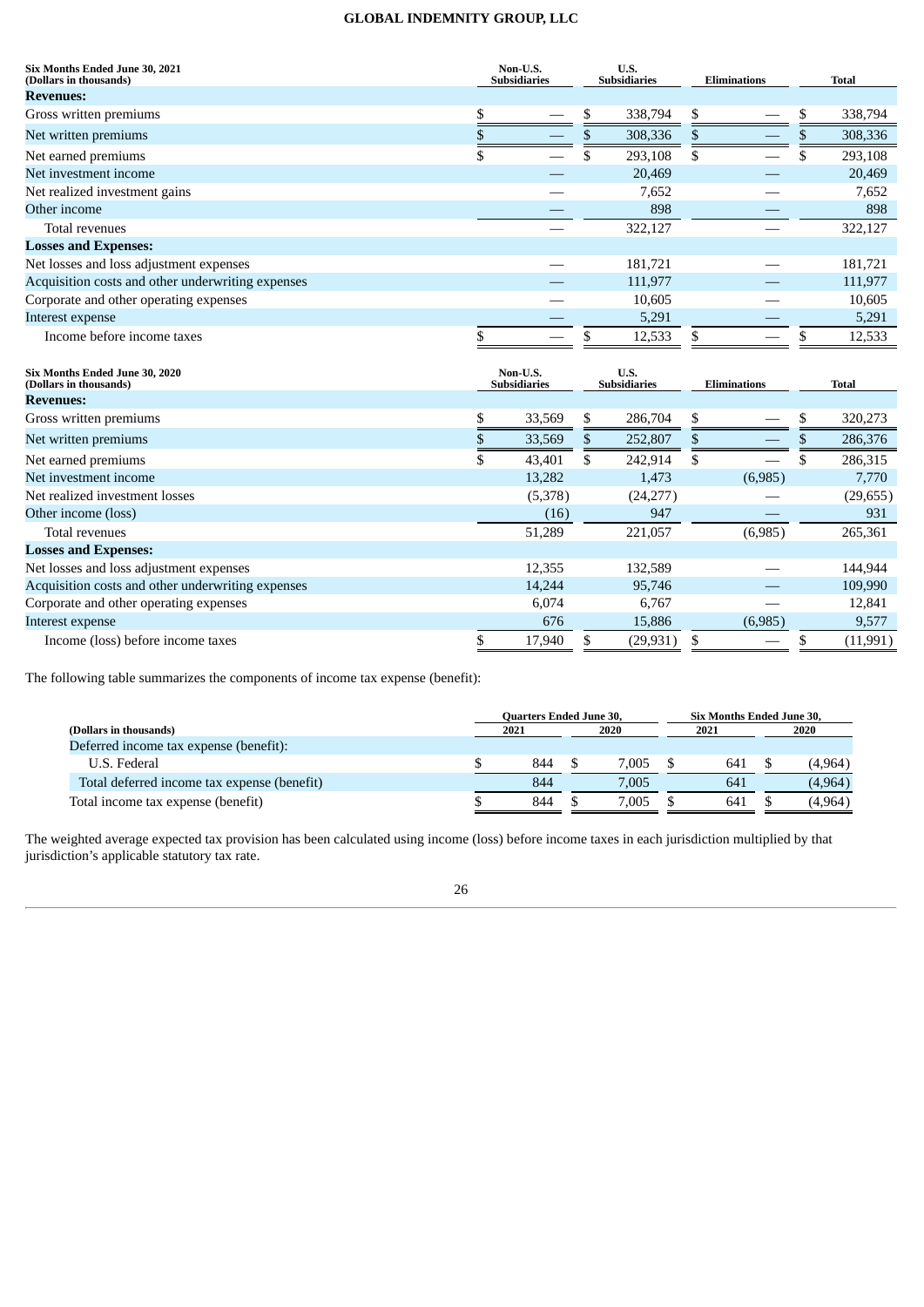The following table summarizes the differences between the tax provision for financial statement purposes and the expected tax provision at the weighted average tax rate:

|                                                     |        | <b>Quarters Ended June 30,</b> |        |                                  |
|-----------------------------------------------------|--------|--------------------------------|--------|----------------------------------|
|                                                     | 2021   |                                | 2020   |                                  |
| (Dollars in thousands)                              | Amount | % of Pre-<br><b>Tax Income</b> | Amount | $%$ of Pre-<br><b>Tax Income</b> |
| Expected tax provision at weighted average tax rate | 1,516  | 21.0%                          | 6,348  | 14.2%                            |
| Adjustments:                                        |        |                                |        |                                  |
| Dividend exclusion                                  | (19)   | (0.3)                          | (41)   | (0.1)                            |
| Non-deductible interest                             |        |                                | 678    | 1.6                              |
| Parent income treated as partnership for tax        | (819)  | (11.3)                         | __     |                                  |
| Other                                               | 166    | 2.3                            | 20     |                                  |
| Effective income tax expense                        | 844    | 11.7%                          | 7.005  | 15.7%                            |

The effective income tax expense rate for the quarter ended June 30, 2021 decreased to 11.7%, compared to 15.7% for the quarter ended June 30, 2020. Although the percentage of U.S. income before taxes to consolidated income before taxes increased from 67.9% in 2020 to 100.0% in 2021, 54.0% of the U.S. income before taxes for quarter ended June 30, 2021 relates to Global Indemnity Group, LLC for which its income passes through to its shareholders. Global Indemnity Group, LLC has elected to be a partnership for purposes of U.S. tax.

|                                                     | <b>Six Months Ended June 30,</b> |          |                                |      |               |                                |  |  |  |  |
|-----------------------------------------------------|----------------------------------|----------|--------------------------------|------|---------------|--------------------------------|--|--|--|--|
|                                                     |                                  | 2021     |                                | 2020 |               |                                |  |  |  |  |
| (Dollars in thousands)                              |                                  | Amount   | % of Pre-<br><b>Tax Income</b> |      | <b>Amount</b> | % of Pre-<br><b>Tax Income</b> |  |  |  |  |
| Expected tax provision at weighted average tax rate | D                                | 2,632    | 21.0%                          |      | (6,287)       | 52.4%                          |  |  |  |  |
| Adjustments:                                        |                                  |          |                                |      |               |                                |  |  |  |  |
| Tax exempt interest                                 |                                  |          |                                |      | (1)           |                                |  |  |  |  |
| Dividend exclusion                                  |                                  | (36)     | (0.3)                          |      | (112)         | 0.9                            |  |  |  |  |
| Non-deductible interest                             |                                  |          |                                |      | 1,357         | (11.3)                         |  |  |  |  |
| Parent income treated as partnership for tax        |                                  | (2, 186) | (17.4)                         |      |               |                                |  |  |  |  |
| Other                                               |                                  | 231      | 1.8                            |      | 79            | (0.6)                          |  |  |  |  |
| Effective income tax expense (benefit)              |                                  | 641      | 5.1%                           |      | (4,964)       | 41.4%                          |  |  |  |  |

The effective income tax expense rate for the six months ended June 30, 2021 was 5.1%, compared with an effective income tax benefit rate of 41.4% for the six months ended June 30, 2020. The effective income tax expense rate of 5.1% for the six months ended June 30, 2021 results from 83.1% of income before taxes is from Global Indemnity Group, LLC which has elected to be a partnership for purposes of U.S. tax for which its income passes through to its shareholders. The effective income tax benefit rate of 41.4% for the six months ended June 30, 2020 resulted from investment losses incurred by the Company's U.S. subsidiaries primarily resulting from the impact of changes in fair value on equity securities and derivatives due to disruption in the global financial markets as a result of COVID-19.

The Company has a net operating loss ("NOL") carryforward of \$28.3 million as of June 30, 2021, which begins to expire in 2036 based on when the original NOL was generated. The Company's NOL carryforward as of December 31, 2020 was \$26.2 million.

The Company has a Section 163(j) ("163(j)") carryforward of \$4.2 million and \$5.6 million as of June 30, 2021 and December 31, 2020, respectively, which can be carried forward indefinitely. The 163(j) carryforward relates to the limitation on the deduction for business interest expense paid or accrued.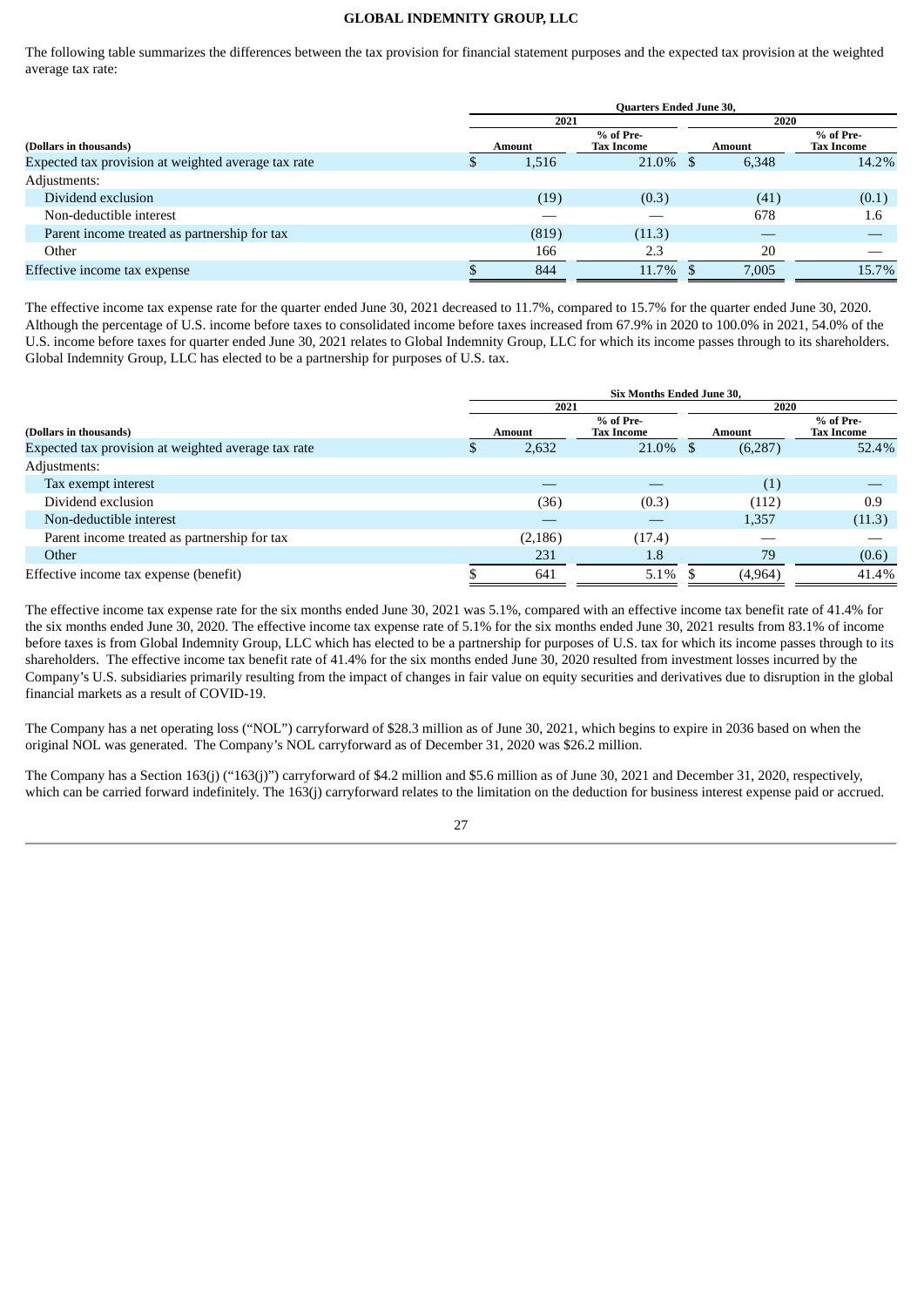#### **8. Liability for Unpaid Losses and Loss Adjustment Expenses**

Activity in the liability for unpaid losses and loss adjustment expenses is summarized as follows:

|                                                          |    | <b>Quarters Ended June 30,</b> |     |          | <b>Six Months Ended June 30,</b> |         |     |          |
|----------------------------------------------------------|----|--------------------------------|-----|----------|----------------------------------|---------|-----|----------|
| (Dollars in thousands)                                   |    | 2021                           |     | 2020     |                                  | 2021    |     | 2020     |
| Balance at beginning of period                           | S. | 675,908                        | \$. | 639,468  | \$.                              | 662,811 | \$. | 630,181  |
| Less: Ceded reinsurance receivables                      |    | 79,421                         |     | 78,753   |                                  | 82,158  |     | 76,273   |
| Net balance at beginning of period                       |    | 596,487                        |     | 560,715  |                                  | 580,653 |     | 553,908  |
| Incurred losses and loss adjustment expenses related to: |    |                                |     |          |                                  |         |     |          |
| Current year                                             |    | 85,409                         |     | 86,603   |                                  | 179,603 |     | 164,850  |
| Prior years                                              |    | 5,529                          |     | (19,306) |                                  | 2,118   |     | (19,906) |
| Total incurred losses and loss adjustment expenses       |    | 90,938                         |     | 67,297   |                                  | 181,721 |     | 144,944  |
| Paid losses and loss adjustment expenses related to:     |    |                                |     |          |                                  |         |     |          |
| Current year                                             |    | 38,558                         |     | 37,393   |                                  | 60,277  |     | 59,427   |
| Prior years                                              |    | 38,400                         |     | 26,767   |                                  | 91,630  |     | 75,573   |
| Total paid losses and loss adjustment expenses           |    | 76,958                         |     | 64,160   |                                  | 151,907 |     | 135,000  |
| Net balance at end of period                             |    | 610,467                        |     | 563,852  |                                  | 610,467 |     | 563,852  |
| Plus: Ceded reinsurance receivables                      |    | 87,151                         |     | 87,221   |                                  | 87,151  |     | 87,221   |
| Balance at end of period                                 |    | 697,618                        |     | 651,073  |                                  | 697,618 | \$  | 651,073  |

When analyzing loss reserves and prior year development, the Company considers many factors, including the frequency and severity of claims, loss trends, case reserve settlements that may have resulted in significant development, and any other additional or pertinent factors that may impact reserve estimates.

During the second quarter of 2021, the Company increased its prior accident year loss reserves by \$5.5 million, which consisted of a \$5.9 million increase related to Commercial Specialty, a \$0.1 million decrease related to Farm, Ranch & Stable, and a \$0.3 million decrease related to Reinsurance Operations.

The \$5.9 million increase of prior accident year loss reserves related to Commercial Specialty primarily consisted of the following:

- **Property:** A \$6.9 million increase primarily recognizes higher than expected claims severity mainly in the 2016, 2018 and 2019 accident years partially offset by a decrease in the 2020 accident year. The majority of the increase was in the 2018 accident year which reflects an increase in the estimated ultimate for Hurricane Michael due to recognizing case incurred emergence on a Property Brokerage claim.
- **General Liability:** A \$0.7 million decrease reflects a reduction of \$0.9 million in the 2000 accident year from a runoff reserve category as well as other decreases mainly resulting from lower than anticipated claims severity in the 2007, 2008, 2013, 2014 and 2019 accident years partially offset by increases in the 2012, 2016 through 2018 and 2020 accident years.
- **Professional:** A \$0.3 million decrease primarily in the 2019 and 2020 accident years mainly reflecting lower than anticipated claims severity.

The \$0.1 million reduction of prior accident year loss reserves related to Farm, Ranch & Stable primarily consisted of the following:

• **General Liability:** A \$0.1 million reduction primarily reflects a reduction in the 2017 accident year, mostly offset by an increase in the 2018 accident year.

The \$0.3 million decrease in prior accident year loss reserves related to Reinsurance Operations were based on a review of the experience reported from cedants. There was a \$0.3 million decrease in the property lines mainly in the 2017 through 2020 accident years.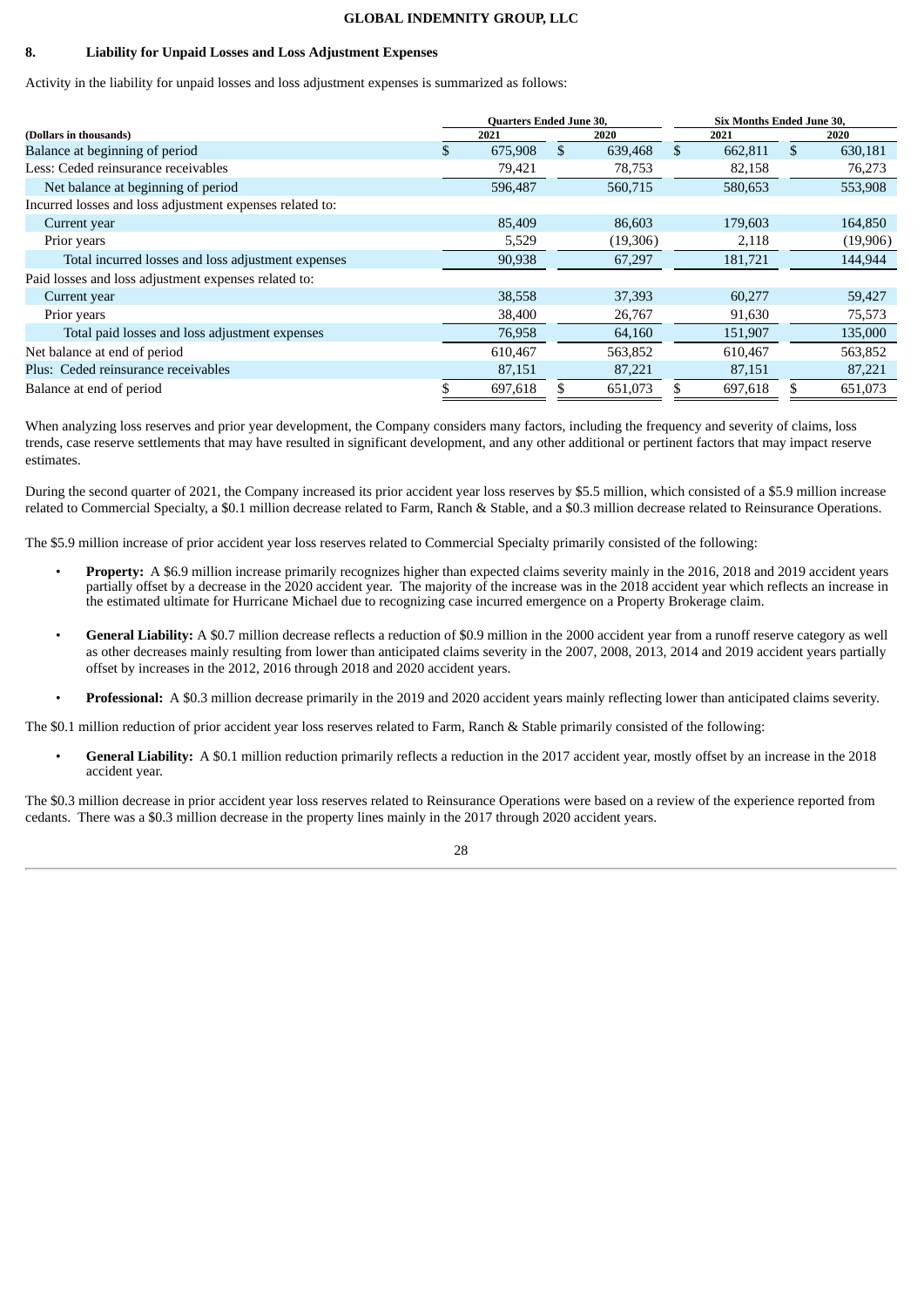During the second quarter of 2020, the Company reduced its prior accident year loss reserves by \$19.3 million which consisted of a \$14.2 million decrease related to Commercial Specialty, a \$4.6 million decrease related to Specialty Property, a \$0.8 million decrease related to Farm, Ranch & Stable, and a \$0.3 million increase related to Reinsurance Operations.

The \$14.2 million reduction of prior accident year loss reserves related to Commercial Specialty primarily consisted of the following:

- **General Liability:** A \$18.3 million reduction in aggregate with \$4.7 million of favorable development in the construction defect reserve category and \$13.6 million of favorable development in the other general liability reserve categories. The reduction in the construction defect reserve category primarily recognizes lower than expected claims frequency and severity in the 2005 through 2009, 2015 and 2017 accident years, slightly offset by an increase in the 2016 accident year. For the other general liability reserve categories, lower than anticipated claims severity was the main driver of the favorable development primarily in the 2005 through 2017 accident years, partially offset by an increase in the 2019 accident year.
- **Commercial Auto Liability:** A \$1.0 million reduction in the 2010 through 2016 accident years recognizes lower than anticipated claims severity.
- **Property:** An increase of \$5.8 million primarily recognizes higher than expected claims severity mainly in the 2017 through 2019 accident years, partially offset by a decrease in the 2016 accident year. The bulk of the increase was in the 2018 accident year which reflects a higher estimated ultimate for Hurricane Michael. The increase in ultimate resulted from receiving additional information in the quarter for a Property Brokerage claim.
- **Professional:** A \$0.7 million decrease primarily in the 2009 and 2010 accident years reflects lower than expected claims severity.

The \$4.6 million decrease of prior accident year loss reserves related to Specialty Property primarily consisted of the following:

- **General Liability:** A \$1.4 million decrease primarily recognizes lower than expected claims severity mainly in the 2015 through 2018 accident years.
- **Property:** A \$3.2 million decrease mainly reflects lower than anticipated claims severity in the 2015 through 2018 accident years, partially offset by an increase in the 2019 accident year due to higher than expected claims severity.

The \$0.8 million reduction of prior accident year loss reserves related to Farm, Ranch & Stable primarily consisted of the following:

- **Property:** A \$0.7 million decrease mainly reflects lower than anticipated claims severity in the 2016 through 2019 accident years.
- **General Liability:** A \$0.1 million decrease primarily recognizes lower than expected claims severity mainly in the 2015 through 2017 and 2019 accident years, partially offset by an increase in the 2013 accident year due to higher than anticipated claims severity.

The \$0.3 million increase in prior accident year loss reserves related to Reinsurance Operations was from the property lines. Based on a review of the experience reported from cedants, increases were in the 2011 and 2019 accident years, partially offset by decreases in the 2012 through 2018 accident years.

During the first six months of 2021, the Company increased its prior accident year loss reserves by \$2.1 million, which consisted of a \$5.6 million increase related to Commercial Specialty, a \$1.6 million decrease related to Specialty Property, a \$0.9 million decrease related to Farm, Ranch & Stable, and a \$1.0 million decrease related to Reinsurance Operations.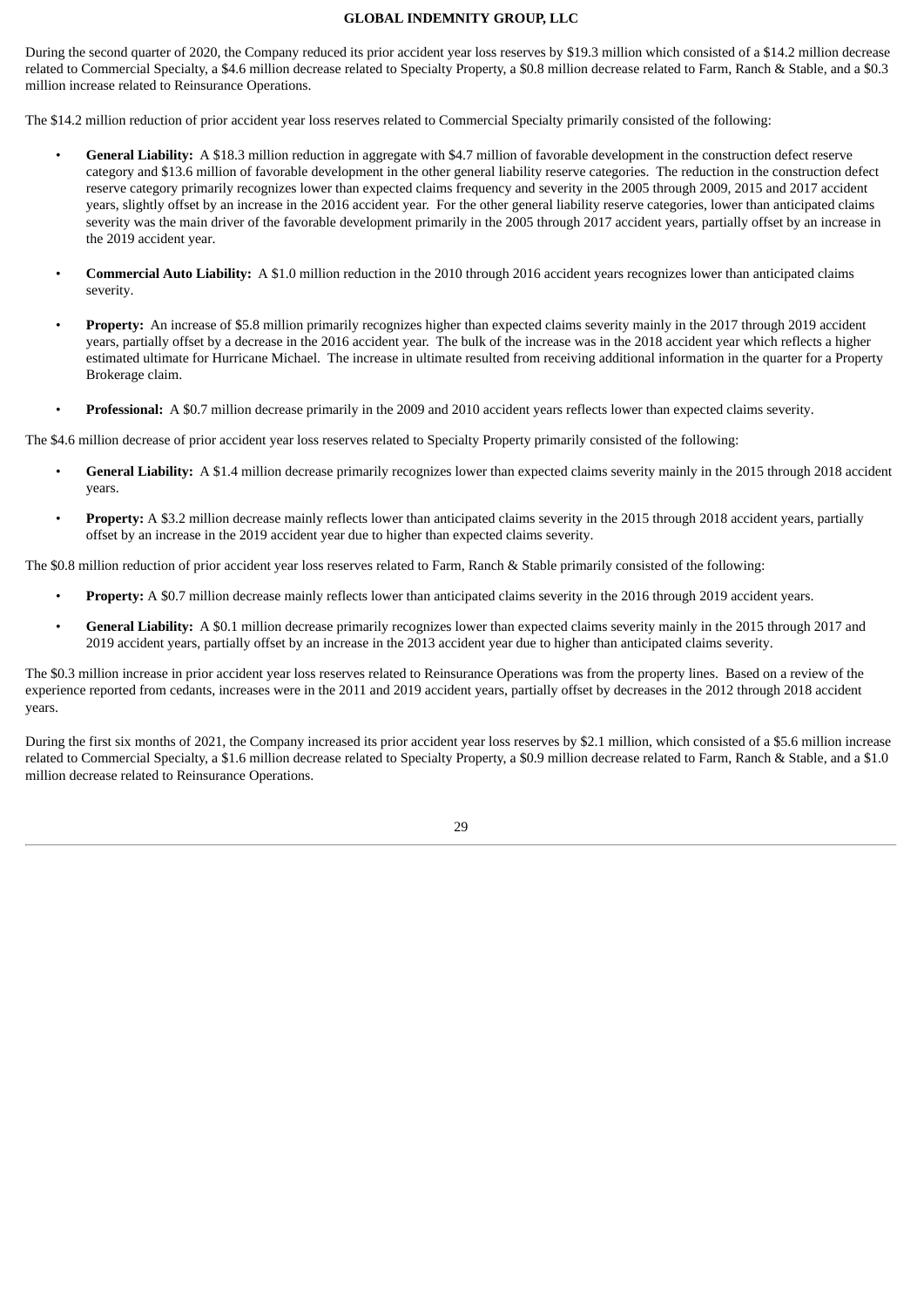The \$5.6 million increase in prior accident year loss reserves related to Commercial Specialty primarily consisted of the following:

- **General Liability:** A \$0.8 million reduction reflects a decrease of \$0.9 million in the 2000 accident year from a runoff reserve category as well as other decreases mainly resulting from lower than anticipated claims severity in the 2007, 2008, 2011 and 2013 through 2016 accident years partially offset by increases in the 2012, 2017 and 2018 accident years.
- **Property:** An increase of \$6.8 million primarily recognizes higher than expected claims severity mainly in the 2016 and 2018 accident years partially offset by decreases in the 2017, 2019 and 2020 accident years. The majority of the increase was in the 2018 accident year which reflects an increase in the estimated ultimate for Hurricane Michael due to recognizing case incurred emergence on a Property Brokerage claim.
- **Professional:** A \$0.4 million decrease primarily in the 2019 and 2020 accident years mainly reflecting lower than anticipated claims severity.

The \$1.6 million decrease in prior accident year loss reserves related to Specialty Property primarily consisted of the following:

- **General Liability:** A \$1.2 million reduction mostly in the 2018 accident year primarily reflects lower than anticipated claims severity.
- **Property:** A \$0.4 million decrease mostly in the non-catastrophe reserve segments. The reductions were primarily in the 2016 through 2019 accident years mainly due to lower than expected claims severity partially offset by an increase in the 2020 accident year driven by higher than anticipated claims severity.

The \$0.9 million decrease in prior accident year loss reserves related to Farm, Ranch & Stable primarily consisted of the following:

- **Property:** A \$0.8 million decrease in total reflects subrogation recoveries of \$1.1 million in the catastrophe reserve category from the California Thomas wildfire loss in the 2017 accident year and a decrease of \$0.5 million in the 2019 accident year primarily recognizing lower than expected claims severity. These decreases were partially offset by increases in the 2018 and 2020 accident years mainly due to higher than anticipated claims severity.
- **General Liability:** A \$0.1 million reduction primarily reflects decreases in the 2015 and 2017 accident years, mostly offset by increases in the 2007 and 2018 accident years.

The \$1.0 million reduction of prior accident year loss reserves related to Reinsurance Operations was from the property lines. Based on a review of the experience reported from cedants, decreases were recognized primarily in the 2011, 2017 and 2018 accident years partially offset by increases in the 2010 and 2019 accident years. In total, property catastrophe decreased \$2.7 million and property non-catastrophe increased \$1.7 million.

During the first six months of 2020, the Company reduced its prior accident year loss reserves by \$19.9 million, which consisted of a \$14.2 million decrease related to Commercial Specialty, a \$4.6 million decrease related to Specialty Property, a \$0.8 million decrease related to Farm, Ranch & Stable, and a \$0.3 million decrease related to Reinsurance Operations.

The \$14.2 million decrease in prior accident year loss reserves related to Commercial Specialty primarily consisted of the following:

• **General Liability:** An \$18.0 million reduction in aggregate with \$4.7 million of favorable development in the construction defect reserve category and \$13.3 million of favorable development in the other general liability reserve categories. The reduction in the construction defect reserve category primarily recognizes lower than expected claims frequency and severity in the 2005 through 2009, 2015 and 2017 accident years, slightly offset by an increase in the 2016 accident year. For the other general liability reserve categories, lower than anticipated claims severity was the main driver of the favorable development primarily in the 2005 through 2015 accident years, partially offset by an increase in the 2016 through 2019 accident years.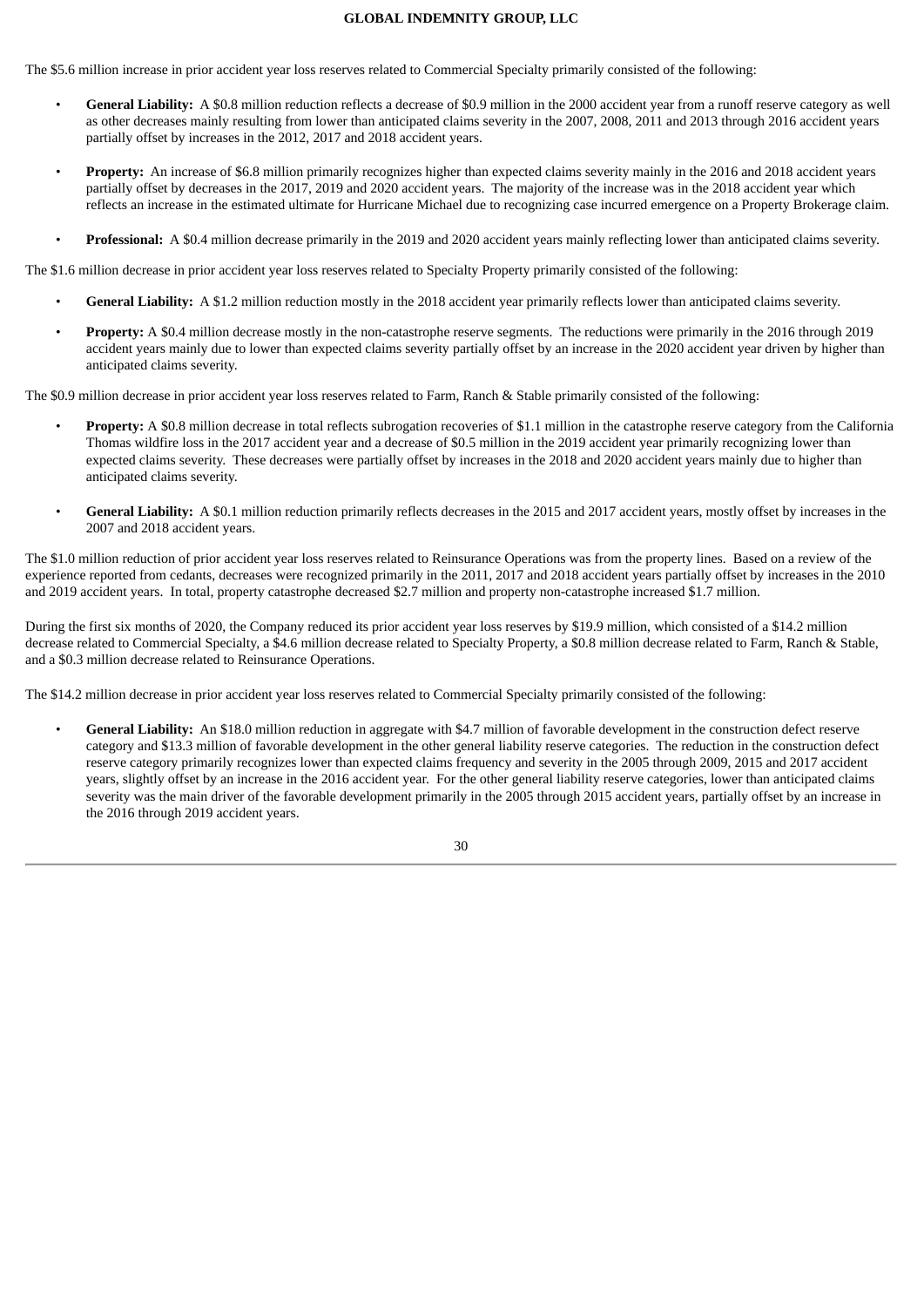- **Workers Compensation:** A \$0.2 million decrease primarily in loss adjustment expense reserves in the 2012 accident year and accident years prior to 2004.
- **Property:** An increase of \$5.8 million primarily recognizes higher than expected claims severity mainly in the 2017 through 2019 accident years. The bulk of the increase was in the 2018 accident year which reflects a higher estimated ultimate for Hurricane Michael. The increase in ultimate resulted from receiving additional information in the quarter for a Property Brokerage claim.
- **Professional:** A \$0.7 million decrease mainly in the 2009, 2010 and 2019 accident years reflects lower than expected claims severity, partially offset by an increase in the 2006 accident year.
- **Commercial Auto Liability:** A \$1.0 million reduction in the 2010 through 2016 accident years recognizes lower than anticipated claims severity.

The \$4.6 million decrease in prior accident year loss reserves related to Specialty Property primarily consisted of the following:

- **General Liability:** A \$1.8 million decrease primarily recognizes lower than expected claims severity mainly in the 2015 through 2019 accident years.
- **Property:** A \$2.8 million decrease mainly reflects lower than anticipated claims severity in the 2015 through 2018 accident years, partially offset by an increase in the 2019 accident year due to higher than expected claims severity.

The \$0.8 million decrease in prior accident year loss reserves related to Farm, Ranch & Stable primarily consisted of the following:

- **Property:** A \$0.7 million decrease mainly reflects lower than anticipated claims severity in the 2016 through 2019 accident years.
- **General Liability:** A \$0.1 million decrease primarily recognizes lower than expected claims severity mainly in the 2015 through 2017 accident years, partially offset by an increase in the 2013 accident year due to higher than anticipated claims severity.

The \$0.3 million reduction of prior accident year loss reserves related to Reinsurance Operations was from the property lines. Based on a review of the experience reported from cedants, decreases were in the 2012 through 2017 accident years, partially offset by increases in the 2011, 2018 and 2019 accident years.

## **9. Leases**

The Company determines if an arrangement is a lease at inception. Leases with a term of 12 months or less are not recorded on the consolidated balance sheets. For leases with a term of greater than 12 months, lease right-of-use assets ("ROU") and lease liabilities are included on the consolidated balance sheets.

Lease ROU assets and lease liabilities are recognized based on the present value of the future minimum lease payments over the lease term at the commencement date. The Company's leases do not provide an implicit rate; therefore, the Company uses its incremental borrowing rate at the commencement date in determining the present value of future payments. The ROU assets are calculated using the initial lease liability amount, plus any lease payments made at or before the commencement date, minus any lease incentives received, plus any initial direct costs incurred.

The Company's lease agreements may contain both lease and non-lease components which are accounted separately. The Company elected the practical expedient on not separating lease components from non-lease components for its equipment leases.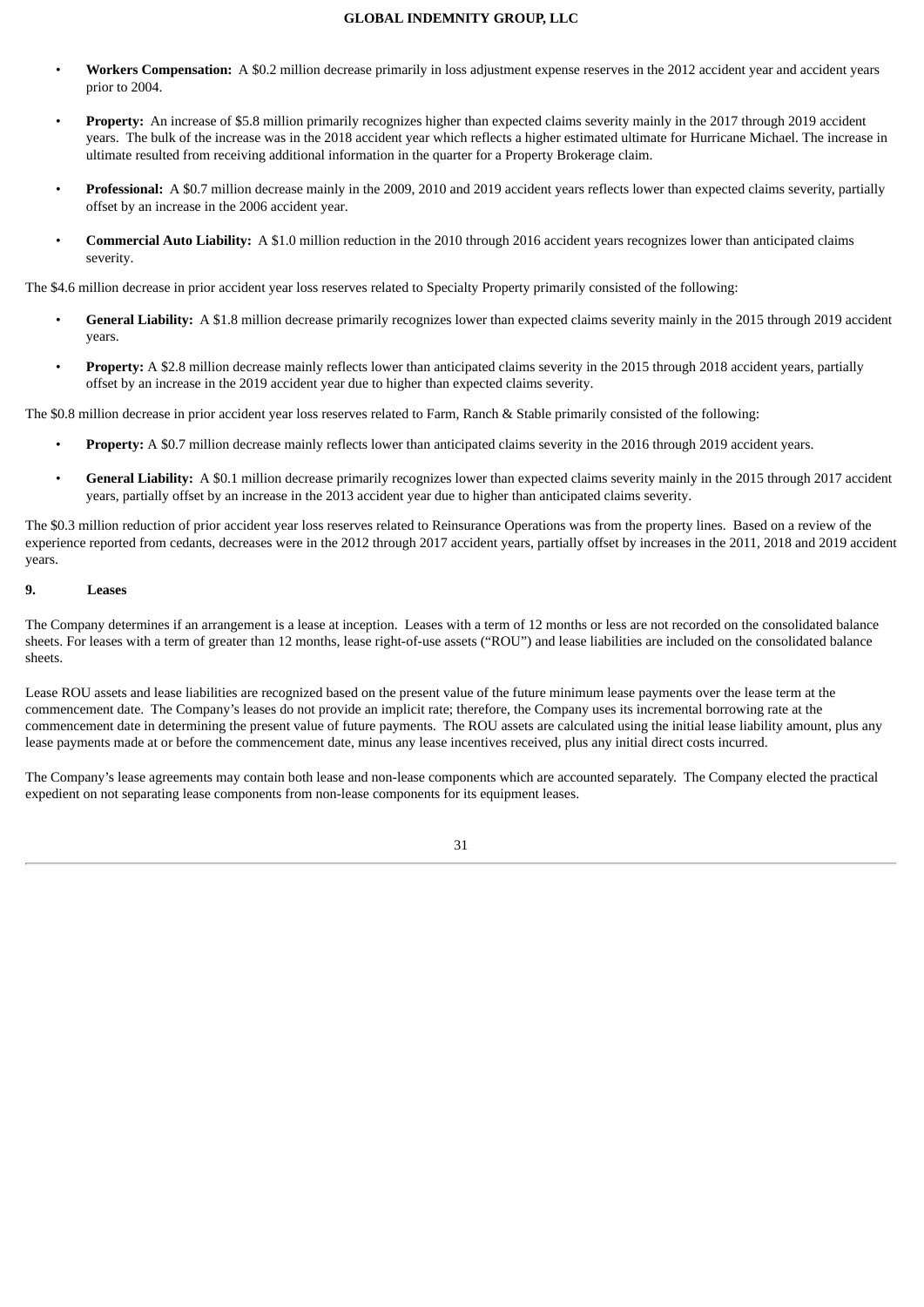The Company leases office space and equipment under various operating lease arrangements. The Company's leases have remaining lease terms ranging from 4 months to 9 years. Some building leases have options to extend, terminate, or retract the leased area. In June, 2021, the Company exercised the contraction clause of one of its leases. The Company incurred a \$0.4 million contraction fee in conjunction with exercising the contraction clause. The related ROU asset and lease liability were revalued at June 30, 2021. The Company did not factor in any other term extension, terminations, or space retractions into the lease terms used to calculate the right-of-use assets and lease liabilities since it was uncertain as to whether these options would be executed.

Lease expenses for minimum lease payments are recognized on a straight-line basis over the lease term.

The components of lease expenses were as follows:

|                           | Quarters Ended June 30, |  | <b>Six Months Ended June 30.</b> |  |       |  |       |  |  |
|---------------------------|-------------------------|--|----------------------------------|--|-------|--|-------|--|--|
| (Dollars in thousands)    | 2021                    |  | 2020                             |  | 2021  |  | 2020  |  |  |
| Operating lease expenses  | 814                     |  | 731                              |  | 1.451 |  | 1.479 |  |  |
| Short-term lease expenses |                         |  |                                  |  |       |  |       |  |  |
| Total lease expenses      | 816                     |  | 733                              |  | . 456 |  | 1.483 |  |  |

There was no sublease income for the quarters and six months ended June 30, 2021 and 2020.

Supplemental cash flow information related to leases was as follows:

Supplemental balance sheet information related to leases was as follows:

The table below presents the lease-related assets and liabilities recorded on the consolidated balance sheets.

| (Dollars in thousands)                 | <b>Classification on the consolidated</b><br>balance sheets | June 30, 2021 | <b>December 31, 2020</b> |
|----------------------------------------|-------------------------------------------------------------|---------------|--------------------------|
|                                        |                                                             |               |                          |
| <b>Assets:</b>                         |                                                             |               |                          |
| Operating lease assets                 | Lease right of use assets                                   | \$<br>19.979  | \$<br>21.077             |
|                                        |                                                             |               |                          |
| <b>Liabilities:</b>                    |                                                             |               |                          |
| <b>Operating lease liabilities</b>     | Lease liabilities                                           | \$<br>21.566  | \$<br>22,950             |
|                                        |                                                             |               |                          |
| Weighted-average remaining lease term: |                                                             |               |                          |
| <b>Operating leases</b>                |                                                             | 8.3 years     | 8.8 years                |
|                                        |                                                             |               |                          |
| Weighted-average discount rate:        |                                                             |               |                          |
| Operating leases $_{(1)}$              |                                                             | 1.5%          | $2.6\%$                  |
|                                        |                                                             |               |                          |

(1) Represents the Company's incremental borrowing rate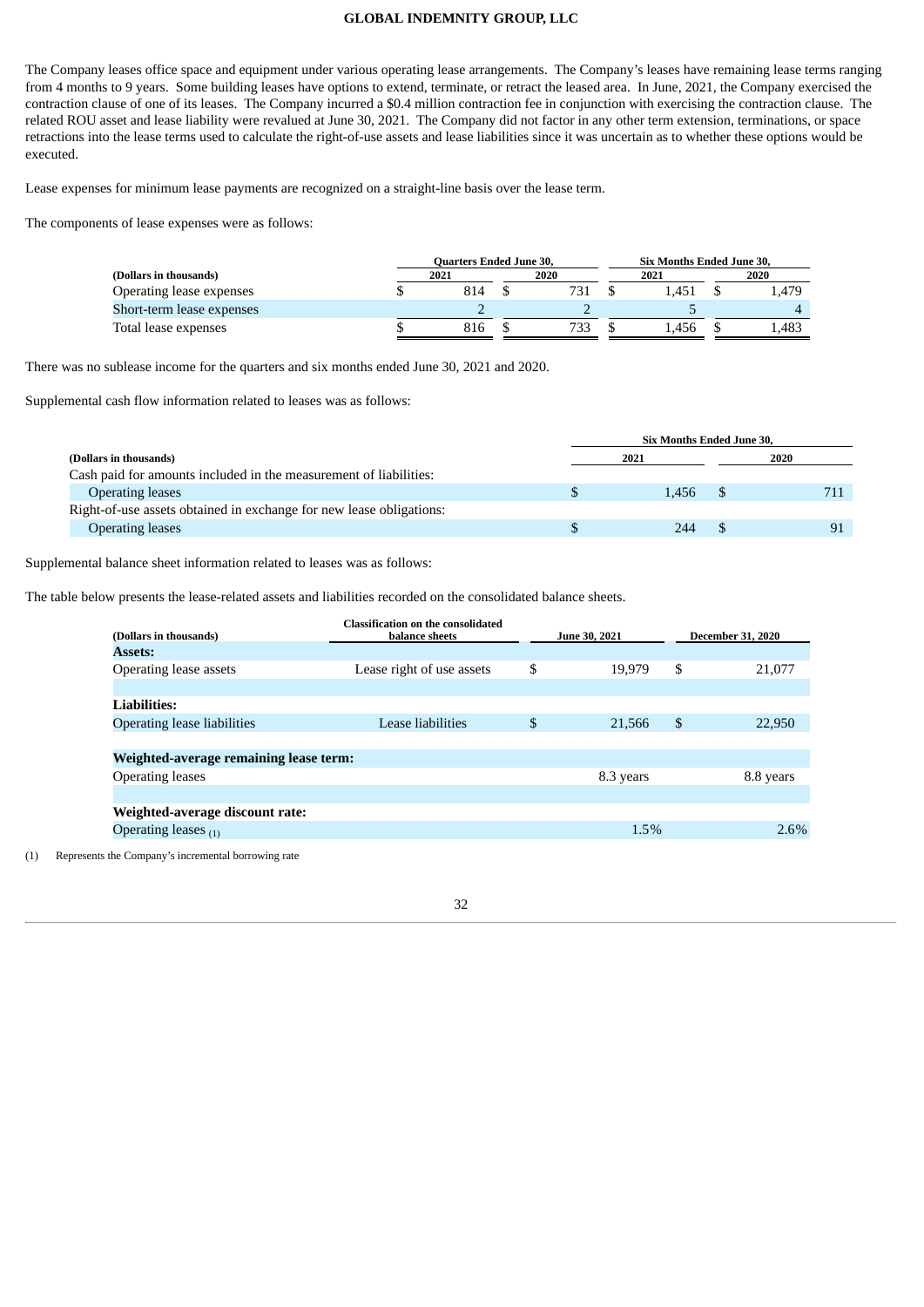At June 30, 2021, future minimum lease payments under non-cancelable operating leases were as follows:

| (Dollars in thousands)                  |             |
|-----------------------------------------|-------------|
| $2021_{(1)}$                            | \$<br>1,689 |
| 2022                                    | 2,621       |
| 2023                                    | 2,652       |
| 2024                                    | 2,613       |
| 2025                                    | 2,643       |
| Thereafter                              | 10,716      |
| Total future minimum lease payments     | 22,934      |
| Less: amount representing interest      | 1,368       |
| Present value of minimum lease payments | 21,566      |
|                                         |             |

#### (1) Excludes the six months ended June 30, 2021

#### **10. Shareholders' Equity**

There were 7,100 A ordinary shares that were surrendered or repurchased during the quarter ended June 30, 2021 with an average price paid per share of \$27.64. There were no class A common shares that were surrendered or repurchased during the quarters ended June 30, 2020.

The following table provides information with respect to the class A common shares that were surrendered or repurchased during the six months ended June 30, 2021:

| Period (1)         | <b>Total Number</b><br>of Shares<br>Purchased |     |   | Average<br><b>Price Paid</b><br><b>Per Share</b> | <b>Total Number of Shares</b><br>Purchased as Part of<br><b>Publicly Announced</b><br>Plan or Program | <b>Approximate Dollar</b><br><b>Value of Shares that May</b><br><b>Yet Be Purchased Under</b><br>the Plans or Programs |
|--------------------|-----------------------------------------------|-----|---|--------------------------------------------------|-------------------------------------------------------------------------------------------------------|------------------------------------------------------------------------------------------------------------------------|
| January 1-31, 2021 | 6,720                                         | (2) | ு | 28.59                                            |                                                                                                       |                                                                                                                        |
| March 1-31, 2021   | 3,095                                         | (2) |   | 29.40                                            |                                                                                                       |                                                                                                                        |
| June 1-30, 2021    | 7,100                                         | (2) |   | 27.64                                            |                                                                                                       |                                                                                                                        |
| Total              | 16,915                                        |     |   | 28.34                                            |                                                                                                       |                                                                                                                        |

**(1)** Based on settlement date.

Surrendered by employees as payment of taxes withheld on the vesting of restricted stock and/or restricted stock units.

The following table provides information with respect to the class A common shares that were surrendered or repurchased during the six months ended June 30, 2020:

| Period $(1)$        | <b>Total Number</b><br>of Shares<br>Purchased |     | Average<br><b>Price Paid</b><br><b>Per Share</b> | <b>Total Number of Shares</b><br><b>Purchased as Part of</b><br><b>Publicly Announced</b><br>Plan or Program | <b>Approximate Dollar Value</b><br>of Shares that May Yet Be<br><b>Purchased Under the Plans</b><br>or Programs |
|---------------------|-----------------------------------------------|-----|--------------------------------------------------|--------------------------------------------------------------------------------------------------------------|-----------------------------------------------------------------------------------------------------------------|
| January 1-31, 2020  | 3,124                                         | (2) | 29.63                                            |                                                                                                              |                                                                                                                 |
| February 1-29, 2020 | 1,600                                         | (2) | 31.13                                            |                                                                                                              |                                                                                                                 |
| <b>Total</b>        | 4.724                                         |     | 30.14                                            |                                                                                                              |                                                                                                                 |

**(1)** Based on settlement date.

**(2)** Surrendered by employees as payment of taxes withheld on the vesting of restricted stock and/or restricted stock units.

On April 5, 2021, Global Indemnity Group, LLC converted 186,160 of class B common shares to class A common shares. There were no other class B common shares that were surrendered or repurchased during the quarters and six months ended June 30, 2021 or 2020.

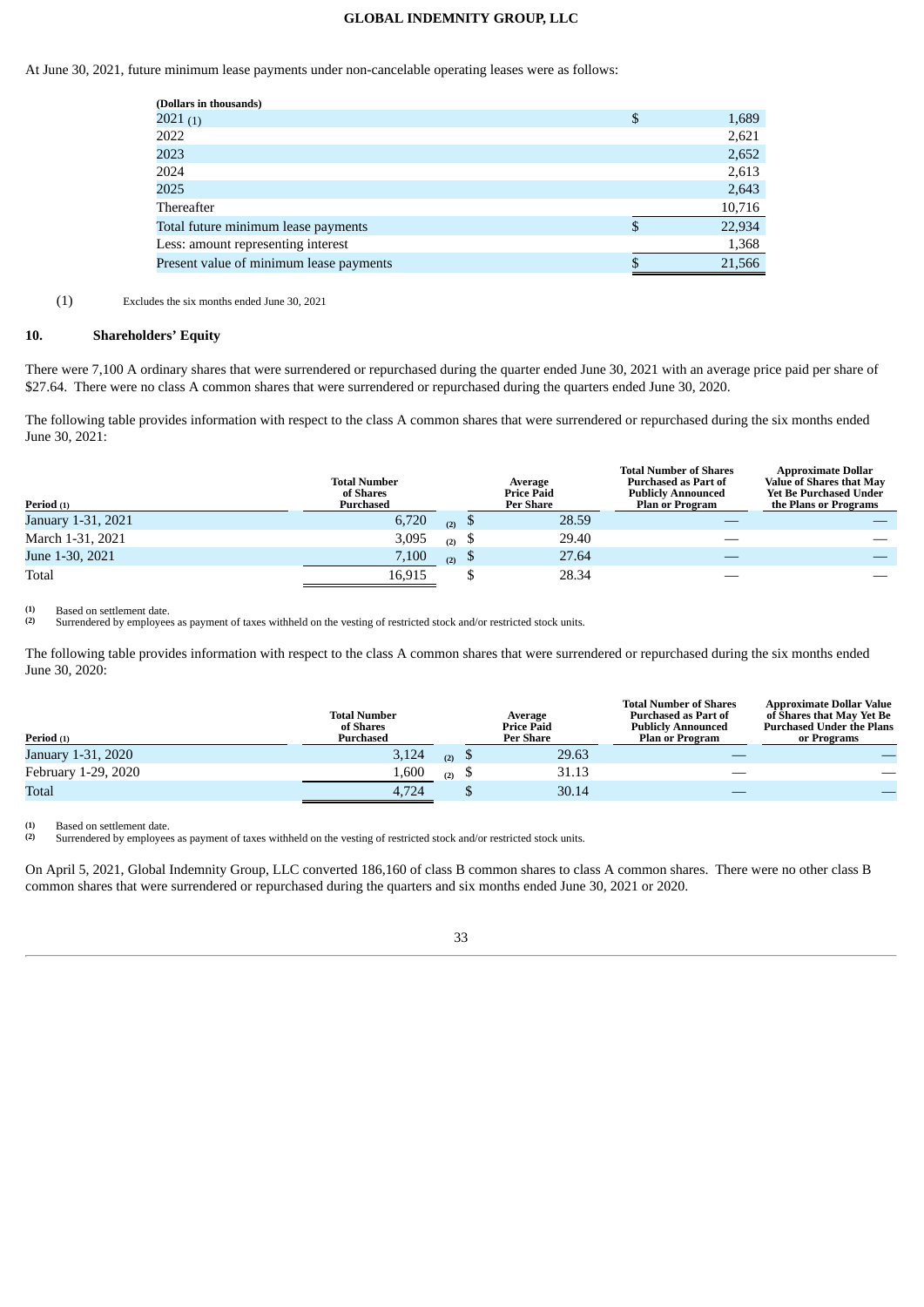As of June 30, 2021, Global Indemnity Group, LLC's class A common shares were held by approximately 180 shareholders of record. There were four holders of record of Global Indemnity Group, LLC's class B common shares, all of whom are affiliated investment funds of Fox Paine & Company, LLC, as of June 30, 2021. Global Indemnity Group, LLC's preferred shares were held by 1 holder of record, an affiliate of Fox Paine & Company, LLC, as of June 30, 2021.

Please see Note 14 of the notes to the consolidated financial statements in Item 8 Part II of the Company's 2020 Annual Report on Form 10-K for more information on the Company's repurchase program.

#### *Dividends / Distributions*

Distribution payments of \$0.25 per common share were declared during the six months ended June 30, 2021 as follows:

| <b>Record Date</b> | <b>Payment Date</b> | <b>Total Distributions Declared</b> |                        |
|--------------------|---------------------|-------------------------------------|------------------------|
| March 22, 2021     | March 31, 2021      |                                     | 3,570                  |
| June 21, 2021      | June 30, 2021       |                                     | 3,579                  |
| Various            | Various             |                                     | 216                    |
|                    |                     |                                     | 7,365                  |
|                    |                     |                                     | (Dollars in thousands) |

(1) Represents distributions declared on unvested shares, net of forfeitures.

Dividend payments of \$0.25 per common share were declared during the six months ended June 30, 2020 as follows:

| <b>Approval Date</b> | <b>Record Date</b> | <b>Payment Date</b> | <b>Total Dividends Declared</b><br>(Dollars in thousands) |
|----------------------|--------------------|---------------------|-----------------------------------------------------------|
| February 9, 2020     | March 24, 2020     | March 31, 2020      | 3,539                                                     |
| June 7, 2020         | June 23, 2020      | June 30, 2020       | 3,545                                                     |
| Various $(1)$        | Various            | Various             | 215                                                       |
| Total                |                    |                     | 7,299                                                     |

(1) Represents dividends declared on unvested shares, net of forfeitures.

As of June 30, 2021 and December 31, 2020, accrued distributions on unvested shares, which were included in other liabilities on the consolidated balance sheets, were \$0.9 million and \$0.7 million, respectively. Accrued preferred distributions were less than \$0.1 million as of both June 30, 2021 and December 31, 2020 and were included in other liabilities on the consolidated balance sheets.

Please see Note 14 of the notes to the consolidated financial statements in Item 8 Part II of the Company's 2020 Annual Report on Form 10-K for more information on the Company's dividend program.

#### **11. Related Party Transactions**

#### *Fox Paine Entities*

Pursuant to Global Indemnity Group, LLC's Limited Liability Company Agreement ("LLCA"), Fox Paine Capital Fund II International, L.P. and certain of its affiliates (the "Fox Paine Funds"), together with Fox Mercury Investments, L.P. and certain of its affiliates (the "FM Entities"), and Fox Paine & Company LLC (collectively, the "Fox Paine Entities") currently constitute a Class B Majority Shareholder (as defined in the LLCA) and, as such, have the right to appoint a number of Global Indemnity Group, LLC's directors equal in aggregate to the pro rata percentage of the voting power in Global Indemnity Group, LLC beneficially held by the Fox Paine Entities, rounded up to the nearest whole number of directors. The Fox Paine Entities beneficially own shares representing approximately 82.9% of the voting power of Global Indemnity Group, LLC as of June 30, 2021. The Fox Paine Entities control the appointment or election of all of Global Indemnity Group, LLC's Directors due to the LLCA and their controlling share ownership. Global Indemnity Group, LLC's Chairman is the chief executive and founder of Fox Paine & Company, LLC.

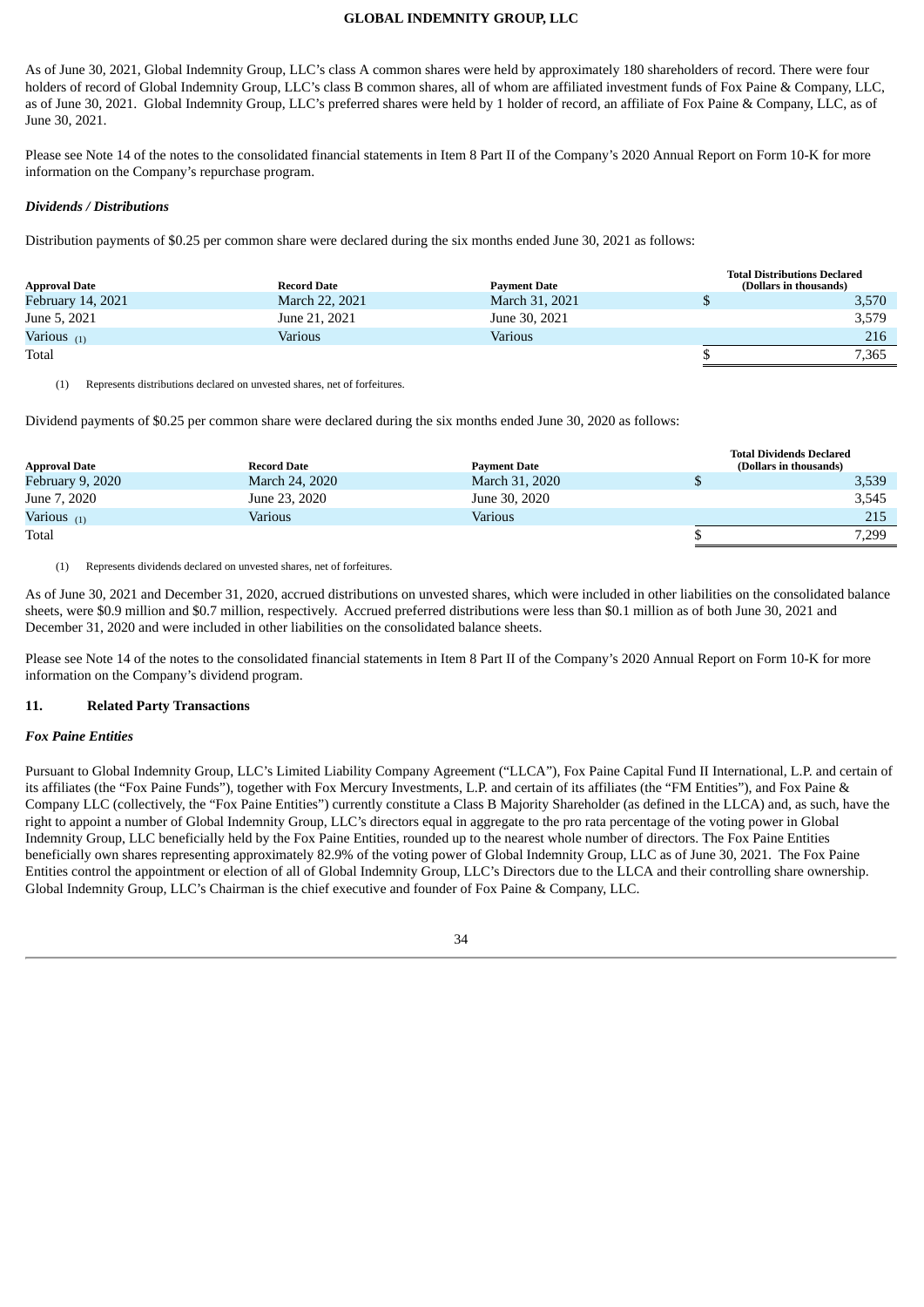On August 27, 2020, Global Indemnity Group, LLC issued and sold to Wyncote LLC, an affiliate of Fox Paine & Company, LLC, 4,000 Series A Cumulative Fixed Rate Preferred Interests at a price of \$1,000 per Series A Preferred Interest, for the aggregate purchase price of \$4,000,000. While these preferred interests are non-voting, the preferred shareholders are entitled to appoint two additional members to Global Indemnity Group, LLC's Board of Directors whenever the "Unpaid Targeted Priority Return" with respect to the preferred interests exceed zero immediately following six or more "Distribution Dates", whether or not such Distribution Dates occur consecutively. Global Indemnity Group, LLC's Board of Directors is obligated to take, and cause Global Indemnity Group, LLC's officers to take, any necessary actions to effectuate such appointments, including expanding the size of the Board of Directors, in connection with any exercise of the foregoing provisions.

Management fee expense of \$0.7 million and \$0.8 million was incurred during the quarters ended June 30, 2021 and 2020, respectively, and management fee expense of \$1.3 million and \$1.4 million was incurred during the six months ended June 30, 2021 and 2020, respectively. Prepaid management fees, which were included in other assets on the consolidated balance sheets, were \$0.5 million and \$1.8 million as of June 30, 2021 and December 31, 2020, respectively.

In addition, Fox Paine & Company, LLC may also propose and negotiate transaction fees with the Company subject to the provisions of the Company's related party transaction and conflict matter policies, including approval of Global Indemnity Group, LLC's Conflicts Committee of the Board of Directors or Global Indemnity Limited's Audit Committee of the Board of Directors, for those services from time to time. Each of the Company's transactions with Fox Paine & Company, LLC are reviewed and approved by either Global Indemnity Group, LLC's Conflicts Committee or Audit Committee, which is composed of independent directors, and the Board of Directors (other than Saul A. Fox, Chairman of the Board of Directors of Global Indemnity Group, LLC and Chief Executive of Fox Paine & Company, LLC, who is not a member of the Conflicts Committee and was not a member of Global Indemnity Limited's Audit Committee and recused himself from the Board of Directors' deliberations related to fees paid to Fox Paine & Company, LLC or its affiliates).

#### **12. Commitments and Contingencies**

#### *Legal Proceedings*

The Company is, from time to time, involved in various legal proceedings in the ordinary course of business. The Company maintains insurance and reinsurance coverage for such risks in amounts that it considers adequate. However, there can be no assurance that the insurance and reinsurance coverage that the Company maintains is sufficient or will be available in adequate amounts or at a reasonable cost. The Company does not believe that the resolution of any currently pending legal proceedings, either individually or taken as a whole, will have a material adverse effect on its business, results of operations, cash flows, or financial condition.

There is a greater potential for disputes with reinsurers who are in runoff. Some of the Company's reinsurers' have operations that are in runoff, and therefore, the Company closely monitors those relationships. The Company anticipates that, similar to the rest of the insurance and reinsurance industry, it will continue to be subject to litigation and arbitration proceedings in the ordinary course of business.

#### *Commitments*

In 2014, the Company entered into a \$50 million commitment to purchase an alternative investment vehicle which is comprised of European nonperforming loans. As of June 30, 2021, the Company has funded \$35.8 million of this commitment leaving \$14.2 million as unfunded. Since the investment period has concluded, the Company expects minimal capital calls will be made prospectively.

In 2017, the Company entered into a \$50 million commitment to purchase an alternative investment vehicle comprised of stressed and distressed securities and structured products. As of June 30, 2021, the Company has funded \$33.0 million of this commitment leaving \$17.0 million as unfunded. Since the investment period has concluded, the Company expects minimal capital calls will be made prospectively.

In 2021, the Company entered into a \$25 million commitment to purchase an alternative investment vehicle comprised of performing, stressed or distressed securities and loans across the global fixed income markets. As of June 30, 2021, the Company has fully funded this commitment.

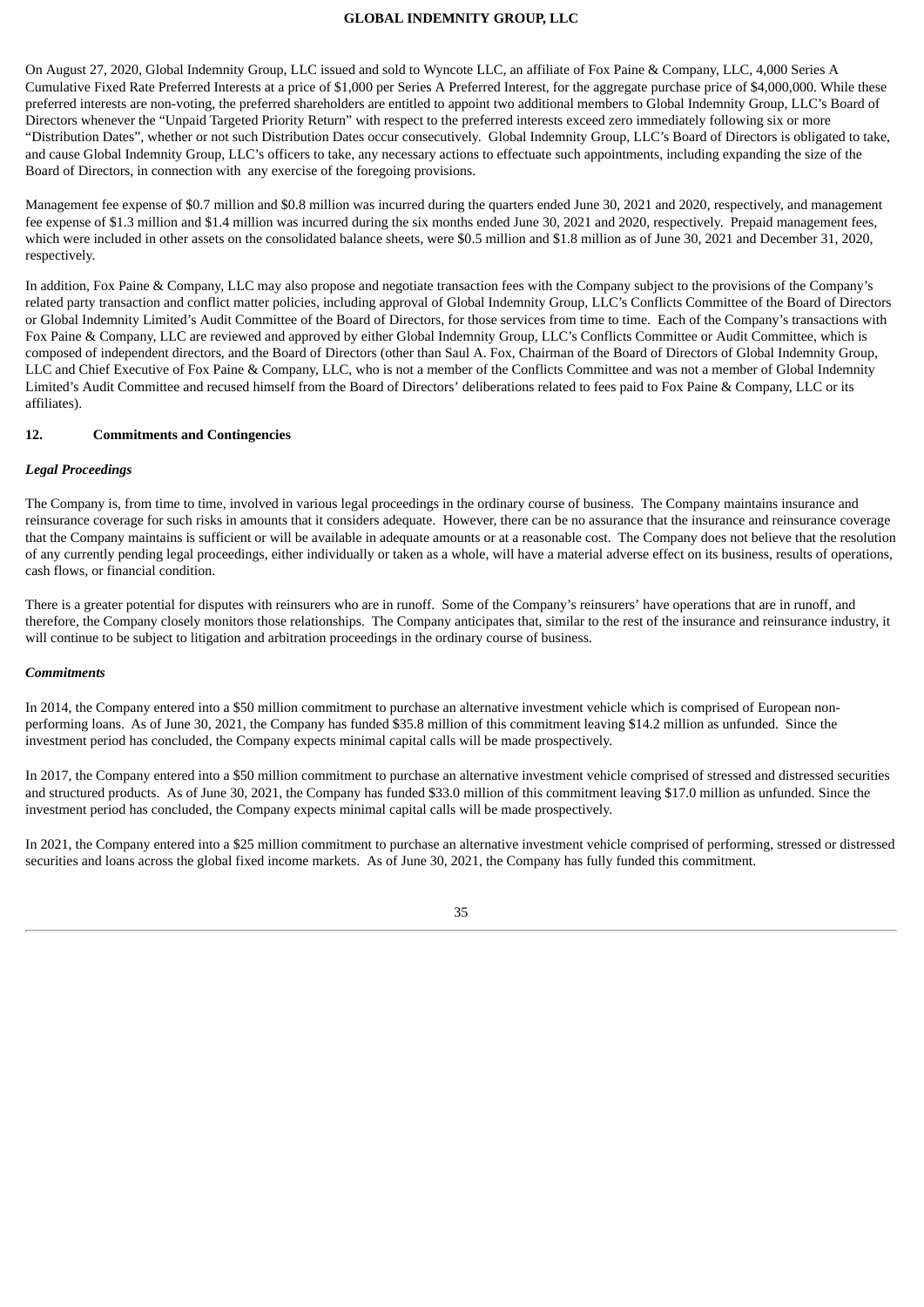#### *Other Commitments*

The Company is party to a Management Agreement, as amended, with Fox Paine & Company, LLC, whereby in connection with certain management services provided to it by Fox Paine & Company, LLC, the Company agreed to pay an annual management fee to Fox Paine & Company, LLC. See Note 10 above for additional information pertaining to this management agreement.

#### *COVID-19*

There is risk that legislation could be passed or there could be a court ruling which would require the Company to cover business interruption claims regardless of terms, exclusions including the virus exclusions contained within the Company's Commercial Specialty and Farm, Ranch & Stable policies, or other conditions included in policies that would otherwise preclude coverage.

#### **13. Share-Based Compensation Plans**

#### **Options**

During the first quarter of 2021, the Company granted 140,000 Performance-Based Options under the Plan. The Performance-Based Options vest in 33% increments over a three-year period subject to the achievement of certain underwriting results and expire ten years after the grant date or the occurrence of certain events specified in the agreement, whichever is earlier. No stock options were awarded during the quarter ended June 30, 2021 or the quarter and six months ended June 30, 2020. No unvested options were forfeited during the quarter ended June 30, 2021. 300,000 unvested options were forfeited during the six months ended June 30, 2021. No unvested stock options were forfeited during the quarter and six months ended June 30, 2020.

#### **Restricted Shares / Restricted Stock Units**

There were no restricted class A common shares granted to key employees during the quarters and six months ended June 30, 2021 and 2020 and there were no restricted stock units granted to key employees during the quarters ended June 30, 2021 and 2020 or the six months ended June 30, 2021.

During the six months ended June 30, 2020, the Company granted 161,238 restricted stock units, with a weighted average grant date value of \$30.32 per share, to key employees under the Plan. 3,375 of these restricted stock units will vest evenly over the next three years on January 1, 2021, January 1, 2022 and January 1, 2023.

66,957 of these restricted stock units will vest as follows:

• 10.0% vested on June 18, 2021. 20.0%, 30.0% and 40.0% of the restricted stock units will vest on June 18, 2022, June 18, 2023 and June 18, 2024, respectively.

The remaining 90,906 restricted stock units will vest as follows:

- 16.5% vested on January 1, 2021. 16.5% and 17.0% of the restricted stock units will vest on January 1, 2022 and January 1, 2023, respectively.
- Subject to Board approval, 50% of restricted stock units will vest 100%, no later than March 15, 2023, following a re-measurement of 2019 results as of December 31, 2022.

During the quarter and six months ended June 30, 2021, there were 22,540 and 42,977 restricted stock units, respectively, that became fully vested. Upon vesting, the restricted stock units converted to restricted class A common shares. During the quarter and six months ended June 30, 2020, there were no restricted stock units that vested.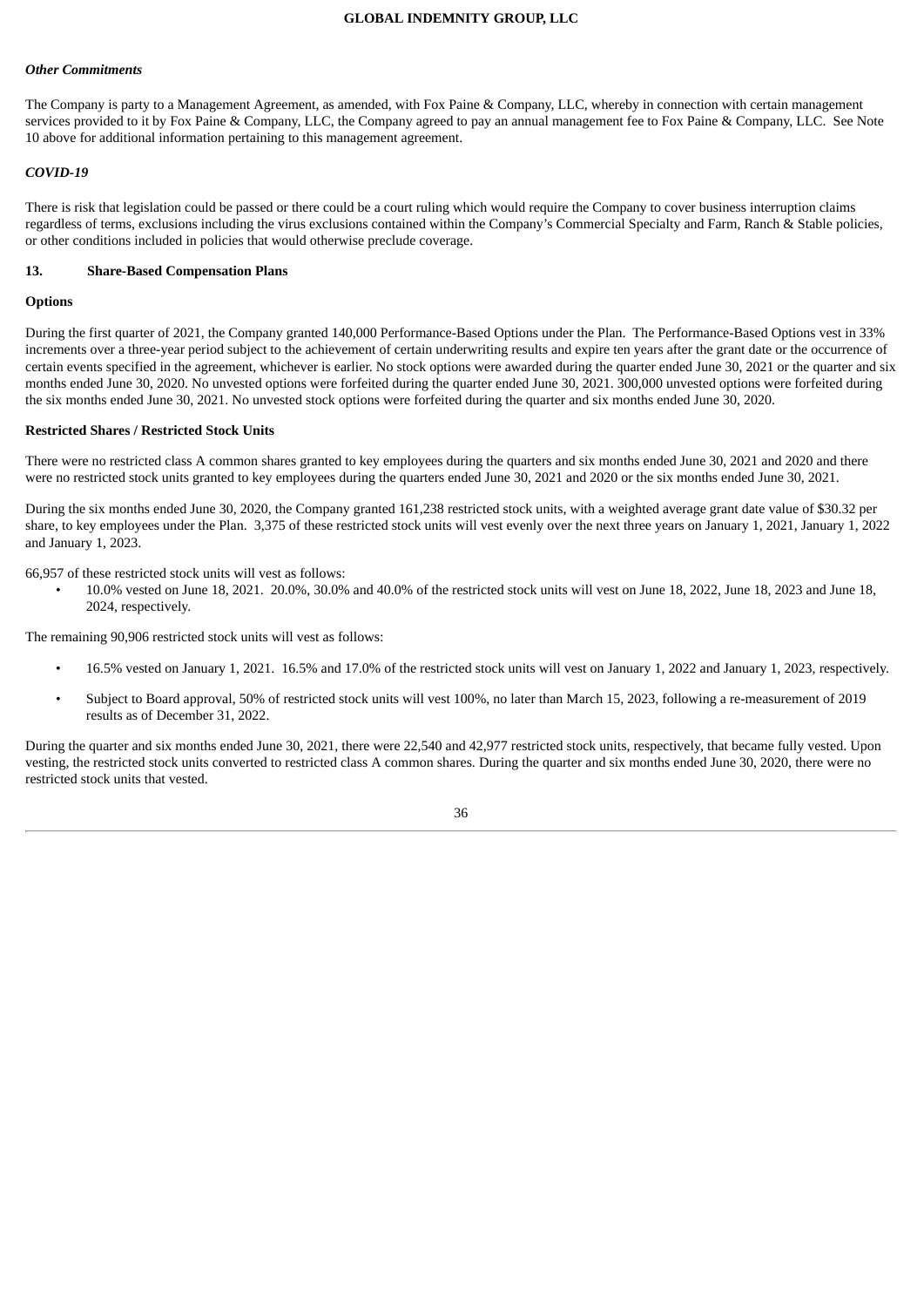During the quarters ended June 30, 2021 and 2020, the Company granted 19,738 and 28,482 class A common shares, respectively, at a weighted average grant date value of \$28.71 and \$23.70 per share, respectively, to non-employee directors of the Company under the Plan. Of the shares granted during the quarters ended June 30, 2021 and 2020, the vesting of 4,838 shares and 7,912 shares, respectively, is deferred until January 1, 2024 or a change of control, whichever is earlier. The remaining shares granted to non-employee directors of the Company in 2021 and 2020 were fully vested but are subject to certain restrictions.

During the six months ended June 30, 2021 and 2020, the Company granted 39,744 and 51,609 class A common shares, respectively, at a weighted average grant date value of \$28.51 and \$26.16 per share, respectively, to non-employee directors of the Company under the Plan. Of the shares granted during the six months ended June 30, 2021 and 2020, the vesting of 9,741 shares and 14,334 shares, respectively, is deferred until January 1, 2024 or a change of control, whichever is earlier. The remaining shares granted to non-employee directors of the Company in 2021 and 2020 were fully vested but are subject to certain restrictions.

## **Book Value Appreciation Rights ("BVAR")**

During the second quarter of 2021, the Company granted 2,500,000 Penn-Patriot BVARs with an aggregate initial notional value equal to approximately 5% of Penn-Patriot's book value, which entitles the holder to a payment based on the value of the per-BVAR appreciation in Penn-Patriot's book value over the initial notional value. The BVARs will vest by December 31, 2026, subject to the achievement of certain performance goals and continued employment as of the vesting date, with half of the applicable appreciation value of the BVARs payable on April 1, 2027 and an additional amount payable on April 1, 2030 following a true-up of underwriting results for the applicable performance period. The BVARs will vest in full in the event of a "change in control" of Penn-Patriot and a specified portion may vest in the event the holder is terminated by Penn-Patriot without cause.

During the second quarter of 2021, the Company also granted 400,000 Penn-Patriot BVARS with an aggregate initial notional value equal to approximately 0.8% of Penn-Patriot's book value, which entitles the holder to a payment based on the value of the per-BVAR appreciation in Penn-Patriot's book value over the initial notional value. The BVARs will vest by December 31, 2026, subject to the achievement of certain performance goals and continued employment as of the vesting date, with half of the applicable appreciation value of the BVARs payable on April 1, 2027 and an additional amount payable on April 1, 2030 following a true-up of underwriting results for the applicable performance period. The BVARs will vest in full in the event of a "Change in Control" of Penn-Patriot and a specified portion may vest in the event the holder is terminated by Penn-Patriot without cause.

There were no BVARs granted during the quarter and six months ended June 30, 2020.

#### **Virtual Stock**

10,000 shares of Penn-Patriot Virtual Stock with an initial notional value of \$100,000 was granted during the second quarter of 2021. These shares have a three year cliff vesting period and are payable in either cash or Global Indemnity Group, LLC's class A common shares at the discretion of Global Indemnity Group, LLC's Board of Directors. There were no virtual shares issued during the quarter and six months ended June 30, 2020.

# **14. Earnings Per Share**

Earnings per share have been computed using the weighted average number of common shares and common share equivalents outstanding during the period.

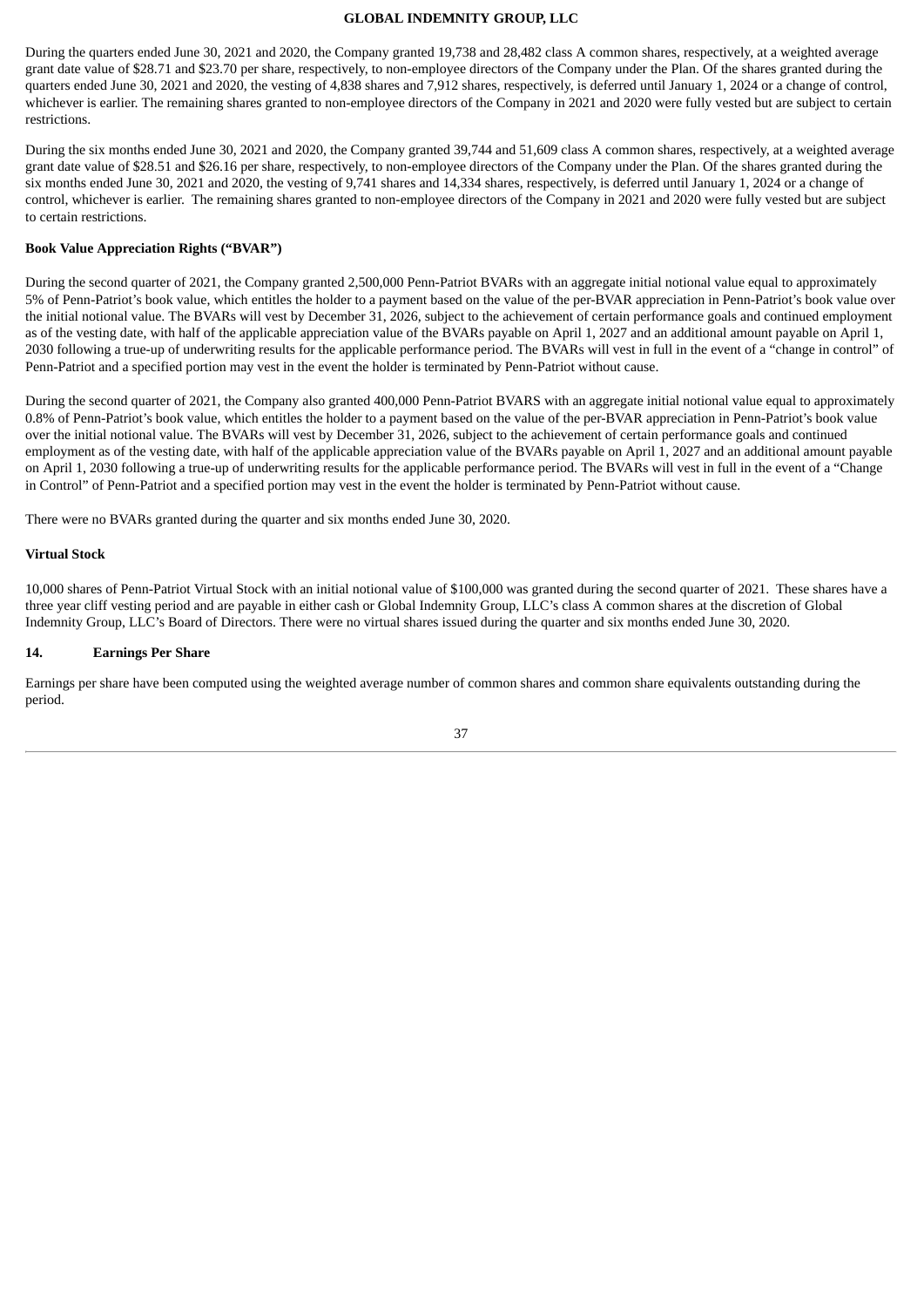The following table sets forth the computation of basic and diluted earnings per share:

|                                                              | <b>Quarters Ended June 30,</b> |            |     |            |     | <b>Six Months Ended June 30,</b> |    |            |  |
|--------------------------------------------------------------|--------------------------------|------------|-----|------------|-----|----------------------------------|----|------------|--|
| (Dollars in thousands, except share and per share data)      |                                | 2021       |     | 2020       |     | 2021                             |    | 2020       |  |
| Numerator:                                                   |                                |            |     |            |     |                                  |    |            |  |
| Net income (loss)                                            | \$                             | 6.375      | \$. | 37,551     | \$. | 11.892                           | \$ | (7,027)    |  |
| Less: preferred stock distributions                          |                                | 110        |     |            |     | 220                              |    |            |  |
| Net income (loss) available to common shareholders           |                                | 6,265      |     | 37,551     | S   | 11,672                           |    | (7,027)    |  |
|                                                              |                                |            |     |            |     |                                  |    |            |  |
| Denominator:                                                 |                                |            |     |            |     |                                  |    |            |  |
| Weighted average shares for basic earnings per share         |                                | 14,412,446 |     | 14,275,500 |     | 14,396,523                       |    | 14,262,525 |  |
| Non-vested restricted stock                                  |                                | 12,310     |     | 14,112     |     | 11,254                           |    |            |  |
| Non-vested restricted stock units                            |                                | 140,785    |     | 24,293     |     | 129,035                          |    |            |  |
| Options                                                      |                                | 116,190    |     | 75,495     |     | 114,312                          |    |            |  |
| Weighted average shares for diluted earnings per share $(1)$ |                                | 14,681,731 |     | 14,389,400 |     | 14,651,124                       |    | 14,262,525 |  |
|                                                              |                                |            |     |            |     |                                  |    |            |  |
| Earnings per share - Basic                                   | ¢                              | 0.43       | \$  | 2.63       | \$  | 0.81                             | \$ | (0.49)     |  |
| Earnings per share - Diluted                                 |                                | 0.43       |     | 2.61       |     | 0.80                             |    | (0.49)     |  |

**(1)** For the six months ended June 30, 2020, weighted average shares outstanding – basic was used to calculate diluted earnings per share due to a net loss for the period.

If the Company had not incurred a loss in the six months ended June 30, 2020, 14,408,907 weighted average shares would have been used to compute the diluted loss per share calculation. In addition to the basic shares, weighted average shares for the diluted calculation for the six months ended June 30, 2020 would have included 15,195 shares of non-vested restricted stock, 29,691 shares of non-vested restricted stock units, and 101,496 share equivalents for options.

The weighted average shares outstanding used to determine dilutive earnings per share does not include 540,000 shares and 570,332 shares for the quarters ended June 30, 2021 and 2020, respectively, and 540,000 shares and 566,957 shares for the six months ended June 30, 2021 and 2020, respectively, which were deemed to be anti-dilutive.

# **15. Segment Information**

The insurance companies are managed through four business segments. Commercial Specialty offers specialty property and casualty products designed for product lines such as Small Business Binding Authority, Property Brokerage, and Programs. Specialty Property offers specialty personal lines property and casualty insurance products. Farm, Ranch & Stable offers specialized property and casualty coverage including Commercial Farm Auto and Excess/Umbrella Coverage for the agriculture industry as well as specialized insurance products for the equine mortality and equine major medical industry. Reinsurance Operations provides reinsurance solutions through brokers and primary writers including insurance and reinsurance companies.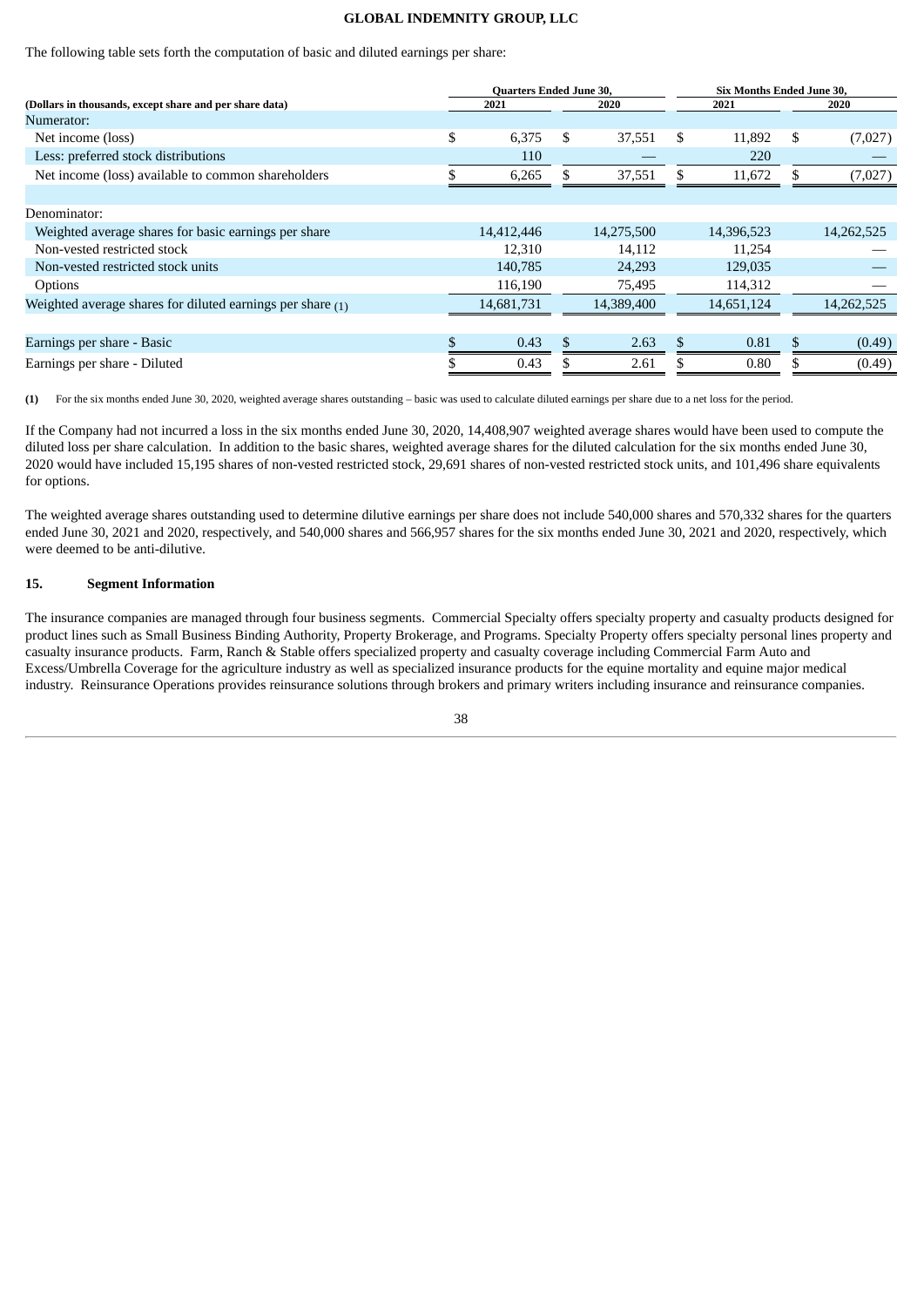The following are tabulations of business segment information for the quarters and six months ended June 30, 2021 and 2020:

| Quarter Ended June 30, 2021<br>(Dollars in thousands) | Commercial<br><b>Specialty</b> | <b>Specialty</b><br>Property | Farm. Ranch<br>& Stable | Reinsurance<br><b>Operations</b><br>(1) |         | <b>Total</b>    |
|-------------------------------------------------------|--------------------------------|------------------------------|-------------------------|-----------------------------------------|---------|-----------------|
| <b>Revenues:</b>                                      |                                |                              |                         |                                         |         |                 |
| Gross written premiums                                | \$<br>96,680                   | \$<br>33,013                 | \$<br>20,851            | \$                                      | 24,692  | \$<br>175,236   |
| Net written premiums                                  | \$<br>88,332                   | \$<br>29,749                 | \$<br>17,880            | \$                                      | 24,692  | \$<br>160,653   |
| Net earned premiums                                   | \$<br>80,146                   | \$<br>29,892                 | \$<br>17,960            | \$                                      | 21,410  | \$<br>149,408   |
| Other income                                          |                                | 458                          | 40                      |                                         | 14      | 512             |
| Total revenues                                        | 80,146                         | 30,350                       | 18,000                  |                                         | 21,424  | 149,920         |
| <b>Losses and Expenses:</b>                           |                                |                              |                         |                                         |         |                 |
| Net losses and loss adjustment expenses               | 51,818                         | 15,302                       | 11,161                  |                                         | 12,657  | 90,938          |
| Acquisition costs and other underwriting expenses     | 29,633                         | 12,579                       | 7,187                   |                                         | 7,814   | 57,213          |
| Income (loss) from segments                           | \$<br>(1,305)                  | \$<br>2,469                  | \$<br>(348)             | \$                                      | 953     | \$<br>1,769     |
| <b>Unallocated Items:</b>                             |                                |                              |                         |                                         |         |                 |
| Net investment income                                 |                                |                              |                         |                                         |         | 10,633          |
| Net realized investment gains                         |                                |                              |                         |                                         |         | 3,833           |
| Other income                                          |                                |                              |                         |                                         |         | 9               |
| Corporate and other operating expenses                |                                |                              |                         |                                         |         | (6,329)         |
| Interest expense                                      |                                |                              |                         |                                         |         | (2,696)         |
| Income before income taxes                            |                                |                              |                         |                                         |         | 7,219           |
| Income tax expense                                    |                                |                              |                         |                                         |         | (844)           |
| Net income                                            |                                |                              |                         |                                         |         | \$<br>6,375     |
|                                                       |                                |                              |                         |                                         |         |                 |
| Segment assets                                        | \$<br>881,795                  | \$<br>210,362                | \$<br>141,009           | \$                                      | 292,078 | \$<br>1,525,244 |
| Corporate assets                                      |                                |                              |                         |                                         |         | \$<br>412,073   |
| <b>Total assets</b>                                   |                                |                              |                         |                                         |         | \$<br>1,937,317 |
|                                                       |                                |                              |                         |                                         |         |                 |

**(1)** External business only, excluding business assumed from affiliates.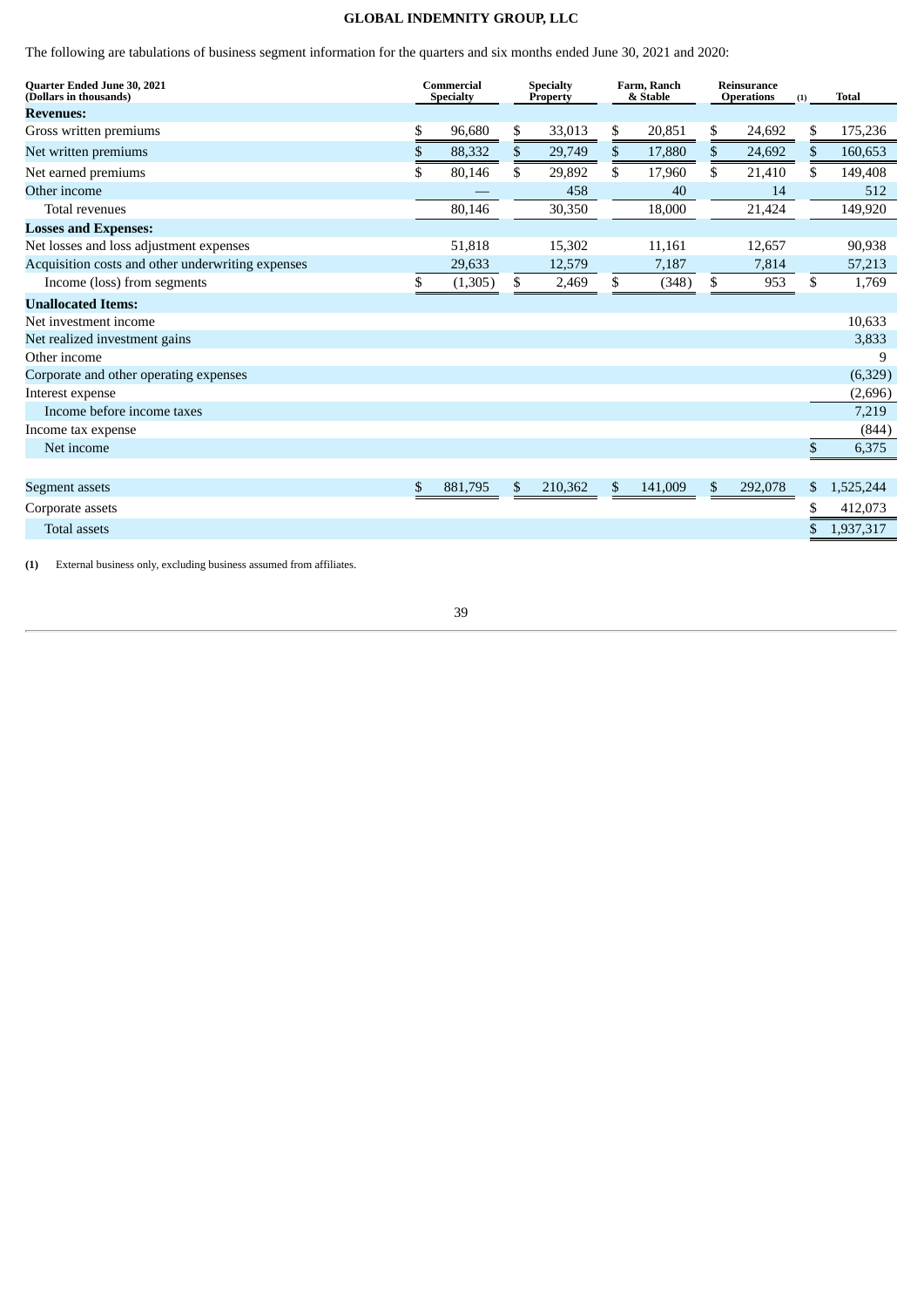| Quarter Ended June 30, 2020<br>(Dollars in thousands) | Commercial<br><b>Specialty</b> | <b>Specialty</b><br><b>Property</b> | Farm, Ranch<br>& Stable | Reinsurance<br><b>Operations</b> | (1) | <b>Total</b> |
|-------------------------------------------------------|--------------------------------|-------------------------------------|-------------------------|----------------------------------|-----|--------------|
| <b>Revenues:</b>                                      |                                |                                     |                         |                                  |     |              |
| Gross written premiums                                | \$<br>87,297                   | \$<br>37,978                        | \$<br>23,222            | \$<br>16,052                     | \$  | 164,549      |
| Net written premiums                                  | \$<br>77,880                   | \$<br>33,075                        | \$<br>20,257            | \$<br>16,052                     | \$  | 147,264      |
| Net earned premiums                                   | \$<br>69,728                   | \$<br>33,543                        | \$<br>19,030            | \$<br>19,546                     | \$  | 141,847      |
| Other income                                          |                                | 429                                 | 36                      | 279                              |     | 744          |
| Total revenues                                        | 69,728                         | 33,972                              | 19,066                  | 19,825                           |     | 142,591      |
| <b>Losses and Expenses:</b>                           |                                |                                     |                         |                                  |     |              |
| Net losses and loss adjustment expenses               | 28,877                         | 13,691                              | 13,439                  | 11,290                           |     | 67,297       |
| Acquisition costs and other underwriting expenses     | 26,516                         | 13,761                              | 7,606                   | 5,695                            |     | 53,578       |
| Income (loss) from segments                           | 14,335                         | \$<br>6,520                         | \$<br>(1,979)           | \$<br>2,840                      | \$  | 21,716       |
| <b>Unallocated Items:</b>                             |                                |                                     |                         |                                  |     |              |
| Net investment loss                                   |                                |                                     |                         |                                  |     | (2,359)      |
| Net realized investment gains                         |                                |                                     |                         |                                  |     | 38,507       |
| Other income                                          |                                |                                     |                         |                                  |     | 22           |
| Corporate and other operating expenses                |                                |                                     |                         |                                  |     | (8,618)      |
| Interest expense                                      |                                |                                     |                         |                                  |     | (4, 712)     |
| Income before income taxes                            |                                |                                     |                         |                                  |     | 44,556       |
| Income tax expense                                    |                                |                                     |                         |                                  |     | (7,005)      |
| Net income                                            |                                |                                     |                         |                                  | \$  | 37,551       |
|                                                       |                                |                                     |                         |                                  |     |              |
| Segment assets                                        | \$<br>753,310                  | \$<br>203,561                       | \$<br>140,658           | \$<br>277,242                    | \$  | 1,374,771    |
| Corporate assets                                      |                                |                                     |                         |                                  |     | 738,377      |
| <b>Total assets</b>                                   |                                |                                     |                         |                                  | \$  | 2,113,148    |
|                                                       |                                |                                     |                         |                                  |     |              |

**(1)** External business only, excluding business assumed from affiliates.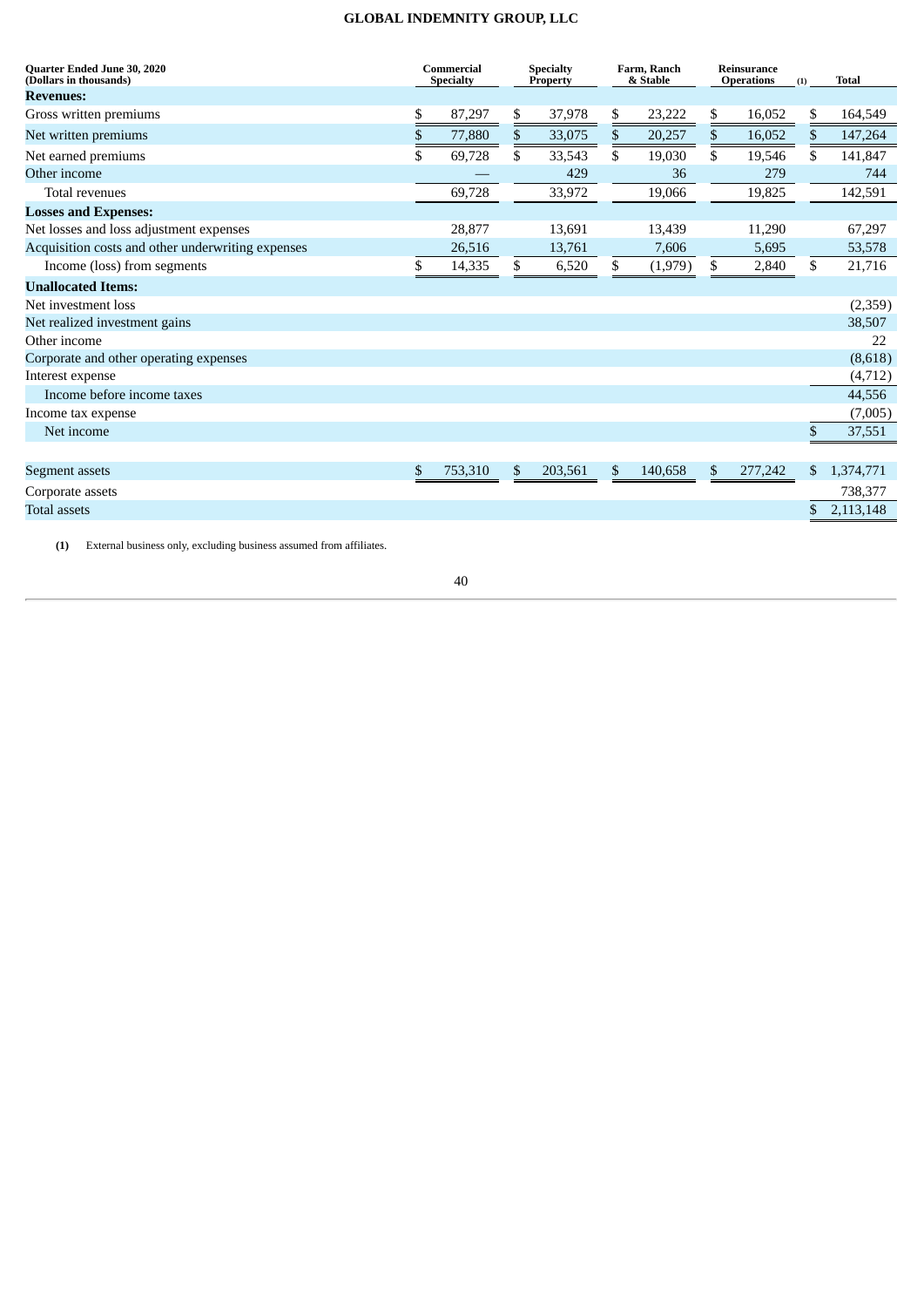| Six Months Ended June 30, 2021<br>(Dollars in thousands) |    | Commercial<br><b>Specialty</b> | <b>Specialty</b><br><b>Property</b> |              | Farm. Ranch<br>& Stable | Reinsurance<br><b>Operations</b> | (1) | <b>Total</b> |
|----------------------------------------------------------|----|--------------------------------|-------------------------------------|--------------|-------------------------|----------------------------------|-----|--------------|
| <b>Revenues:</b>                                         |    |                                |                                     |              |                         |                                  |     |              |
| Gross written premiums                                   | S  | 184,012                        | \$<br>66,371                        | \$           | 41,853                  | \$<br>46,558                     | \$  | 338,794      |
| Net written premiums                                     | \$ | 166,847                        | \$<br>59,448                        | \$           | 35,483                  | \$<br>46,558                     | \$  | 308,336      |
| Net earned premiums                                      | \$ | 156,296                        | \$<br>60,483                        | \$           | 36,101                  | \$<br>40,228                     | \$  | 293,108      |
| Other income (loss)                                      |    |                                | 888                                 |              | 74                      | (42)                             |     | 920          |
| Total revenues                                           |    | 156,296                        | 61,371                              |              | 36,175                  | 40,186                           |     | 294,028      |
| <b>Losses and Expenses:</b>                              |    |                                |                                     |              |                         |                                  |     |              |
| Net losses and loss adjustment expenses                  |    | 105,053                        | 29,780                              |              | 22,962                  | 23,926                           |     | 181,721      |
| Acquisition costs and other underwriting expenses        |    | 57,810                         | 25,618                              |              | 14,173                  | 14,376                           |     | 111,977      |
| Income (loss) from segments                              | \$ | (6, 567)                       | \$<br>5,973                         | \$           | (960)                   | \$<br>1,884                      | \$  | 330          |
| <b>Unallocated Items:</b>                                |    |                                |                                     |              |                         |                                  |     |              |
| Net investment income                                    |    |                                |                                     |              |                         |                                  |     | 20,469       |
| Net realized investment gains                            |    |                                |                                     |              |                         |                                  |     | 7,652        |
| Other loss                                               |    |                                |                                     |              |                         |                                  |     | (22)         |
| Corporate and other operating expenses                   |    |                                |                                     |              |                         |                                  |     | (10,605)     |
| Interest expense                                         |    |                                |                                     |              |                         |                                  |     | (5,291)      |
| Income before income taxes                               |    |                                |                                     |              |                         |                                  |     | 12,533       |
| Income tax expense                                       |    |                                |                                     |              |                         |                                  |     | (641)        |
| Net income                                               |    |                                |                                     |              |                         |                                  | \$  | 11,892       |
|                                                          |    |                                |                                     |              |                         |                                  |     |              |
| Segment assets                                           | \$ | 881,795                        | \$<br>210,362                       | $\mathbb{S}$ | 141,009                 | \$<br>292,078                    | \$  | 1,525,244    |
| Corporate assets                                         |    |                                |                                     |              |                         |                                  |     | 412,073      |
| <b>Total assets</b>                                      |    |                                |                                     |              |                         |                                  | S   | 1,937,317    |

**(1)** External business only, excluding business assumed from affiliates.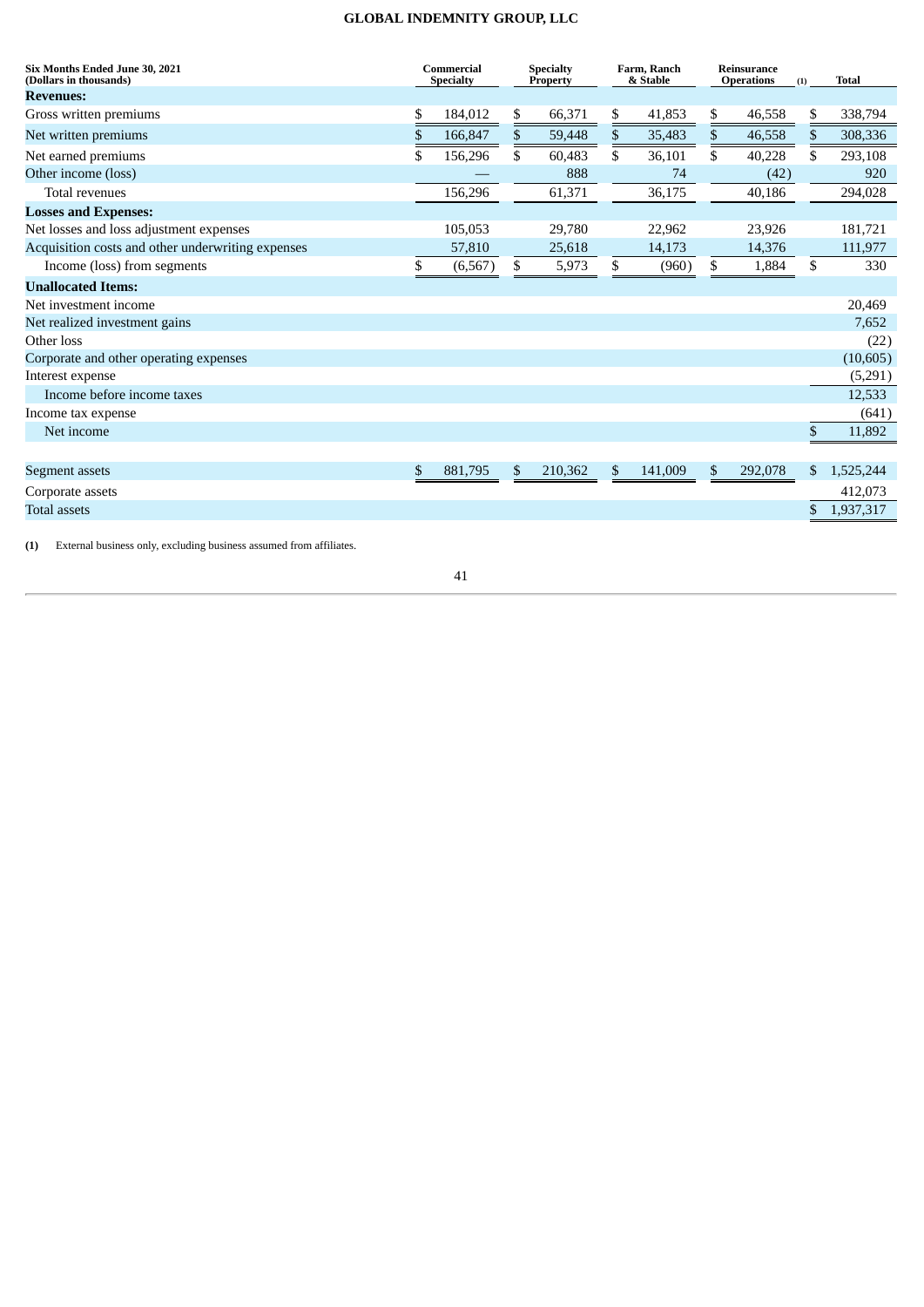| Six Months Ended June 30, 2020<br>(Dollars in thousands) |    | Commercial<br><b>Specialty</b> | <b>Specialty</b><br><b>Property</b> | Farm, Ranch<br>& Stable | Reinsurance<br><b>Operations</b> |         | (1) | <b>Total</b> |
|----------------------------------------------------------|----|--------------------------------|-------------------------------------|-------------------------|----------------------------------|---------|-----|--------------|
| <b>Revenues:</b>                                         |    |                                |                                     |                         |                                  |         |     |              |
| Gross written premiums                                   | \$ | 168,128                        | \$<br>73,221                        | \$<br>45,355            | \$                               | 33,569  | \$  | 320,273      |
| Net written premiums                                     | \$ | 150,363                        | \$<br>63,082                        | \$<br>39,362            | \$                               | 33,569  | \$  | 286,376      |
| Net earned premiums                                      | \$ | 137,442                        | \$<br>67,759                        | \$<br>37,713            | \$                               | 43,401  | \$  | 286,315      |
| Other income (loss)                                      |    |                                | 856                                 | 72                      |                                  | (16)    |     | 912          |
| Total revenues                                           |    | 137,442                        | 68,615                              | 37,785                  |                                  | 43,385  |     | 287,227      |
| <b>Losses and Expenses:</b>                              |    |                                |                                     |                         |                                  |         |     |              |
| Net losses and loss adjustment expenses                  |    | 66,312                         | 31,189                              | 23,049                  |                                  | 24,394  |     | 144,944      |
| Acquisition costs and other underwriting expenses        |    | 52,509                         | 27,993                              | 15,244                  |                                  | 14,244  |     | 109,990      |
| Income (loss) from segments                              | S. | 18,621                         | \$<br>9,433                         | \$<br>(508)             | \$                               | 4,747   | \$  | 32,293       |
| <b>Unallocated Items:</b>                                |    |                                |                                     |                         |                                  |         |     |              |
| Net investment income                                    |    |                                |                                     |                         |                                  |         |     | 7,770        |
| Net realized investment loss                             |    |                                |                                     |                         |                                  |         |     | (29, 655)    |
| Other income                                             |    |                                |                                     |                         |                                  |         |     | 19           |
| Corporate and other operating expenses                   |    |                                |                                     |                         |                                  |         |     | (12, 841)    |
| Interest expense                                         |    |                                |                                     |                         |                                  |         |     | (9,577)      |
| Loss before income taxes                                 |    |                                |                                     |                         |                                  |         |     | (11, 991)    |
| Income tax benefit                                       |    |                                |                                     |                         |                                  |         |     | 4,964        |
| Net loss                                                 |    |                                |                                     |                         |                                  |         | \$  | (7,027)      |
|                                                          |    |                                |                                     |                         |                                  |         |     |              |
| Segment assets                                           | \$ | 753,310                        | \$<br>203,561                       | \$<br>140,658           | \$                               | 277,242 | \$  | 1,374,771    |
| Corporate assets                                         |    |                                |                                     |                         |                                  |         |     | 738,377      |
| <b>Total assets</b>                                      |    |                                |                                     |                         |                                  |         | \$  | 2,113,148    |

**(1)** External business only, excluding business assumed from affiliates.

# **16. New Accounting Pronouncements**

#### *Accounting Standards Adopted in 2021*

In December, 2019, the FASB issued updated guidance related to the accounting for income taxes. The updated guidance is intended to simplify the accounting for income taxes by removing several exceptions contained in existing guidance and amending other existing guidance to simplify several other income tax accounting matters. The updated guidance is effective for fiscal years beginning after December 15, 2020 and interim periods within those fiscal years. The Company adopted this guidance on January 1, 2021. The adoption of this new accounting guidance did not have a material impact on the Company's financial condition, results of operations, or cash flows.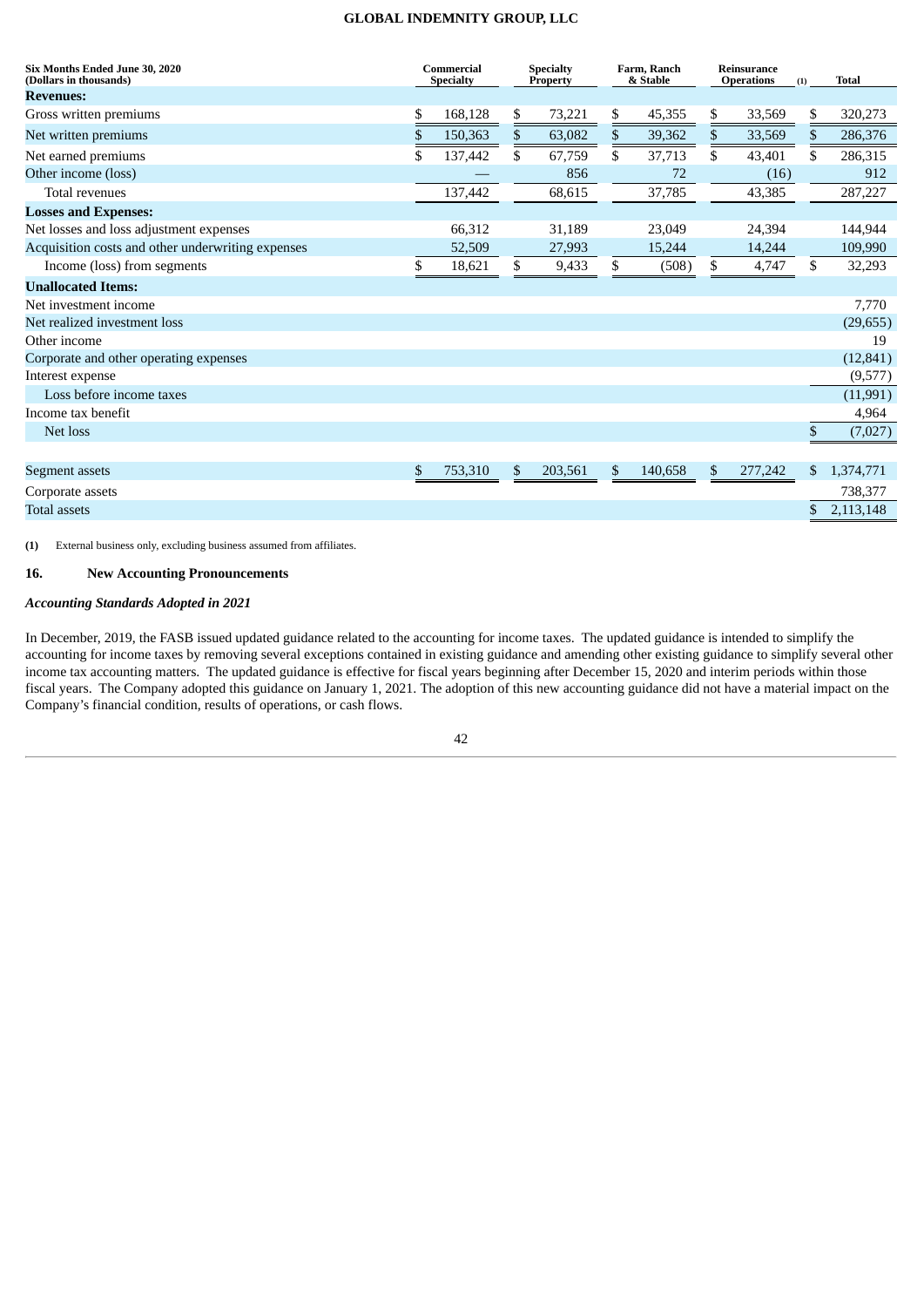# **Item 2. MANAGEMENT'S DISCUSSION AND ANALYSIS OF FINANCIAL CONDITION AND RESULTS OF OPERATIONS**

The following discussion and analysis of the Company's financial condition and results of operations should be read in conjunction with the consolidated financial statements and accompanying notes of the Company included elsewhere in this report. Some of the information contained in this discussion and analysis or set forth elsewhere in this report, including information with respect to the Company's plans and strategy, constitutes forward-looking statements that involve risks and uncertainties. Please see "Cautionary Note Regarding Forward-Looking Statements" at the end of this Item 2 for a discussion of important factors that could cause actual results to differ materially from the results described in or implied by the forward-looking statements contained herein. For more information regarding the Company's business and operations, please see the Company's Annual Report on Form 10-K for the year ended December 31, 2020.

#### **Recent Developments**

#### *Appointment of Chief Executive*

On April 19, 2021, the Company announced that David S. Charlton was named chief executive of the Company's insurance operations and was appointed to serve as the principal executive officer of the Company. Furthermore, in connection with Mr. Charlton's appointment, the board of directors of Global Indemnity Group, LLC (the "Board") has increased the size of the Board from six to seven directors and appointed Mr. Charlton to fill the newly-created directorship, in each case, with effect as of execution of the CEO Agreement.

#### *Appointment of Chief Operations Officer*

On May 17, 2021, the Company announced that Reiner R. Mauer was named Chief Operations Officer of the Company's insurance business and will serve as the principal operating officer of the Company.

#### *COVID-19*

The global outbreak of COVID-19 continues to present significant risks to the Company. The COVID-19 pandemic may affect the Company's operations indefinitely. The Company may experience reductions in premium volume, delays in the collection of premiums, and increases in COVID-19 related claims. Any resulting volatility in the global financial markets may negatively impact the market value of the Company's investment portfolio and may result in net realized investment losses as well as a decline in the liquidity of the investment portfolio. All of these factors may have far reaching impacts on the Company's business, operations, and financial results and conditions, directly and indirectly, including without limitation impacts on the health of the Company's management and employees, distribution, marketing, customers and agents, and on the overall economy. The scope and nature of these impacts, most of which are beyond the Company's control, continue to evolve and such effects could exist for an extended period of time even after the pandemic ends.

#### *Distributions*

During 2021, the Board of Directors approved a distribution payment of \$0.25 per common share to all shareholders of record on the close of business on March 22, 2021 and June 21, 2021. Distributions paid to common shareholders were \$7.2 million during the six months ended June 30, 2021. In addition, distributions of \$0.2 million were paid to Global Indemnity Group, LLC's preferred shareholder during the six months ended June 30, 2021.

#### *AM Best Rating*

AM Best has seven Rating Categories in the AM Best Financial Strength Rating Scale. The categories ranging from best to worst are Superior, Excellent, Good, Fair, Marginal, Weak and Poor. Within each rating category, there are rating notches of plus or minus to show additional gradation of the ratings. On April 21, 2021, AM Best affirmed the financial strength rating of "A" (Excellent) for the U.S. operating subsidiaries of Global Indemnity Group, LLC.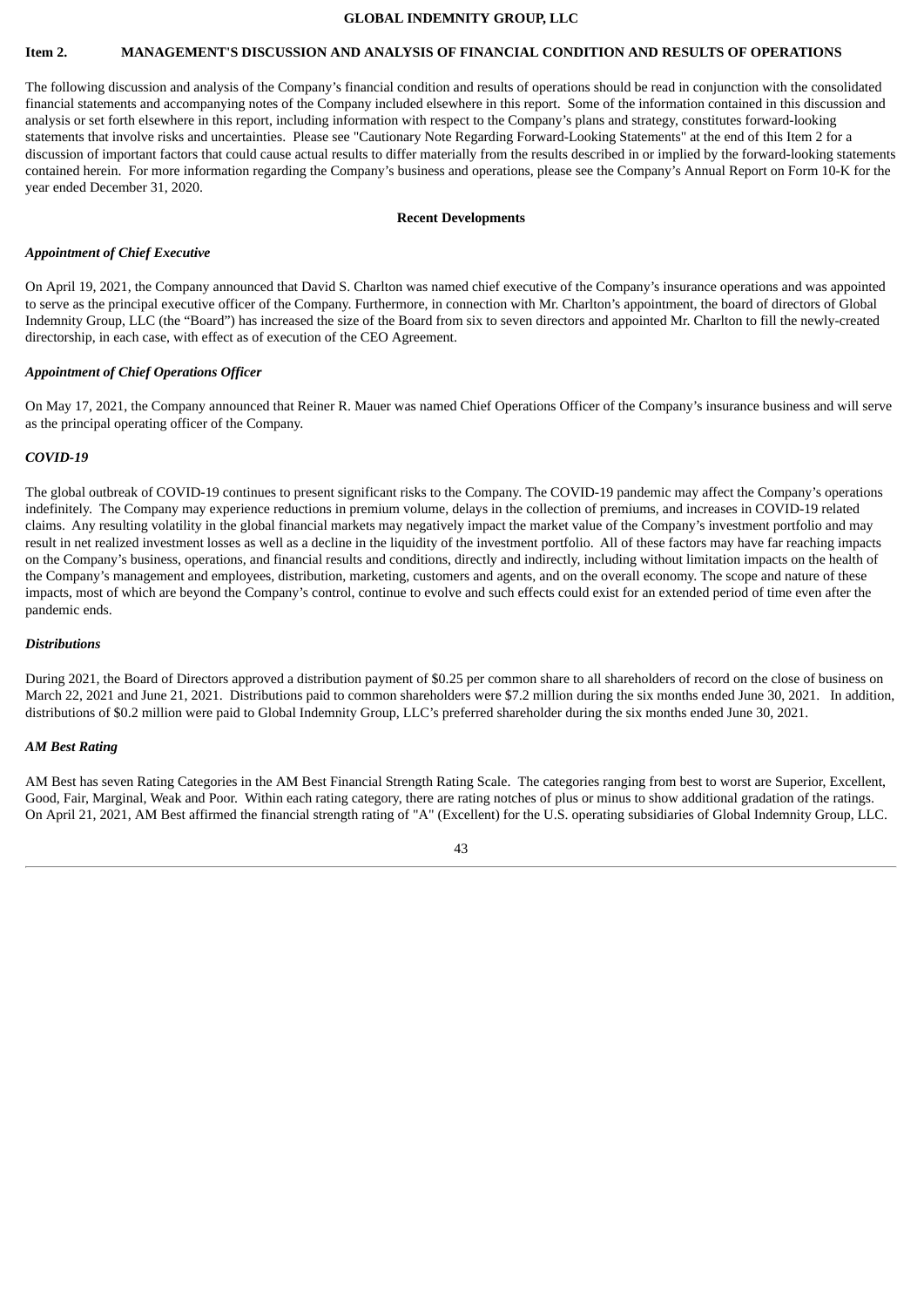#### **Overview**

The Company's Commercial Specialty segment sells its property and casualty insurance products through a group of approximately 195 professional general agencies that have limited quoting and binding authority, as well as a number of wholesale insurance brokers who in turn sell the Company's insurance products to insureds through retail insurance brokers. Commercial Specialty operates predominantly in the excess and surplus lines marketplace. The Company manages its Commercial Specialty segment via product classifications. These product classifications are: 1) Penn-America, which includes property and general liability products for small commercial businesses sold through a select network of wholesale general agents with specific binding authority; 2) United National, which includes property, general liability, and professional lines products sold through program administrators with specific binding authority; 3) Diamond State, which includes property, casualty, and professional lines products sold through wholesale brokers and program administrators with specific binding authority; and 4) Vacant Express, which primarily insures dwellings which are currently vacant, undergoing renovation, or are under construction and is sold through aggregators, brokers, and retail agents.

The Company's Specialty Property segment, primarily via American Reliable, offers specialty personal lines property and casualty insurance products through a group of approximately 205 agents, primarily comprised of wholesale general agents, with specific binding authority.

The Company's Farm, Ranch & Stable segment, primarily via American Reliable, provides specialized property and casualty coverage including Commercial Farm Auto and Excess/Umbrella Coverage for the agriculture industry as well as specialized insurance products for the equine mortality and equine major medical industry. These insurance products are sold through a group of approximately 215 agents, primarily comprised of wholesalers and retail agents, with a selected number having specific binding authority.

The Company's Reinsurance Operations provides reinsurance solutions through brokers and on a direct basis. It uses its capital capacity to write niche and specialty-focused treaties and business which meet the Company's risk tolerance and return thresholds. Prior to the redomestication, the Company's Reinsurance Operations consisted solely of the operations of Global Indemnity Reinsurance. In connection with the redomestication, Global Indemnity Reinsurance merged into Penn-Patriot Insurance Company and all of its business was assumed by the Company's existing insurance company subsidiaries.

The Company derives its revenues primarily from premiums paid on insurance policies that it writes and from income generated by its investment portfolio, net of fees paid for investment management services. The amount of insurance premiums that the Company receives is a function of the amount and type of policies it writes, as well as prevailing market prices.

The Company's expenses include losses and loss adjustment expenses, acquisition costs and other underwriting expenses, corporate and other operating expenses, interest, investment expenses, and income taxes. Losses and loss adjustment expenses are estimated by management and reflect the Company's best estimate of ultimate losses and costs arising during the reporting period and revisions of prior period estimates. The Company records its best estimate of losses and loss adjustment expenses considering both internal and external actuarial analyses of the estimated losses the Company expects to incur on the insurance policies it writes. The ultimate losses and loss adjustment expenses will depend on the actual costs to resolve claims. Acquisition costs consist principally of commissions and premium taxes that are typically a percentage of the premiums on the insurance policies the Company writes, net of ceding commissions earned from reinsurers. Other underwriting expenses consist primarily of personnel expenses and general operating expenses related to underwriting activities. Corporate and other operating expenses are comprised primarily of outside legal fees, other professional and accounting fees, directors' fees, management fees & advisory fees, and salaries and benefits for company personnel whose services relate to the support of corporate activities. Interest expense is primarily comprised of amounts due on outstanding debt.

#### **Critical Accounting Estimates and Policies**

The Company's consolidated financial statements are prepared in conformity with GAAP, which require it to make estimates and assumptions that affect the reported amounts of assets and liabilities at the date of the financial statements and the reported amounts of revenues and expenses during the reporting periods. Actual results could differ from those estimates and assumptions.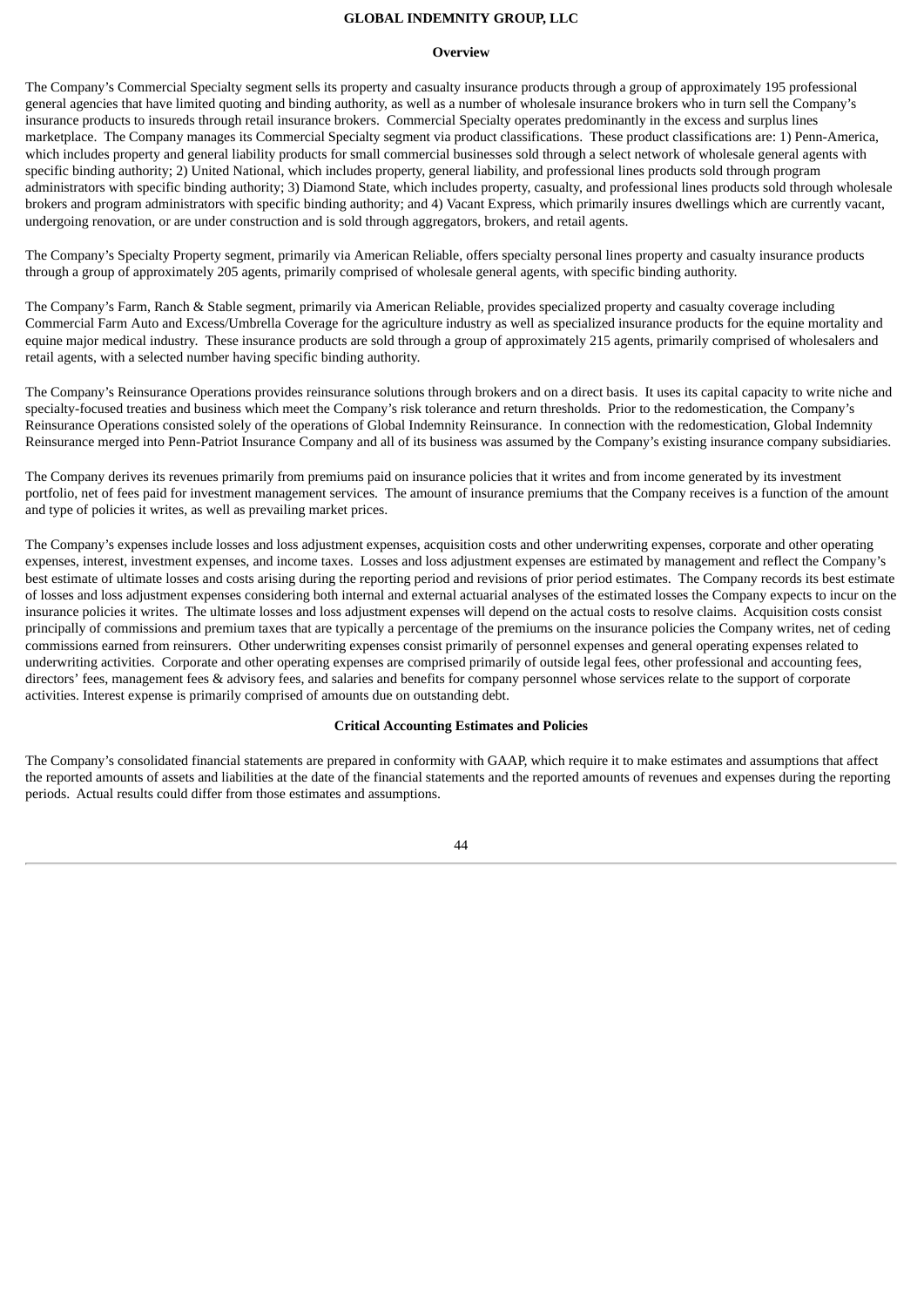The most critical accounting policies involve significant estimates and include those used in determining the liability for unpaid losses and loss adjustment expenses, recoverability of reinsurance receivables, investments, fair value measurements, goodwill and intangible assets, deferred acquisition costs, and taxation. For a detailed discussion on each of these policies, please see the Company's Annual Report on Form 10-K for the year ended December 31, 2020. There have been no significant changes to any of these policies or underlying methodologies during the current year except for the following:

The receipt of results for investments in limited partnerships and limited liability companies may vary. If results are received on a timely basis, they are included in current results. If they are not received on a timely basis, they are recorded on a one quarter lag. The recording of such results is applied consistently for each investment once the timing of receiving the results has been established. **Results of Operations**

The following table summarizes the Company's results for the quarters and six months ended June 30, 2021 and 2020:

|                                                   | <b>Quarters Ended</b><br><b>June 30,</b> |     |         | $\frac{0}{0}$ |              | <b>Six Months Ended</b><br><b>June 30,</b> | $\frac{0}{0}$ |             |
|---------------------------------------------------|------------------------------------------|-----|---------|---------------|--------------|--------------------------------------------|---------------|-------------|
| (Dollars in thousands)                            | 2021                                     |     | 2020    | <b>Change</b> |              | 2021                                       | 2020          | Change      |
| Gross written premiums                            | \$<br>175,236                            | \$  | 164,549 | 6.5%          | $\mathbb{S}$ | 338,794                                    | \$<br>320,273 | 5.8%        |
| Net written premiums                              | \$<br>160,653                            | \$. | 147,264 | 9.1%          | \$.          | 308,336                                    | \$<br>286,376 | 7.7%        |
| Net earned premiums                               | \$<br>149,408                            | \$  | 141,847 | 5.3%          | \$           | 293,108                                    | \$<br>286,315 | 2.4%        |
| Other income                                      | 512                                      |     | 744     | $(31.2\%)$    |              | 920                                        | 912           | 0.9%        |
| Total revenues                                    | 149,920                                  |     | 142,591 | 5.1%          |              | 294,028                                    | 287,227       | 2.4%        |
| Losses and expenses:                              |                                          |     |         |               |              |                                            |               |             |
| Net losses and loss adjustment expenses           | 90,938                                   |     | 67,297  | 35.1%         |              | 181,721                                    | 144,944       | 25.4%       |
| Acquisition costs and other underwriting expenses | 57,213                                   |     | 53,578  | 6.8%          |              | 111,977                                    | 109,990       | 1.8%        |
| Underwriting income                               | 1,769                                    |     | 21,716  | $(91.9\%)$    |              | 330                                        | 32,293        | $(99.0\%)$  |
| Net investment income (loss)                      | 10,633                                   |     | (2,359) | <b>NM</b>     |              | 20,469                                     | 7,770         | 163.4%      |
| Net realized investment gains (losses)            | 3,833                                    |     | 38,507  | $(90.0\%)$    |              | 7,652                                      | (29, 655)     | 125.8%      |
| Other income (loss)                               | 9                                        |     | 22      | $(59.1\%)$    |              | (22)                                       | 19            | NM          |
| Corporate and other operating expenses            | (6,329)                                  |     | (8,618) | $(26.6\%)$    |              | (10,605)                                   | (12, 841)     | $(17.4\%)$  |
| Interest expense                                  | (2,696)                                  |     | (4,712) | $(42.8\%)$    |              | (5,291)                                    | (9,577)       | $(44.8\%)$  |
| Income (loss) before income taxes                 | 7,219                                    |     | 44,556  | $(83.8\%)$    |              | 12,533                                     | (11,991)      | NM          |
| Income tax expense (benefit)                      | 844                                      |     | 7,005   | $(88.0\%)$    |              | 641                                        | (4,964)       | $(112.9\%)$ |
| Net income (loss)                                 | \$<br>6,375                              | \$  | 37,551  | $(83.0\%)$ \$ |              | 11,892                                     | \$<br>(7,027) | NM          |
| <b>Underwriting Ratios:</b>                       |                                          |     |         |               |              |                                            |               |             |
| Loss ratio $(1)$ :                                | 60.9%                                    |     | 47.4%   |               |              | 62.0%                                      | 50.6%         |             |
| Expense ratio $(2)$                               | 38.3%                                    |     | 37.8%   |               |              | 38.2%                                      | 38.4%         |             |
| Combined ratio $(3)$                              | 99.2%                                    |     | 85.2%   |               |              | 100.2%                                     | 89.0%         |             |

NM – not meaningful

(1) The loss ratio is a GAAP financial measure that is generally viewed in the insurance industry as an indicator of underwriting profitability and is calculated by dividing net losses and loss

adjustment expenses by net earned premiums. (2) The expense ratio is a GAAP financial measure that is calculated by dividing the sum of acquisition costs and other underwriting expenses by net earned premiums.

(3) The combined ratio is a GAAP financial measure and is the sum of the Company's loss and expense ratios.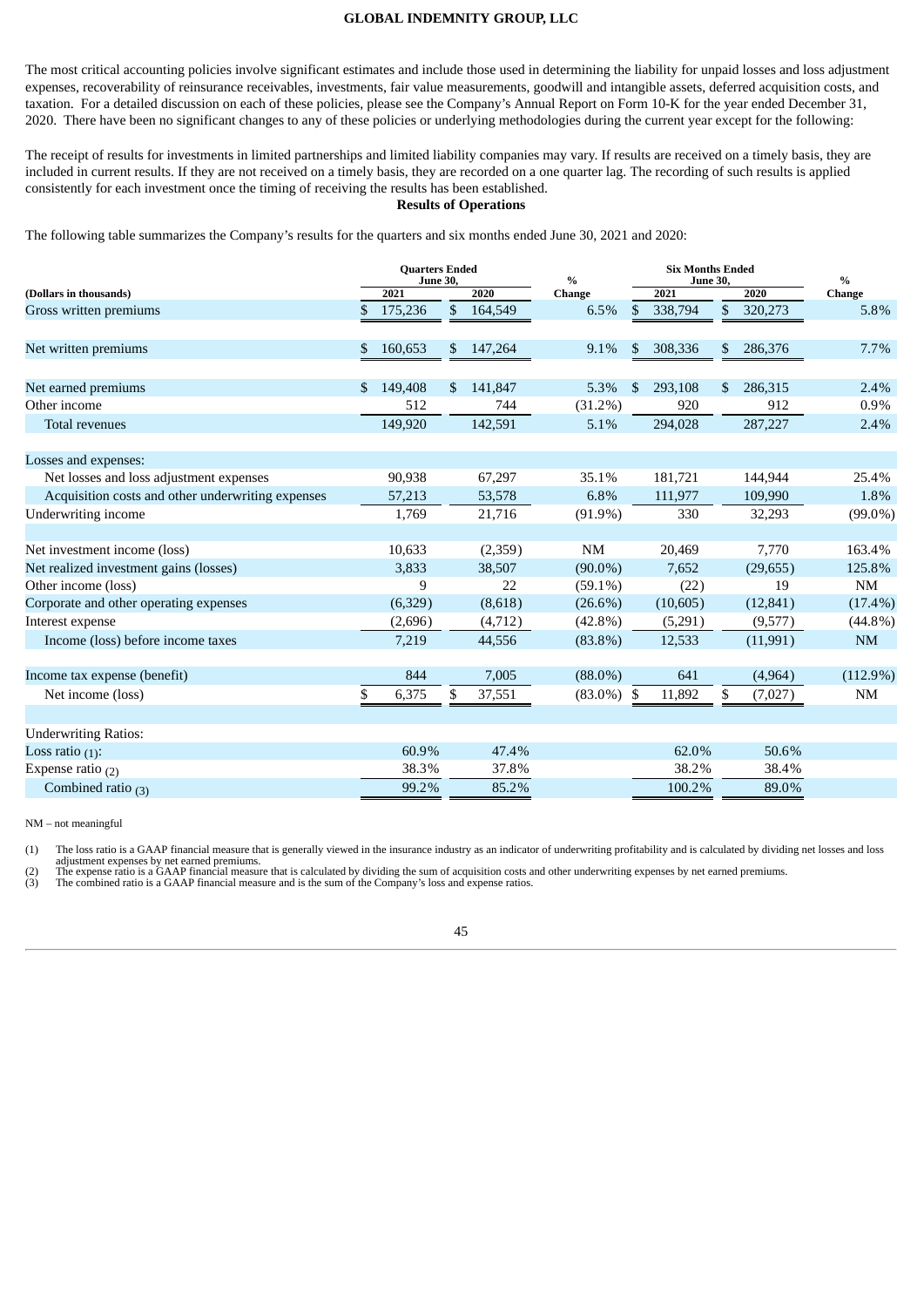# *Premiums*

The following table summarizes the change in premium volume by business segment:

|                              |                | <b>Ouarters Ended</b><br><b>June 30,</b> |               |         |               | <b>Six Months Ended</b><br><b>June 30,</b> |         |     |         |            |
|------------------------------|----------------|------------------------------------------|---------------|---------|---------------|--------------------------------------------|---------|-----|---------|------------|
| (Dollars in thousands)       |                | 2021                                     |               | 2020    | % Change      |                                            | 2021    |     | 2020    | % Change   |
| Gross written premiums $(1)$ |                |                                          |               |         |               |                                            |         |     |         |            |
| <b>Commercial Specialty</b>  | \$             | 96,680                                   | S.            | 87,297  | 10.7%         | - \$                                       | 184,012 | S.  | 168,128 | 9.4%       |
| <b>Specialty Property</b>    |                | 33.013                                   |               | 37,978  | $(13.1\%)$    |                                            | 66,371  |     | 73,221  | $(9.4\%)$  |
| Farm, Ranch & Stable         |                | 20,851                                   |               | 23,222  | $(10.2\%)$    |                                            | 41,853  |     | 45,355  | $(7.7\%)$  |
| Reinsurance $(3)$            |                | 24,692                                   |               | 16,052  | 53.8%         |                                            | 46,558  |     | 33,569  | 38.7%      |
| Total gross written premiums | \$             | 175,236                                  | \$.           | 164,549 | 6.5%          | \$                                         | 338,794 | \$  | 320,273 | 5.8%       |
| Ceded written premiums       |                |                                          |               |         |               |                                            |         |     |         |            |
| <b>Commercial Specialty</b>  | $\mathfrak{S}$ | 8.348                                    | $\mathbb{S}$  | 9.417   | $(11.4\%)$ \$ |                                            | 17,165  | \$  | 17,765  | $(3.4\%)$  |
| <b>Specialty Property</b>    |                | 3,264                                    |               | 4,903   | $(33.4\%)$    |                                            | 6,923   |     | 10,139  | (31.7%)    |
| Farm, Ranch & Stable         |                | 2,971                                    |               | 2,965   | $0.2\%$       |                                            | 6,370   |     | 5,993   | 6.3%       |
| Reinsurance (3)              |                |                                          |               |         |               |                                            |         |     |         |            |
| Total ceded written premiums | \$             | 14,583                                   | $\mathbb{S}$  | 17,285  | $(15.6\%)$    | $\mathfrak{S}$                             | 30,458  | \$  | 33,897  | $(10.1\%)$ |
| Net written premiums (2)     |                |                                          |               |         |               |                                            |         |     |         |            |
| <b>Commercial Specialty</b>  | \$             | 88,332                                   | \$            | 77,880  | 13.4%         | S.                                         | 166,847 | \$. | 150,363 | 11.0%      |
| <b>Specialty Property</b>    |                | 29,749                                   |               | 33,075  | $(10.1\%)$    |                                            | 59,448  |     | 63,082  | $(5.8\%)$  |
| Farm, Ranch & Stable         |                | 17,880                                   |               | 20,257  | (11.7%)       |                                            | 35,483  |     | 39,362  | $(9.9\%)$  |
| Reinsurance $(3)$            |                | 24,692                                   |               | 16,052  | 53.8%         |                                            | 46,558  |     | 33,569  | 38.7%      |
| Total net written premiums   | \$             | 160,653                                  |               | 147,264 | 9.1%          | \$                                         | 308,336 | \$  | 286,376 | 7.7%       |
| Net earned premiums          |                |                                          |               |         |               |                                            |         |     |         |            |
| <b>Commercial Specialty</b>  | $\mathbb{S}$   | 80,146                                   | $\mathbb{S}$  | 69,728  | 14.9%         | $\mathbb{S}$                               | 156,296 | \$  | 137,442 | 13.7%      |
| <b>Specialty Property</b>    |                | 29,892                                   |               | 33,543  | $(10.9\%)$    |                                            | 60,483  |     | 67,759  | $(10.7\%)$ |
| Farm, Ranch & Stable         |                | 17,960                                   |               | 19,030  | $(5.6\%)$     |                                            | 36,101  |     | 37,713  | $(4.3\%)$  |
| Reinsurance $(3)$            |                | 21,410                                   |               | 19,546  | 9.5%          |                                            | 40,228  |     | 43,401  | $(7.3\%)$  |
| Total net earned premiums    | \$             | 149,408                                  | <sup>\$</sup> | 141,847 | 5.3%          | \$                                         | 293,108 | \$  | 286,315 | 2.4%       |

(1) Gross written premiums represent the amount received or to be received for insurance policies written without reduction for reinsurance costs, ceded premiums, or other deductions.

(2) Net written premiums equal gross written premiums less ceded written premiums. (3) External business only, excluding business assumed from affiliates.

Gross written premiums increased by 6.5% and 5.8% for the quarter and six months ended June 30, 2021, respectively, as compared to same periods in 2020. This increase is mainly due to the continued growth of existing programs, increased pricing, and several new programs within Commercial Specialty as well as the organic growth of an existing casualty treaty and the assumption of three new smaller casualty treaties within Reinsurance Operations. This growth in premiums was partially offset by the continued reduction of catastrophe exposed business within both Specialty Property and Farm, Ranch & Stable, the continued reduction in business not providing an adequate return on capital within Specialty Property, the non-renewal of its property catastrophe treaties within Reinsurance Operations, and actions taken by Commercial Specialty to reduce risk and increase profitability of Property Brokerage.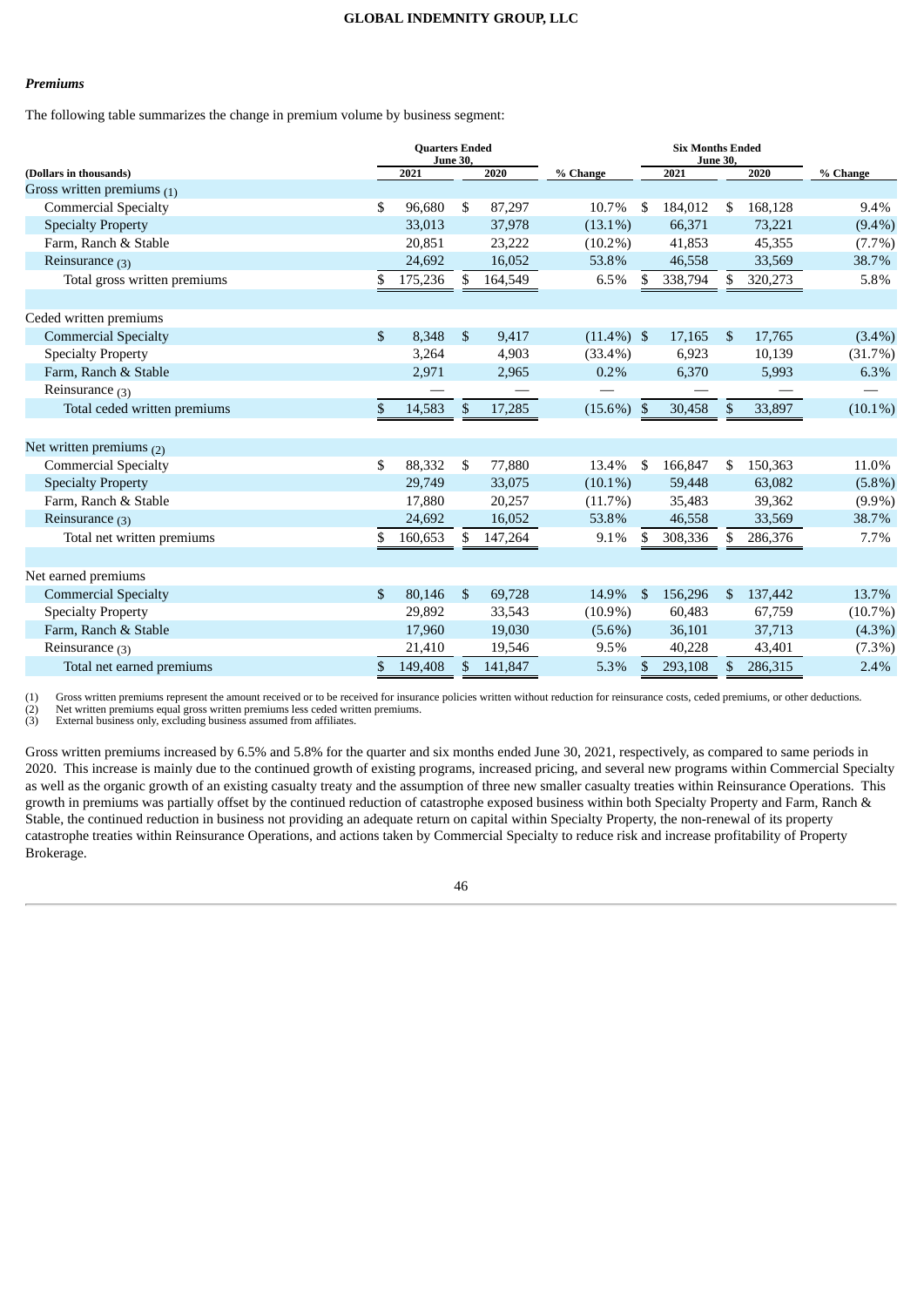#### *Net Retention*

The ratio of net written premiums to gross written premiums is referred to as the Company's net premium retention. The Company's net premium retention is summarized by segments as follows:

|                             | <b>Quarters Ended</b><br><b>June 30,</b> |        | Point  | <b>Six Months Ended</b><br><b>June 30,</b> |        | Point  |
|-----------------------------|------------------------------------------|--------|--------|--------------------------------------------|--------|--------|
| (Dollars in thousands)      | 2021                                     | 2020   | Change | 2021                                       | 2020   | Change |
| <b>Commercial Specialty</b> | 91.4%                                    | 89.2%  | 2.2    | 90.7%                                      | 89.4%  | 1.3    |
| <b>Specialty Property</b>   | 90.1%                                    | 87.1%  | 3.0    | 89.6%                                      | 86.2%  | 3.4    |
| Farm, Ranch & Stable        | 85.8%                                    | 87.2%  | (1.4)  | 84.8%                                      | 86.8%  | (2.0)  |
| Reinsurance                 | 100.0%                                   | 100.0% |        | 100.0%                                     | 100.0% |        |
| Total                       | 91.7%                                    | 89.5%  | 2.2    | 91.0%                                      | 89.4%  | 1.6    |
|                             |                                          |        |        |                                            |        |        |

The net premium retention for the quarter and six months ended June 30, 2021 increased by 2.2 points and 1.6 points, respectively, as compared to the same periods in 2020. This increase in retention is primarily driven by the restructuring of the Company's catastrophe reinsurance treaties which occurred on June 1, 2020 as well as a change in the mix of business.

#### *Net Earned Premiums*

Net earned premiums within the Commercial Specialty segment increased by 14.9% and 13.7% for the quarter and six months ended June 30, 2021, respectively, as compared to the same periods in 2020. The increase in net earned premiums was primarily due to a growth in premiums written as a result of organic growth from existing agents, pricing increases, and several new programs partially offset by a reduction in Property Brokerage's net earned premiums as a result of actions taken to reduce risk and increase profitability. Property net earned premiums were \$33.0 million and \$31.9 million for the quarters ended June 30, 2021 and 2020, respectively, and \$67.5 million and \$62.4 million for the six months ended June 30, 2021 and 2020, respectively. Casualty net earned premiums were \$47.1 million and \$37.8 million for the quarters ended June 30, 2021 and 2020, respectively, and \$88.8 million and \$75.0 million for the six months ended June 30, 2021 and 2020, respectively.

Net earned premiums within the Specialty Property segment decreased by 10.9% and 10.7% for the quarter and six months ended June 30, 2021, respectively, as compared to the same periods in 2020 primarily due to a continued reduction of catastrophe exposed business and a reduction in business not providing an adequate return on capital. Property net earned premiums were \$28.1 million and \$31.2 million for the quarters ended June 30, 2021 and 2020, respectively, and \$56.9 million and \$62.8 million for the six months ended June 30, 2021 and 2020, respectively. Casualty net earned premiums were \$1.8 million and \$2.4 million for the quarters ended June 30, 2021 and 2020, respectively, and \$3.6 million and \$4.9 million for the six months ended June 30, 2021 and 2020, respectively.

Net earned premiums within the Farm, Ranch & Stable segment decreased by 5.6% and 4.3% for the quarter and six months ended June 30, 2021, respectively, as compared to the same periods in 2020. The decrease in net earned premiums was primarily due to the continued reduction of catastrophe exposed business. Property net earned premiums were \$13.4 million and \$13.7 million for the quarters ended June 30, 2021 and 2020, respectively, and \$27.0 million and \$27.1 million for the six months ended June 30, 2021 and 2020, respectively. Casualty net earned premiums were \$4.6 million and \$5.3 million for the quarters ended June 30, 2021 and 2020, respectively, and \$9.1 million and \$10.6 million for the six months ended June 30, 2021 and 2020, respectively.

Net earned premiums within the Reinsurance Operations segment increased by 9.5% for the quarter ended June 30, 2021 as compared to the same period in 2020 primarily due to organic growth of an existing casualty treaty partially offset by a reduction in premiums written due to the non-renewal of its property catastrophe treaties. Net earned premiums decreased by 7.3% for the six months ended June 30, 2021 as compared to the same period in 2020 primarily due to a reduction in premiums written due to the non-renewal of its property catastrophe treaties partially offset by the organic growth of an existing casualty treaty. Property net earned premiums were \$3.4 million and \$9.1 million for the quarters ended June 30, 2021 and 2020, respectively, and \$5.4 million and \$19.0 million for the six months ended June 30, 2021 and 2020, respectively. Casualty net earned premiums were \$18.1 million and \$10.5 million for the quarters ended June 30, 2021 and 2020, respectively, and \$34.9 million and \$24.4 million for the six months ended June 30, 2021 and 2020, respectively.

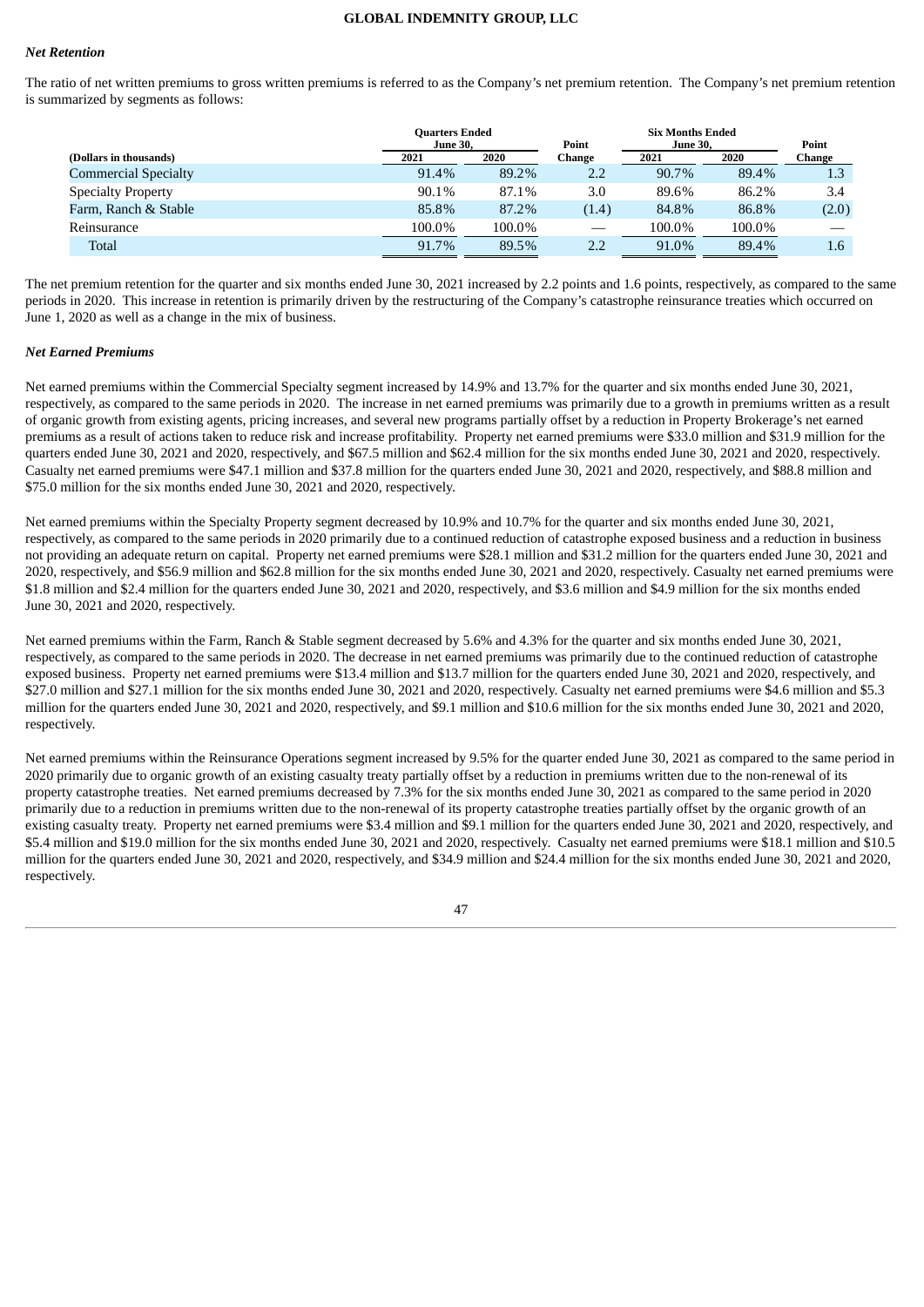#### *Reserves*

Management's best estimate at June 30, 2021 was recorded as the loss reserve. Management's best estimate is as of a particular point in time and is based upon known facts, the Company's actuarial analyses, current law, and the Company's judgment. This resulted in carried gross and net reserves of \$697.6 million and \$610.5 million, respectively, as of June 30, 2021. A breakout of the Company's gross and net reserves, as of June 30, 2021, is as follows:

|                               | <b>Gross Reserves</b> |         |    |                  |               |              |  |  |
|-------------------------------|-----------------------|---------|----|------------------|---------------|--------------|--|--|
| (Dollars in thousands)        | IBNR $(1)$<br>Case    |         |    |                  |               | <b>Total</b> |  |  |
| <b>Commercial Specialty</b>   | \$                    | 178,475 | \$ | 279,116          | <sup>\$</sup> | 457,591      |  |  |
| <b>Specialty Property</b>     |                       | 13,117  |    | 25,280           |               | 38,397       |  |  |
| Farm, Ranch & Stable          |                       | 12,614  |    | 32,412           |               | 45,026       |  |  |
| <b>Reinsurance Operations</b> |                       | 44,185  |    | 112,419          |               | 156,604      |  |  |
| Total                         | \$                    | 248,391 | \$ | 449,227          | <sup>\$</sup> | 697,618      |  |  |
|                               |                       |         |    |                  |               |              |  |  |
|                               |                       |         |    | Net Reserves (2) |               |              |  |  |
| (Dollars in thousands)        |                       | Case    |    | IBNR(1)          |               | <b>Total</b> |  |  |
| <b>Commercial Specialty</b>   | \$                    | 142,426 | \$ | 241,976          | $\mathbb{S}$  | 384,402      |  |  |
| <b>Specialty Property</b>     |                       | 10,904  |    | 21,906           |               | 32,810       |  |  |
| Farm, Ranch & Stable          |                       | 11.613  |    | 25,038           |               | 36.651       |  |  |
|                               |                       |         |    |                  |               |              |  |  |

Reinsurance Operations **112,419** 156,604 Total \$ 209,128 \$ 401,339 \$ 610,467

(1) Losses incurred but not reported, including the expected future emergence of case reserves.

Does not include reinsurance receivable on paid losses.

Each reserve category has an implicit frequency and severity for each accident year as a result of the various assumptions made. If the actual levels of loss frequency and severity are higher or lower than expected, the ultimate losses will be different than management's best estimate. For most of its reserve categories, the Company believes that frequency can be predicted with greater accuracy than severity. Therefore, the Company believes management's best estimate is more likely influenced by changes in severity than frequency. The following table, which the Company believes reflects a reasonable range of variability around its best estimate based on historical loss experience and management's judgment, reflects the impact of changes (which could be favorable or unfavorable) in frequency and severity on the Company's current accident year net loss estimate of \$179.6 million for claims occurring during the six months ended June 30, 2021:

|                         |        | <b>Severity Change</b> |           |         |        |        |  |  |  |  |  |
|-------------------------|--------|------------------------|-----------|---------|--------|--------|--|--|--|--|--|
| (Dollars in thousands)  |        | $-10%$                 | $-5%$     | $0\%$   | 5%     | 10%    |  |  |  |  |  |
| <b>Frequency Change</b> | $-5%$  | (26, 042)              | (17,511)  | (8,980) | (449)  | 8,082  |  |  |  |  |  |
|                         | $-3%$  | (22, 809)              | (14,099)  | (5,388) | 3,323  | 12,033 |  |  |  |  |  |
|                         | $-2\%$ | (21, 193)              | (12, 392) | (3,592) | 5,208  | 14,009 |  |  |  |  |  |
|                         | $-1\%$ | (19,576)               | (10, 686) | (1,796) | 7,094  | 15,984 |  |  |  |  |  |
|                         | $0\%$  | (17,960)               | (8,980)   |         | 8,980  | 17,960 |  |  |  |  |  |
|                         | 1%     | (16, 344)              | (7,274)   | 1,796   | 10,866 | 19,936 |  |  |  |  |  |
|                         | 2%     | (14, 727)              | (5,568)   | 3,592   | 12,752 | 21,911 |  |  |  |  |  |
|                         | 3%     | (13, 111)              | (3,861)   | 5,388   | 14,637 | 23,887 |  |  |  |  |  |
|                         | 5%     | (9,878)                | (449)     | 8,980   | 18,409 | 27,838 |  |  |  |  |  |
|                         |        |                        |           |         |        |        |  |  |  |  |  |

The Company's net reserves for losses and loss adjustment expenses of \$610.5 million as of June 30, 2021 relate to multiple accident years. Therefore, the impact of changes in frequency and severity for more than one accident year could be higher or lower than the amounts reflected above.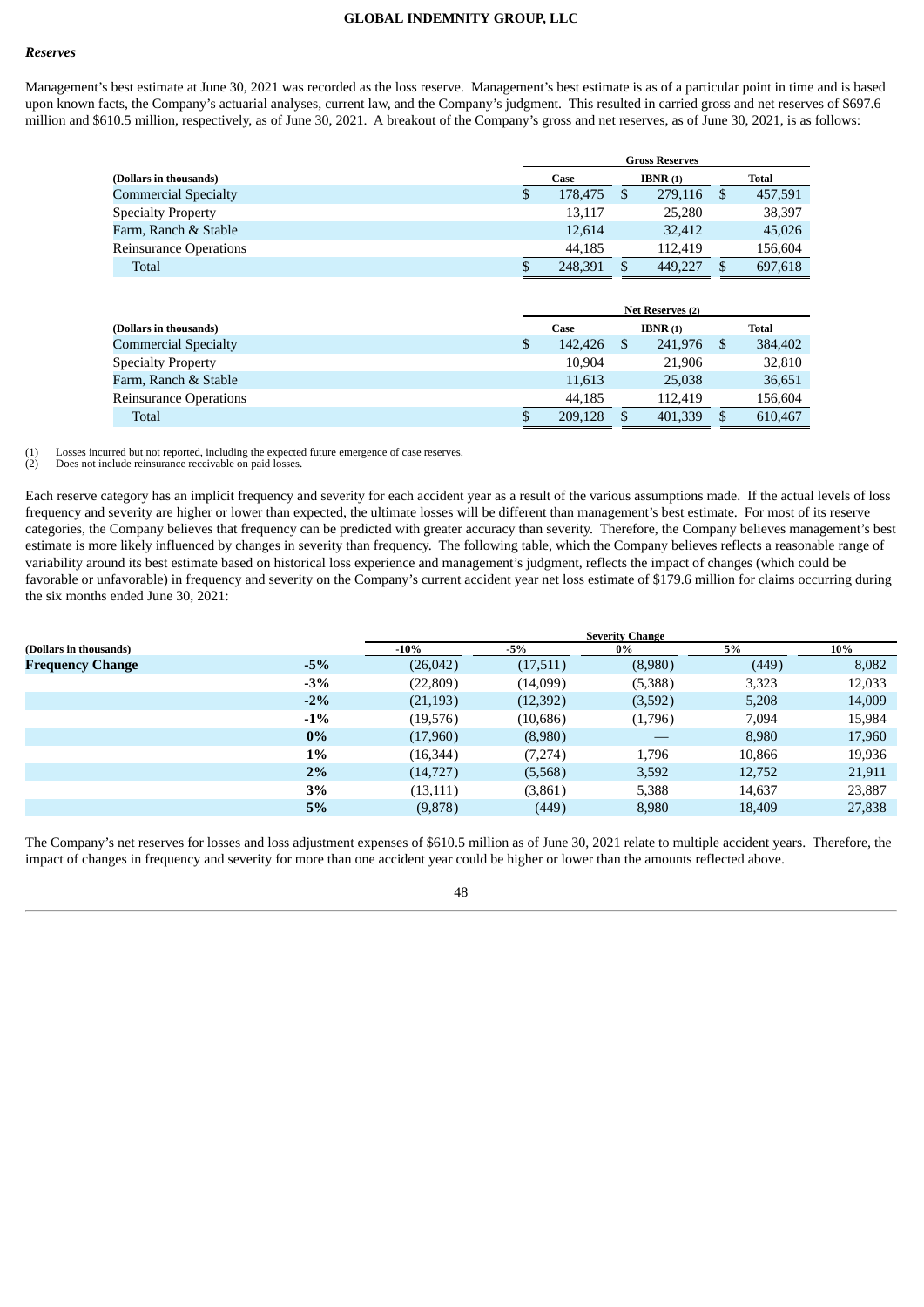# *Underwriting Results*

# *Commercial Specialty*

The components of income and loss from the Company's Commercial Specialty segment and corresponding underwriting ratios are as follows:

|                                         | <b>Ouarters Ended June 30.</b> |         |               |        | $\%$        |     | <b>Six Months Ended June 30.</b> |               | $\frac{0}{0}$ |
|-----------------------------------------|--------------------------------|---------|---------------|--------|-------------|-----|----------------------------------|---------------|---------------|
| (Dollars in thousands)                  |                                | 2021    |               | 2020   | Change      |     | 2021                             | 2020          | Change        |
| Gross written premiums                  |                                | 96,680  |               | 87,297 | 10.7%       |     | 184,012                          | 168,128       | $9.4\%$       |
|                                         |                                |         |               |        |             |     |                                  |               |               |
| Net written premiums                    |                                | 88,332  | <sup>\$</sup> | 77,880 | 13.4%       | \$. | 166,847                          | \$<br>150,363 | 11.0%         |
|                                         |                                |         |               |        |             |     |                                  |               |               |
| Net earned premiums                     |                                | 80,146  |               | 69,728 | 14.9%       | \$  | 156,296                          | 137,442       | 13.7%         |
| Total revenues                          |                                | 80,146  |               | 69,728 | 14.9%       |     | 156,296                          | 137,442       | 13.7%         |
|                                         |                                |         |               |        |             |     |                                  |               |               |
| Losses and expenses:                    |                                |         |               |        |             |     |                                  |               |               |
| Net losses and loss adjustment expenses |                                | 51,818  |               | 28,877 | 79.4%       |     | 105,053                          | 66,312        | 58.4%         |
| Acquisition costs and other             |                                |         |               |        |             |     |                                  |               |               |
| underwriting expenses                   |                                | 29,633  |               | 26,516 | 11.8%       |     | 57,810                           | 52,509        | 10.1%         |
| Underwriting income (loss)              |                                | (1,305) |               | 14,335 | $(109.1\%)$ |     | (6, 567)                         | 18,621        | $(135.3\%)$   |
|                                         |                                |         |               |        |             |     |                                  |               |               |

|                             | <b>Quarters Ended June 30,</b> |            | Point  | Six Months Ended June 30, |            | Point  |
|-----------------------------|--------------------------------|------------|--------|---------------------------|------------|--------|
|                             | 2021                           | 2020       | Change | 2021                      | 2020       | Change |
| <b>Underwriting Ratios:</b> |                                |            |        |                           |            |        |
| Loss ratio:                 |                                |            |        |                           |            |        |
| Current accident year       | 57.2%                          | 61.8%      | (4.6)  | 63.7%                     | 58.6%      | 5.1    |
| Prior accident year         | 7.4%                           | $(20.4\%)$ | 27.8   | 3.6%                      | $(10.4\%)$ | 14.0   |
| Calendar year loss ratio    | 64.6%                          | 41.4%      | 23.2   | 67.3%                     | 48.2%      | 19.1   |
| Expense ratio               | 37.0%                          | 38.0%      | (1.0)  | 37.0%                     | 38.2%      | (1.2)  |
| Combined ratio              | 101.6%                         | 79.4%      | 22.2   | 104.3%                    | 86.4%      | 17.9   |
|                             |                                |            |        |                           |            |        |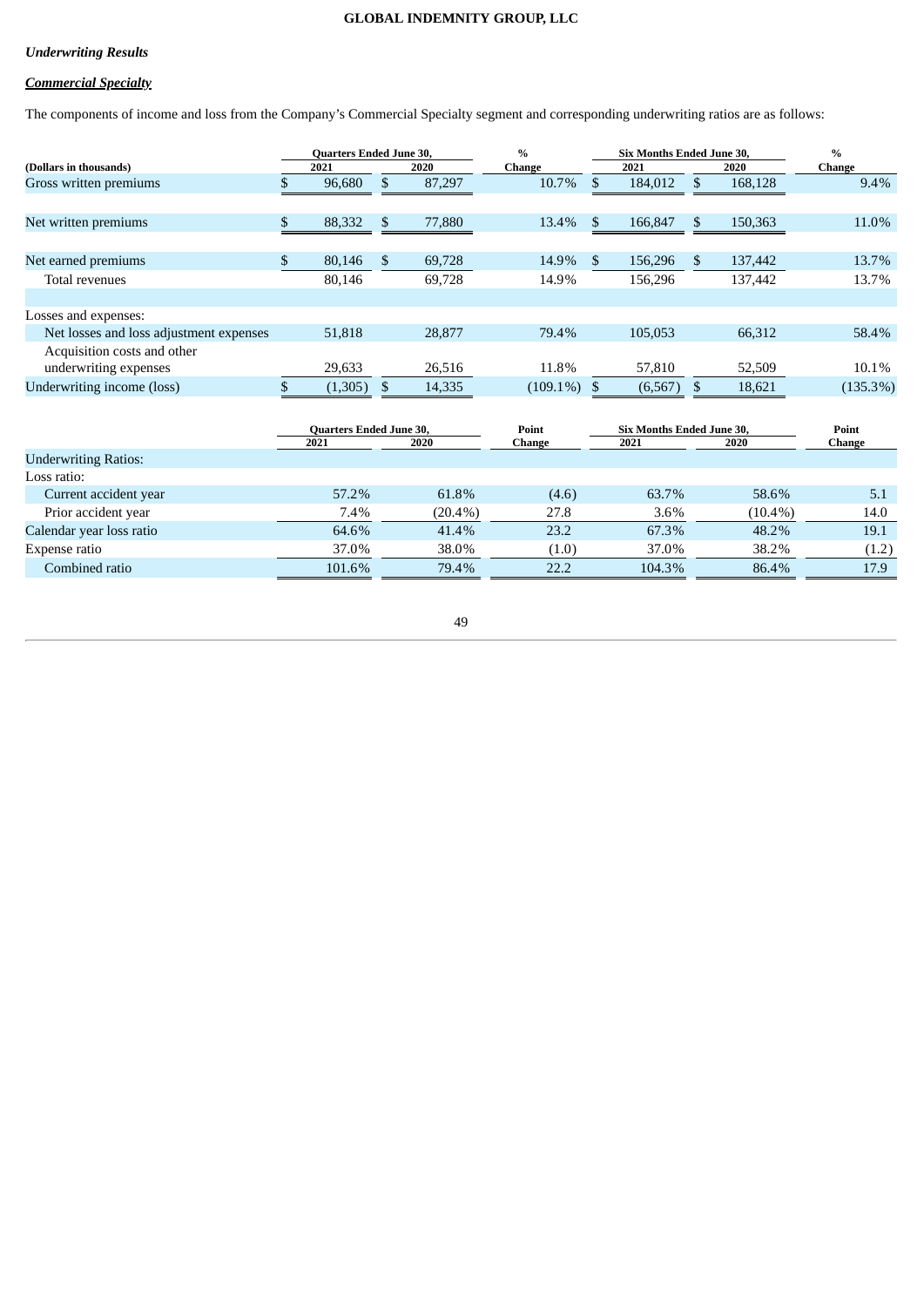# *Reconciliation of non-GAAP financial measures and ratios*

The table below reconciles the non-GAAP measures or ratios, which excludes the impact of prior accident year adjustments, to its most directly comparable GAAP measure or ratio. The Company believes the non-GAAP measures or ratios are useful to investors when evaluating the Company's underwriting performance as trends within Commercial Specialty may be obscured by prior accident year adjustments. These non-GAAP measures or ratios should not be considered as a substitute for its most directly comparable GAAP measure or ratio and does not reflect the overall underwriting profitability of the Company.

|                                                                                                                                                                                                                                                                                                      |                                                      | Quarters Ended June 30,                       |                                                        |                                                | Six Months Ended June 30,                                    |                                               |                                                        |                                            |  |  |  |  |
|------------------------------------------------------------------------------------------------------------------------------------------------------------------------------------------------------------------------------------------------------------------------------------------------------|------------------------------------------------------|-----------------------------------------------|--------------------------------------------------------|------------------------------------------------|--------------------------------------------------------------|-----------------------------------------------|--------------------------------------------------------|--------------------------------------------|--|--|--|--|
|                                                                                                                                                                                                                                                                                                      | 2021                                                 |                                               | 2020                                                   |                                                | 2021                                                         |                                               | 2020                                                   |                                            |  |  |  |  |
| (Dollars in thousands)                                                                                                                                                                                                                                                                               | Losses                                               | Loss<br>Ratio                                 | Losses                                                 | Loss<br>Ratio                                  | Losses                                                       | Loss<br>Ratio                                 | Losses                                                 | Loss<br>Ratio                              |  |  |  |  |
| <b>Property</b>                                                                                                                                                                                                                                                                                      |                                                      |                                               |                                                        |                                                |                                                              |                                               |                                                        |                                            |  |  |  |  |
| Non catastrophe property losses and ratio excluding<br>the effect of prior accident year $(1)$                                                                                                                                                                                                       | \$16,093                                             | 48.8%                                         | \$14,563                                               | 45.6%                                          | \$ 36,385                                                    | 53.9%                                         | \$ 26,812                                              | 42.9%                                      |  |  |  |  |
| Effect of prior accident year                                                                                                                                                                                                                                                                        | 224                                                  | $0.7\%$                                       | 689                                                    | 2.2%                                           | (1,339)                                                      | $(2.0\%)$                                     | 330                                                    | 0.5%                                       |  |  |  |  |
| Non catastrophe property losses and ratio $(2)$                                                                                                                                                                                                                                                      | \$16,317                                             | 49.5%                                         | \$15,252                                               | 47.8%                                          | \$ 35,046                                                    | 51.9%                                         | \$ 27,142                                              | 43.4%                                      |  |  |  |  |
| Catastrophe losses and ratio excluding the effect of<br>prior accident year $(1)$                                                                                                                                                                                                                    | \$<br>2,666                                          | 8.1%                                          | \$<br>9,866                                            | 30.9%                                          | \$12,970                                                     | 19.2%                                         | \$13,579                                               | 21.8%                                      |  |  |  |  |
| Effect of prior accident year                                                                                                                                                                                                                                                                        | 6,779                                                | 20.5%                                         | 5,099                                                  | 16.0%                                          | 8,102                                                        | 12.0%                                         | 5,437                                                  | 8.7%                                       |  |  |  |  |
| Catastrophe losses and ratio $(2)$                                                                                                                                                                                                                                                                   | \$<br>9,445                                          | 28.6%                                         | \$14,965                                               | 46.9%                                          | \$21,072                                                     | 31.2%                                         | \$19,016                                               | 30.5%                                      |  |  |  |  |
| Total property losses and ratio excluding the effect of<br>prior accident year (1)<br>Effect of prior accident year<br>Total property losses and ratio (2)<br><b>Casualty</b><br>Total casualty losses and ratio excluding the effect of<br>prior accident year (1)<br>Effect of prior accident year | \$18,759<br>7,003<br>\$25,762<br>\$27,097<br>(1,041) | 56.9%<br>21.2%<br>78.1%<br>57.5%<br>$(2.2\%)$ | \$24,429<br>5,788<br>\$ 30,217<br>\$18,697<br>(20,037) | 76.5%<br>18.2%<br>94.7%<br>49.4%<br>$(53.0\%)$ | 49,355<br>\$<br>6,763<br>\$<br>56,118<br>\$50,146<br>(1,211) | 73.1%<br>10.0%<br>83.1%<br>56.5%<br>$(1.4\%)$ | \$40,391<br>5,767<br>\$46,158<br>\$40,170<br>(20, 016) | 64.7%<br>9.2%<br>73.9%<br>53.6%<br>(26.7%) |  |  |  |  |
| Total casualty losses and ratio $(2)$                                                                                                                                                                                                                                                                | \$<br>26,056                                         | 55.3%                                         | $\mathbb{S}$<br>(1,340)                                | $(3.6\%)$                                      | $\mathbb{S}$<br>48,935                                       | 55.1%                                         | \$ 20,154                                              | 26.9%                                      |  |  |  |  |
| <b>Total</b>                                                                                                                                                                                                                                                                                         |                                                      |                                               |                                                        |                                                |                                                              |                                               |                                                        |                                            |  |  |  |  |
| Total net losses and loss adjustment expense and total<br>loss ratio excluding the effect of prior accident year<br>(1)<br>Effect of prior accident year                                                                                                                                             | \$45,856<br>5,962                                    | 57.2%<br>7.4%                                 | \$43,126<br>(14,249)                                   | 61.8%<br>$(20.4\%)$                            | \$99,501<br>5,552                                            | 63.7%<br>3.6%                                 | \$80,561<br>(14,249)                                   | 58.6%<br>$(10.4\%)$                        |  |  |  |  |
| Total net losses and loss adjustment expense and total<br>loss ratio $(2)$                                                                                                                                                                                                                           | \$ 51,818                                            | 64.6%                                         | \$28,877                                               | 41.4%                                          | \$105,053                                                    | 67.3%                                         | \$66,312                                               | 48.2%                                      |  |  |  |  |

(1) Non-GAAP measure / ratio<br>(2) Most directly comparable G

Most directly comparable GAAP measure / ratio

#### *Premiums*

See "Result of Operations" above for a discussion on consolidated premiums.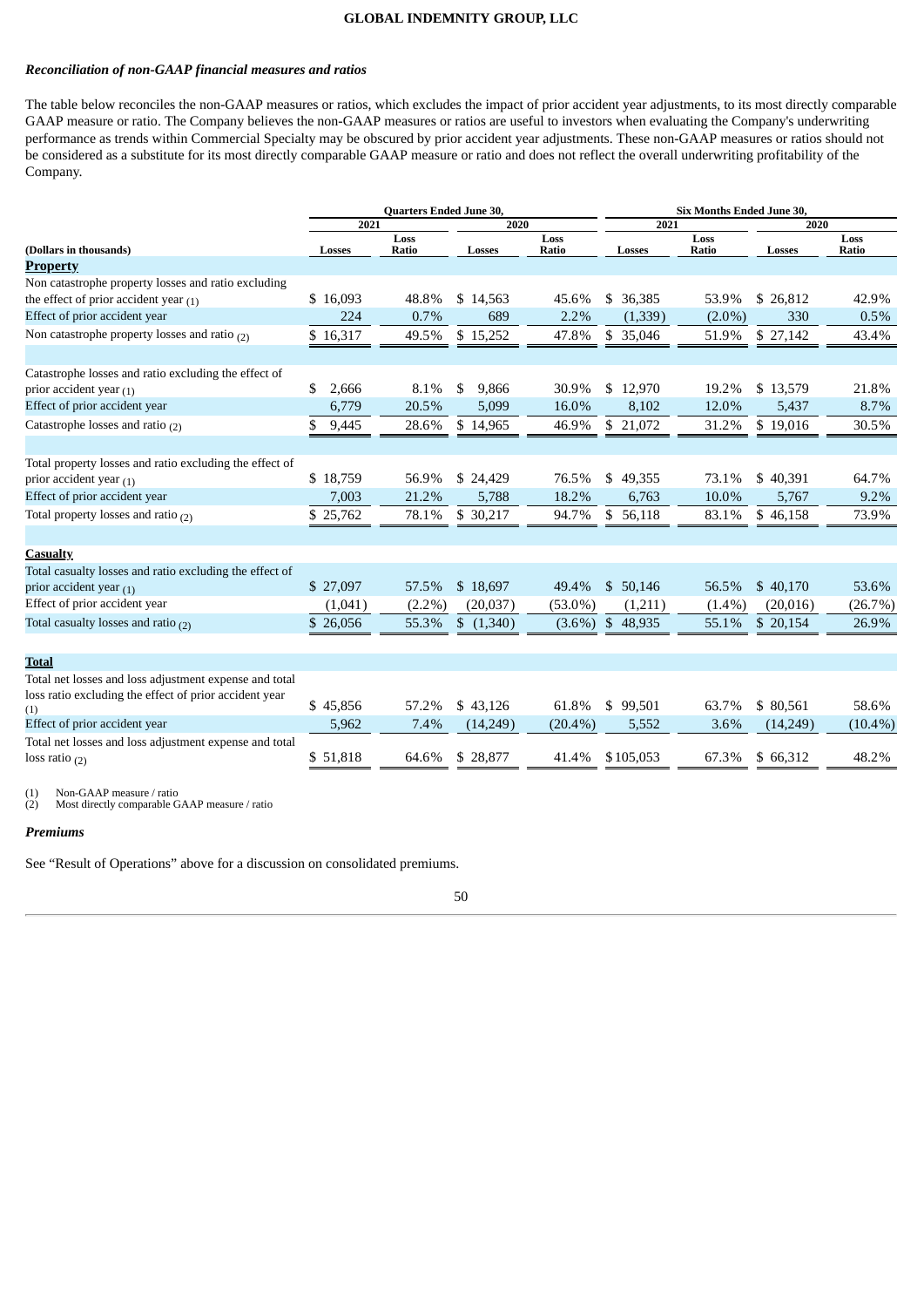## *Loss Ratio*

The current accident year losses and loss ratio is summarized as follows:

|                                          | <b>Quarters Ended June 30,</b> |       |                                        | $\%$            |    | <b>Six Months Ended June 30,</b> |                                          | $\%$            |
|------------------------------------------|--------------------------------|-------|----------------------------------------|-----------------|----|----------------------------------|------------------------------------------|-----------------|
| (Dollars in thousands)                   | 2021                           |       | 2020                                   | Change          |    | 2021                             | 2020                                     | Change          |
| <b>Property losses</b>                   |                                |       |                                        |                 |    |                                  |                                          |                 |
| Non-catastrophe                          | \$<br>16,093                   | \$    | 14,563                                 | 10.5%           | S. | 36,385                           | \$<br>26,812                             | 35.7%           |
| Catastrophe                              | 2,666                          |       | 9,866                                  | $(73.0\%)$      |    | 12,970                           | 13,579                                   | $(4.5\%)$       |
| Property losses                          | 18,759                         |       | 24,429                                 | $(23.2\%)$      |    | 49,355                           | 40,391                                   | 22.2%           |
| <b>Casualty losses</b>                   | 27,097                         |       | 18,697                                 | 44.9%           |    | 50,146                           | 40,170                                   | 24.8%           |
| Total accident year losses               | 45,856                         | \$.   | 43,126                                 | 6.3%            |    | 99,501                           | \$<br>80,561                             | 23.5%           |
|                                          | 2021                           |       | <b>Quarters Ended June 30,</b><br>2020 | Point<br>Change |    | 2021                             | <b>Six Months Ended June 30,</b><br>2020 | Point<br>Change |
| <b>Current accident year loss ratio:</b> |                                |       |                                        |                 |    |                                  |                                          |                 |
| Property                                 |                                |       |                                        |                 |    |                                  |                                          |                 |
| Non-catastrophe                          |                                | 48.8% |                                        | 45.6%<br>3.2    |    | 53.9%                            | 42.9%                                    | 11.0            |
| Catastrophe                              |                                | 8.1%  |                                        | 30.9%<br>(22.8) |    | 19.2%                            | 21.8%                                    | (2.6)           |
| Property loss ratio                      |                                | 56.9% |                                        | 76.5%<br>(19.6) |    | 73.1%                            | 64.7%                                    | 8.4             |
| Casualty loss ratio                      |                                | 57.5% |                                        | 49.4%<br>8.1    |    | 56.5%                            | 53.6%                                    | 2.9             |
| Total accident year loss ratio           |                                | 57.2% |                                        | (4.6)<br>61.8%  |    | 63.7%                            | 58.6%                                    | 5.1             |

The current accident year non-catastrophe property loss ratio increased by 3.2 points during the quarter ended June 30, 2021 as compared to the same period in 2020 reflecting higher claims severity in the second accident quarter compared to last year.

The current accident year non-catastrophe property loss ratio increased by 11.0 points during the six months ended June 30, 2021 as compared to the same period in 2020 due to higher claims severity for the first six months compared to last year.

The current accident year catastrophe loss ratio improved by 22.8 points during the quarter ended June 30, 2021 as compared to the same period in 2020 recognizing lower claims frequency and severity in the second accident quarter compared to last year.

The current accident year catastrophe loss ratio improved by 2.6 points during the six months ended June 30, 2021 as compared to the same period in 2020 due to lower claims frequency through six months compared to last year.

The current accident year casualty loss ratio increased by 8.1 points during the quarter ended June 30, 2021 as compared to the same period in 2020 reflecting higher claims frequency in the second accident quarter compared to last year.

The current accident year casualty loss ratio increased by 2.9 points during the six months ended June 30, 2021 as compared to the same period in 2020 due to higher claims frequency through six months compared to last year.

The calendar year loss ratio for the quarter and six months ended June 30, 2021 includes an increase of \$6.0 million, or 7.4 percentage points, and an increase of \$5.6 million, or 3.6 percentage points, respectively, related to reserve development on prior accident years. The calendar year loss ratio for the quarter and six months ended June 30, 2020 includes a decrease of \$14.2 million, or 20.4 percentage points, and a decrease of \$14.2 million, or 10.4 percentage points, respectively, related to reserve development on prior accident years. Please see Note 8 of the notes to the consolidated financial statements in Item 1 of Part I of this report for further discussion on prior accident year development.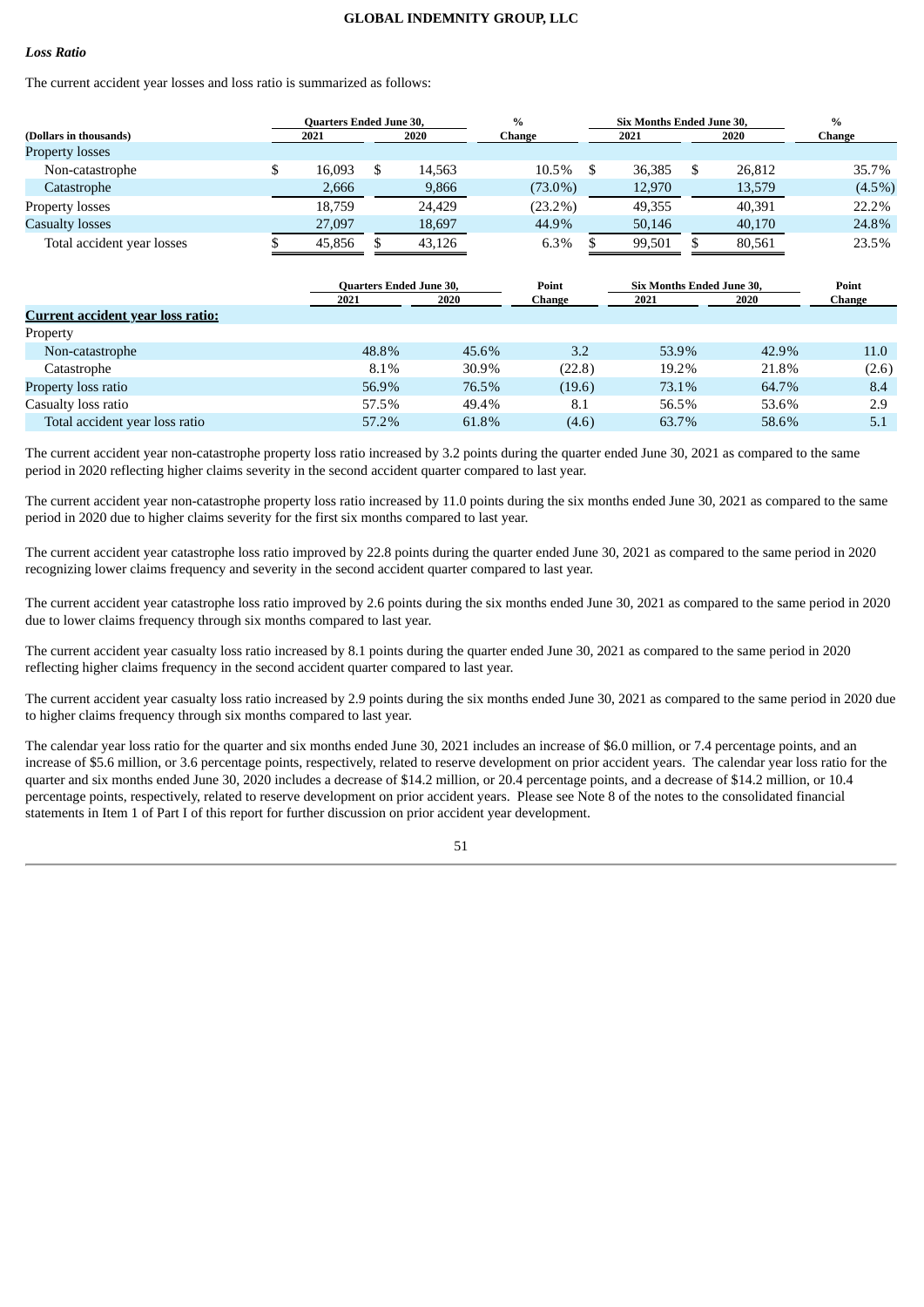## *Expense Ratios*

The expense ratio for the Company's Commercial Specialty segment improved by 1.0 points from 38.0% for the quarter ended June 30, 2020 to 37.0% for the quarter ended June 30, 2021 and improved by 1.2 points from 38.2% for the six months ended June 30, 2020 to 37.0% for the six months ended June 30, 2021. The improvement in the expense ratio is primarily due to higher earned premiums.

#### *COVID-19*

COVID-19's lasting impacts could result in declines in business, non-payment of premiums, and increases in claims that could adversely affect Commercial Specialty's business, financial condition, and results of operation.

There is continued risk that legislation could be passed or there could be a court ruling which would require the Company to cover business interruption claims regardless of terms, exclusions including the virus exclusions contained within the Company's Commercial Specialty policies, or other conditions included in these policies that would otherwise preclude coverage.

# *Specialty Property*

The components of income from the Company's Specialty Property segment and corresponding underwriting ratios are as follows:

|                                          |     | <b>Quarters Ended June 30,</b> |    | $\%$   | <b>Six Months Ended June 30.</b> |      | $\frac{0}{0}$ |              |               |
|------------------------------------------|-----|--------------------------------|----|--------|----------------------------------|------|---------------|--------------|---------------|
| (Dollars in thousands)                   |     | 2021                           |    | 2020   | <b>Change</b>                    |      | 2021          | 2020         | <b>Change</b> |
| Gross written premiums                   |     | 33,013                         |    | 37,978 | $(13.1\%)$                       |      | 66,371        | \$<br>73,221 | $(9.4\%)$     |
| Net written premiums                     |     | 29,749                         |    | 33,075 | $(10.1\%)$                       | - \$ | 59,448        | \$<br>63,082 | $(5.8\%)$     |
|                                          |     |                                |    |        |                                  |      |               |              |               |
| Net earned premiums                      | \$. | 29,892                         | \$ | 33,543 | $(10.9\%)$ \$                    |      | 60,483        | \$<br>67,759 | $(10.7\%)$    |
| Other income                             |     | 458                            |    | 429    | 6.8%                             |      | 888           | 856          | 3.7%          |
| Total revenues                           |     | 30,350                         |    | 33,972 | $(10.7\%)$                       |      | 61,371        | 68,615       | $(10.6\%)$    |
| Losses and expenses:                     |     |                                |    |        |                                  |      |               |              |               |
| Net losses and loss adjustment expenses  |     | 15,302                         |    | 13,691 | 11.8%                            |      | 29,780        | 31,189       | $(4.5\%)$     |
| Acquisition costs and other underwriting |     |                                |    |        |                                  |      |               |              |               |
| expenses                                 |     | 12,579                         |    | 13,761 | $(8.6\%)$                        |      | 25,618        | 27,993       | $(8.5\%)$     |
| Underwriting income                      |     | 2,469                          |    | 6,520  | $(62.1\%)$                       |      | 5,973         | \$<br>9,433  | (36.7%)       |

|                             | Quarters Ended June 30, |         | Point  | Six Months Ended June 30, |           | Point         |
|-----------------------------|-------------------------|---------|--------|---------------------------|-----------|---------------|
|                             | 2021                    | 2020    | Change | 2021                      | 2020      | <b>Change</b> |
| <b>Underwriting Ratios:</b> |                         |         |        |                           |           |               |
| Loss ratio:                 |                         |         |        |                           |           |               |
| Current accident year       | 51.2%                   | 54.5%   | (3.3)  | 51.9%                     | 52.8%     | (0.9)         |
| Prior accident year         |                         | (13.7%) | 13.7   | $(2.7\%)$                 | $(6.8\%)$ | 4.1           |
| Calendar year loss ratio    | 51.2%                   | 40.8%   | 10.4   | 49.2%                     | 46.0%     | 3.2           |
| Expense ratio               | 42.1%                   | 41.0%   | 1.1    | 42.4%                     | 41.3%     | 1.1           |
| Combined ratio              | 93.3%                   | 81.8%   | 11.5   | 91.6%                     | 87.3%     | 4.3           |
|                             |                         |         |        |                           |           |               |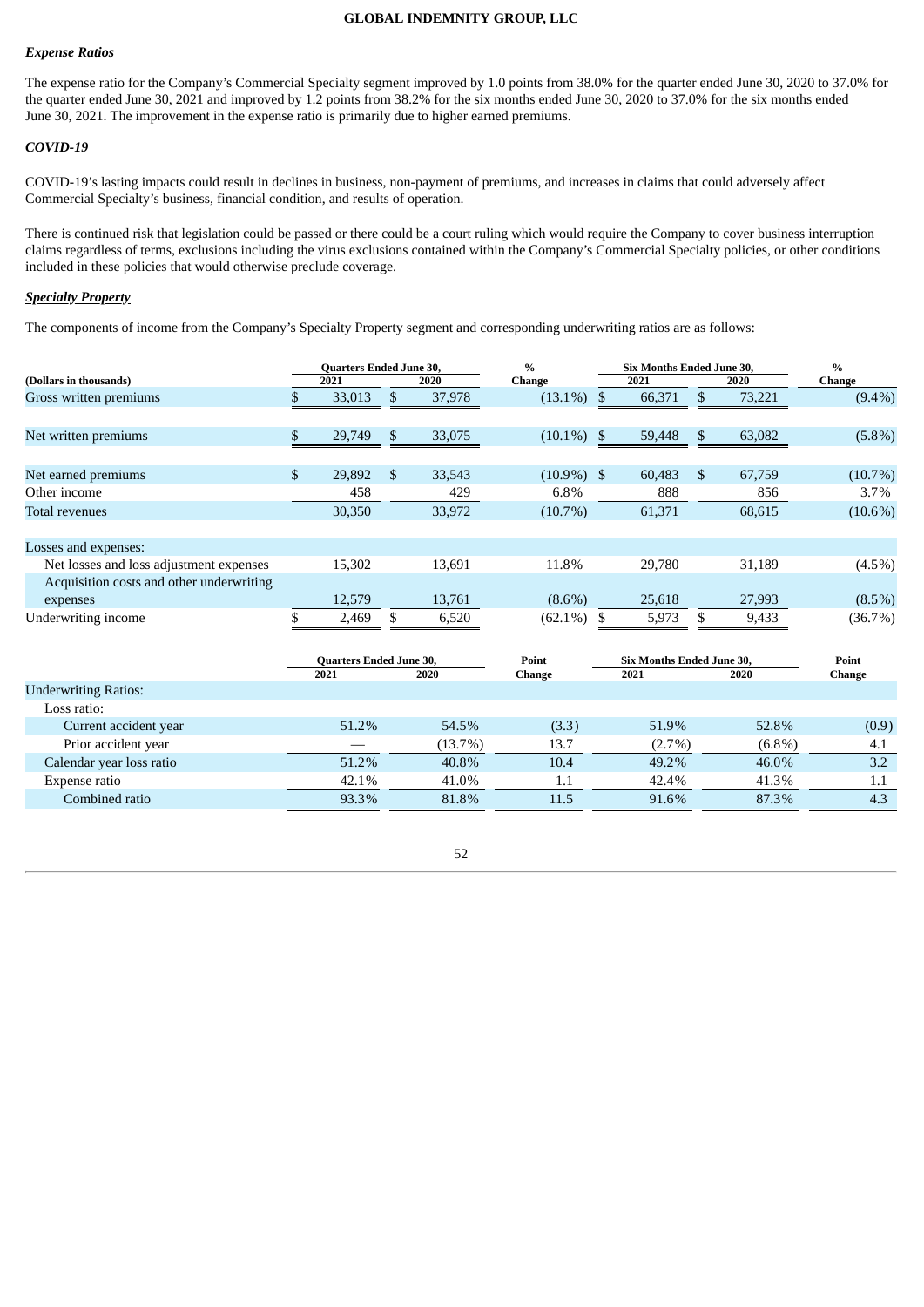## *Reconciliation of non-GAAP financial measures and ratios*

The table below reconciles the non-GAAP measures or ratios, which excludes the impact of prior accident year adjustments, to its most directly comparable GAAP measure or ratio. The Company believes the non-GAAP measures or ratios are useful to investors when evaluating the Company's underwriting performance as trends within Specialty Property may be obscured by prior accident year adjustments. These non-GAAP measures or ratios should not be considered as a substitute for its most directly comparable GAAP measure or ratio and does not reflect the overall underwriting profitability of the Company.

|                                                                                      |              |        | Quarters Ended June 30, |     |          |                   | <b>Six Months Ended June 30,</b> |         |                   |              |         |                   |
|--------------------------------------------------------------------------------------|--------------|--------|-------------------------|-----|----------|-------------------|----------------------------------|---------|-------------------|--------------|---------|-------------------|
|                                                                                      |              | 2021   |                         |     | 2020     |                   |                                  | 2021    |                   | 2020         |         |                   |
| (Dollars in thousands)                                                               |              | Losses | <b>Loss Ratio</b>       |     | Losses   | <b>Loss Ratio</b> |                                  | Losses  | <b>Loss Ratio</b> |              | Losses  | <b>Loss Ratio</b> |
| <b>Property</b>                                                                      |              |        |                         |     |          |                   |                                  |         |                   |              |         |                   |
| Non catastrophe property losses and ratio<br>excluding the effect of prior accident  |              |        |                         |     |          |                   |                                  |         |                   |              |         |                   |
| year $(1)$                                                                           | \$           | 10,692 | 38.0%                   | \$  | 11,032   | 35.4%             | \$                               | 23,386  | 41.1%             | \$           | 25,425  | 40.5%             |
| Effect of prior accident year                                                        |              | (55)   | $(0.2\%)$               |     | (3,383)  | $(10.9\%)$        |                                  | (340)   | $(0.6\%)$         |              | (3,045) | $(4.8\%)$         |
| Non catastrophe property losses and ratio<br>(2)                                     | \$           | 10,637 | 37.8%                   | \$  | 7,649    | 24.5%             | \$                               | 23,046  | 40.5%             | \$           | 22,380  | 35.7%             |
| Catastrophe losses and ratio excluding                                               |              |        |                         |     |          |                   |                                  |         |                   |              |         |                   |
| the effect of prior accident year $(1)$                                              | \$           | 3,651  | 13.0%                   | \$  | 6,228    | 20.0%             | \$                               | 6,075   | 10.7%             | \$           | 8,307   | 13.2%             |
| Effect of prior accident year                                                        |              | 69     | 0.2%                    |     | 178      | 0.6%              |                                  | (57)    | $(0.1\%)$         |              | 209     | 0.3%              |
| Catastrophe losses and ratio $(2)$                                                   | \$           | 3,720  | 13.2%                   | \$  | 6,406    | 20.6%             | \$                               | 6,018   | 10.6%             | \$           | 8,516   | 13.5%             |
|                                                                                      |              |        |                         |     |          |                   |                                  |         |                   |              |         |                   |
| Total property losses and ratio excluding<br>the effect of prior accident year $(1)$ | \$           | 14,343 | 51.0%                   | \$  | 17,260   | 55.4%             | \$                               | 29,461  | 51.8%             | \$           | 33,732  | 53.7%             |
| Effect of prior accident year                                                        |              | 14     | $-$ %                   |     | (3,205)  | $(10.3\%)$        |                                  | (397)   | $(0.7\%)$         |              | (2,836) | $(4.5\%)$         |
| Total property losses and ratio $(2)$                                                | \$           | 14,357 | 51.0%                   | \$  | 14,055   | 45.1%             | \$                               | 29,064  | 51.1%             | \$           | 30,896  | 49.2%             |
| <b>Casualty</b>                                                                      |              |        |                         |     |          |                   |                                  |         |                   |              |         |                   |
| Total casualty losses and ratio excluding                                            |              |        |                         |     |          |                   |                                  |         |                   |              |         |                   |
| the effect of prior accident year $(1)$                                              | \$           | 947    | 54.0%                   | \$  | 1,019    | 43.1%             | -\$                              | 1,944   | 54.0%             | $\mathbf{s}$ | 2,045   | 41.5%             |
| Effect of prior accident year                                                        |              | (2)    | $(0.1\%)$               |     | (1, 383) | (58.5%)           |                                  | (1,228) | $(34.1\%)$        |              | (1,752) | $(35.6\%)$        |
| Total casualty losses and ratio (2)                                                  | $\mathbb{S}$ | 945    | 53.9%                   | \$  | (364)    | $(15.4\%)$        | $\mathbf{\mathcal{S}}$           | 716     | 19.9%             | $\mathbb{S}$ | 293     | 5.9%              |
| <b>Total</b>                                                                         |              |        |                         |     |          |                   |                                  |         |                   |              |         |                   |
| Total net losses and loss adjustment<br>expense and total loss ratio excluding the   |              |        |                         |     |          |                   |                                  |         |                   |              |         |                   |
| effect of prior accident year (1)                                                    | \$           | 15,290 | 51.2%                   | -\$ | 18,279   | 54.5%             | \$                               | 31,405  | 51.9%             | \$           | 35,777  | 52.8%             |
| Effect of prior accident year                                                        |              | 12     | $-$ %                   |     | (4,588)  | (13.7%)           |                                  | (1,625) | $(2.7\%)$         |              | (4,588) | $(6.8\%)$         |
| Total net losses and loss adjustment<br>expense and total loss ratio $(2)$           | \$           | 15,302 | 51.2%                   | S   | 13,691   | 40.8%             | \$                               | 29,780  | 49.2%             | S            | 31,189  | 46.0%             |
|                                                                                      |              |        |                         |     |          |                   |                                  |         |                   |              |         |                   |

(1) Non-GAAP measure / ratio (2) Most directly comparable GAAP measure / ratio

# *Premiums*

See "Result of Operations" above for a discussion on consolidated premiums.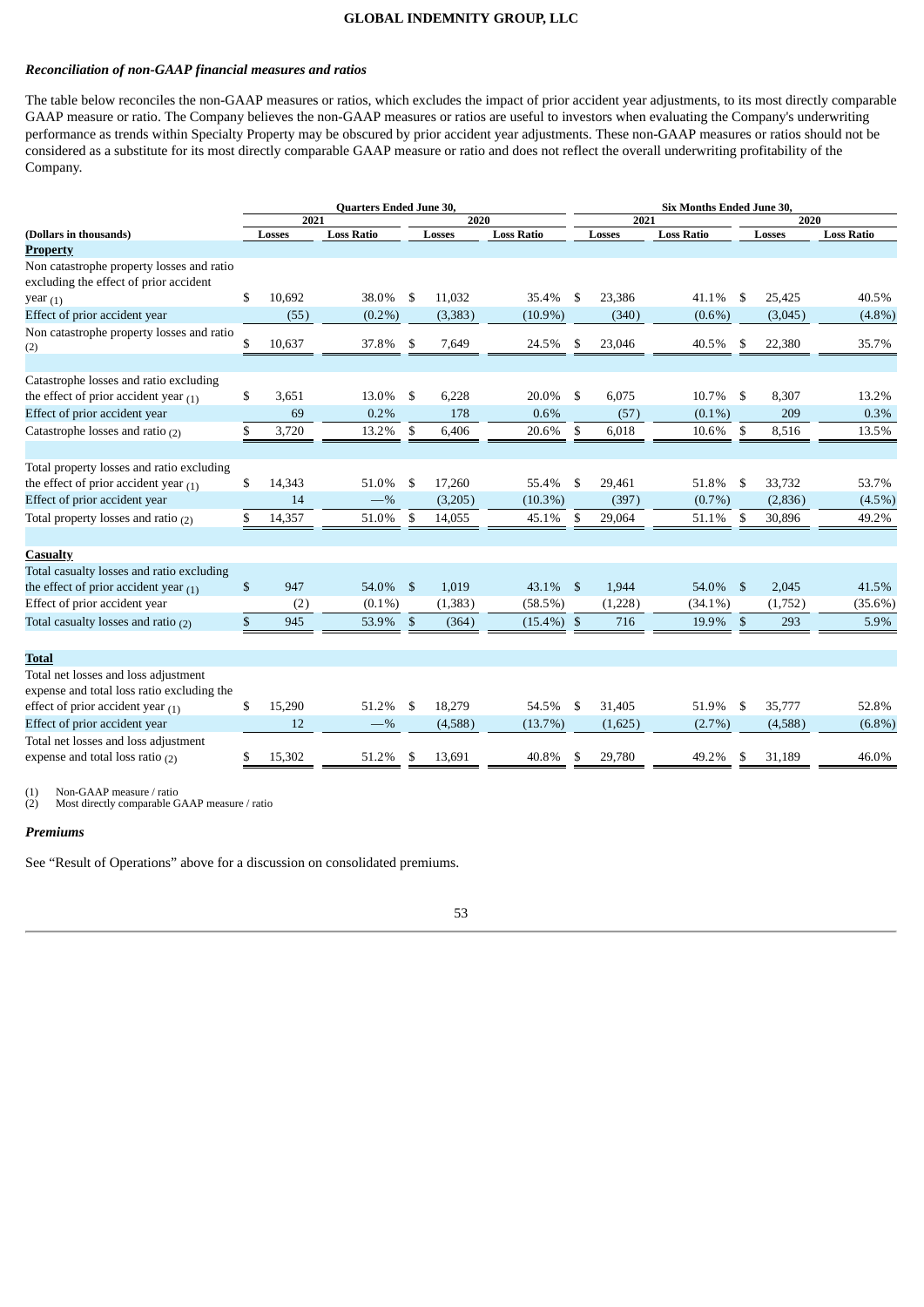#### *Other Income*

Other income was \$0.5 million and \$0.4 million for the quarters ended June 30, 2021 and 2020, respectively, and \$0.9 million for both the six months ended June 30, 2021 and 2020. Other income is primarily comprised of fee income.

## *Loss Ratio*

The current accident year losses and loss ratio is summarized as follows:

|                            | <b>Ouarters Ended June 30.</b> |        | $\frac{0}{0}$ | <b>Six Months Ended June 30.</b> |        | $\frac{0}{0}$ |
|----------------------------|--------------------------------|--------|---------------|----------------------------------|--------|---------------|
| (Dollars in thousands)     | 2021                           | 2020   | Change        | 2021                             | 2020   | Change        |
| <b>Property losses</b>     |                                |        |               |                                  |        |               |
| Non-catastrophe            | 10.692                         | 11.032 | $(3.1\%)$ \$  | 23,386                           | 25.425 | $(8.0\%)$     |
| Catastrophe                | 3,651                          | 6,228  | $(41.4\%)$    | 6,075                            | 8,307  | $(26.9\%)$    |
| Property losses            | 14.343                         | 17,260 | $(16.9\%)$    | 29.461                           | 33,732 | (12.7%)       |
| Casualty losses            | 947                            | 1,019  | $(7.1\%)$     | 1,944                            | 2,045  | $(4.9\%)$     |
| Total accident year losses | 15.290                         | 18,279 | $(16.4\%)$ \$ | 31,405                           | 35,777 | $(12.2\%)$    |

|                                          | <b>Ouarters Ended June 30.</b> |       | Point  | Six Months Ended June 30. |       | Point  |
|------------------------------------------|--------------------------------|-------|--------|---------------------------|-------|--------|
|                                          | 2021                           | 2020  | Change | 2021                      | 2020  | Change |
| <b>Current accident year loss ratio:</b> |                                |       |        |                           |       |        |
| Property                                 |                                |       |        |                           |       |        |
| Non-catastrophe                          | 38.0%                          | 35.4% | 2.6    | 41.1%                     | 40.5% | 0.6    |
| Catastrophe                              | 13.0%                          | 20.0% | (7.0)  | 10.7%                     | 13.2% | (2.5)  |
| Property loss ratio                      | 51.0%                          | 55.4% | (4.4)  | 51.8%                     | 53.7% | (1.9)  |
| Casualty loss ratio                      | 54.0%                          | 43.1% | 10.9   | 54.0%                     | 41.5% | 12.5   |
| Total accident year loss ratio           | 51.2%                          | 54.5% | (3.3)  | 51.9%                     | 52.8% | (0.9)  |

The current accident year non-catastrophe property loss ratio increased by 2.6 points during the quarter ended June 30, 2021 as compared to the same period in 2020 reflecting higher claims severity in the second accident quarter compared to last year.

The current accident year non-catastrophe property loss ratio increased by 0.6 points during the six months ended June 30, 2021 as compared to the same period in 2020 due to higher claims severity for the first six months compared to last year.

The current accident year catastrophe loss ratio improved by 7.0 points during the quarter ended June 30, 2021 as compared to the same period in 2020 recognizing lower claims frequency in the second accident quarter compared to last year.

The current accident year catastrophe loss ratio improved by 2.5 points during the six months ended June 30, 2021 as compared to the same period in 2020 due to lower claims frequency and severity through six months compared to last year.

The current accident year casualty loss ratio increased by 10.9 points during the quarter ended June 30, 2021 as compared to the same period in 2020 reflecting higher claims frequency in the second accident quarter compared to last year.

The current accident year casualty loss ratio increased by 12.5 points during the six months ended June 30, 2021 as compared to the same period in 2020 due to higher claims frequency through six months compared to last year.

The calendar year loss ratio for the quarter and six months ended June 30, 2021 includes an increase of less than \$0.1 million, or 0.0 percentage points, and a decrease of \$1.6 million, or 2.7 percentage points, respectively, related to reserve development on prior accident years. The calendar year loss ratio for the quarter and six months ended June 30, 2020 includes a decrease of \$4.6 million, or 13.7 percentage points, and a decrease of \$4.6 million, or 6.8 percentage points, respectively, related to reserve development on prior accident years. Please see Note 8 of the notes to the consolidated financial statements in Item 1 of Part I of this report for further discussion on prior accident year development.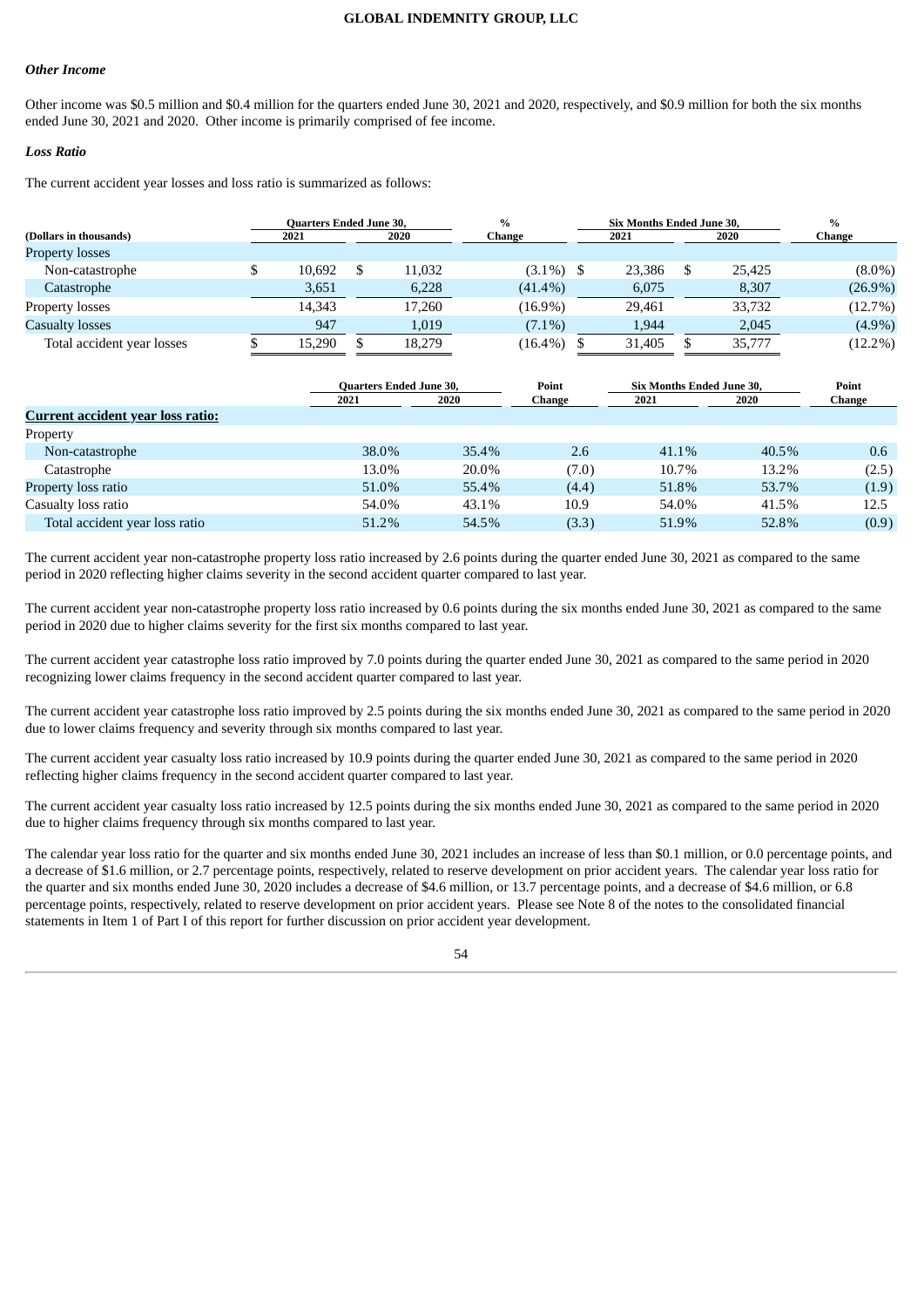## *Expense Ratios*

The expense ratio for the Company's Specialty Property segment increased 1.1 points from 41.0% for the quarter ended June 30, 2020 to 42.1% for the quarter ended June 30, 2021 and increased by 1.1 points from 41.3% for the six months ended June 30, 2020 to 42.4% for the six months ended June 30, 2021. The increase in the expense ratio is primarily due to a reduction in earned premiums.

## *COVID-19*

COVID-19's lasting impacts could result in declines in business and non-payment of premiums that could adversely affect Specialty Property's business, financial condition, and results of operation.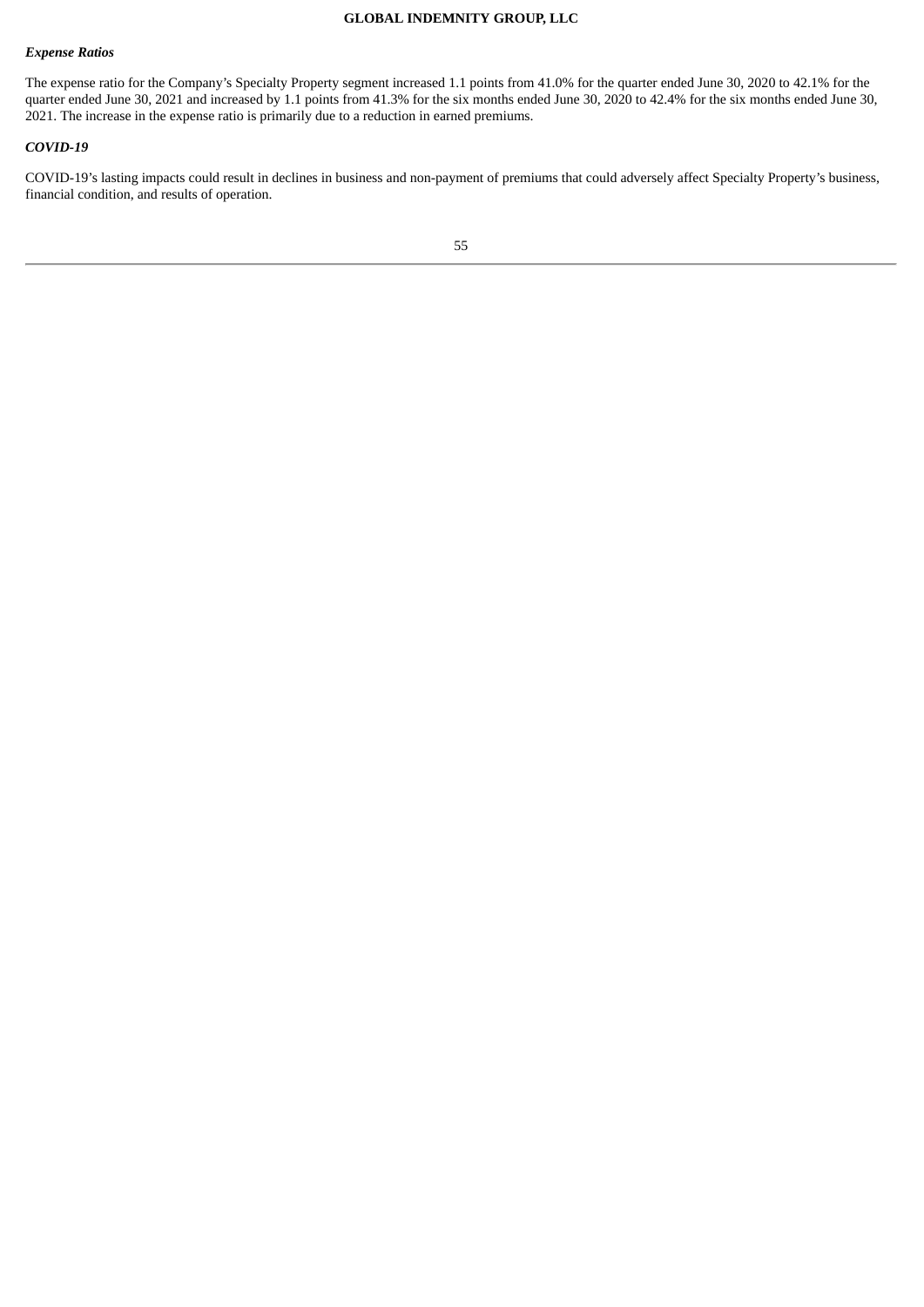# *Farm, Ranch & Stable*

The components of loss from the Company's Farm, Ranch & Stable segment and corresponding underwriting ratios are as follows:

|                                | $\%$<br><b>Six Months Ended June 30,</b><br><b>Quarters Ended June 30,</b> |        |     |                                |              | $\%$   |                                  |               |
|--------------------------------|----------------------------------------------------------------------------|--------|-----|--------------------------------|--------------|--------|----------------------------------|---------------|
| (Dollars in thousands)         |                                                                            | 2021   |     | 2020                           | Change       | 2021   | 2020                             | <b>Change</b> |
| Gross written premiums         |                                                                            | 20,851 | \$  | 23,222                         | $(10.2\%)$   | 41,853 | \$<br>45,355                     | $(7.7\%)$     |
|                                |                                                                            |        |     |                                |              |        |                                  |               |
| Net written premiums           |                                                                            | 17,880 | \$  | 20,257                         | $(11.7\%)$   | 35,483 | \$<br>39,362                     | $(9.9\%)$     |
|                                |                                                                            |        |     |                                |              |        |                                  |               |
| Net earned premiums            | \$                                                                         | 17,960 | \$  | 19,030                         | $(5.6\%)$ \$ | 36,101 | \$<br>37,713                     | $(4.3\%)$     |
| Other income                   |                                                                            | 40     |     | 36                             | 11.1%        | 74     | 72                               | 2.8%          |
| Total revenues                 |                                                                            | 18,000 |     | 19,066                         | $(5.6\%)$    | 36,175 | 37,785                           | $(4.3\%)$     |
| Losses and expenses:           |                                                                            |        |     |                                |              |        |                                  |               |
| Net losses and loss adjustment |                                                                            |        |     |                                |              |        |                                  |               |
| expenses                       |                                                                            | 11,161 |     | 13,439                         | $(17.0\%)$   | 22,962 | 23,049                           | $(0.4\%)$     |
| Acquisition costs and other    |                                                                            |        |     |                                |              |        |                                  |               |
| underwriting expenses          |                                                                            | 7,187  |     | 7,606                          | $(5.5\%)$    | 14,173 | 15,244                           | $(7.0\%)$     |
| <b>Underwriting loss</b>       |                                                                            | (348)  | \$. | (1,979)                        | $(82.4\%)$   | (960)  | \$<br>(508)                      | 89.0%         |
|                                |                                                                            |        |     | <b>Quarters Ended June 30,</b> | Point        |        | <b>Six Months Ended June 30,</b> | Point         |

|                             | 2021      | 2020      | Change | 2021      | 2020      | Change |
|-----------------------------|-----------|-----------|--------|-----------|-----------|--------|
| <b>Underwriting Ratios:</b> |           |           |        |           |           |        |
| Loss ratio:                 |           |           |        |           |           |        |
| Current accident year       | 62.7%     | 74.8%     | (12.1) | 66.0%     | 63.2%     | 2.8    |
| Prior accident year         | $(0.6\%)$ | $(4.2\%)$ | 3.6    | $(2.4\%)$ | $(2.1\%)$ | (0.3)  |
| Calendar year loss ratio    | 62.1%     | 70.6%     | (8.5)  | 63.6%     | 61.1%     | 2.5    |
| Expense ratio               | 40.0%     | 40.0%     |        | 39.3%     | 40.4%     | (1.1)  |
| Combined ratio              | 102.1%    | 110.6%    | (8.5)  | 102.9%    | 101.5%    | 1.4    |
|                             |           |           |        |           |           |        |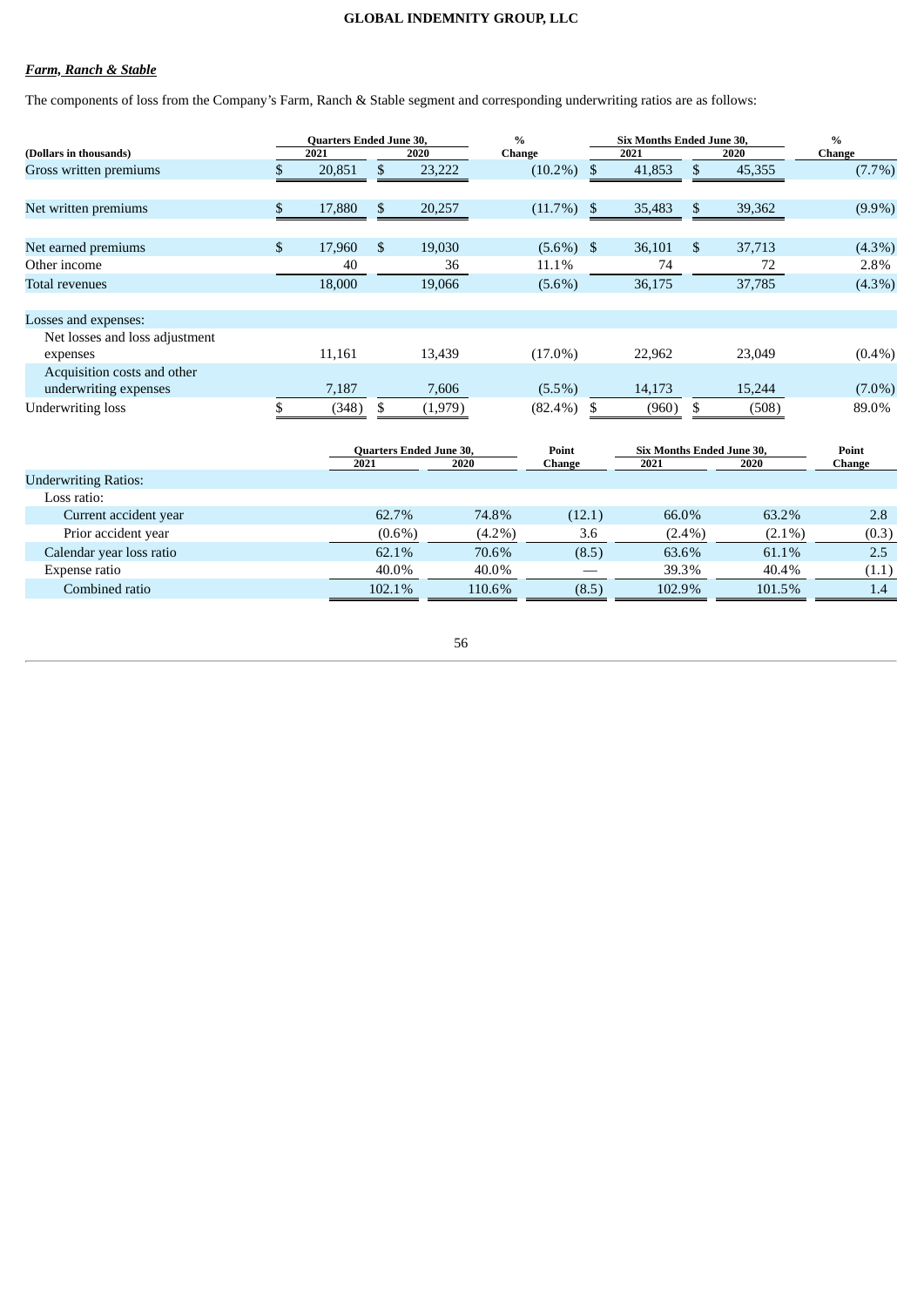# *Reconciliation of non-GAAP financial measures and ratios*

The table below reconciles the non-GAAP measures or ratios, which excludes the impact of prior accident year adjustments, to its most directly comparable GAAP measure or ratio. The Company believes the non-GAAP measures or ratios are useful to investors when evaluating the Company's underwriting performance as trends within Farm, Ranch & Stable may be obscured by prior accident year adjustments. These non-GAAP measures or ratios should not be considered as a substitute for its most directly comparable GAAP measure or ratio and does not reflect the overall underwriting profitability of the Company.

| Quarters Ended June 30,<br>Six Months Ended June 30,                                |    |        |                   |      |        |                   |                |         |                   |              |         |                   |
|-------------------------------------------------------------------------------------|----|--------|-------------------|------|--------|-------------------|----------------|---------|-------------------|--------------|---------|-------------------|
|                                                                                     |    | 2021   |                   |      | 2020   |                   |                | 2021    |                   | 2020         |         |                   |
| (Dollars in thousands)                                                              |    | Losses | <b>Loss Ratio</b> |      | Losses | <b>Loss Ratio</b> |                | Losses  | <b>Loss Ratio</b> |              | Losses  | <b>Loss Ratio</b> |
| <b>Property</b>                                                                     |    |        |                   |      |        |                   |                |         |                   |              |         |                   |
| Non catastrophe property losses and ratio<br>excluding the effect of prior accident |    |        |                   |      |        |                   |                |         |                   |              |         |                   |
| year $(1)$                                                                          | \$ | 7,457  | 55.7%             | \$   | 4,737  | 34.6%             | \$             | 13,424  | 49.8%             | \$           | 9,814   | 36.2%             |
| Effect of prior accident year                                                       |    | (14)   | $(0.1\%)$         |      | (707)  | $(5.2\%)$         |                | 301     | 1.1%              |              | (1,265) | $(4.7\%)$         |
| Non catastrophe property losses and ratio<br>(2)                                    | \$ | 7,443  | 55.6%             | \$   | 4,030  | 29.4%             | \$             | 13,725  | 50.9%             | \$           | 8,549   | 31.5%             |
| Catastrophe losses and ratio excluding                                              |    |        |                   |      |        |                   |                |         |                   |              |         |                   |
| the effect of prior accident year $(1)$                                             | \$ | 1,372  | 10.2%             | \$   | 7,117  | 52.0%             | \$             | 5,499   | 20.4%             | \$           | 8,518   | 31.4%             |
| Effect of prior accident year                                                       |    | 10     | 0.1%              |      | 11     | 0.1%              |                | (1,035) | $(3.8\%)$         |              | 561     | 2.1%              |
| Catastrophe losses and ratio $(2)$                                                  | \$ | 1,382  | 10.3%             | \$   | 7,128  | 52.1%             | \$             | 4,464   | 16.6%             | \$           | 9,079   | 33.5%             |
| Total property losses and ratio excluding                                           |    |        |                   |      |        |                   |                |         |                   |              |         |                   |
| the effect of prior accident year $(1)$                                             | \$ | 8,829  | 65.9%             | \$   | 11,854 | 86.6%             | \$             | 18,923  | 70.2%             | \$           | 18,332  | 67.6%             |
| Effect of prior accident year                                                       |    | (4)    |                   |      | (696)  | $(5.1\%)$         |                | (734)   | (2.7%)            |              | (704)   | $(2.6\%)$         |
| Total property losses and ratio $(2)$                                               | \$ | 8,825  | 65.9%             | \$   | 11,158 | 81.5%             | \$             | 18,189  | 67.5%             | \$           | 17,628  | 65.0%             |
| <b>Casualty</b>                                                                     |    |        |                   |      |        |                   |                |         |                   |              |         |                   |
| Total casualty losses and ratio excluding                                           |    |        |                   |      |        |                   |                |         |                   |              |         |                   |
| the effect of prior accident year $(1)$                                             | \$ | 2,439  | 53.4%             | \$   | 2,388  | 44.7%             | -\$            | 4,891   | 53.5%             | $\mathbf{s}$ | 5,520   | 52.0%             |
| Effect of prior accident year                                                       |    | (103)  | $(2.3\%)$         |      | (107)  | $(2.0\%)$         |                | (118)   | $(1.3\%)$         |              | (99)    | $(0.9\%)$         |
| Total casualty losses and ratio $(2)$                                               | \$ | 2,336  | 51.1%             | \$   | 2,281  | 42.7%             | $\mathfrak{S}$ | 4,773   | 52.2%             | \$           | 5,421   | 51.1%             |
| <b>Total</b>                                                                        |    |        |                   |      |        |                   |                |         |                   |              |         |                   |
| Total net losses and loss adjustment<br>expense and total loss ratio excluding the  |    |        |                   |      |        |                   |                |         |                   |              |         |                   |
| effect of prior accident year $(1)$                                                 | \$ | 11,268 | 62.7%             | - \$ | 14,242 | 74.8%             | \$             | 23,814  | 66.0%             | \$           | 23,852  | 63.2%             |
| Effect of prior accident year                                                       |    | (107)  | $(0.6\%)$         |      | (803)  | $(4.2\%)$         |                | (852)   | $(2.4\%)$         |              | (803)   | $(2.1\%)$         |
| Total net losses and loss adjustment                                                |    |        |                   |      |        |                   |                |         |                   |              |         |                   |
| expense and total loss ratio $(2)$                                                  | \$ | 11,161 | 62.1%             | \$   | 13,439 | 70.6%             | \$             | 22,962  | 63.6%             | \$           | 23,049  | 61.1%             |

(1) Non-GAAP measure / ratio (2) Most directly comparable GAAP measure / ratio

# *Premiums*

See "Result of Operations" above for a discussion on consolidated premiums.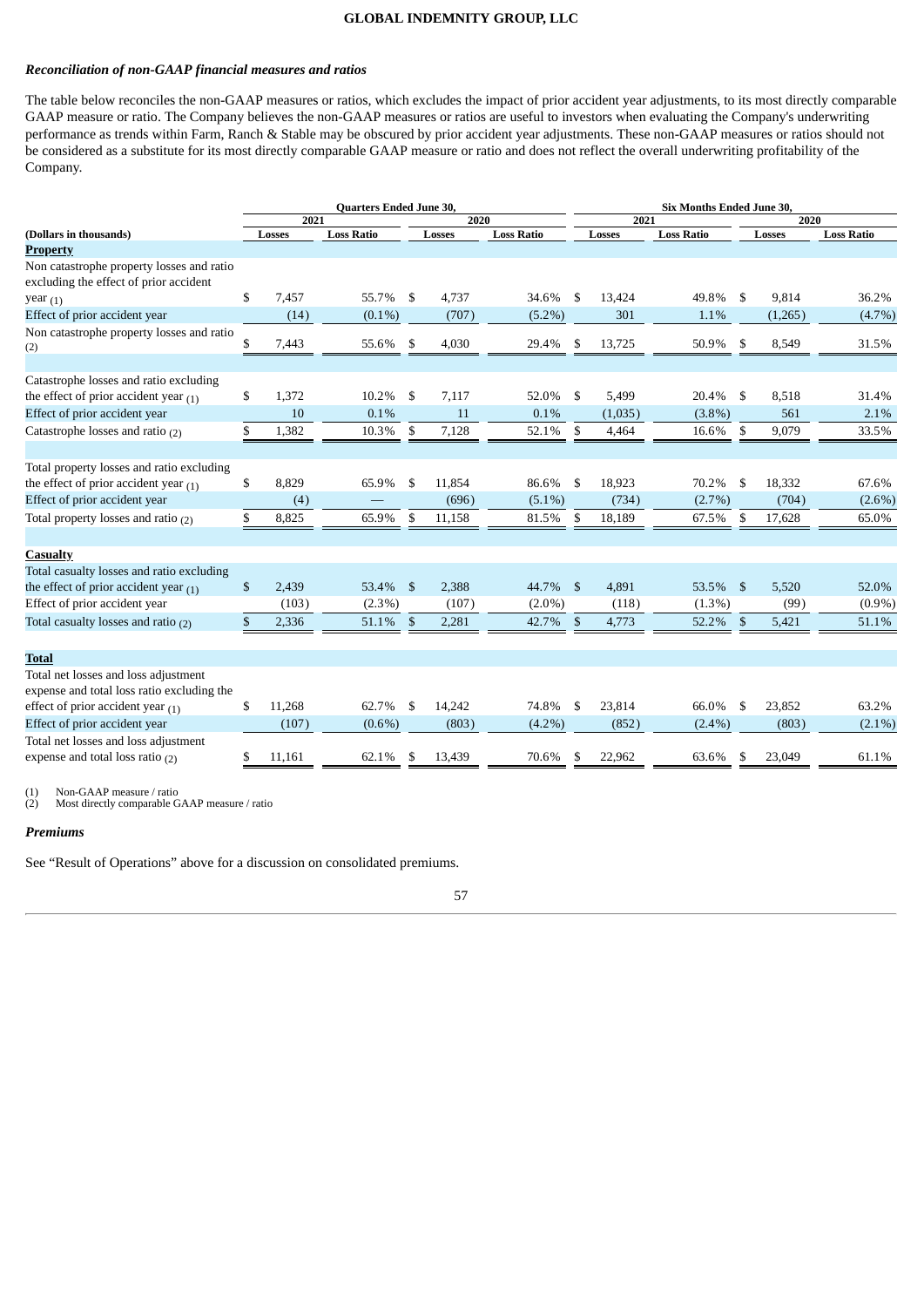## *Other Income*

Other income was less than \$0.1 million for each of the quarters ended June 30, 2021 and 2020 and \$0.1 million for both the six months ended June 30, 2021 and 2020. Other income is primarily comprised of fee income.

#### *Loss Ratio*

The current accident year losses and loss ratio is summarized as follows:

|                            | <b>Quarters Ended June 30,</b> |        | $\%$       | <b>Six Months Ended June 30.</b> |  |        | $\%$       |
|----------------------------|--------------------------------|--------|------------|----------------------------------|--|--------|------------|
| (Dollars in thousands)     | 2021                           | 2020   | Change     | 2021                             |  | 2020   | Change     |
| <b>Property losses</b>     |                                |        |            |                                  |  |        |            |
| Non-catastrophe            | 7.457                          | 4.737  | 57.4%      | 13.424                           |  | 9,814  | 36.8%      |
| Catastrophe                | 1,372                          | 7,117  | $(80.7\%)$ | 5,499                            |  | 8,518  | $(35.4\%)$ |
| Property losses            | 8,829                          | 11.854 | (25.5%)    | 18,923                           |  | 18,332 | 3.2%       |
| <b>Casualty losses</b>     | 2,439                          | 2,388  | 2.1%       | 4,891                            |  | 5,520  | $(11.4\%)$ |
| Total accident year losses | 11,268                         | 14,242 | $(20.9\%)$ | 23,814                           |  | 23,852 | $(0.2\%)$  |

|                                          | <b>Ouarters Ended June 30.</b> |       | Point  | <b>Six Months Ended June 30.</b> |       | Point  |  |
|------------------------------------------|--------------------------------|-------|--------|----------------------------------|-------|--------|--|
|                                          | 2021                           | 2020  | Change | 2021                             | 2020  | Change |  |
| <b>Current accident year loss ratio:</b> |                                |       |        |                                  |       |        |  |
| Property                                 |                                |       |        |                                  |       |        |  |
| Non-catastrophe                          | 55.7%                          | 34.6% | 21.1   | 49.8%                            | 36.2% | 13.6   |  |
| Catastrophe                              | 10.2%                          | 52.0% | (41.8) | 20.4%                            | 31.4% | (11.0) |  |
| Property loss ratio                      | 65.9%                          | 86.6% | (20.7) | 70.2%                            | 67.6% | 2.6    |  |
| Casualty loss ratio                      | 53.4%                          | 44.7% | 8.7    | 53.5%                            | 52.0% | 1.5    |  |
| Total accident year loss ratio           | 62.7%                          | 74.8% | (12.1) | 66.0%                            | 63.2% | 2.8    |  |

The current accident year non-catastrophe property loss ratio increased by 21.1 points during the quarter ended June 30, 2021 as compared to the same period in 2020 reflecting higher claims frequency and severity in the second accident quarter compared to last year.

The current accident year non-catastrophe property loss ratio increased by 13.6 points during the six months ended June 30, 2021 as compared to the same period in 2020 due to higher claims frequency and severity through six months compared to last year.

The current accident year catastrophe loss ratio improved by 41.8 points during the quarter ended June 30, 2021 as compared to the same period in 2020 recognizing lower claims frequency and severity in the second accident quarter compared to last year.

The current accident year catastrophe loss ratio improved by 11.0 points during the six months ended June 30, 2021 as compared to the same period in 2020 due to lower claims frequency and severity through six months compared to last year.

The current accident year casualty loss ratio increased by 8.7 points during the quarter ended June 30, 2021 as compared to the same period in 2020 reflecting higher claims frequency in the second accident quarter compared to last year.

The current accident year casualty loss ratio increased by 1.5 points during the six months ended June 30, 2021 as compared to the same period in 2020 due to higher claims frequency through six months compared to last year.

The calendar year loss ratio for the quarter and six months ended June 30, 2021 includes a decrease of \$0.1 million, or 0.6 percentage points, and a decrease of \$0.9 million, or 2.4 percentage points, respectively, related to reserve development on prior accident years. The calendar year loss ratio for the quarter and six months ended June 30, 2020 includes a decrease of \$0.8 million, or 4.2 percentage points, and a decrease of \$0.8 million, or 2.1 percentage points, respectively, related to reserve development on prior accident years. Please see Note 8 of the notes to the consolidated financial statements in Item 1 of Part I of this report for further discussion on prior accident year development.

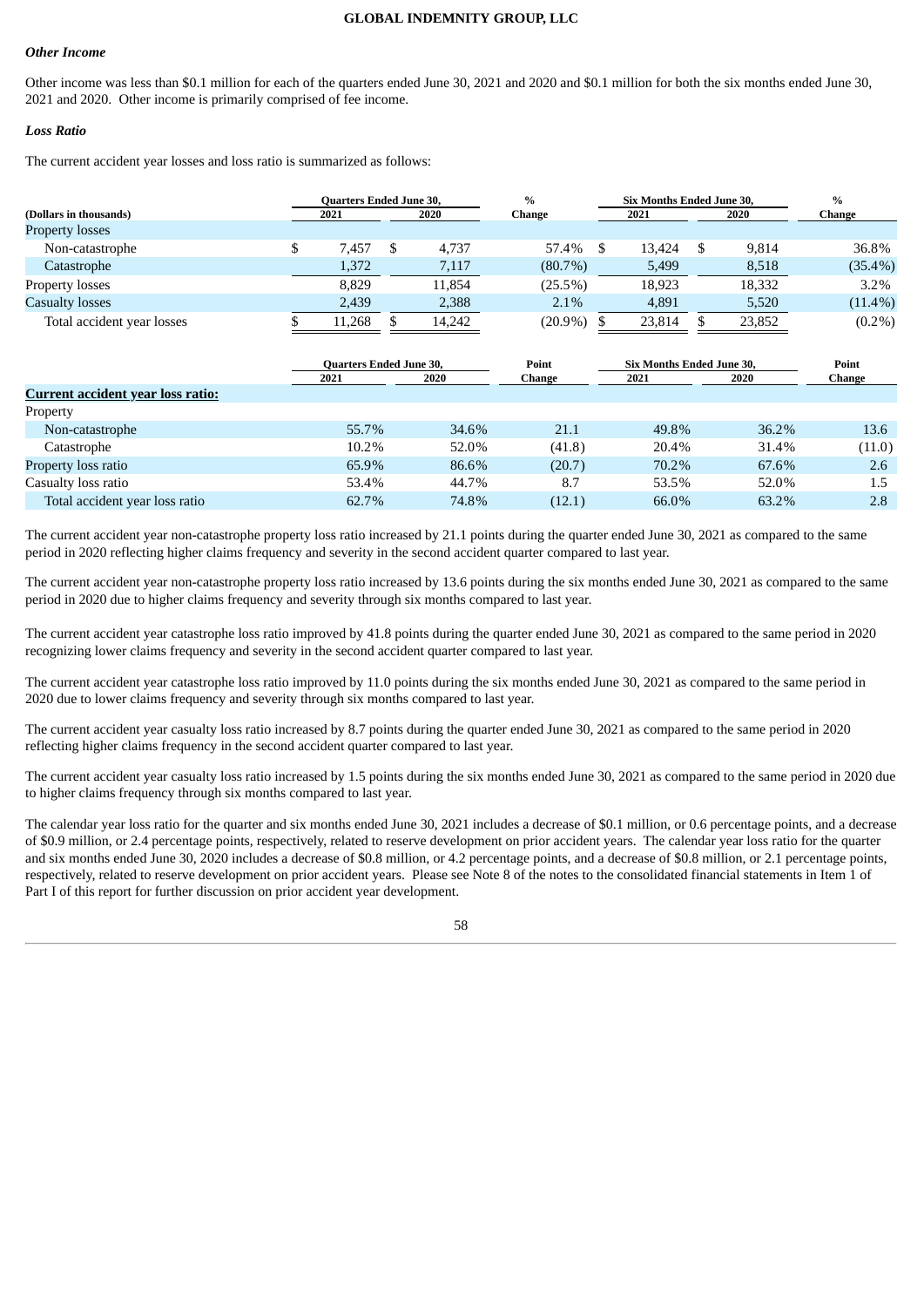## *Expense Ratios*

The expense ratio for the Company's Farm, Ranch & Stable Segment was 40.0% for both the quarter ended June 30, 2021 and June 30, 2020. The expense ratio improved 1.1 points from 40.4% for the six months ended June 30, 2020 to 39.3% for the six months ended June 30, 2021. The improvement in the expense ratio is primarily due to a reduction of commission rate partially driven by a change in agent distribution as well as a reduction in compensation, travel, and advertising expenses.

#### *COVID-19*

There is continued risk that legislation could be passed or there could be a court ruling which would require the Company to cover business interruption claims regardless of terms, exclusions including the virus exclusions contained within the Company's Farm, Ranch & Stable policies, or other conditions included in these policies that would otherwise preclude coverage.

COVID-19's lasting impacts could result in declines in business, non-payment of premiums, and increases in claims that could adversely affect Farm, Ranch & Stable's business, financial condition, and results of operation.

#### *Reinsurance Operations*

The components of income from the Company's Reinsurance Operations segment and corresponding underwriting ratios are as follows:

|                                          | <b>Ouarters Ended June 30.</b> |    | $\%$    | <b>Six Months Ended June 30.</b> |               |         |    | $\frac{0}{0}$ |            |
|------------------------------------------|--------------------------------|----|---------|----------------------------------|---------------|---------|----|---------------|------------|
| (Dollars in thousands)                   | 2021(1)                        |    | 2020(1) | Change                           |               | 2021(1) |    | 2020(1)       | Change     |
| Gross written premiums                   | 24,692                         |    | 16,052  | 53.8%                            |               | 46,558  | \$ | 33,569        | 38.7%      |
|                                          |                                |    |         |                                  |               |         |    |               |            |
| Net written premiums                     | 24,692                         | S  | 16,052  | 53.8%                            | \$            | 46,558  | \$ | 33,569        | 38.7%      |
|                                          |                                |    |         |                                  |               |         |    |               |            |
| Net earned premiums                      | \$<br>21,410                   | \$ | 19,546  | 9.5%                             | <sup>\$</sup> | 40,228  | \$ | 43,401        | $(7.3\%)$  |
| Other income (loss)                      | 14                             |    | 279     | $(95.0\%)$                       |               | (42)    |    | (16)          | 162.5%     |
| Total revenues                           | 21,424                         |    | 19,825  | 8.1%                             |               | 40,186  |    | 43,385        | $(7.4\%)$  |
|                                          |                                |    |         |                                  |               |         |    |               |            |
| Losses and expenses:                     |                                |    |         |                                  |               |         |    |               |            |
| Net losses and loss adjustment expenses  | 12,657                         |    | 11,290  | 12.1%                            |               | 23,926  |    | 24,394        | $(1.9\%)$  |
| Acquisition costs and other underwriting |                                |    |         |                                  |               |         |    |               |            |
| expenses                                 | 7,814                          |    | 5,695   | 37.2%                            |               | 14,376  |    | 14,244        | $0.9\%$    |
| Underwriting income                      | 953                            |    | 2,840   | $(66.4\%)$                       |               | 1,884   |    | 4,747         | $(60.3\%)$ |

| <b>Quarters Ended June 30,</b> |       | Point  |           | Point     |                                  |
|--------------------------------|-------|--------|-----------|-----------|----------------------------------|
| 2021                           | 2020  | Change | 2021      | 2020      | Change                           |
|                                |       |        |           |           |                                  |
|                                |       |        |           |           |                                  |
| 60.7%                          | 56.1% | 4.6    | 61.9%     | 56.8%     | 5.1                              |
| $(1.6\%)$                      | 1.7%  | (3.3)  | $(2.4\%)$ | $(0.6\%)$ | (1.8)                            |
| 59.1%                          | 57.8% | 1.3    | 59.5%     | 56.2%     | 3.3                              |
| 36.5%                          | 29.1% | 7.4    | 35.7%     | 32.8%     | 2.9                              |
| 95.6%                          | 86.9% | 8.7    | 95.2%     | 89.0%     | 6.2                              |
|                                |       |        |           |           | <b>Six Months Ended June 30.</b> |

External business only, excluding business assumed from affiliates

(2) Non-GAAP ratio<br>(3) Most directly con Most directly comparable GAAP ratio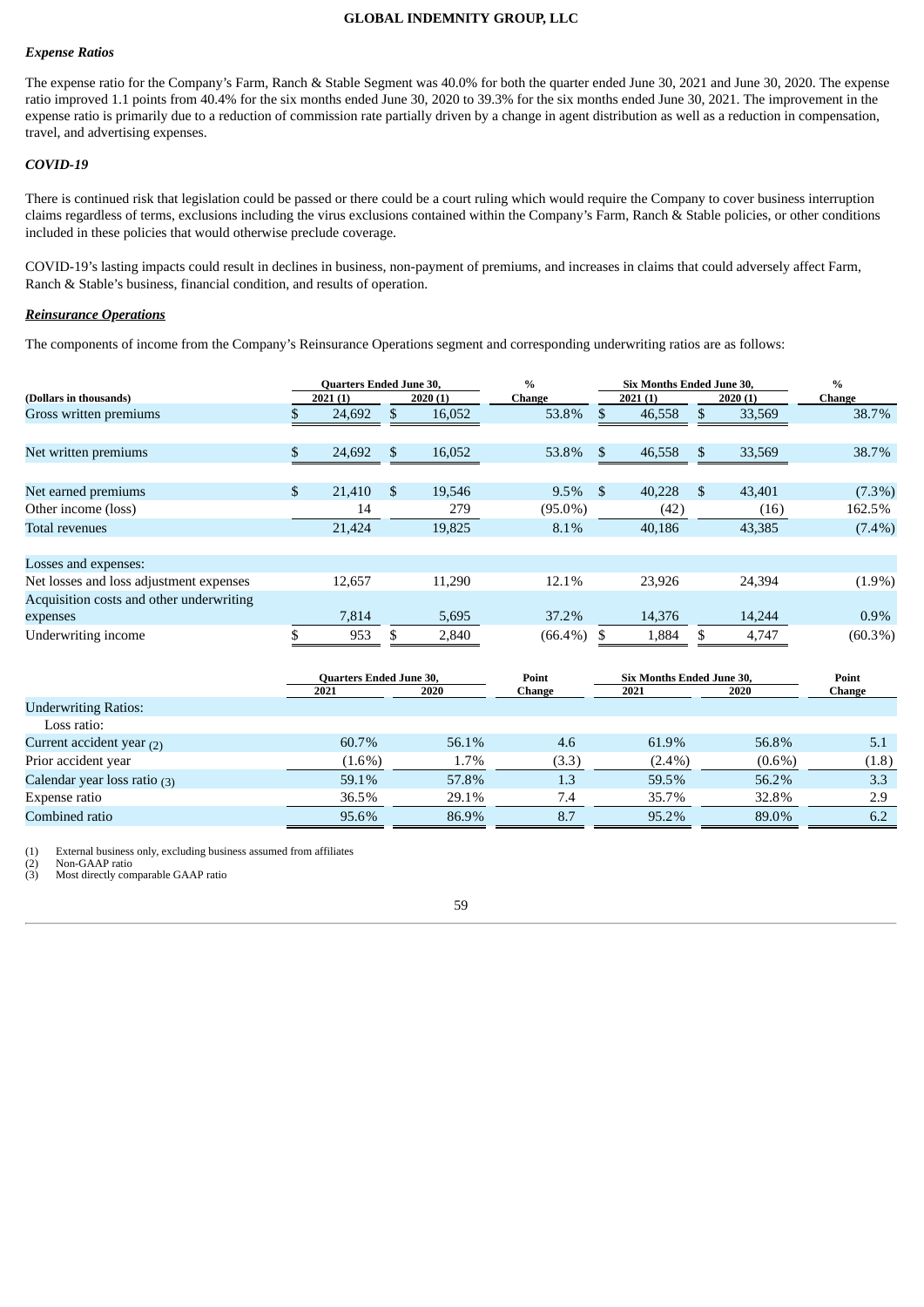#### *Reconciliation of non-GAAP financial ratios*

The table above includes a reconciliation of the current accident year loss ratio, which is a non-GAAP ratio, to its calendar year loss ratio, which is its most directly comparable GAAP ratio. The Company believes the non-GAAP ratio is useful to investors when evaluating the Company's underwriting performance as trends in the Company's Reinsurance Operations may be obscured by prior accident year adjustments. This non-GAAP ratio should not be considered as a substitute for its most directly comparable GAAP ratio and does not reflect the overall underwriting profitability of the Company.

#### *Premiums*

See "Result of Operations" above for a discussion on consolidated premiums.

#### *Other Loss*

The Company recognized other income of less than \$0.1 million and \$0.3 million during the quarters and six months ended June 30, 2021 and 2020, respectively, and recognized a loss of less than \$0.1 million for both the six months ended June 30, 2021 and 2020. Other loss is comprised of foreign exchange gains and losses.

#### *Loss Ratio*

The current accident year loss ratio increased by 4.6 points during the quarter ended June 30, 2021 as compared to the same period in 2020. The increase in the current accident year loss ratio reflects a mix of business shift to more casualty premium which has a higher expected loss ratio than property. The casualty net earned premium was 84% of the total Reinsurance Operations earned premium compared to 54% in 2020.

The current accident year loss ratio increased by 5.1 points during the six months ended June 30, 2021 as compared to the same period in 2020. The increase in the current accident year loss ratio reflects a mix of business shift to more casualty premium which has a higher expected loss ratio than property. The casualty net earned premium was 87% of the total Reinsurance Operations earned premium compared to 56% in 2020.

The calendar year loss ratio for the quarter and six months ended June 30, 2021 includes a decrease of \$0.3 million, or 1.6 percentage points, and a decrease of \$1.0 million, or 2.4 percentage points, respectively, related to reserve development on prior accident years. The calendar year loss ratio for the quarter and six months ended June 30, 2020 includes an increase of \$0.3 million, or 1.7 percentage points, and a decrease of \$0.3 million, or 0.6 percentage points, respectively, related to reserve development on prior accident years. Please see Note 8 of the notes to the consolidated financial statements in Item 1 of Part I of this report for further discussion on prior accident year development.

#### *Expense Ratio*

The expense ratio for the Company's Reinsurance Operations increased by 7.4 points from 29.1% for the quarter ended June 30, 2020 to 36.5% for the quarter ended June 30, 2021 and increased by 2.9 points from 32.8% for the six months ended June 30, 2020 to 35.7% for the six months ended June 30, 2021. The increase in the expense ratio is primarily due to a change in business mix as well as an increase in profit commissions.

## *COVID-19*

COVID-19's lasting impacts could result in declines in business, non-payment of premiums, and increases in claims that could adversely affect the Reinsurance Operations' business, financial condition, and results of operation.

#### **Unallocated Corporate Items**

The Company's fixed income portfolio, excluding cash, continues to maintain high quality with an A+ average rating and a duration of 4.5 years.

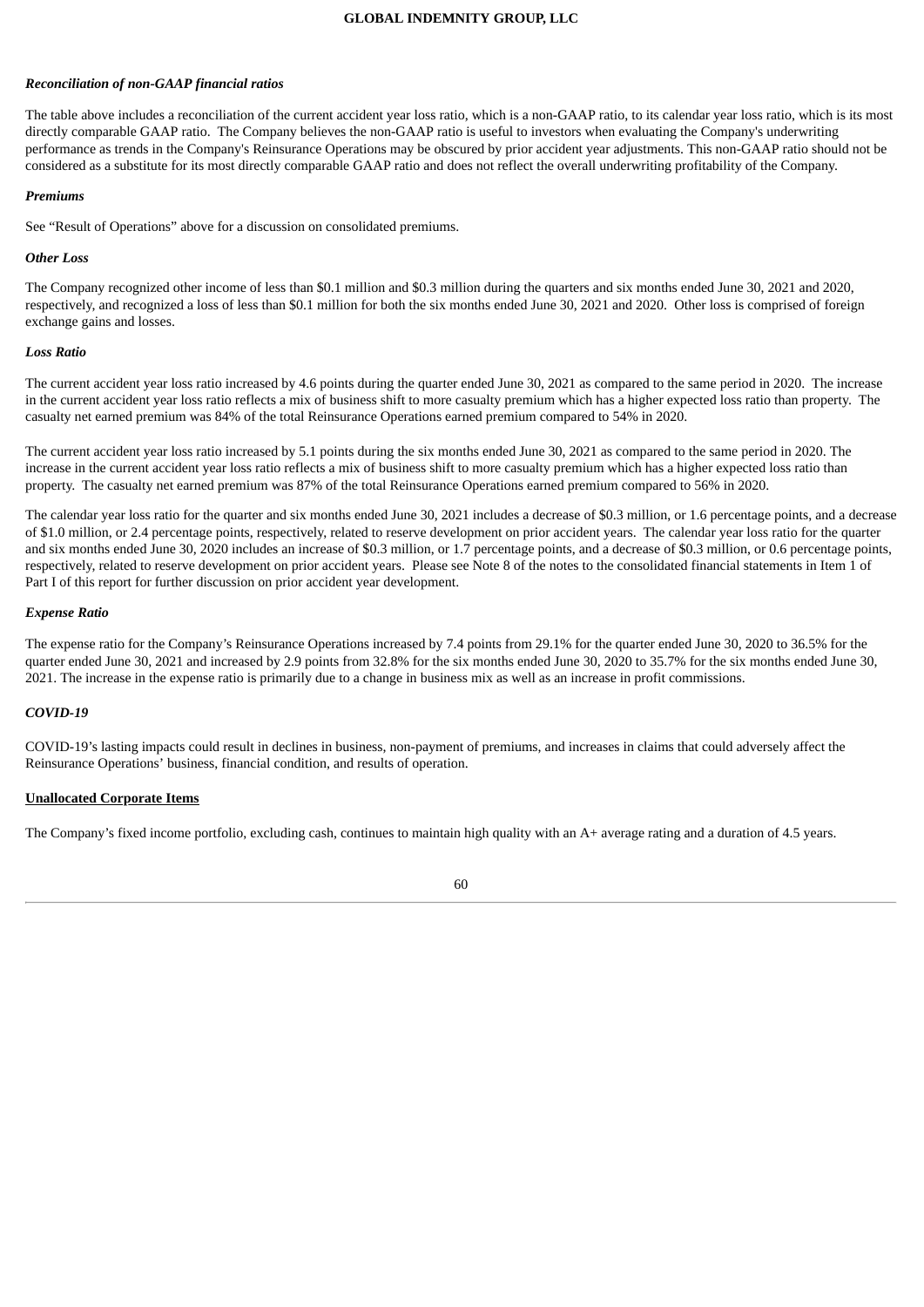#### *Net Investment Income*

|                                      | <b>Ouarters Ended June 30.</b> |        |  |         |        | <b>Six Months Ended June 30,</b> |       | $\%$    |
|--------------------------------------|--------------------------------|--------|--|---------|--------|----------------------------------|-------|---------|
| (Dollars in thousands)               |                                | 2021   |  | 2020    | Change | 2021                             | 2020  | Change  |
| Gross investment income (loss) $(1)$ |                                | 11.268 |  | (2,012) | 660.0% | 21.817                           | 9,106 | 139.6%  |
| Investment expenses                  |                                | (635)  |  | 347     | 83.0%  | (1,348)                          | 1,336 | $0.9\%$ |
| Net investment income                |                                | 10.633 |  | (2,359) | 550.7% | 20,469                           | 7,770 | 163.4%  |

#### (1) Excludes realized gains and losses

Gross investment income (loss) increased by 660.0% and 139.6% for the quarter and six months ended June 30, 2021, respectively, as compared to the same period in 2020. The increase was primarily due to increased returns from alternative investments offset by a decrease in yield within the fixed maturities portfolio.

Investment expenses increased by 83.0% and 0.9% for the quarter and six months ended June 30, 2021, respectively, as compared to the same period in 2020 due to including investment expenses related to mutual funds as a direct offset to investment income during the prior year. The Company divested its investments in mutual funds during January 2021.

At June 30, 2021, the Company held agency mortgage-backed securities with a market value of \$207.7 million. Excluding the agency mortgage-backed securities, the average duration of the Company's fixed maturities portfolio was 4.7 years as of June 30, 2021, compared with 4.8 years as of June 30, 2020. Including cash and short-term investments, the average duration of the Company's fixed maturities portfolio, excluding agency mortgage-backed securities, was 4.5 years as of June 30, 2021, and June 30, 2020, respectively. Changes in interest rates can cause principal payments on certain investments to extend or shorten which can impact duration. The Company's embedded book yield on its fixed maturities, not including cash, was 2.3% as of June 30, 2021, compared to 2.5% as of June 30, 2020. The embedded book yield on the \$64.5 million of taxable municipal bonds in the Company's portfolio, was 3.0% at June 30, 2021, compared to an embedded book yield of 3.1% on the Company's taxable municipal bonds of \$63.8 million at June 30, 2020.

#### *Net Realized Investment Gains (Losses)*

The components of net realized investment gains (losses) for the quarters and six months ended June 30, 2021 and 2020 were as follows:

|                                        | Quarters Ended June 30, |  | Six Months Ended June 30, |       |  |           |
|----------------------------------------|-------------------------|--|---------------------------|-------|--|-----------|
| (Dollars in thousands)                 | 2021                    |  | 2020                      | 2021  |  | 2020      |
| <b>Equity securities</b>               | 3,395                   |  | 27,894                    | 7,763 |  | (22,088)  |
| <b>Fixed maturities</b>                | 453                     |  | 12,820                    | (706) |  | 14,752    |
| Derivatives                            | (15)                    |  | (2,207                    | 595   |  | (22, 319) |
| Net realized investment gains (losses) | 3.833                   |  | 38,507                    | 7.652 |  | (29, 655) |
|                                        |                         |  |                           |       |  |           |

See Note 3 of the notes to the consolidated financial statements in Item 1 of Part I of this report for an analysis of total investment return on a pre-tax basis for the quarters and six months ended June 30, 2021 and 2020.

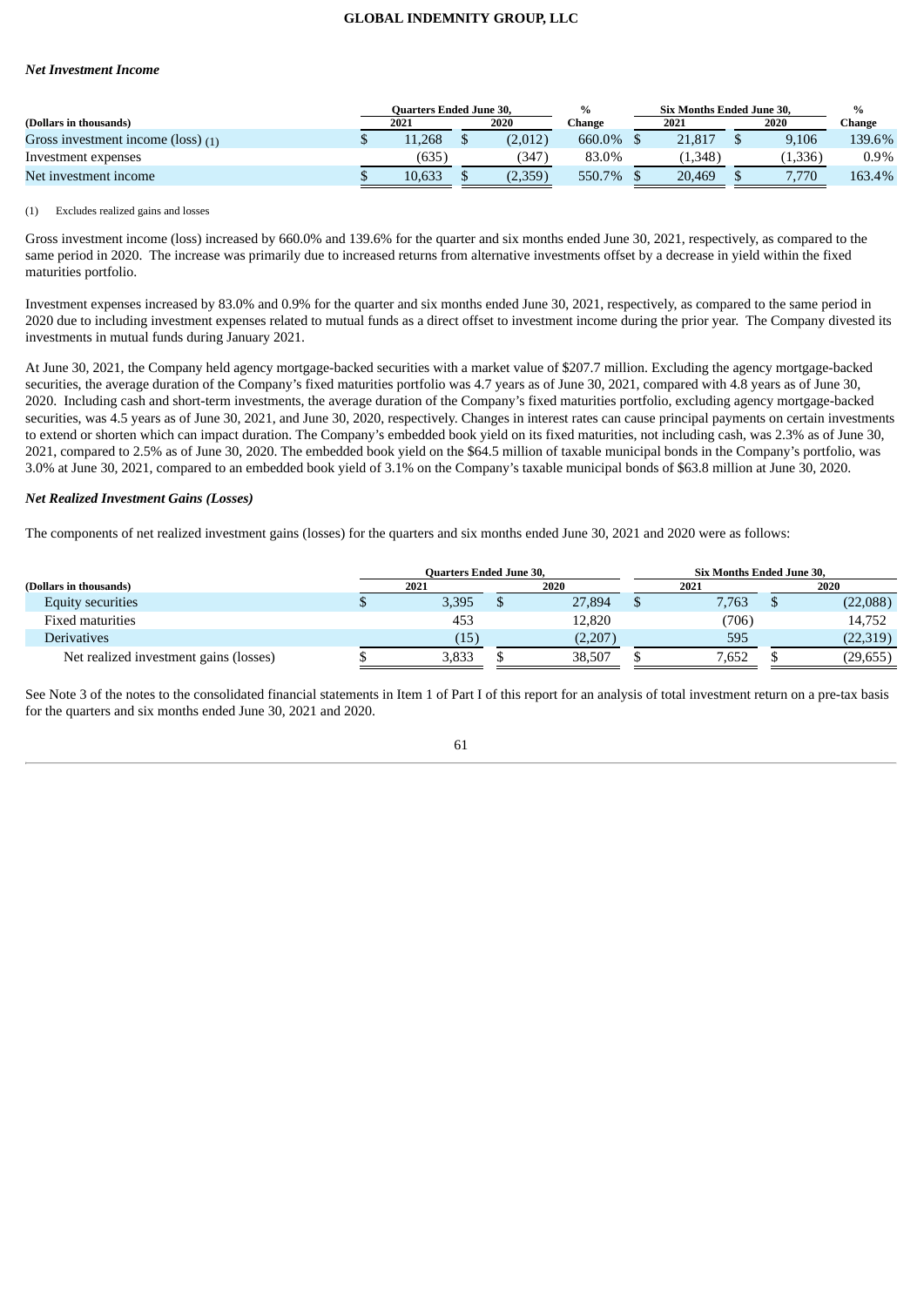#### *Corporate and Other Operating Expenses*

Corporate and other operating expenses consist of outside legal fees, other professional fees, directors' fees, management fees & advisory fees, salaries and benefits for holding company personnel, development costs for new products, and taxes incurred which are not directly related to operations. Corporate and other operating expenses were \$6.3 million and \$8.6 million during the quarters ended June 30, 2021 and 2020, respectively, and \$10.6 million and \$12.8 million during the six months ended June 30, 2021 and 2020, respectively. Corporate expenses were higher in 2020 due to incurring additional professional fees related to the redomestication.

#### *Interest Expense*

Interest expense decreased 42.8% and 44.8% during the quarter and six months ended June 30, 2021, respectively, as compared to the same period in 2020 primarily due to the redemption of the Company's 7.75% Subordinated Notes due in 2045 and the repayment of the margin borrowing facility in August, 2020.

## *Income Tax Expense (Benefit)*

Income tax expense was \$0.8 million for the quarter ended June 30, 2021 compared with an income tax expense of \$7.0 million for the quarter ended June 30, 2020. The reduction is driven by lower pre-tax income for the Company's U.S. Subsidiaries.

Income tax expense was \$0.6 million for the six months ended June 30, 2021 compared with an income tax benefit of \$5.0 million for the six months ended June 30, 2020. The increase in the income tax benefit is primarily due to investment losses incurred by the Company's U.S. subsidiaries during the six months ended June 30, 2020.

See Note 7 of the notes to the consolidated financial statements in Item 1 of Part I of this report for a comparison of income tax between periods.

#### *Net Income (Loss)*

The factors described above resulted in a net income of \$6.4 million and net income of \$37.6 million for the quarters ended June 30, 2021 and 2020, respectively, and a net income of \$11.9 million and net loss of \$7.0 million for the six months ended June 30, 2021 and 2020, respectively.

#### **Liquidity and Capital Resources**

#### *Sources and Uses of Funds*

Global Indemnity Group, LLC is a holding company. Its principal asset is its ownership of the shares of its direct and indirect subsidiaries, including those of its insurance companies: United National Insurance Company, Diamond State Insurance Company, Penn-America Insurance Company, Penn-Star Insurance Company, Penn-Patriot Insurance Company, and American Reliable Insurance Company.

Global Indemnity Group, LLC's short term and long term liquidity needs include but are not limited to the payment of corporate expenses, debt service payments, distributions to shareholders, and share repurchases. In order to meet their short term and long term needs, Global Indemnity Group, LLC's principal sources of cash includes investment income, dividends from subsidiaries, other permitted disbursements from its direct and indirect subsidiaries, reimbursement for equity awards granted to employees and intercompany borrowings. The principal sources of funds at these direct and indirect subsidiaries include underwriting operations, investment income, proceeds from sales and redemptions of investments, capital contributions, intercompany borrowings, and dividends from subsidiaries. Funds are used principally by these operating subsidiaries to pay claims and operating expenses, to make debt payments, fund margin requirements on interest rate swap agreements, to purchase investments, and to make distribution payments. In addition, the Company periodically reviews opportunities related to business acquisitions and as a result, liquidity may be needed in the future.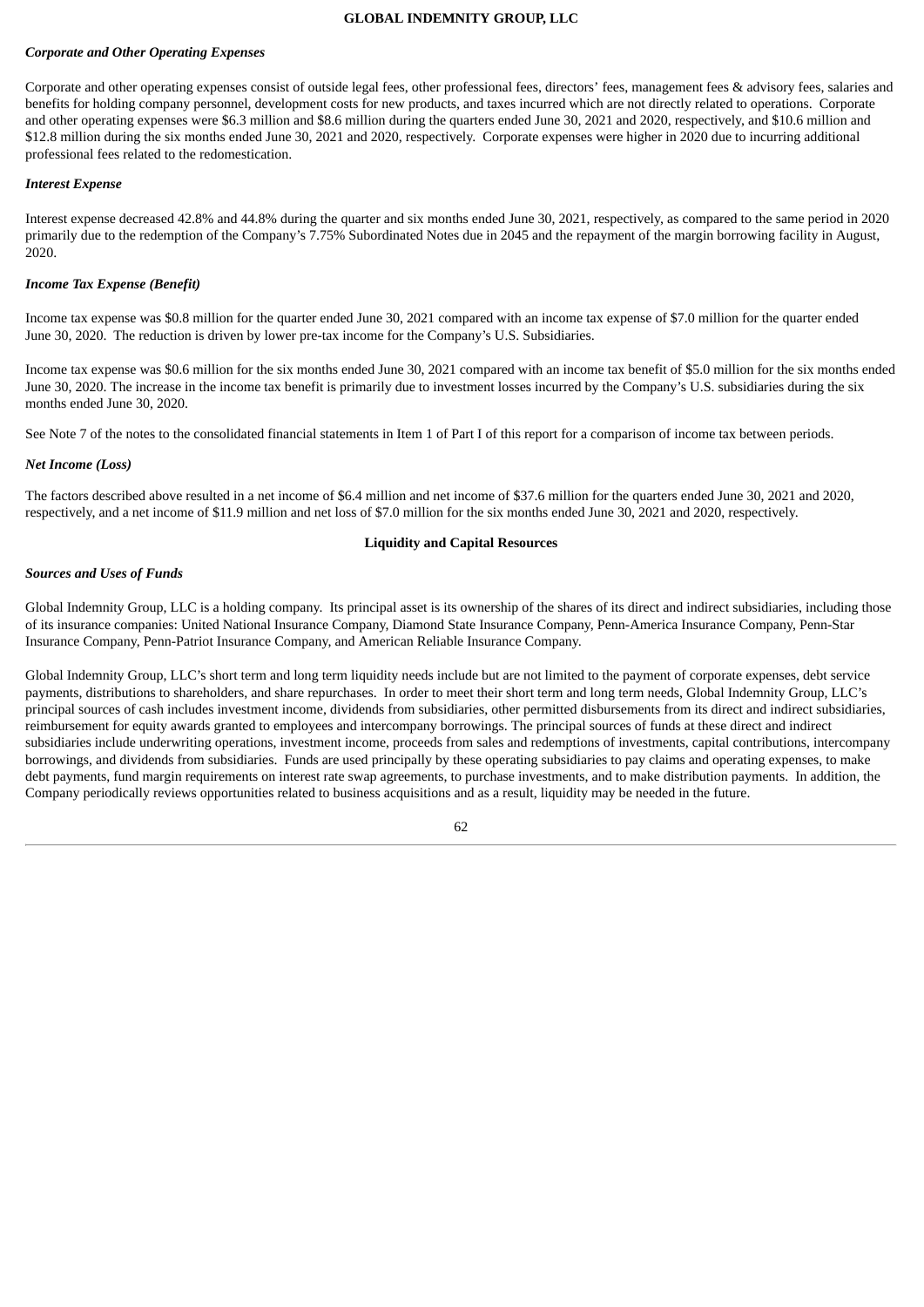GBLI Holdings, LLC is a holding company which is a wholly-owned subsidiary of Penn-Patriot Insurance Company. GBLI Holdings, LLC's principal asset is its ownership of the shares of its direct and indirect subsidiaries which include United National Insurance Company, Diamond State Insurance Company, Penn-America Insurance Company, Penn-Star Insurance Company, and American Reliable Insurance Company. GBLI Holdings, LLC is dependent on dividends from its subsidiaries to meet its debt obligations as well as corporate expense obligations.

As of June 30, 2021, the Company also had future funding commitments of \$31.2 million related to investments that are currently in their harvest period and it is unlikely that a capital call will be made.

The future liquidity of both Global Indemnity Group, LLC and GBLI Holdings, LLC is dependent on the ability of its subsidiaries to pay dividends. Global Indemnity Group, LLC and GBLI Holdings, LLC's insurance companies are restricted by statute as to the amount of dividends that they may pay without the prior approval of regulatory authorities. The dividend limitations imposed by state laws are based on the statutory financial results of each insurance company that are determined by using statutory accounting practices that differ in various respects from accounting principles used in financial statements prepared in conformity with GAAP. See "Regulation - Statutory Accounting Principles" in Item 1 of Part I of the Company's 2020 Annual Report on Form 10-K. Key differences relate to, among other items, deferred acquisition costs, limitations on deferred income taxes, reserve calculation assumptions and surplus notes. See Note 20 of the notes to the consolidated financial statements in Item 8 of Part II of the Company's 2020 Annual Report on Form 10-K for further information on dividend limitations related to the Insurance Companies. The Insurance Companies did not declare or pay any dividends during the quarter and six months ended June 30, 2021.

#### *Cash Flows*

Sources of operating funds consist primarily of net written premiums and investment income. Funds are used primarily to pay claims and operating expenses and to purchase investments. As a result of the distribution policy, funds may also be used in the future to pay distributions to shareholders of the Company.

The Company's reconciliation of net income (loss) to net cash provided by operations is generally influenced by the following:

- the fact that the Company collects premiums, net of commissions, in advance of losses paid;
- the timing of the Company's settlements with its reinsurers; and
- the timing of the Company's loss payments.

Net cash provided by operating activities was \$47.5 million and \$52.4 million for the quarters and six months ended June 30, 2021 and 2020, respectively. The decrease in operating cash flows of approximately \$4.9 million from the prior year was primarily a net result of the following items:

|                                           | <b>Six Months Ended June 30.</b> |            |    |            |  |          |
|-------------------------------------------|----------------------------------|------------|----|------------|--|----------|
| (Dollars in thousands)                    |                                  | 2021       |    | 2020       |  | Change   |
| Net premiums collected                    | \$                               | 308,353    | -S | 285,317    |  | 23,036   |
| Net losses paid                           |                                  | (148, 453) |    | (131,203)  |  | (17,250) |
| Underwriting and corporate expenses       |                                  | (126, 144) |    | (120, 897) |  | (5,247)  |
| Net investment income                     |                                  | 18,952     |    | 23,138     |  | (4, 186) |
| Net federal income taxes recovered        |                                  |            |    | 5,478      |  | (5, 478) |
| Interest paid                             |                                  | (5,220)    |    | (9, 423)   |  | 4,203    |
| Net cash provided by operating activities |                                  | 47,488     |    | 52,410     |  | (4,922)  |

See the consolidated statements of cash flows in the consolidated financial statements in Item 1 of Part I of this report for details concerning the Company's investing and financing activities.

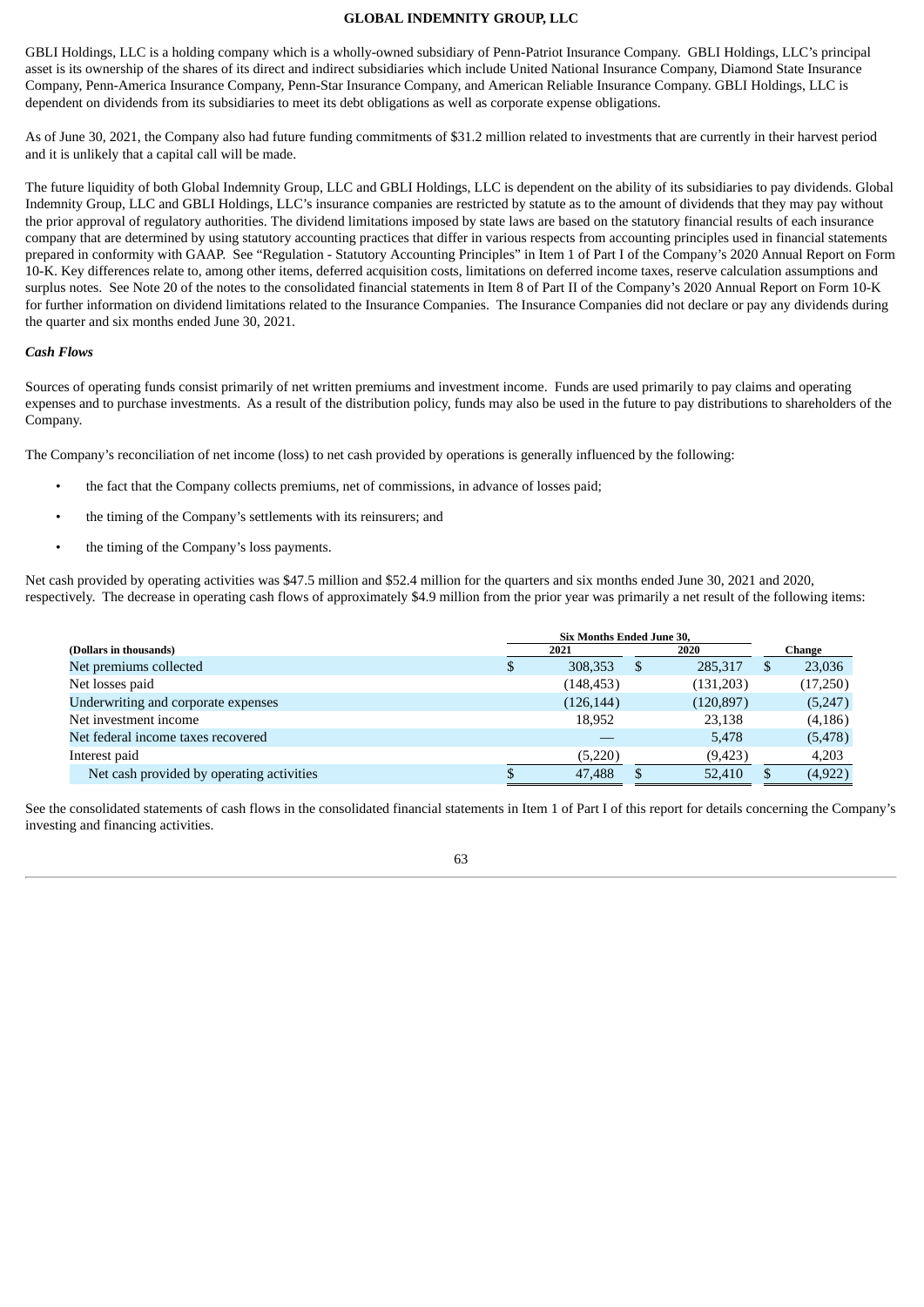#### *Liquidity*

#### *COVID-19*

The Company's liquidity could be negatively impacted by the cancellation, delays, or non-payment of premiums related to the ongoing COVID-19 pandemic and its lasting impacts. There is continued risk that legislation could be passed or there could be a court ruling which would require the Company to cover business interruption claims regardless of terms, exclusions including the virus exclusions contained within the Company's Commercial Specialty and Farm, Ranch & Stable policies, or other conditions included in policies that would otherwise preclude coverage which would negatively impact liquidity. In addition, the liquidity of the Company's investment portfolio could be negatively impacted by disruption experienced in global financial markets. Management is taking actions it considers prudent to minimize the impact on the Company's liquidity. However, given the ongoing uncertainty surrounding the duration, magnitude and geographic reach of COVID-19, the Company is regularly evaluating the impact of COVID-19 on its liquidity.

#### *Dividends / Distributions*

During 2021, the Board of Directors approved a distribution payment of \$0.25 per common share to all shareholders of record on the close of business on March 22, 2021 and June 21, 2021. Distributions paid to common shareholders were \$7.2 million during the six months ended June 30, 2021. In addition, distributions of \$0.2 million were paid to Global Indemnity Group, LLC's preferred shareholder during the six months ended June 30, 2021.

Other than the items discussed in the preceding paragraphs, there have been no material changes to the Company's liquidity during the quarter and six months ended June 30, 2021. Please see Item 7 of Part II in the Company's 2020 Annual Report on Form 10-K for information regarding the Company's liquidity.

#### *Capital Resources*

There have been no material changes to the Company's capital resources during the quarter and six months ended June 30, 2021. Please see Item 7 of Part II in the Company's 2020 Annual Report on Form 10-K for information regarding the Company's capital resources.

# *Co-obligor Financial Information*

The Company is providing the following information in compliance with Rule 13-01 of Regulation S-X, "Financial Disclosures about Guarantors and Issuers of Guaranteed Securities" with respect to the Company's 7.875% Subordinated Notes due in 2047 ("2047 Notes"). Global Indemnity Group, LLC (parent co-obligor) and GBLI Holdings, LLC (subsidiary co-obligor) are co-obligors of the 2047 Notes. GBLI Holdings, LLC is a wholly-owned indirect subsidiary of Global Indemnity Group, LLC. The 2047 Notes are subordinated unsecured obligations and rank (i) senior to the companies' existing and future capital stock, (ii) senior in right of payment to the companies' future junior subordinated debt, (iii) equally in right of payment with any existing unsecured, subordinated debt that the companies have issued or may issue in the future that ranks equally with the 2047 Notes, and (iv) subordinate in right of payment to any of the companies' future senior debt. In addition, the 2047 Notes are structurally subordinated to all existing and future indebtedness, liabilities and other obligations of Global Indemnity Group, LLC's subsidiaries, except for GBLI Holdings, LLC.

GBLI Holdings, LLC is a subordinated co-obligor with respect to the 2047 Notes with the same obligations and duties as Global Indemnity Group, LLC under the Indenture (including the due and punctual performance and observance of all of the covenants and conditions to be performed by Global Indemnity Group, LLC, including, without limitation, the obligation to pay the principal of, and interest on, the 2047 Notes when due whether at maturity, by acceleration, redemption or otherwise), and with the same rights, benefits and privileges of Global Indemnity Group, LLC thereunder. Notwithstanding the foregoing, GBLI Holdings, LLC's obligations (including the obligation to pay the principal of and interest in respect of the 2047 Notes) are subject to subordination to all monetary obligations or liabilities of GBLI Holdings, LLC owing to any regulated reinsurance or insurance company that is a direct or indirect subsidiary of Global Indemnity Group, LLC, in addition to indebtedness of GBLI Holdings, LLC for borrowed money. If Global Indemnity Group, LLC pays any amount with respect to the subordinated note obligations, Global Indemnity Group, LLC is entitled to be reimbursed by GBLI Holdings, LLC within 10 business days after a demand is made to GBLI Holding, LLC by Global Indemnity Group, LLC.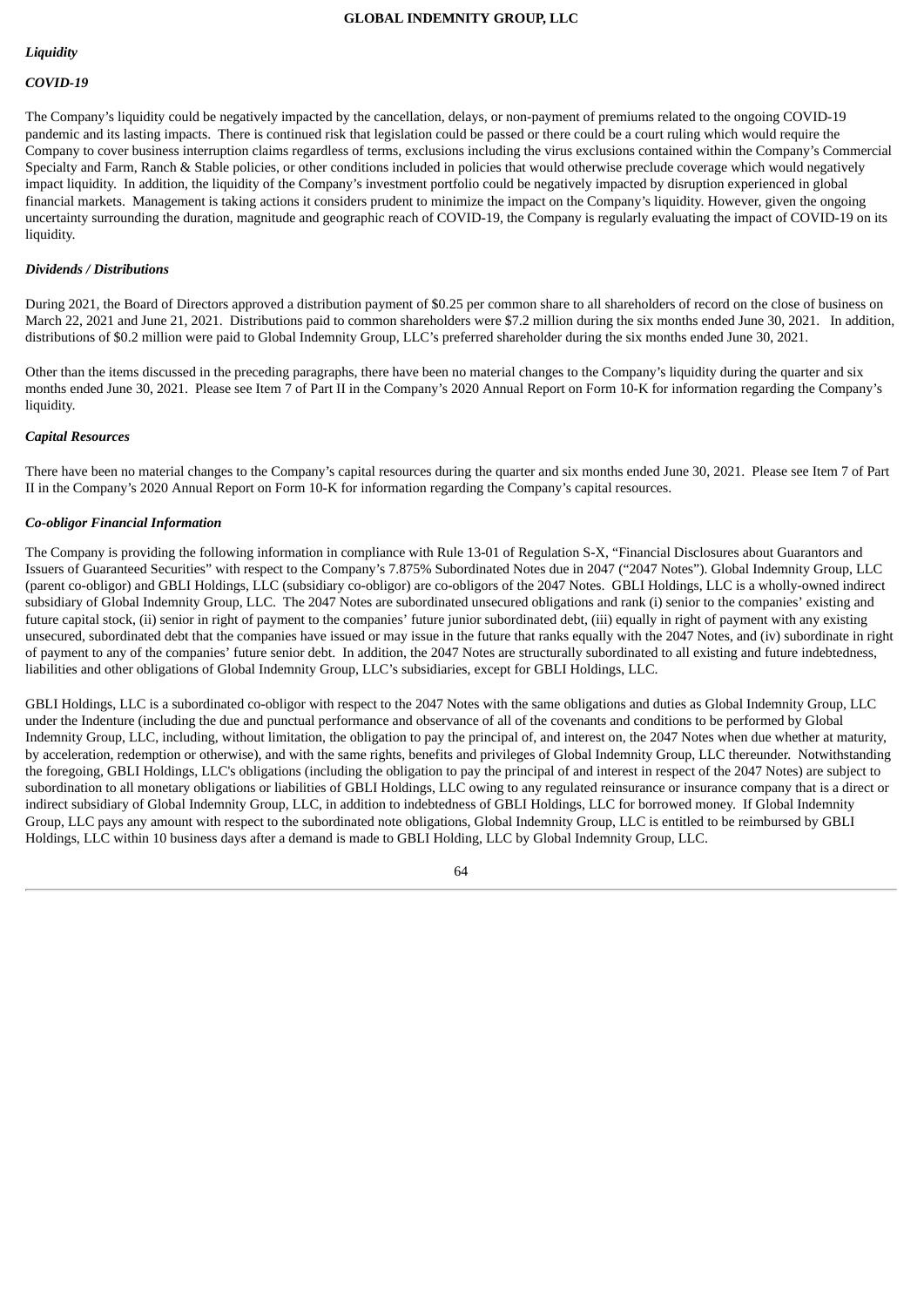The following tables present summarized financial information for Global Indemnity Group, LLC (Parent co-obligor) and GBLI Holdings, LLC (Subsidiary co-obligor) on a combined basis after transactions and balances within the combined entities have been eliminated.

#### **Parent and Subsidiary Co-obligors**

The following table presents the summarized balance sheet information as of June 30, 2021 and December 31, 2020.

| (Dollars in thousands)                            | June 30, 2021 | <b>December 31, 2020</b> |
|---------------------------------------------------|---------------|--------------------------|
| Intercompany note receivable                      | 2,100         | 11,283                   |
| Intercompany receivables                          | 828           |                          |
| <b>Investments</b>                                | 249,587       | 250,863                  |
| Total assets excluding investment in subsidiaries | 314,080       | 324,229                  |
| Intercompany payables                             | 5,103         | 5,515                    |
| Total liabilities                                 | 155,829       | 158,423                  |

The following table presents the summarized statement of operations information for the six months ended June 30, 2021.

| (Dollars in thousands)         |          |
|--------------------------------|----------|
| Total revenue                  | 12,452   |
| Intercompany interest income   | 57       |
| Intercompany interest expense  |          |
| Loss before income taxes $(1)$ | (3, 102) |
| Net loss $_{(1)}$              | (434)    |

(1) excludes equity in the earning of a subsidiary

#### **Off Balance Sheet Arrangements**

The Company has no off balance sheet arrangements.

#### **Cautionary Note Regarding Forward-Looking Statements**

Some of the statements under "Management's Discussion and Analysis of Financial Condition and Results of Operations" and elsewhere in this report may include forward-looking statements within the meaning of Section 21E of the Security Exchange Act of 1934, as amended, that reflect the Company's current views with respect to future events and financial performance. Forward-looking statements are statements that are not historical facts. These statements can be identified by the use of forward-looking terminology such as "believe," "expect," "may," "will," "should," "project," "plan," "seek," "intend," or "anticipate" or the negative thereof or comparable terminology, and include discussions of strategy, financial projections and estimates and their underlying assumptions, statements regarding plans, objectives, expectations or consequences of identified transactions or natural disasters, and statements about the future performance, operations, products and services of the companies.

The Company's business and operations are and will be subject to a variety of risks, uncertainties and other factors. Consequently, actual results and experience may materially differ from those contained in any forward-looking statements. See "Risk Factors" in Item 1A of Part I in the Company's 2020 Annual Report on Form 10-K for risks, uncertainties and other factors that could cause actual results and experience to differ from those projected. The Company's forward-looking statements speak only as of the date of this report or as of the date they were made. The Company undertakes no obligation to publicly update or review any forward-looking statement, whether as a result of new information, future developments or otherwise.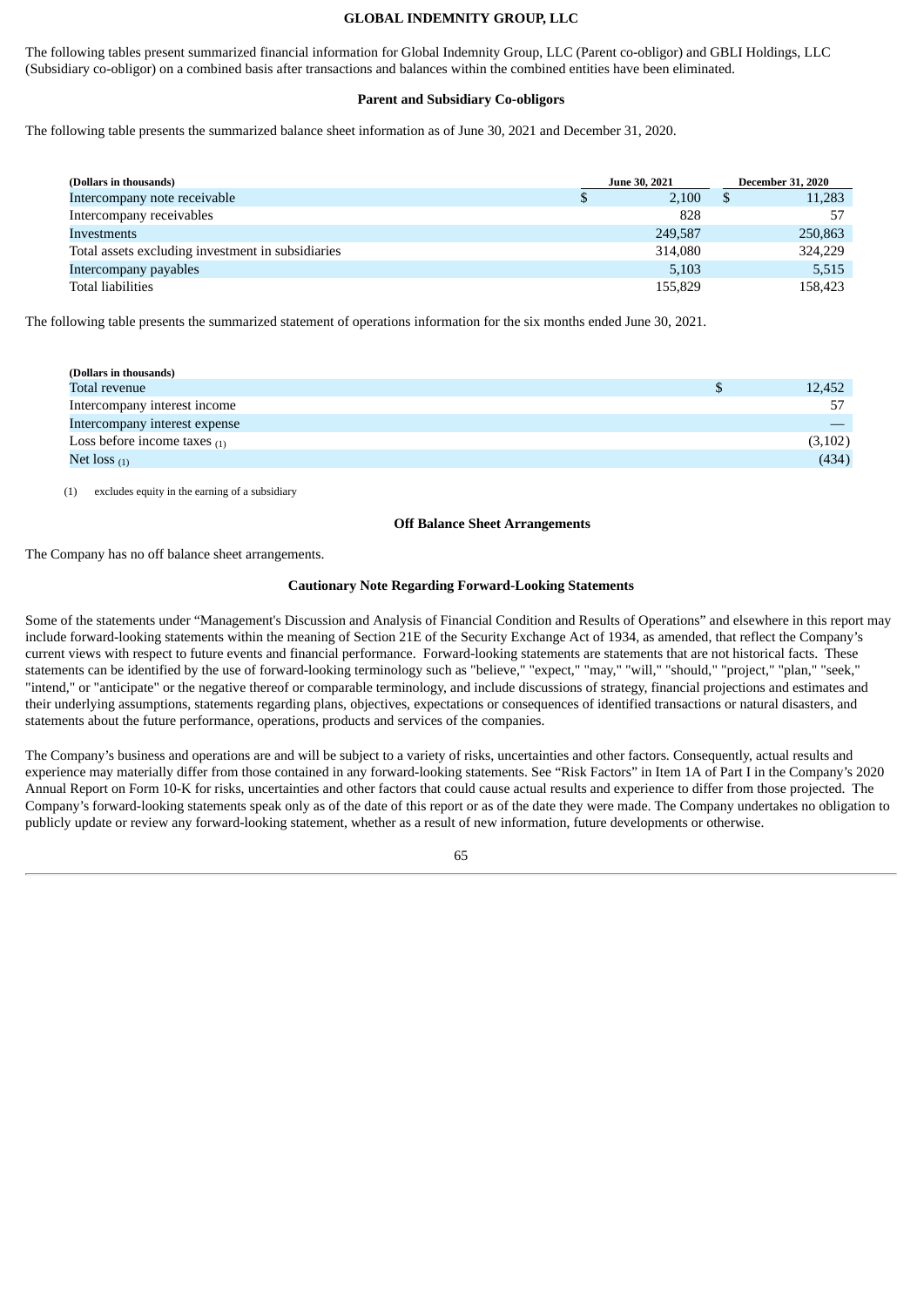# **Item 3. QUANTITATIVE AND QUALITATIVE DISCLOSURES ABOUT MARKET RISK**

For the quarter ending June 30, 2021, global equities rose approximately 7.6% with U.S. equities outperforming, returning approximately 8.6%. U.S. fixed income returned approximately 2.9% as 10 year treasury rates declined during the quarter to end at 1.45%. Inflation ticked up globally, though the Federal Reserve continued to emphasize the transitory nature of inflation. U.S. inflation in particular experienced a faster-than-expected acceleration over the quarter. Vaccinations continued to advance globally and case counts generally moved lower, although the spread of a new variant with higher infectiousness underscored a key risk for the economic recovery.

The Company's investment grade fixed income portfolio continues to maintain high quality with an A+ average rating and a duration of 4.5 years. Portfolio purchases were focused within US Treasury, MBS, and investment grade credit securities. These purchases were funded primarily through cash inflows, sales of US Treasury and MBS securities, as well as maturities and paydowns. During the second quarter, the portfolio's allocation to investment grade credit increased, while the portfolio's exposure to US Treasuries decreased. There have been no other material changes to the Company's market risk since December 31, 2020. Please see Item 7A of Part II in the Company's 2020 Annual Report on Form 10-K for information regarding the Company's market risk.

#### **Item 4. CONTROLS AND PROCEDURES**

#### **Evaluation of Disclosure Controls and Procedures**

The Company maintains disclosure controls and procedures (as that term is defined in Rules 13a-15(e) and 15d-15(e) under the Securities Exchange Act of 1934, as amended (the "Exchange Act")) that are designed to ensure that information required to be disclosed in the Company's reports under the Exchange Act is recorded, processed, summarized and reported within the time periods specified in the Securities and Exchange Commission's rules and forms, and that such information is accumulated and communicated to the Company's management, including its Chief Executive Officer and Chief Financial Officer, as appropriate, to allow timely decisions regarding required disclosures. Any controls and procedures, no matter how well designed and operated, can provide only reasonable assurance of achieving the desired control objectives. The Company's management, with the participation of the Company's Chief Executive Officer and Chief Financial Officer, has evaluated the effectiveness of the design and operation of the Company's disclosure controls and procedures as of June 30, 2021. Based upon that evaluation, and subject to the foregoing, the Company's Chief Executive Officer and Chief Financial Officer concluded that, as of June 30, 2021, the design and operation of the Company's disclosure controls and procedures were effective to accomplish their objectives at the reasonable assurance level.

# **Changes in Internal Control over Financial Reporting**

There have been no changes in the Company's internal controls over financial reporting that occurred during the quarter ended June 30, 2021 that have materially affected, or are reasonably likely to materially affect, the Company's internal controls over financial reporting.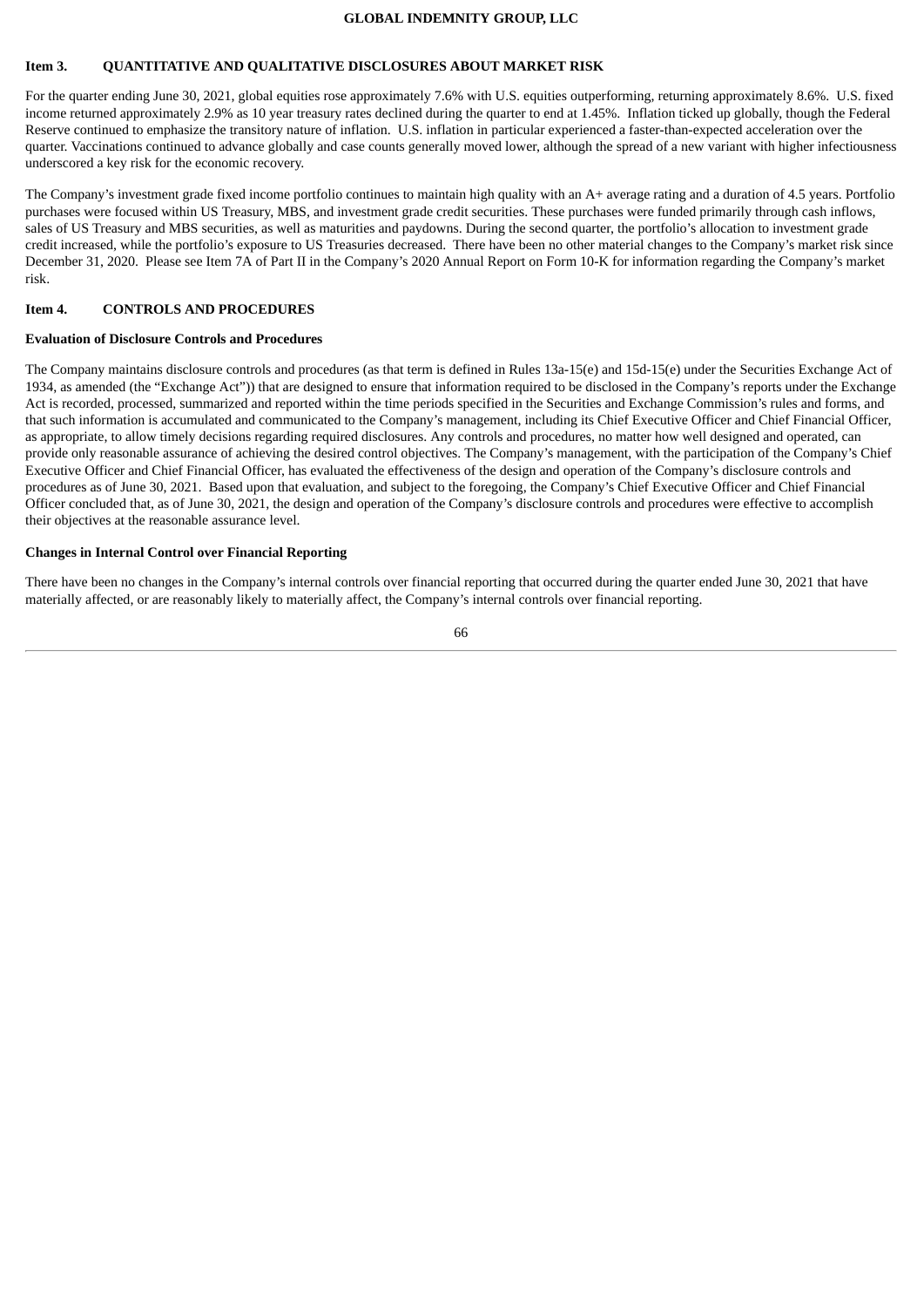# **PART II-OTHER INFORMATION**

## **Item 1. Legal Proceedings**

The Company is, from time to time, involved in various legal proceedings in the ordinary course of business. The Company maintains insurance and reinsurance coverage for risks in amounts that it considers adequate. However, there can be no assurance that the insurance and reinsurance coverage that the Company maintains is sufficient or will be available in adequate amounts or at a reasonable cost. The Company does not believe that the resolution of any currently pending legal proceedings, either individually or taken as a whole, will have a material adverse effect on its business, results of operations, cash flows, or financial condition.

There is a greater potential for disputes with reinsurers who are in runoff. Some of the Company's reinsurers' have operations that are in runoff, and therefore, the Company closely monitors those relationships. The Company anticipates that, similar to the rest of the insurance and reinsurance industry, it will continue to be subject to litigation and arbitration proceedings in the ordinary course of business.

## **Item 1A. Risk Factors**

The Company's results of operations and financial condition are subject to numerous risks and uncertainties described in Item 1A of Part I in the Company's 2020 Annual Report on Form 10-K, filed with the SEC on March 12, 2021. The risk factors identified therein have not materially changed except as follows:

#### *The Company may be subject to adverse foreign taxes related to its historic non-US subsidiaries.*

Although the Company and its subsidiaries have eliminated most of their historic foreign subsidiaries, the statute of limitations remains open in certain foreign jurisdictions, and it is possible that the Company could be subject to materially adverse foreign taxes with respect to its historic operations. Such adverse foreign taxes could also potentially arise as a result of retroactive changes in law.

# **Item 2. Unregistered Sales of Equity Securities and Use of Proceeds**

The Company's Share Incentive Plan allows employees to surrender the Company's class A common shares as payment for the tax liability incurred upon the vesting of restricted stock. There were 7,100 shares surrendered by the Company's employees during the quarter ended June 30, 2021. All class A common shares surrendered by the Company's employees are held as treasury stock and recorded at cost until formally retired.

| Item 3. | <b>Defaults upon Senior Securities</b> |
|---------|----------------------------------------|
| None.   |                                        |
| Item 4. | <b>Mine Safety Disclosures</b>         |
| None.   |                                        |
| Item 5. | <b>Other Information</b>               |
| None.   |                                        |
|         |                                        |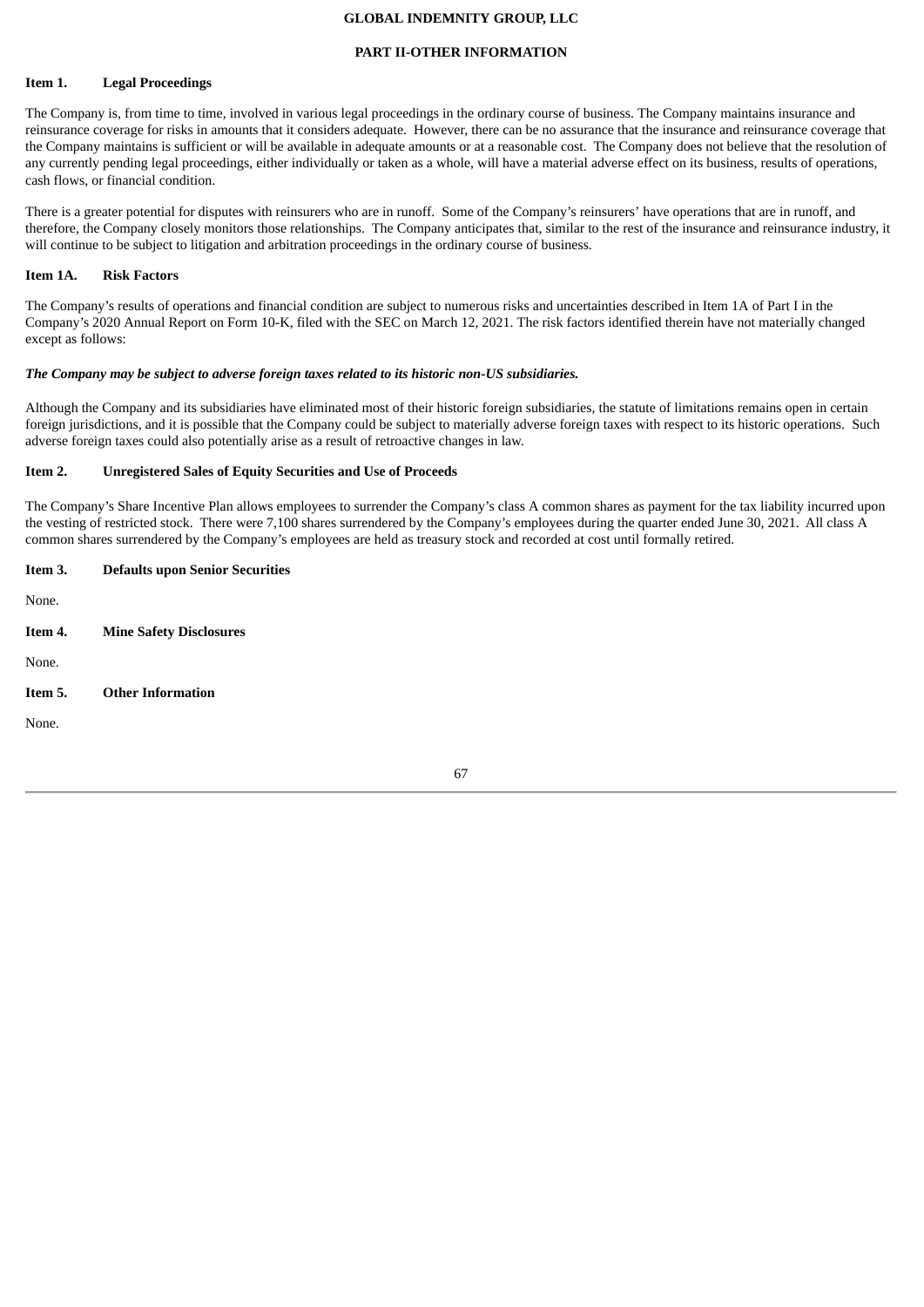| Item 6. | <b>Exhibits</b>                                                                                                                                                                                                    |
|---------|--------------------------------------------------------------------------------------------------------------------------------------------------------------------------------------------------------------------|
| 10.1    | Chief Operating Officer Agreement with Reiner R. Mauer effective May 14, 2021 (incorporated by reference to Exhibit 10.1 of the<br>Company's Current Report on Form 8-K dated May 17, 2021 (File No. 001-34809)).  |
| 22.1    | List of Co-Issuer Subsidiaries (incorporated by reference to Exhibit 22.1 of the Company's Annual Report on Form 10-K for the fiscal year<br>ended December 31, 2020 (File No. 001-34809)).                        |
| $31.1+$ | Certification of Principal Executive Officer pursuant to Rule 13a-14 (a) / 15d-14 (a) of the Securities Exchange Act of 1934, as amended, as<br>adopted pursuant to Section 302 of the Sarbanes-Oxley Act of 2002. |
| $31.2+$ | Certification of Chief Financial Officer pursuant to Rule 13a-14 (a) / 15d-14 (a) of the Securities Exchange Act of 1934, as amended, as<br>adopted pursuant to Section 302 of the Sarbanes-Oxley Act of 2002.     |
| $32.1+$ | Certification of Principal Executive Officer pursuant to 18 U.S.C. Section 1350, as adopted pursuant to Section 906 of the Sarbanes-Oxley<br>Act of 2002.                                                          |
| $32.2+$ | Certification of Chief Financial Officer pursuant to 18 U.S.C. Section 1350, as adopted pursuant to Section 906 of the Sarbanes-Oxley Act<br>of 2002.                                                              |
| 101.INS | Inline XBRL Instance Document – the instance document does not appear in the Interactive Data File because its XBRL tags are embedded<br>within the Inline XBRL document.                                          |
| 101.SCH | Inline XBRL Taxonomy Extension Schema Document                                                                                                                                                                     |
| 101.CAL | Inline XBRL Taxonomy Extension Calculation Linkbase Document                                                                                                                                                       |
| 101.DEF | Inline XBRL Taxonomy Extension Definition Linkbase Document                                                                                                                                                        |
| 101.LAB | Inline XBRL Taxonomy Extension Label Linkbase Document                                                                                                                                                             |
| 101.PRE | Inline XBRL Taxonomy Extension Presentation Linkbase Document                                                                                                                                                      |
| 104     | Cover Page Interactive Data File (embedded within the Inline XBRL document)                                                                                                                                        |
| $^{+}$  | Filed or furnished herewith, as applicable.                                                                                                                                                                        |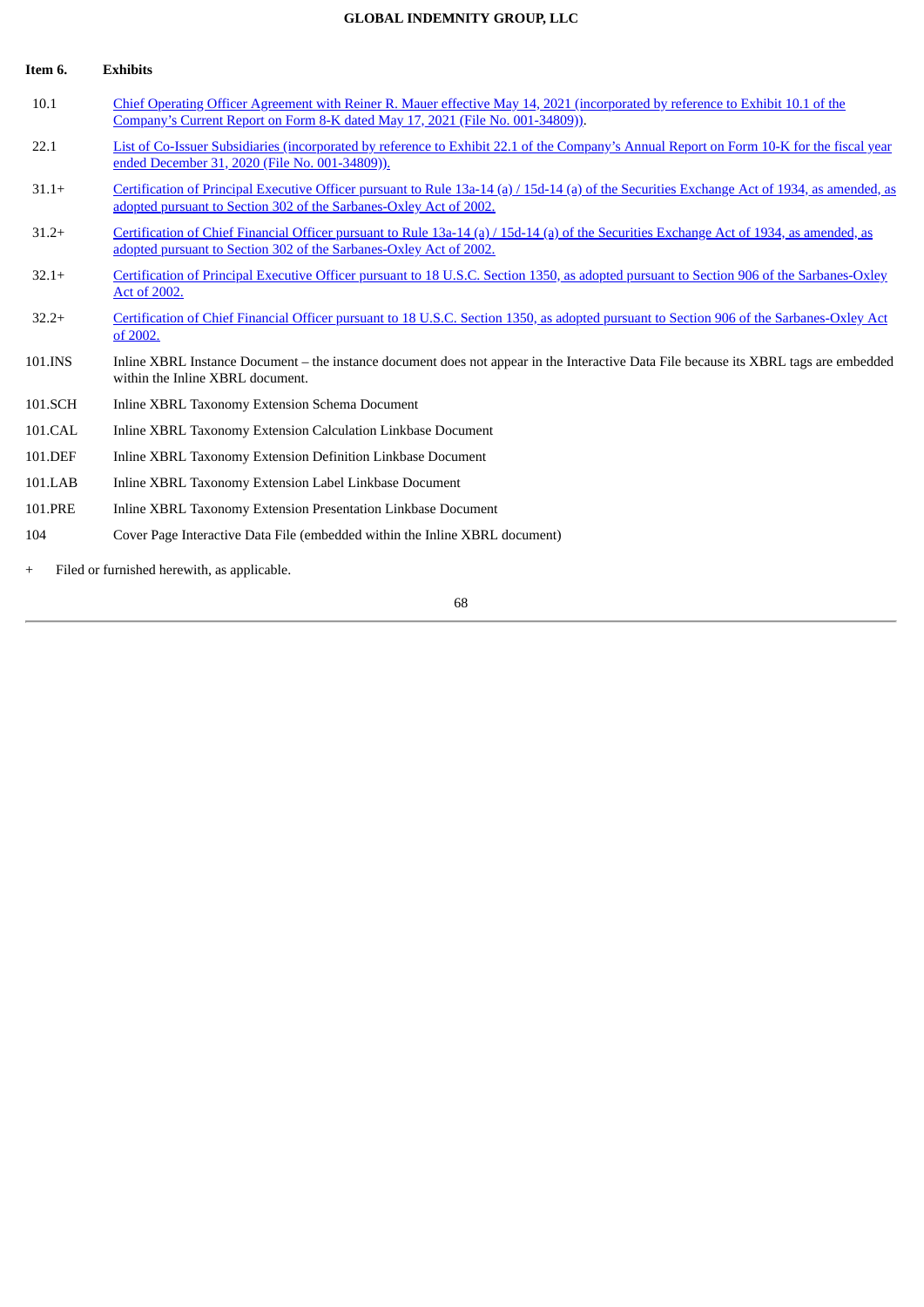# **SIGNATURE**

Pursuant to the requirements of the Securities Exchange Act of 1934, the registrant has duly caused this report to be signed on its behalf by the undersigned, thereunto duly authorized.

> GLOBAL INDEMNITY GROUP, LLC Registrant

Dated: August 6, 2021 **By:** /s/ Thomas M. McGeehan

Thomas M. McGeehan Chief Financial Officer (Authorized Signatory and Principal Financial and Accounting Officer)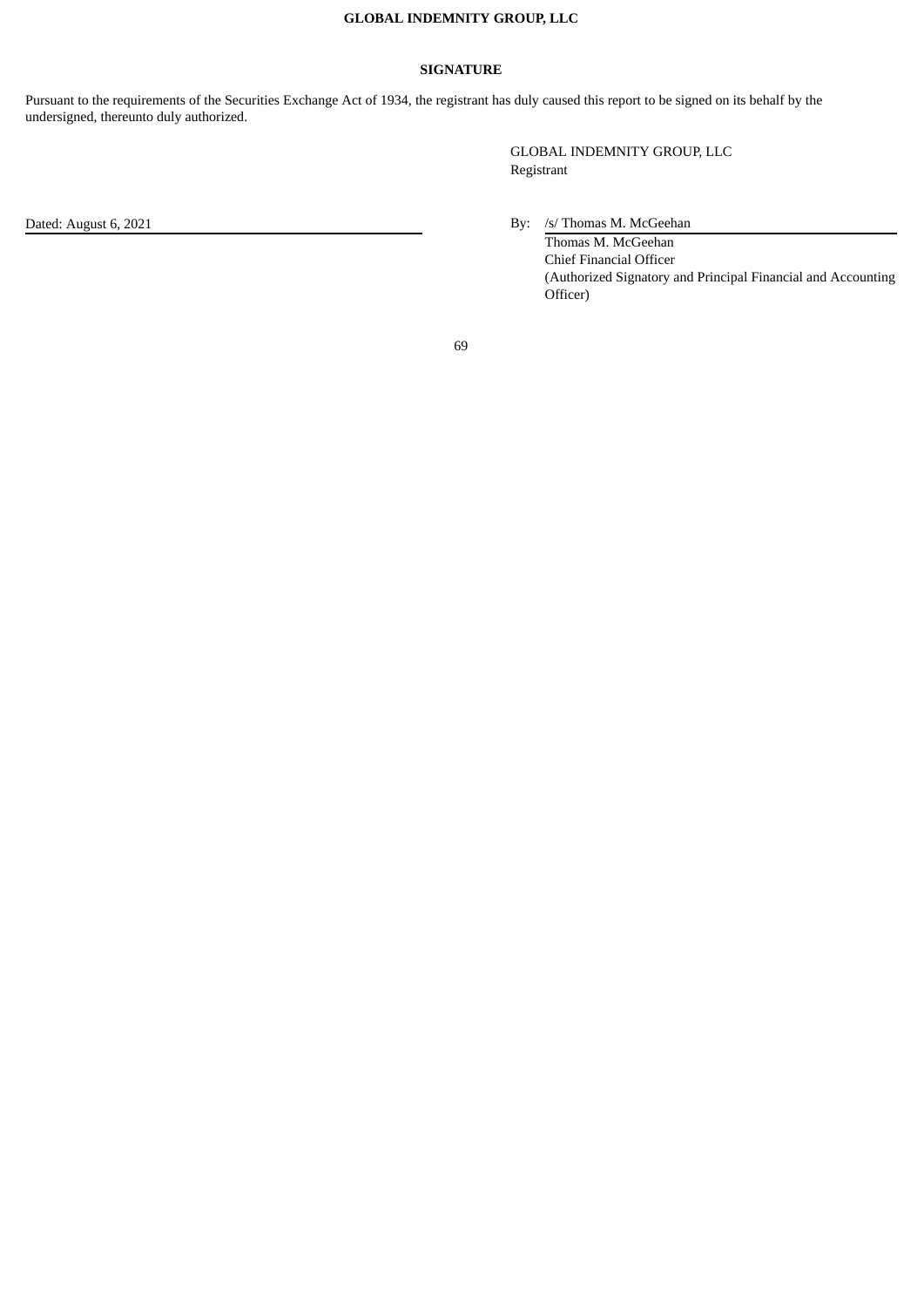# **CERTIFICATION PURSUANT TO RULE 13a-14(a)/15d-14(a), AS ADOPTED PURSUANT TO SECTION 302 OF THE SARBANES-OXLEY ACT OF 2002**

<span id="page-69-0"></span>I, David S. Charlton, certify that:

- 1. I have reviewed this Quarterly Report on Form 10-Q of Global Indemnity Group, LLC;
- 2. Based on my knowledge, this Quarterly Report does not contain any untrue statement of a material fact or omit to state a material fact necessary to make the statements made, in light of the circumstances under which such statements were made, not misleading with respect to the period covered by this Quarterly Report;
- 3. Based on my knowledge, the financial statements, and other financial information included in this Quarterly Report, fairly present in all material respects the financial condition, results of operations and cash flows of the registrant as of, and for, the periods presented in this Quarterly Report;
- 4. The registrant's other certifying officers and I are responsible for establishing and maintaining disclosure controls and procedures (as defined in Exchange Act Rules 13a-15(e) and 15d-15(e)) and internal control over financial reporting (as defined in Exchange Act Rules 13a-15(f) and 15d-15(f)) for the registrant and have:
	- a) Designed such disclosure controls and procedures, or caused such disclosure controls and procedures to be designed under our supervision, to ensure that material information relating to the registrant, including its consolidated subsidiaries, is made known to us by others within those entities, particularly during the period in which this Quarterly Report is being prepared;
	- b) Designed such internal control over financial reporting, or caused such internal control over financial reporting to be designed under our supervision, to provide reasonable assurance regarding the reliability of financial reporting and the preparation of financial statements for external purposes in accordance with generally accepted accounting principles;
	- c) Evaluated the effectiveness of the registrant's disclosure controls and procedures and presented in this report our conclusions about the effectiveness of the disclosure controls and procedures, as of the end of the period covered by this Quarterly Report based on such evaluation; and
	- d) Disclosed in this Quarterly Report any change in the registrant's internal control over financial reporting that occurred during the registrant's most recent fiscal quarter (the registrant's fourth fiscal quarter in the case of an annual report) that has materially affected, or is reasonably likely to materially affect, the registrant's internal control over financial reporting; and
- 5. The registrant's other certifying officers and I have disclosed, based on our most recent evaluation of internal control over financial reporting, to the registrant's independent registered public accounting firm and the audit committee of the registrant's board of directors (or persons performing the equivalent functions):
	- a) All significant deficiencies and material weaknesses in the design or operation of internal control over financial reporting which are reasonably likely to adversely affect the registrant's ability to record, process, summarize and report financial information; and
	- b) Any fraud, whether or not material, that involves management or other employees who have a significant role in the registrant's internal control over financial reporting.

Dated: August 6, 2021

/s/ David S. Charlton David S. Charlton Principal Executive Officer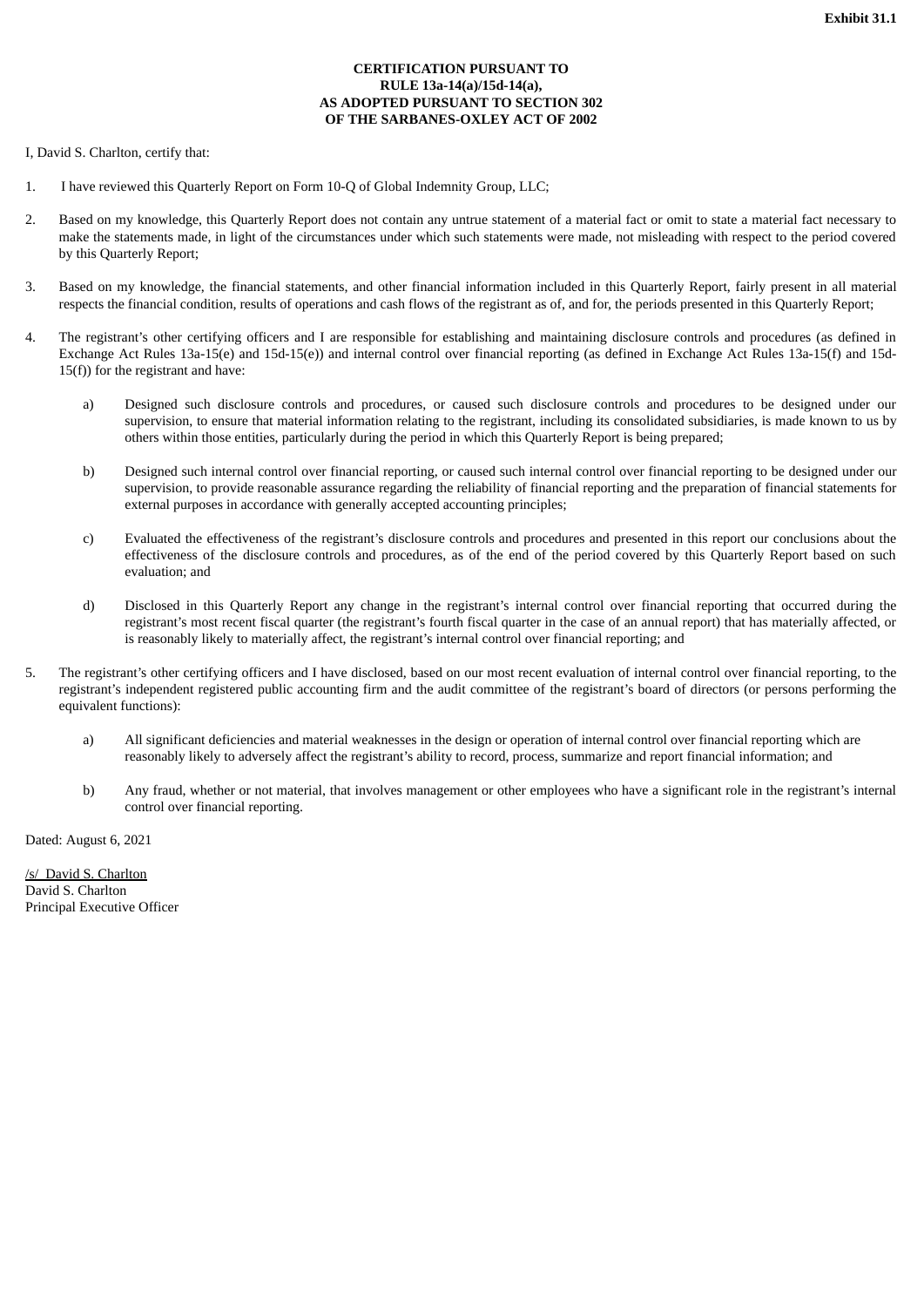# **CERTIFICATION PURSUANT TO RULE 13a-14(a)/15d-14(a), AS ADOPTED PURSUANT TO SECTION 302 OF THE SARBANES-OXLEY ACT OF 2002**

<span id="page-70-0"></span>I, Thomas M. McGeehan, certify that:

- 1. I have reviewed this Quarterly Report on Form 10-Q of Global Indemnity Group, LLC;
- 2. Based on my knowledge, this Quarterly Report does not contain any untrue statement of a material fact or omit to state a material fact necessary to make the statements made, in light of the circumstances under which such statements were made, not misleading with respect to the period covered by this Quarterly Report;
- 3. Based on my knowledge, the financial statements, and other financial information included in this Quarterly Report, fairly present in all material respects the financial condition, results of operations and cash flows of the registrant as of, and for, the periods presented in this Quarterly Report;
- 4. The registrant's other certifying officers and I are responsible for establishing and maintaining disclosure controls and procedures (as defined in Exchange Act Rules 13a-15(e) and 15d-15(e)) and internal control over financial reporting (as defined in Exchange Act Rules 13a-15(f) and 15d-15(f)) for the registrant and have:
	- a) Designed such disclosure controls and procedures, or caused such disclosure controls and procedures to be designed under our supervision, to ensure that material information relating to the registrant, including its consolidated subsidiaries, is made known to us by others within those entities, particularly during the period in which this Quarterly Report is being prepared;
	- b) Designed such internal control over financial reporting, or caused such internal control over financial reporting to be designed under our supervision, to provide reasonable assurance regarding the reliability of financial reporting and the preparation of financial statements for external purposes in accordance with generally accepted accounting principles;
	- c) Evaluated the effectiveness of the registrant's disclosure controls and procedures and presented in this report our conclusions about the effectiveness of the disclosure controls and procedures, as of the end of the period covered by this Quarterly Report based on such evaluation; and
	- d) Disclosed in this Quarterly Report any change in the registrant's internal control over financial reporting that occurred during the registrant's most recent fiscal quarter (the registrant's fourth fiscal quarter in the case of an annual report) that has materially affected, or is reasonably likely to materially affect, the registrant's internal control over financial reporting; and
- 5. The registrant's other certifying officers and I have disclosed, based on our most recent evaluation of internal control over financial reporting, to the registrant's independent registered public accounting firm and the audit committee of the registrant's board of directors (or persons performing the equivalent functions):
	- a) All significant deficiencies and material weaknesses in the design or operation of internal control over financial reporting which are reasonably likely to adversely affect the registrant's ability to record, process, summarize and report financial information; and
	- b) Any fraud, whether or not material, that involves management or other employees who have a significant role in the registrant's internal control over financial reporting.

Dated: August 6, 2021

/s/ Thomas M. McGeehan Thomas M. McGeehan Chief Financial Officer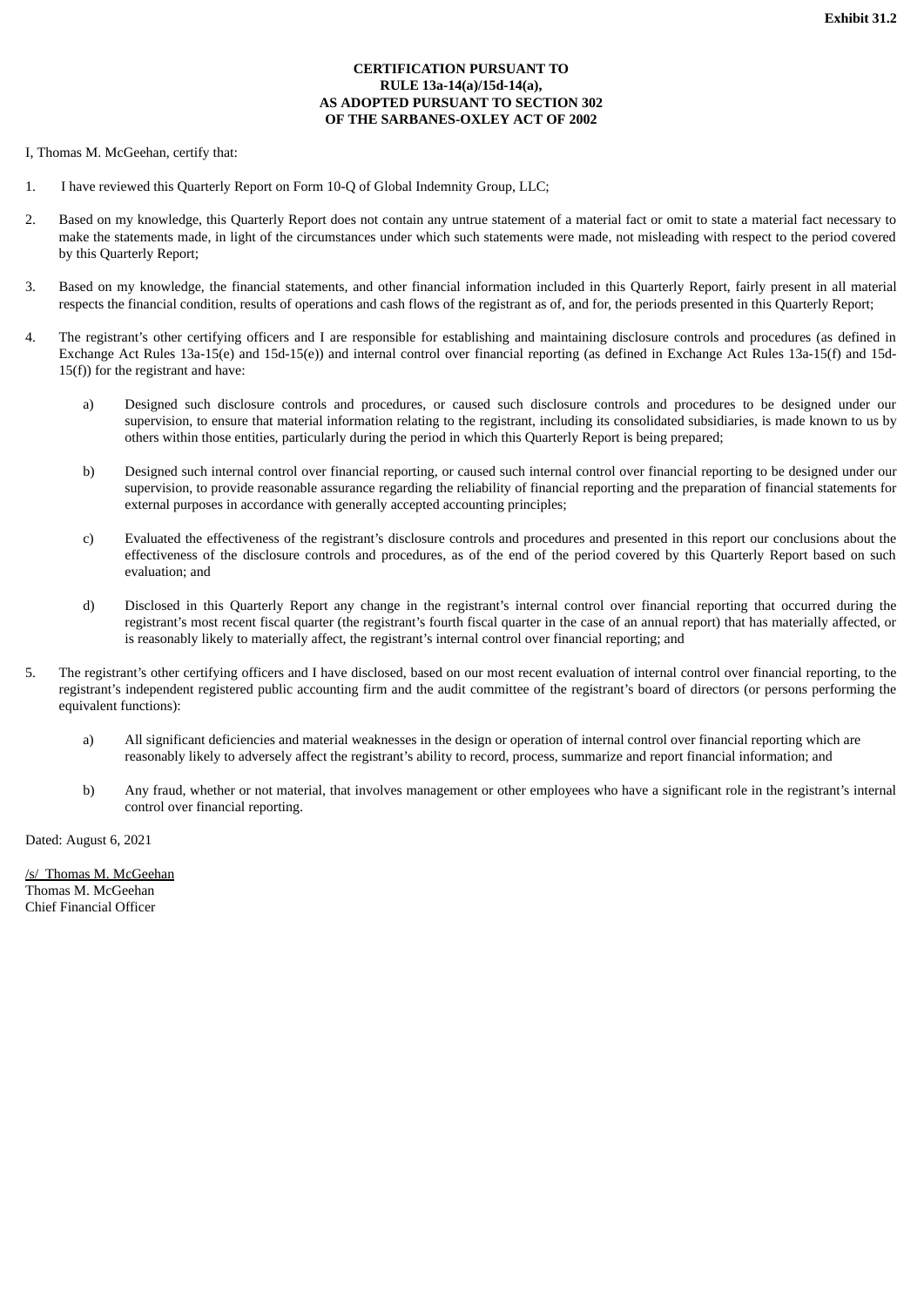# **CERTIFICATION PURSUANT TO 18 U.S.C. SECTION 1350, AS ADOPTED PURSUANT TO SECTION 906 OF THE SARBANES-OXLEY ACT OF 2002**

<span id="page-71-0"></span>In connection with the Quarterly Report of Global Indemnity Group, LLC (the "Company") on Form 10-Q for the quarterly period ended June 30, 2021, as filed with the Securities and Exchange Commission on the date hereof (the "Report"), I, David S. Charlton, certify, pursuant to 18 U.S.C. section 1350, as adopted pursuant to section 906 of the Sarbanes-Oxley Act of 2002, that to the best of my knowledge:

- (1) The Report fully complies with the requirements of Section 13(a) or 15(d) of the Securities Exchange Act of 1934; and
- (2) The information contained in the Report fairly presents, in all material respects, the financial condition and results of operations of the Company.

Dated: August 6, 2021

/s/ David S. Charlton David S. Charlton Principal Executive Officer